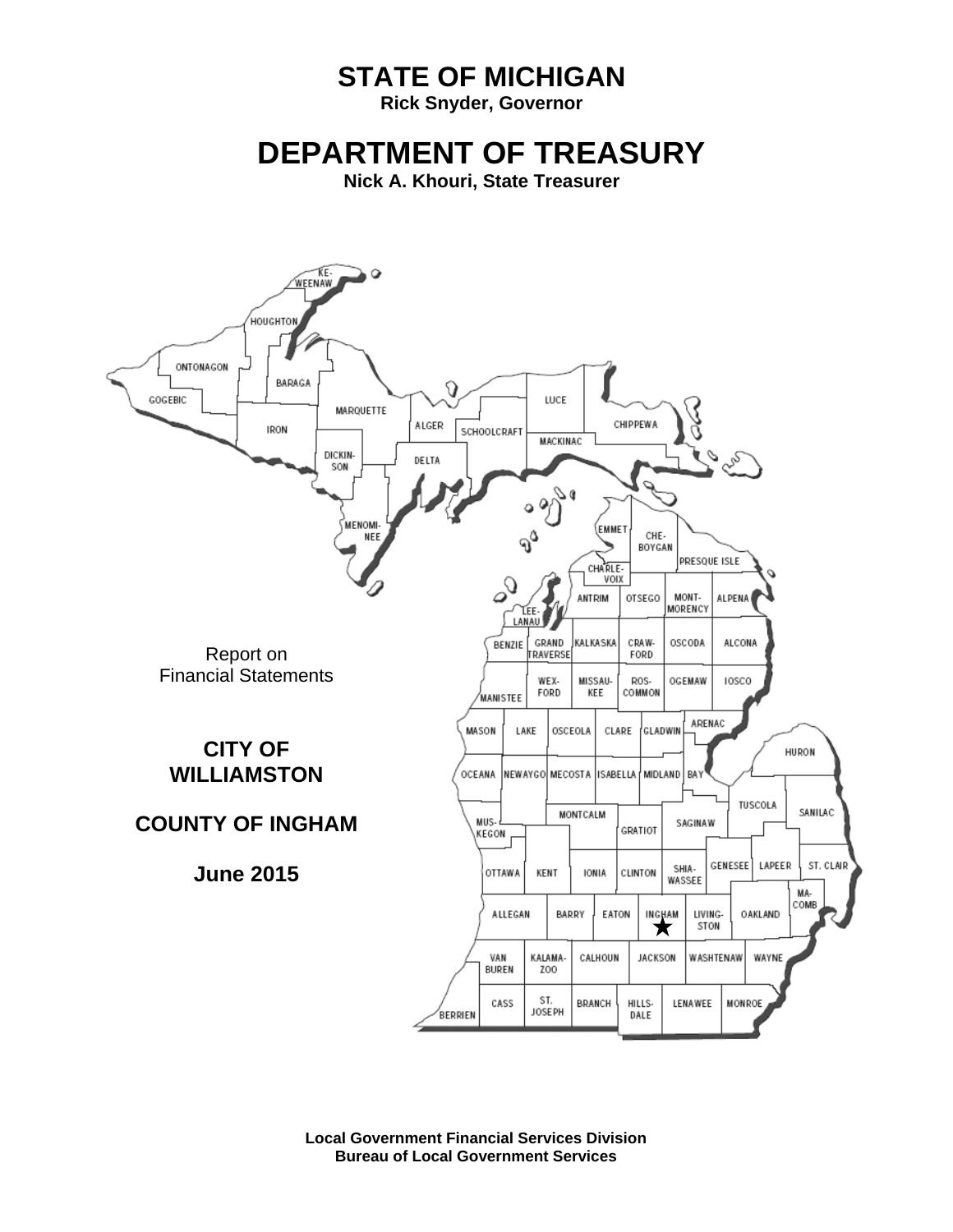CITY COUNCIL (November 17, 2015)

> Noah Belanger Mayor

Scott VanAllsburg Michael Moody<br>Mayor Pro-Tem Council Member Mayor Pro-Tem

Sandy Whelton Ben Stiffler Council Member Council Member

Council Member

Kent Hall James DeForest<br>
1991 - James DeForest<br>
2001 - Council Member

Alan Dolley City Manager

Rachel Piner Treasurer

CITY POPULATION--2010 3,854

STATE EQUALIZED VALUATION--2014 \$104,759,880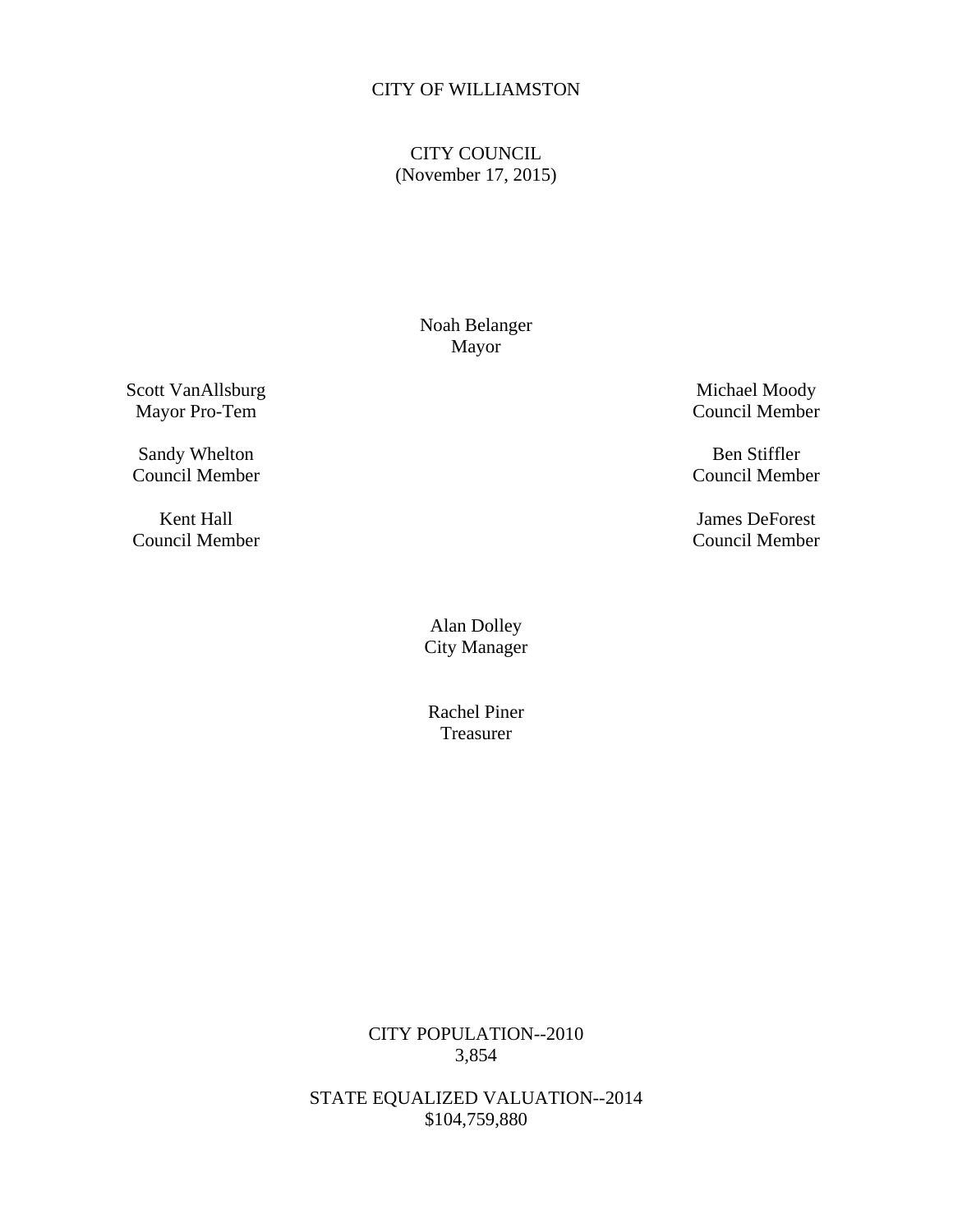

RICK SNYDER GOVERNOR

STATE OF MICHIGAN DEPARTMENT OF TREASURY LANSING

NICK A. KHOURI STATE TREASURER

November 17, 2015

Honorable Mayor and City Council City of Williamston 161 East Grand River Avenue Williamston, Michigan 48895

Independent Auditor's Report

Dear Council Members:

### **Report on the Financial Statements**

We have audited the accompanying basic financial statements of the governmental activities, the business-type activities, the aggregate discretely presented component units, each major fund, and the aggregate remaining fund information of the City of Williamston, Ingham County, Michigan, as of and for the fiscal year ending June 30, 2015, and the related notes to the financial statements, which collectively comprise the City of Williamston's basic financial statements as listed in the table of contents.

#### *Management's Responsibility for the Financial Statements*

Management is responsible for the preparation and fair presentation of these financial statements in accordance with accounting principles generally accepted in the United States of America; this includes the design, implementation, and maintenance of internal control relevant to the preparation and fair presentation of financial statements that are free from material misstatement, whether due to fraud or error.

#### *Auditor's Responsibility*

Our responsibility is to express opinions on these financial statements based on our audit. We conducted our audit in accordance with auditing standards generally accepted in the United States of America and the standards applicable to financial audits contained in *Government Auditing Standards*, issued by the Comptroller General of the United States. Those standards require that we plan and perform the audit to obtain reasonable assurance about whether the financial statements are free of material misstatement.

An audit involves performing procedures to obtain audit evidence about the amounts and disclosures in the financial statements. The procedures selected depend on the auditor's judgment, including the assessment of the risks of material misstatement of the financial statements, whether due to fraud or error. In making those risk assessments, the auditor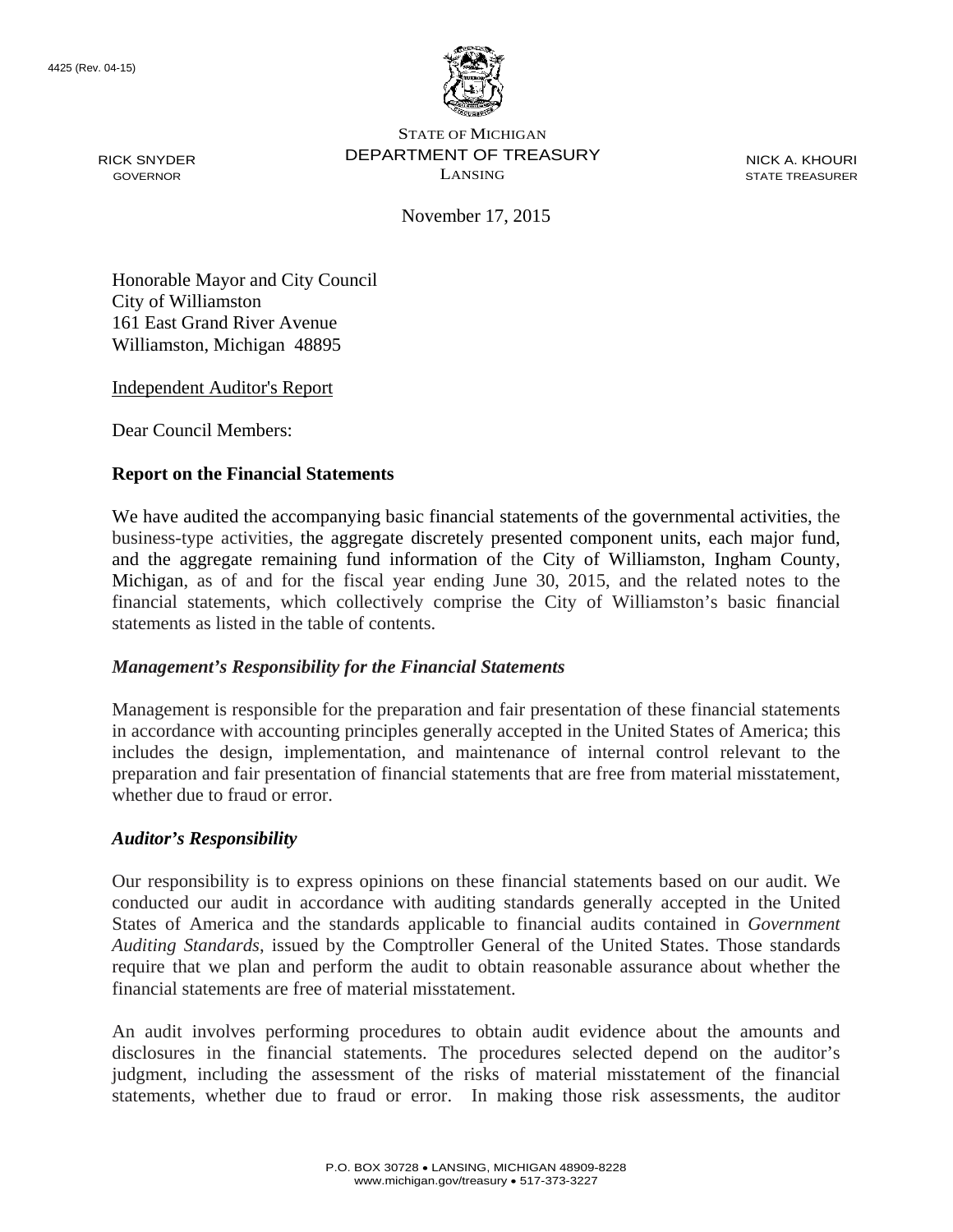City of Williamston Page 2 November 17, 2015

considers internal control relevant to the entity's preparation and fair presentation of the financial statements in order to design audit procedures that are appropriate in the circumstances, but not for the purpose of expressing an opinion on the effectiveness of the entity's internal control. Accordingly, we express no such opinion. An audit also includes evaluating the appropriateness of accounting policies used and the reasonableness of significant accounting estimates made by management, as well as evaluating the overall presentation of the financial statements.

We believe that the audit evidence we have obtained is sufficient and appropriate to provide a basis for our audit opinions.

# *Opinions*

In our opinion, the financial statements referred to above present fairly, in all material respects, the respective financial position of the governmental activities, the business-type activities, the aggregate discretely presented component units, each major fund, and the aggregate remaining fund information of the City of Williamston, Ingham County, Michigan, as of June 30, 2015, and the respective changes in financial position and, where applicable, cash flows, thereof for the year then ended in accordance with accounting principles generally accepted in the United States of America.

# *Emphasis of Matter*

As discussed in Note O to the basic financial statements, in 2015, the City adopted the new accounting guidance of GASB No. 68, *Accounting and Financial Reporting for Pensions*, which establishes accounting and financial reporting standards for defined benefit pensions provided to the employees of governmental employers through pension plans. Our opinion is not modified with respect to this matter.

# *Other Matters*

# *Required Supplementary Information*

Accounting principles generally accepted in the United States of America require that the management's discussion and analysis on pages 1 through 9 as well as budgetary comparison information Exhibits K through M and the schedules of funding progress for pensions and other post-employment benefits be presented to supplement the basic financial statements. Such information, although not a part of the basic financial statements, is required by the Governmental Accounting Standards Board, who considers it to be an essential part of financial reporting for placing the basic financial statements in an appropriate operational, economic, or historical context. We have applied certain limited procedures to the required supplementary information in accordance with auditing standards generally accepted in the United States of America, which consisted of inquiries of management about the methods of preparing the information and comparing the information for consistency with management's responses to our inquiries, the basic financial statements, and other knowledge we obtained during our audit of the basic financial statements. We do not express an opinion or provide any assurance on the information because the limited procedures do not provide us with sufficient evidence to express an opinion or provide any assurance.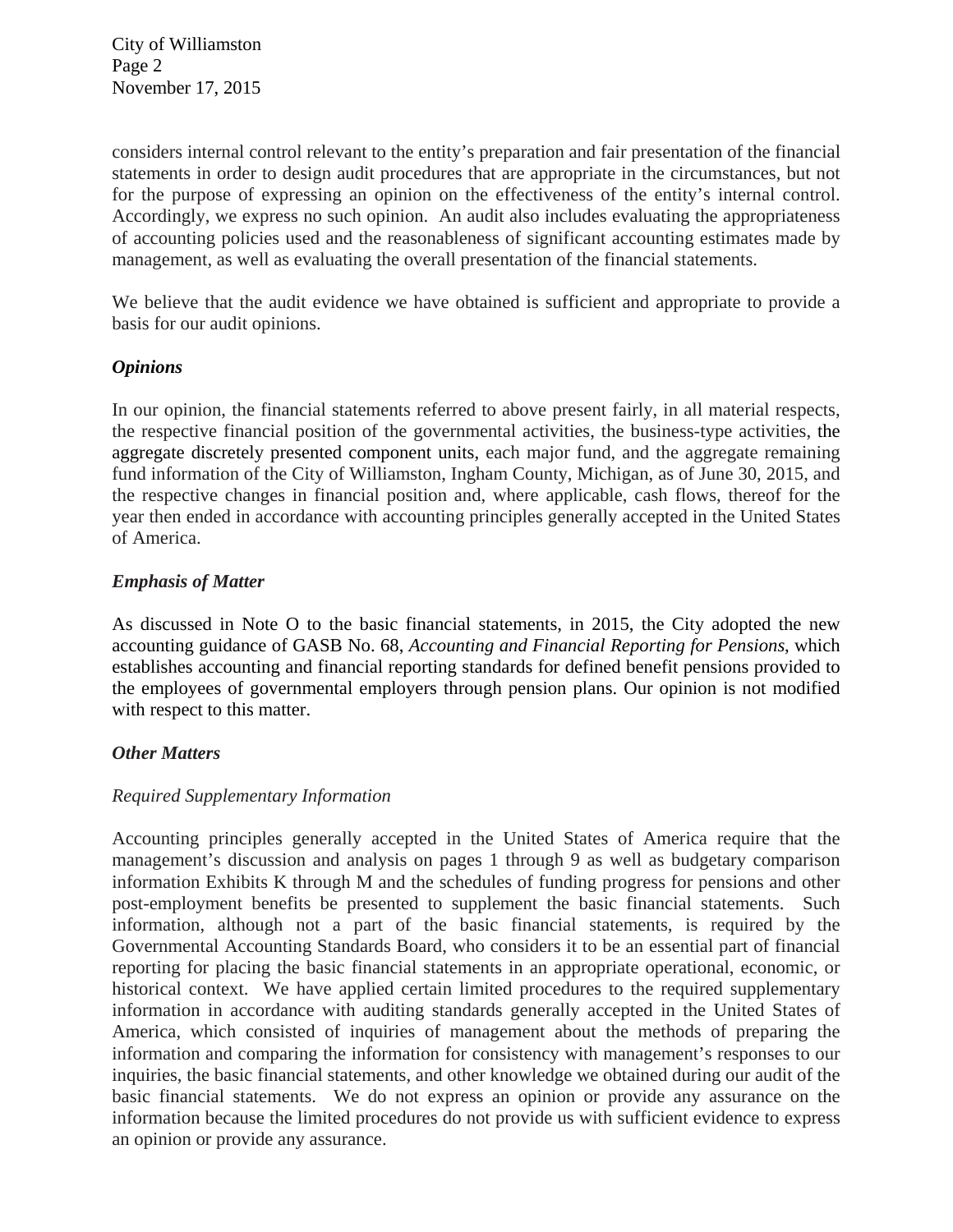City of Williamston Page 3 November 17, 2015

### *Supplementary and Other Information*

Our audit was conducted for the purpose of forming opinions on the financial statements that collectively comprise the City of Williamston's basic financial statements. The accompanying supplementary and related information presented in Exhibits N through Y, is presented for the purpose of additional analysis and is not a required part of the basic financial statements. The accompanying supplementary and related information presented in Exhibits N through Y is the responsibility of management and was derived from and relates directly to the underlying accounting and other records used to prepare the basic financial statements. Such information has been subjected to the auditing procedures applied in the audit of the basic financial statements and certain additional procedures, including comparing and reconciling such information directly to the underlying accounting and other records used to prepare the basic financial statements or to the basic financial statements themselves, and other additional procedures in accordance with auditing standards generally accepted in the United States of America. In our opinion, the accompanying supplementary and related information presented in Exhibits N through Y is fairly stated in all material respects in relation to the basic financial statements as a whole.

### *Other Reporting Required by Government Auditing Standards*

In accordance with *Government Auditing Standards*, we have also issued our report dated November 17, 2015, on our consideration of the City of Williamston's internal control over financial reporting and our tests of its compliance with certain provisions of laws, regulations, contracts and grant agreements and other matters. The purpose of that report is to describe the scope of our testing of internal control over financial reporting and compliance and the results of that testing, and not to provide an opinion on the internal control over financial reporting or on compliance. That report is an integral part of an audit performed in accordance with *Government Auditing Standards* in considering the City of Williamston's internal control over financial reporting and compliance.

Sincerely,

 $\triangle F$ 

Cary Jay Vaughn, CPA, CGFM Audit Manager Local Government Financial Services Division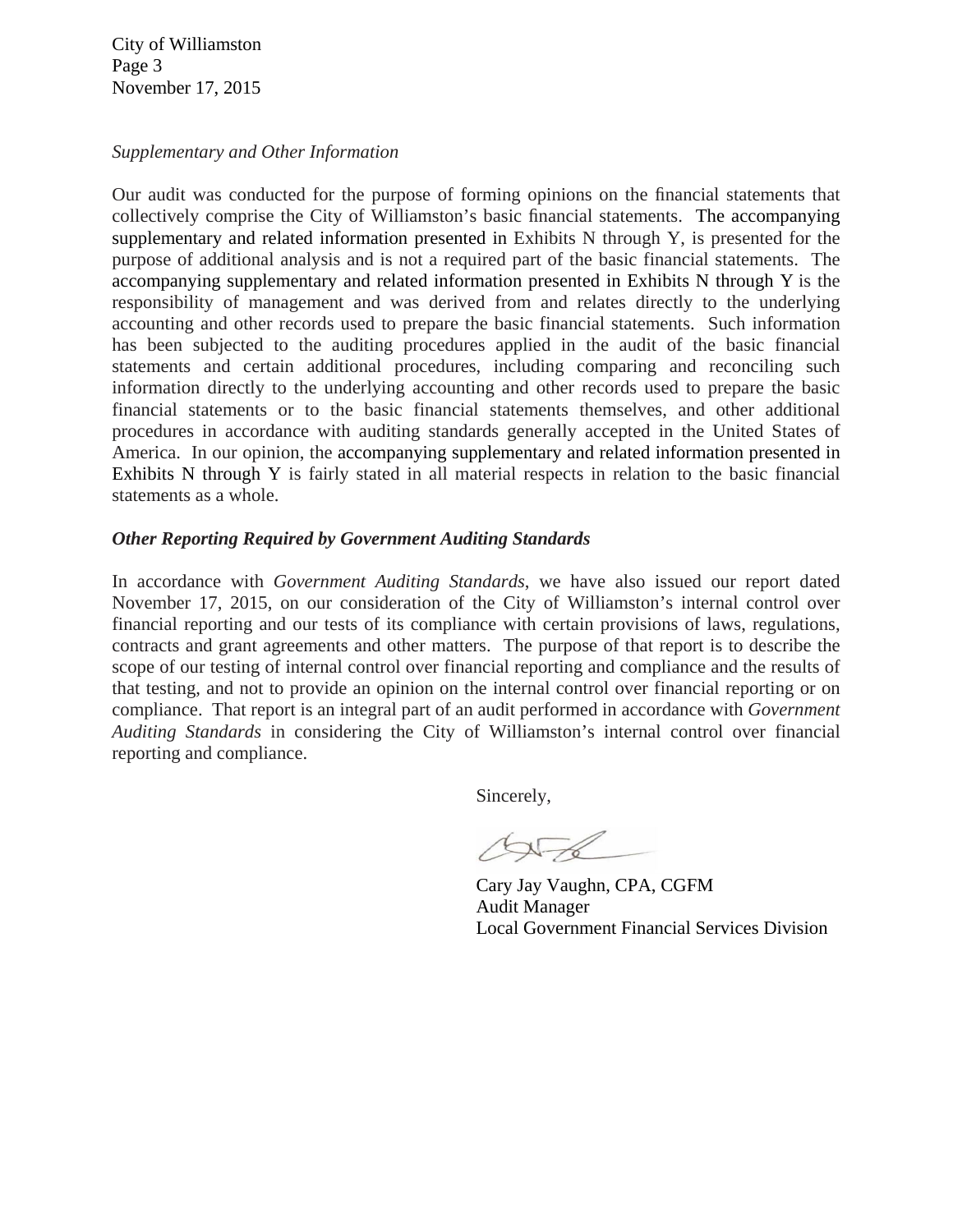# TABLE OF CONTENTS

| Page                                                                                                                                      |  |
|-------------------------------------------------------------------------------------------------------------------------------------------|--|
|                                                                                                                                           |  |
| <b>BASIC FINANCIAL STATEMENTS</b>                                                                                                         |  |
|                                                                                                                                           |  |
|                                                                                                                                           |  |
| <b>EXHIBIT C--Balance Sheet--Governmental Funds</b>                                                                                       |  |
|                                                                                                                                           |  |
| <b>EXHIBIT D--Statement of Revenues, Expenditures and Changes in Fund Balances</b>                                                        |  |
| <b>EXHIBIT D-1--Reconciliation of the Statement of Revenues, Expenditures and</b><br>Change in Fund Balances of Governmental Funds to the |  |
|                                                                                                                                           |  |
| <b>EXHIBIT F--Statement of Revenues, Expenses and Changes</b>                                                                             |  |
|                                                                                                                                           |  |
|                                                                                                                                           |  |
|                                                                                                                                           |  |
|                                                                                                                                           |  |
| NOTES TO FINANCIAL STATEMENTS                                                                                                             |  |
|                                                                                                                                           |  |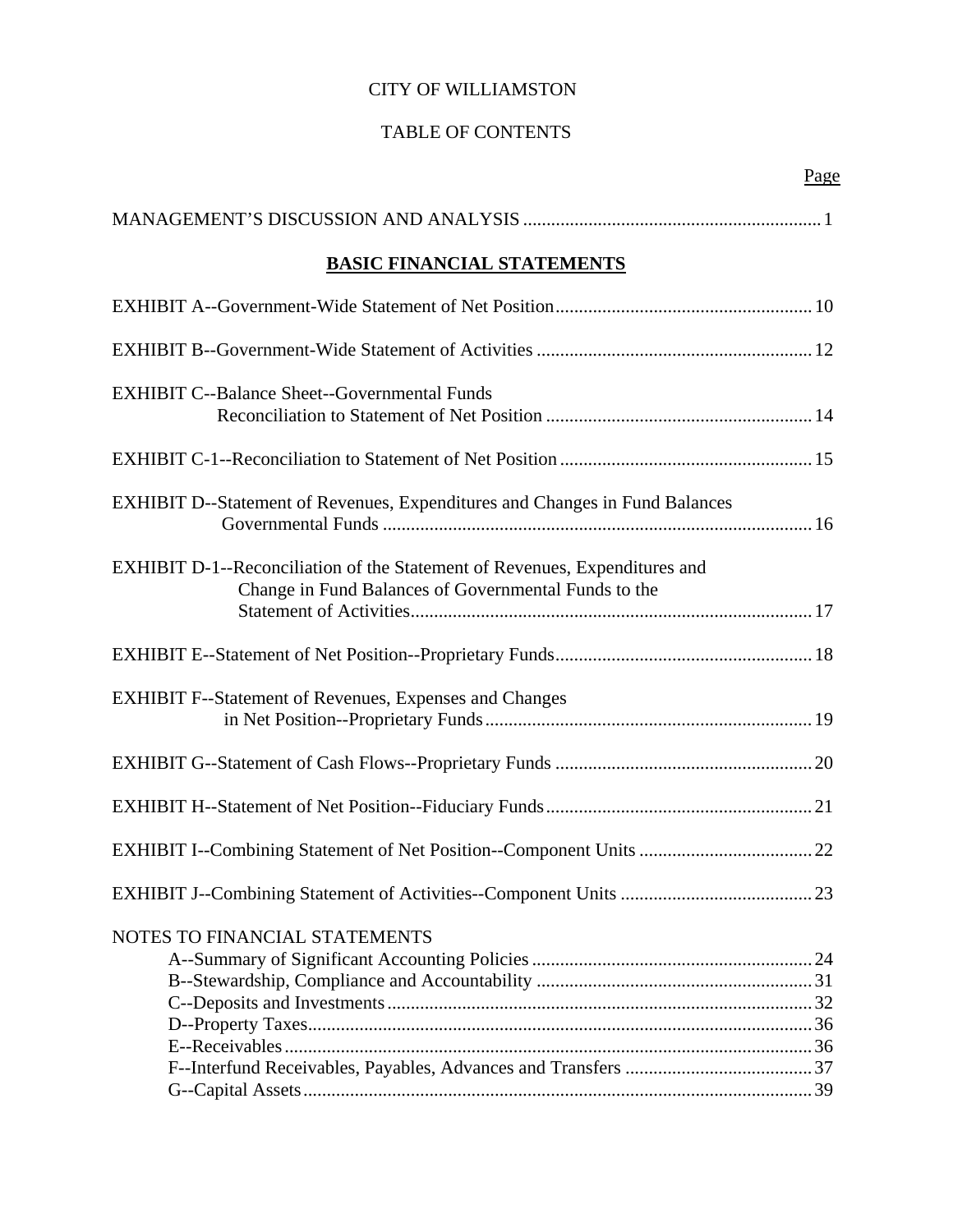# TABLE OF CONTENTS (Continued)

| NOTES TO FINANCIAL STATEMENTS (Continued) |  |
|-------------------------------------------|--|
|                                           |  |
|                                           |  |
|                                           |  |
|                                           |  |
|                                           |  |
|                                           |  |
|                                           |  |
|                                           |  |
|                                           |  |
|                                           |  |

# **REQUIRED SUPPLEMENTARY INFORMATION**

| <b>EXHIBIT L--Budgetary Comparison Schedule--Major Street</b>       |
|---------------------------------------------------------------------|
| <b>EXHIBIT M--Budgetary Comparison Schedule--Local Street</b>       |
| SUPPLEMENTARY INFORMATION AND SCHEDULES                             |
|                                                                     |
| <b>EXHIBIT O--Combining Statement of Revenues, Expenditures and</b> |

| <b>EXHIBIT Q--Schedule of Expenditures and Other Uses--By Activity</b> |  |
|------------------------------------------------------------------------|--|
|                                                                        |  |
|                                                                        |  |

EXHIBIT P--Schedule of Revenues

| <b>EXHIBIT R--Governmental Fund Balance Sheet--Statement of Net Position</b> |  |
|------------------------------------------------------------------------------|--|
|                                                                              |  |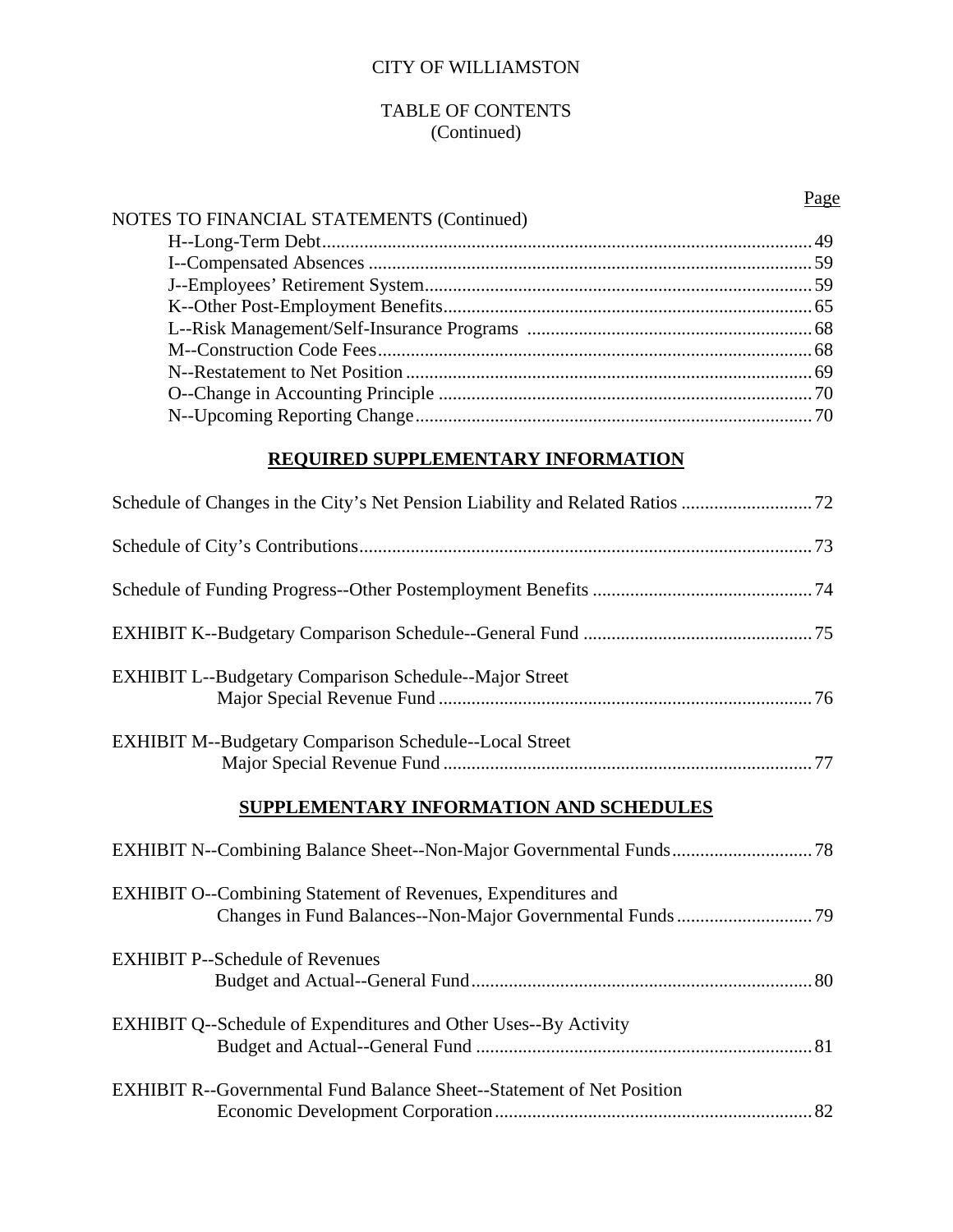# TABLE OF CONTENTS (Continued)

|                                                                              | Page |
|------------------------------------------------------------------------------|------|
| <b>EXHIBIT S--Statement of Governmental Fund Revenue, Expenditures</b>       |      |
| and Changes in Fund Balance--Statement of Activities                         |      |
|                                                                              |      |
| EXHIBIT T--Governmental Fund Balance Sheet--Statement of Net Position        |      |
|                                                                              |      |
| <b>EXHIBIT U--Statement of Governmental Fund Revenue, Expenditures</b>       |      |
| and Changes in Fund Balance--Statement of Activities                         |      |
|                                                                              |      |
| <b>EXHIBIT V--Governmental Fund Balance Sheet--Statement of Net Position</b> |      |
|                                                                              |      |
|                                                                              |      |
| <b>EXHIBIT W--Statement of Governmental Fund Revenue, Expenditures</b>       |      |
| and Changes in Fund Balance--Statement of Activities                         |      |
|                                                                              |      |
| EXHIBIT X--Governmental Fund Balance Sheet--Statement of Net Position        |      |
|                                                                              |      |
|                                                                              |      |
| <b>EXHIBIT Y--Statement of Governmental Fund Revenue, Expenditures</b>       |      |
| and Changes in Fund Balance--Statement of Activities                         |      |
|                                                                              |      |
| Report on Internal Control Over Financial Reporting and on Compliance        |      |
| and Other Matters Based on an Audit of the Financial Statements Performed    |      |
|                                                                              |      |
|                                                                              |      |
|                                                                              |      |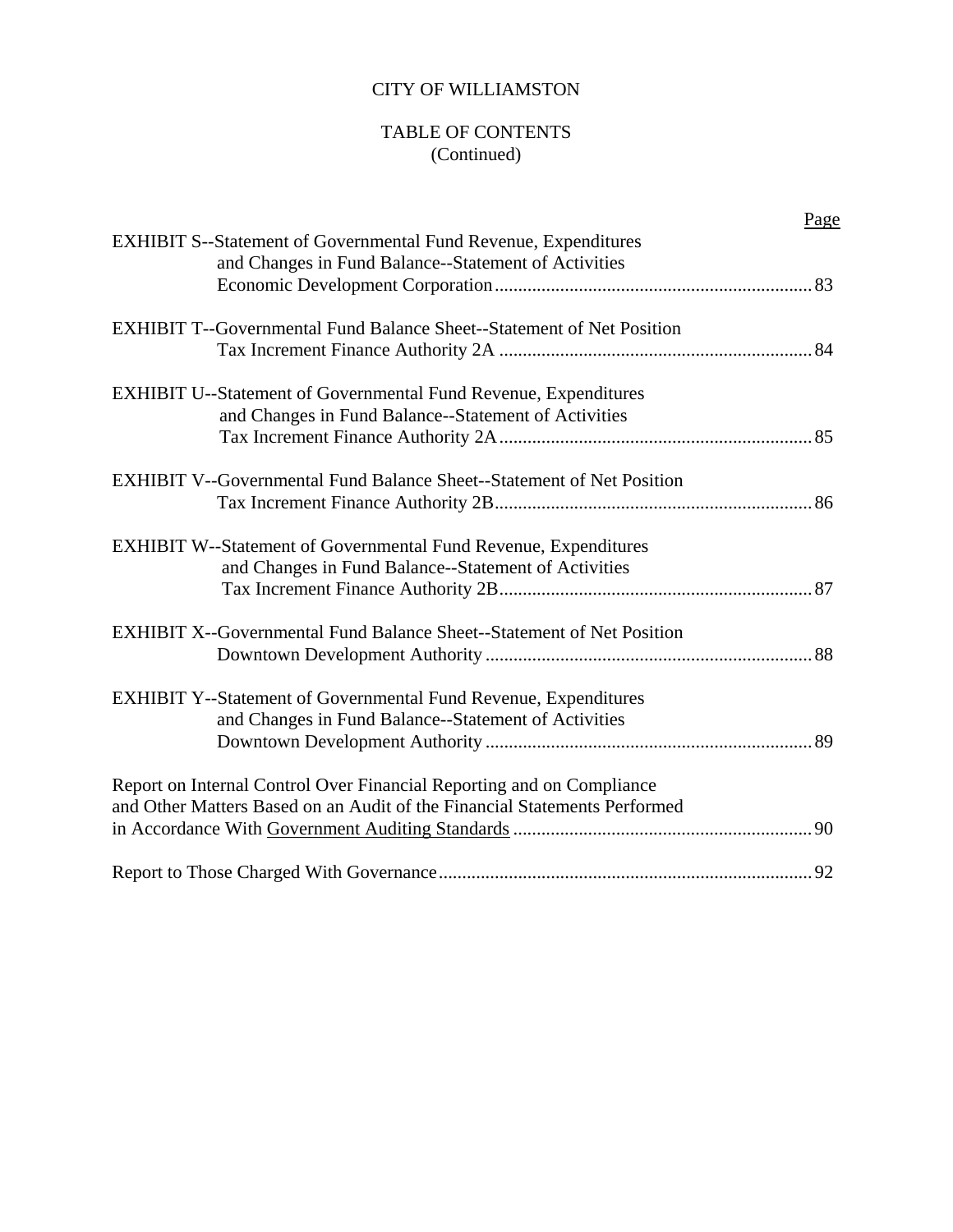#### **Management's Discussion and Analysis Fiscal Year Ended June 30, 2015**

The following is a discussion and analysis of the City of Williamston's (City) financial performance and position, providing an overview of the activities for the fiscal year ending June 30, 2015. This analysis should be read in conjunction with the Independent Auditors Report, our letter of transmittal, and with the City's financial statements, which follows this section.

# **FINANCIAL HIGHLIGHTS**

The following represent the major financial highlights for the fiscal year ending June 30, 2015:

- For the first time in several years, the City showed a slight increase in State Equalized Values and Taxable Values. The City collected about 1% more tax revenue than it did in the prior fiscal year. The City is anticipating a slightly larger increase in values in the fiscal year 2015-2016.
- The Economic Vitality Incentive Program (EVIP) was amended by the State of Michigan and is now called City, Village and Township Revenue Sharing/County Incentive Program (CVTRS). The payments from Constitutional Sales Tax and CVTRS were increased by 2% in this fiscal year. The City continues to comply with all of the requirements of CVTRS, maximizing the funds it receives under this program.
- The Economic Development Corporation (EDC) sold its building that housed the City Department of Public Works (DPW) and Police Department. The EDC gave the proceeds from the sale to the City to build a new Police Department building in exchange for five years of no administrative reimbursement to the City. The Police Department building was built in this fiscal year utilizing the proceeds and fund balance. The DPW moved its operations to another location that is owned by the Tax Increment Financing Authority 2B (TIFA 2B).

# **USING THIS ANNUAL REPORT**

This annual report consists of three parts: management's discussion and analysis (this section), the basic financial statements, and required supplementary information. This report also contains supplementary information in addition to the basic financial statements. The basic financial statements include a series of financial statements. The Statement of Net Position and the Statement of Activities on Exhibits A and B provide information about the activities of the City as a whole and present a longer-term view of the City's finances. Fund financial statements start with Exhibit C. For governmental activities, these statements tell how these services were financed in the short term as well as what remains for future spending. Fund financial statements also report the City's operations in more detail than the government-wide statements by providing information about the City's most significant funds. The remaining statements provide financial information about activities for which the City acts solely as a trustee or agent for the benefit of those outside of the government.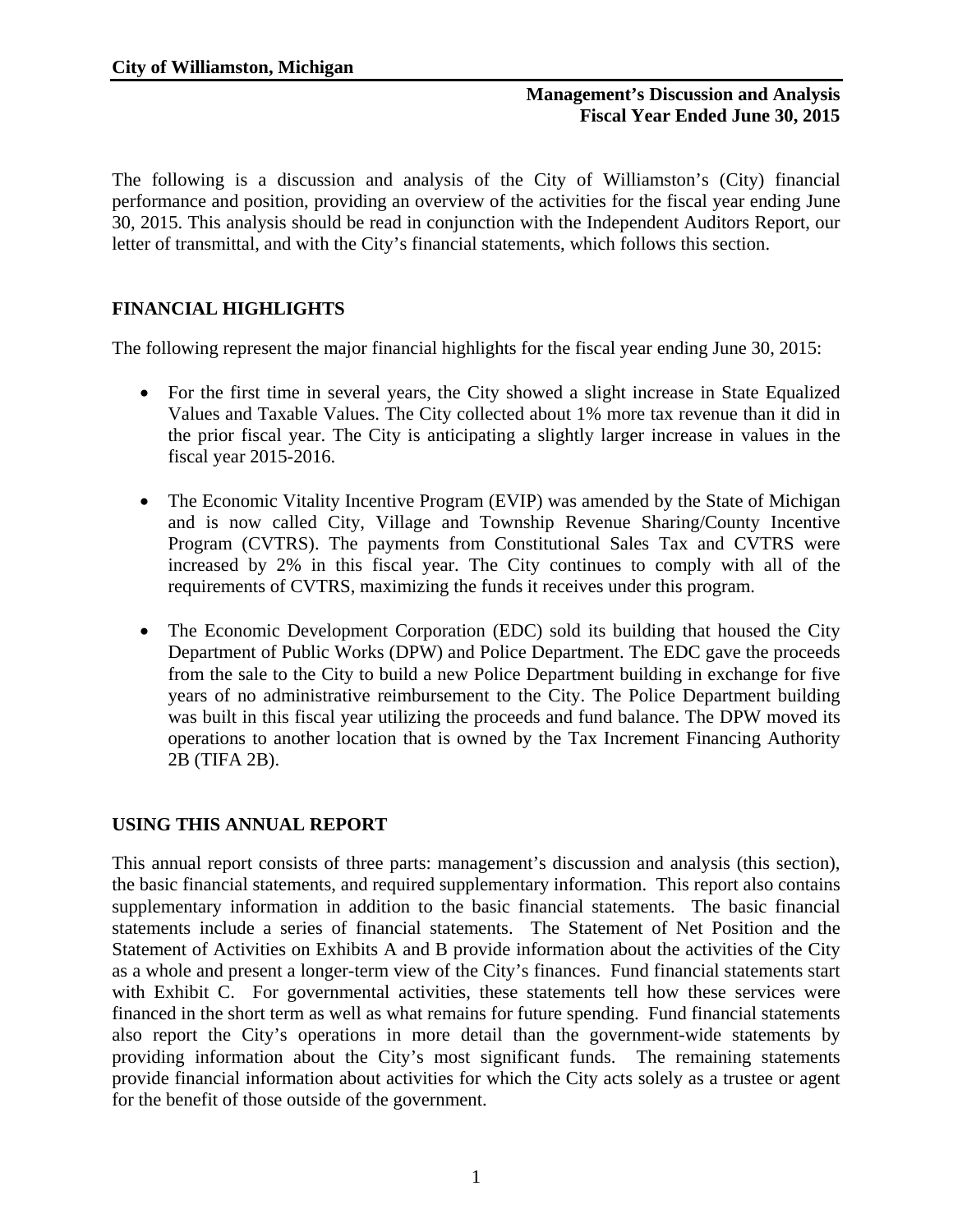# **Reporting the City as a Whole**

# *The Statement of Net Position and the Statement of Activities*

One of the most important questions asked about the City's finances is, "Is the City as a whole better or worse off as a result of the year's activities?" The Statement of Net Position and the Statement of Activities report information about the City as a whole and about its activities in a way that helps answer this question. These statements include all assets and liabilities using accrual basis of accounting, which is similar to the accounting used by most private-sector companies. All of the current year's revenues and expenses are taken into account regardless of when cash is received or paid.

These two statements report the City's net position and changes in them. You can think of the City's net position — the difference between assets and liabilities — as one way to measure the City's financial health, or financial position. Over time, increases or decreases in the City's net position are one indicator of whether its financial health is improving or deteriorating. You will need to consider other nonfinancial factors, however, such as changes in the City's property tax base and the condition of the City's infrastructure, to assess the overall health of the City.

In the Statement of Net Position and the Statement of Activities, we divide the City into three kinds of activities:

- Governmental activities--Most of the City's basic services are reported here, including the police, fire, public works, and general administration. Property taxes, franchise fees, and state grants finance most of these activities.
- Business-type activities--The City charges a fee to customers to help it cover all or most of the cost of certain services it provides. The City's sewer, water, and garbage systems are reported here.
- Component units--The City includes four separate legal entities in its report-Economic Development Corporations (EDC), Tax Increment Financing Authority 2A (TIFA 2A), Tax Increment Financing Authority 2B (TIFA 2B), and Downtown Development Authority (DDA). Although legally separate, these "component units" are important because the City is financially accountable for them.

# **Report the City's Major Fund**

### *Fund Financial Statements*

Our analysis of the City's major funds begins with Exhibits C and D with additional information provided in Note A of the Notes to the Financial Statements. The special revenue funds are required to be established by State law such as the Major Street Fund and the Local Street Fund. The City's two kinds of funds, governmental and proprietary, use different accounting approaches.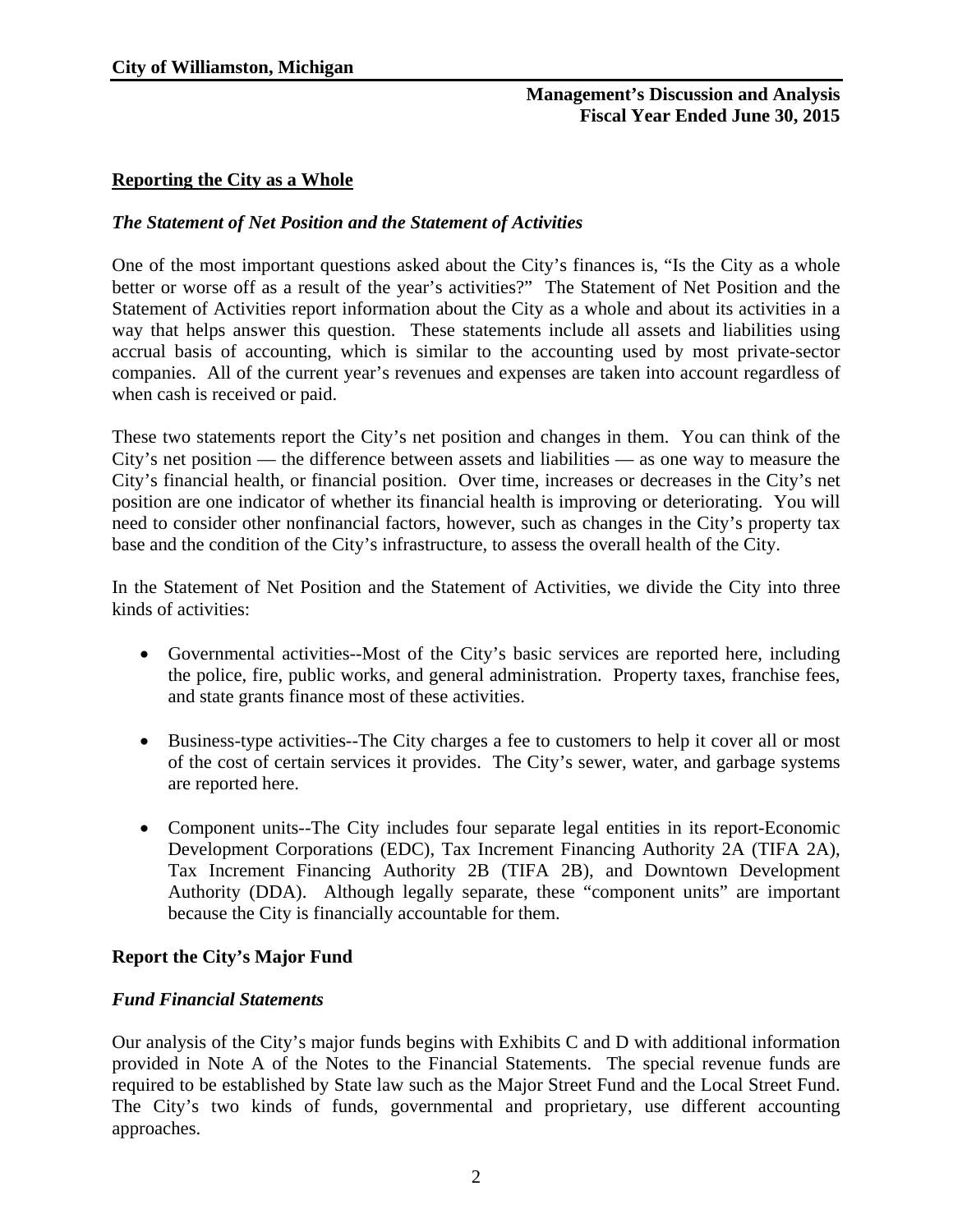### **Management's Discussion and Analysis Fiscal Year Ended June 30, 2015**

- *Governmental funds*—Most of the City's basic services are reported in governmental funds, which focus on how money flows into and out of those funds and the balances left at year-end that are available for spending. These funds are reported using an accounting method called *modified accrual* accounting, which measures cash and all other *financial*  assets that can readily be converted to cash. The governmental fund statements provide a detailed *short-term view* of the City's general government operations and the basic services it provides. Governmental fund information helps you determine whether there are more or fewer financial resources that can be spent in the near future to finance the City's programs. We describe the relationship (or differences) between governmental *activities* (reported in the Statement of Net Position and the Statement of Activities) and governmental *funds* in a reconciliation to the fund financial statements on Exhibit C-1 and Exhibit D-1.
- *Proprietary funds*—When the City charges customers for the services it provides, these services are generally reported in proprietary funds. Proprietary funds are reported in the same way that all activities are reported in the Statement of Net Position and the Statement of Activities. In fact, the City's enterprise funds (a component of proprietary funds) are the same as the business-type activities we report in the government-wide statements but provide more detail and additional information, such as cash flows, for proprietary funds.

# **The City as Trustee**

# **Reporting the City's Fiduciary Responsibilities**

The City is the trustee, or fiduciary, for taxes collected for other units of government in accordance with Michigan state statute. The City's fiduciary activities are reported in separate Statements of Fiduciary Net Position. We exclude these activities from the City's other financial statements because the City cannot use these assets to finance its operations. The City is responsible for ensuring that the assets reported in these funds are used for their intended purposes.

### *Additional Required Supplementary Information (RSI)*

Following the basic financial statements is additional Required Supplementary Information that further explains and supports the information in the financial statements. The Required Supplementary Information includes budgetary comparison schedules and schedules of funding progress for pensions and other post-employment benefits.

### *Other Supplementary Information*

Other supplementary information includes combining financial statements, the individual funds, the City's non-major governmental funds, detailed budget reports for the General Fund, and fund level and government-wide statements for the discrete component units are presented for the purpose of additional analysis and is not a required part of the basic financial statements.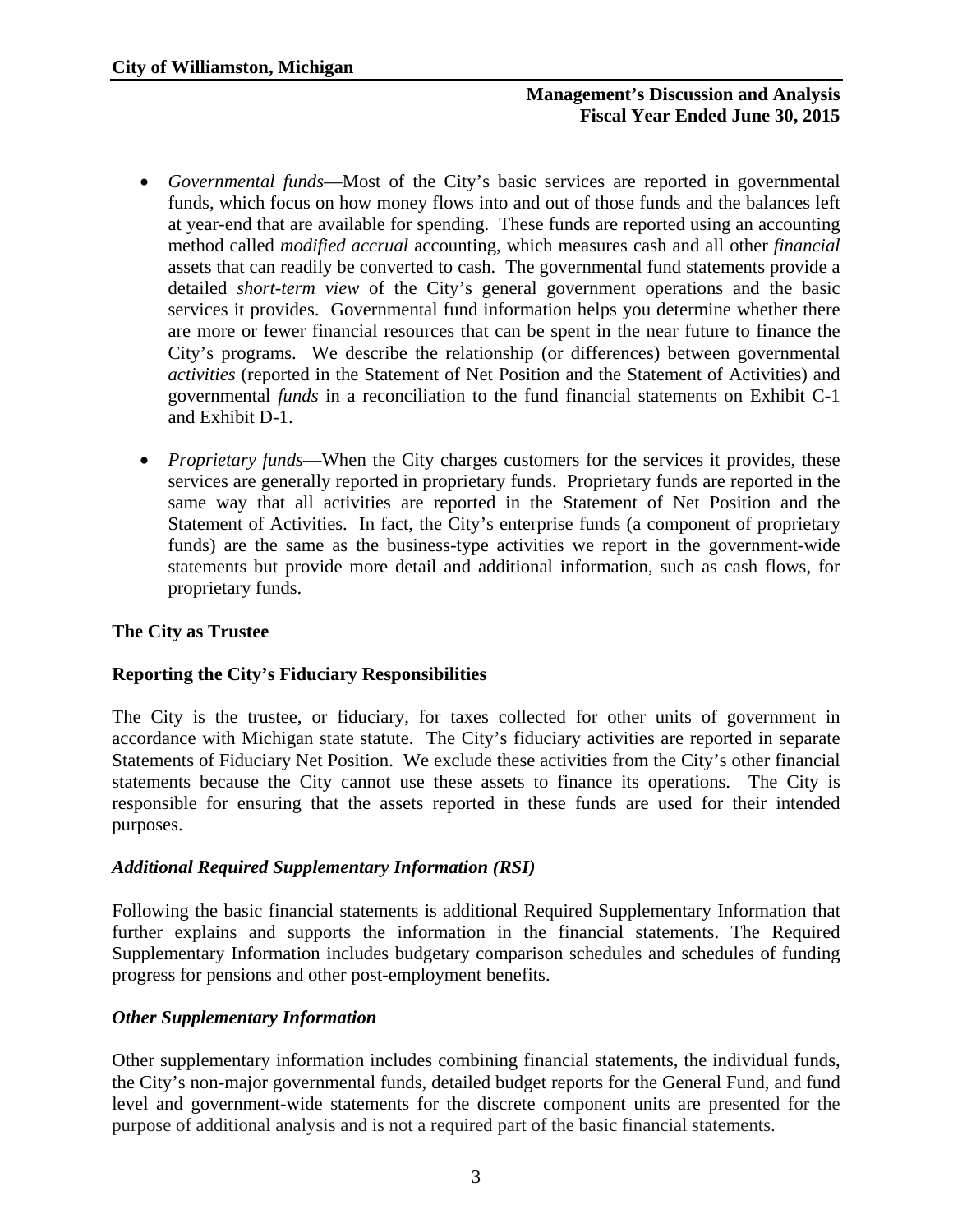### **The City as a Whole**

The City's combined net position of the primary government decreased from \$17,142,557 to \$15,741,577 or \$1,400,980 for the fiscal year ending June 30, 2015. This is contrary to the previous fiscal year when the net position increased \$26,996. Our analysis focuses on the primary government net position (and does not include that of the discretely presented component units) (Table 1) and changes in net position (Table 2) of the City's governmental and business-type activities.

|                                                              |                              |                                | Total                       |                             |                           |                               |  |  |  |
|--------------------------------------------------------------|------------------------------|--------------------------------|-----------------------------|-----------------------------|---------------------------|-------------------------------|--|--|--|
|                                                              | Governmental Activities      |                                | Business-Type Activities    |                             | Primary Government        |                               |  |  |  |
|                                                              | 2014                         | 2015                           | 2014                        | 2015                        | 2014                      | 2015                          |  |  |  |
| <b>Current and Other Assets</b><br><b>Noncurrent Assets</b>  | 1,434,710<br>S.<br>6,907,213 | 1,601,878<br>S.<br>6,801,063 * | \$<br>726,789<br>20,900,292 | \$<br>378,327<br>20,518,534 | \$2,161,499<br>27,807,505 | 1,980,205<br>\$<br>27,319,597 |  |  |  |
| <b>Total Assets</b>                                          | 8,341,923                    | 8,402,941                      | 21,627,081                  | 20,896,861                  | 29,969,004                | 29,299,802                    |  |  |  |
| Deferred Outflows of Resources<br><b>Related to Pensions</b> |                              | 106,023                        |                             |                             |                           | 106,023                       |  |  |  |
| <b>Current Liabilities</b><br><b>Noncurrent Liabilities</b>  | 116,754<br>1,726,812         | 330.619<br>2,996,104 **        | 71,380<br>10,911,501        | 43,024<br>10,294,501        | 188,134<br>12,638,313     | 373,643<br>13,290,605         |  |  |  |
| <b>Total Liabilities</b>                                     | 1,843,566                    | 3,432,746                      | 10,982,881                  | 10,337,525                  | 12,826,447                | 13,770,271                    |  |  |  |
| Net Position<br>Net Investment in                            |                              |                                |                             |                             |                           |                               |  |  |  |
| Capital Assets*<br>Restricted                                | 6,907,213<br>191,441         | 6,801,063<br>$\ast$<br>307,863 | 9,395,844<br>604,448        | 9,425,281<br>809,253        | 16,303,057<br>795,889     | 16,226,344<br>1,117,116       |  |  |  |
| Unrestricted**                                               | (600, 297)                   | $(1,926,685)$ **               | 643,908                     | 324,802                     | 43,611                    | (1,601,883)                   |  |  |  |
| <b>Total Net Position</b>                                    | 6,498,357<br>S.              | \$5,182,241                    | \$10,644,200                | \$10,559,336                | \$17,142,557              | \$15,741,577                  |  |  |  |

**Table 1 Net Position of Governmental and Business-Type Activities**

\*Amounts have been restated to remove capital asset items sold/disposed in prior years, but not recorded.

\*\*Amounts have been restated for the implementation of GASB Statement Number 68.

As noted in Table 1 and Table 2, the net position of the City's governmental activities decreased by 20.3%, or \$1,316,116 (\$5,182,241 compared to \$6,498,357). The net investment in capital assets decreased this year with the restatement reducing the beginning balance by \$317,395 combined with the continued depreciation of the City's capital assets. This is despite the building of a new police facility for \$560,773. The unrestricted net position increased as this amount primarily relates to the City's street funds which decreased after the severity of the winter in the prior year plus the reduction in major improvements performed this year. The unrestricted net position's primary decrease is due to the \$1,204,098 restatement to record the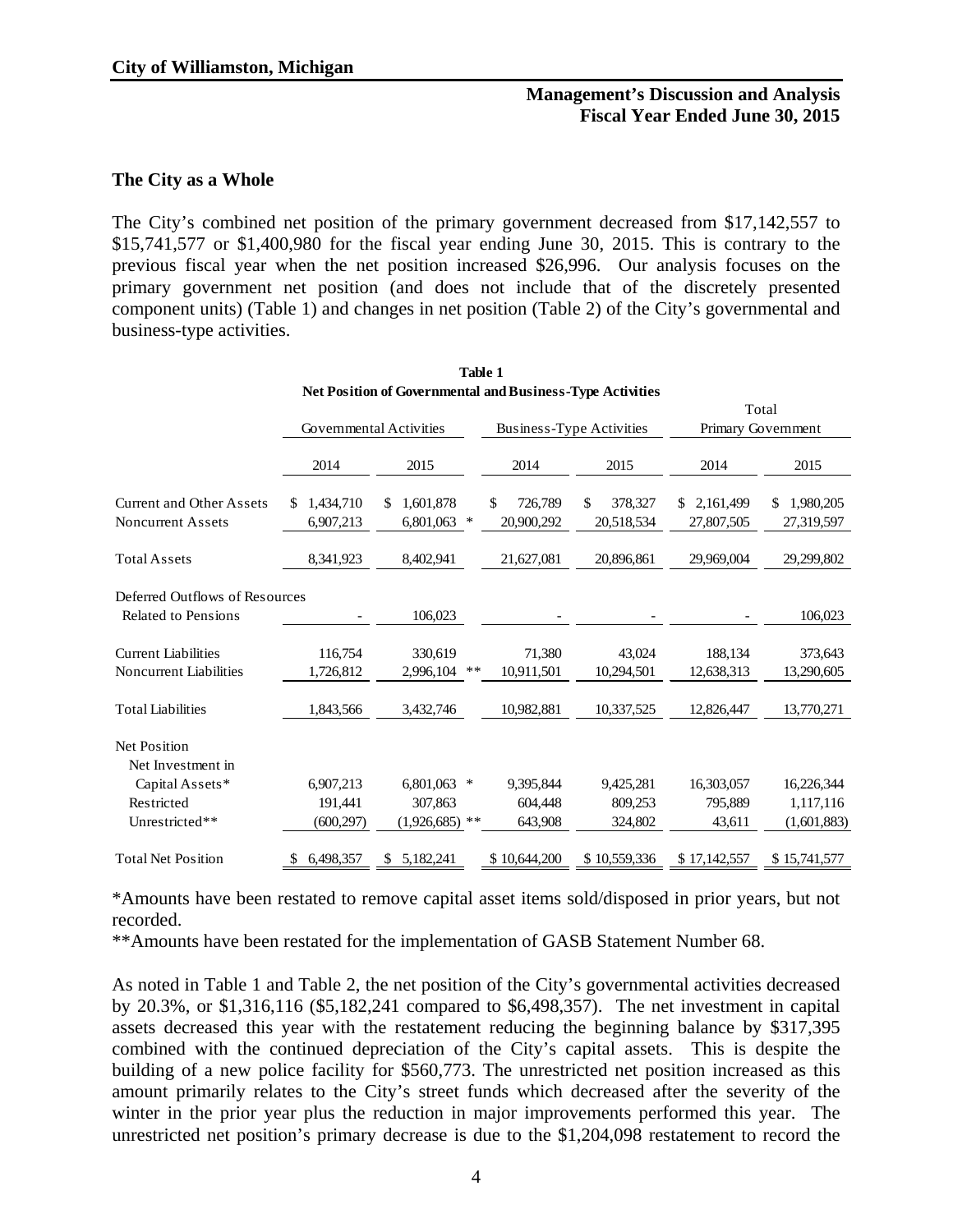### **Management's Discussion and Analysis Fiscal Year Ended June 30, 2015**

Total Contractor

City's pension liability for the first time to comply with the implementation of GASB Statement Number 68.

Also, as noted in Table 1 and Table 2, the net position of the City's business-type activities decreased by .8%, or \$84,864 (\$10,559,336 compared to \$10,644,200). The net investment in capital assets increased as the City retired \$616,000 in debt this year offset by the \$586,563 decrease in the value of the City's capital assets as they continue to depreciate. The increase in the restricted and decrease in unrestricted net position was primarily due to funds being transferred from the unrestricted to the restricted for future repair and improvements.

|                                    |                         |                          |                 |                                 | 1 отан             |               |  |  |
|------------------------------------|-------------------------|--------------------------|-----------------|---------------------------------|--------------------|---------------|--|--|
|                                    | Governmental Activities |                          |                 | <b>Business-Type Activities</b> | Primary Government |               |  |  |
|                                    |                         |                          |                 |                                 |                    |               |  |  |
|                                    | 2014                    | 2015                     | 2014            | 2015                            | 2014               | 2015          |  |  |
| Program Revenue                    |                         |                          |                 |                                 |                    |               |  |  |
| Charges for Services               | \$<br>458,708           | \$<br>495,961            | \$1,891,148     | \$1,907,816                     | \$2,349,856        | \$2,403,777   |  |  |
| Operating Grants and Contributions | 342,372                 | 376,157                  |                 | 225,321                         | 342,372            | 601,478       |  |  |
| Capital Grants and Contributions   | 379,000                 |                          |                 |                                 | 379,000            |               |  |  |
| General Revenue                    |                         |                          |                 |                                 |                    |               |  |  |
| Property Taxes                     | 1,424,640               | 1,432,920                |                 |                                 | 1,424,640          | 1,432,920     |  |  |
| <b>State-Shared Revenues</b>       | 324,529                 | 330,153                  |                 |                                 | 324,529            | 330,153       |  |  |
| Rents                              | 5,500                   | 6,000                    |                 |                                 | 5,500              | 6,000         |  |  |
| Unrestricted Investment Earnings   | 462                     | 408                      | 433             | 1,145                           | 895                | 1,553         |  |  |
| Other                              |                         | 396,448                  |                 |                                 |                    | 396,448       |  |  |
| Loss on Sale of Assets             | 10,655                  |                          |                 |                                 | 10,655             |               |  |  |
|                                    |                         |                          |                 |                                 |                    |               |  |  |
| <b>Total Revenues</b>              | 2,945,866               | 3,038,047                | 1,891,581       | 2,134,282                       | 4,837,447          | 5,172,329     |  |  |
| Program Expenses                   |                         |                          |                 |                                 |                    |               |  |  |
| General Government                 | 941,617                 | 967,457                  |                 |                                 | 941,617            | 967,457       |  |  |
| Public Safety                      | 682,495                 | 707,637                  |                 |                                 | 682,495            | 707,637       |  |  |
| Public Works                       | 979,290                 | 939,701                  |                 |                                 | 979,290            | 939,701       |  |  |
| Community and Economic             |                         |                          |                 |                                 |                    |               |  |  |
| Development                        | 74,052                  | 62,418                   |                 |                                 | 74,052             | 62,418        |  |  |
| Recreation and Cultural            | 117,378                 | 106,222                  |                 |                                 | 117,378            | 106,222       |  |  |
| Interest on Debt                   | 53,733                  | 49,235                   |                 |                                 | 53,733             | 49,235        |  |  |
| Sewer                              |                         |                          | 1,046,781       | 1,370,594                       | 1,046,781          | 1,370,594     |  |  |
| Water                              |                         | $\overline{\phantom{a}}$ | 915,105         | 848,552                         | 915,105            | 848,552       |  |  |
| <b>Total Expenses</b>              | 2,848,565               | 2,832,670                | 1,961,886       | 2,219,146                       | 4,810,451          | 5,051,816     |  |  |
| Change in Net Position             | \$<br>97,301            | 205,377<br>\$            | (70, 305)<br>\$ | (84, 864)<br>\$                 | 26,996<br>\$       | \$<br>120,513 |  |  |

#### **Table 2 Changes in Net Position**

# *Governmental Activities*

Most of the City's basic services are reported under this category. Taxes, charges for services and intergovernmental revenue primarily fund these services. The total revenues for the City's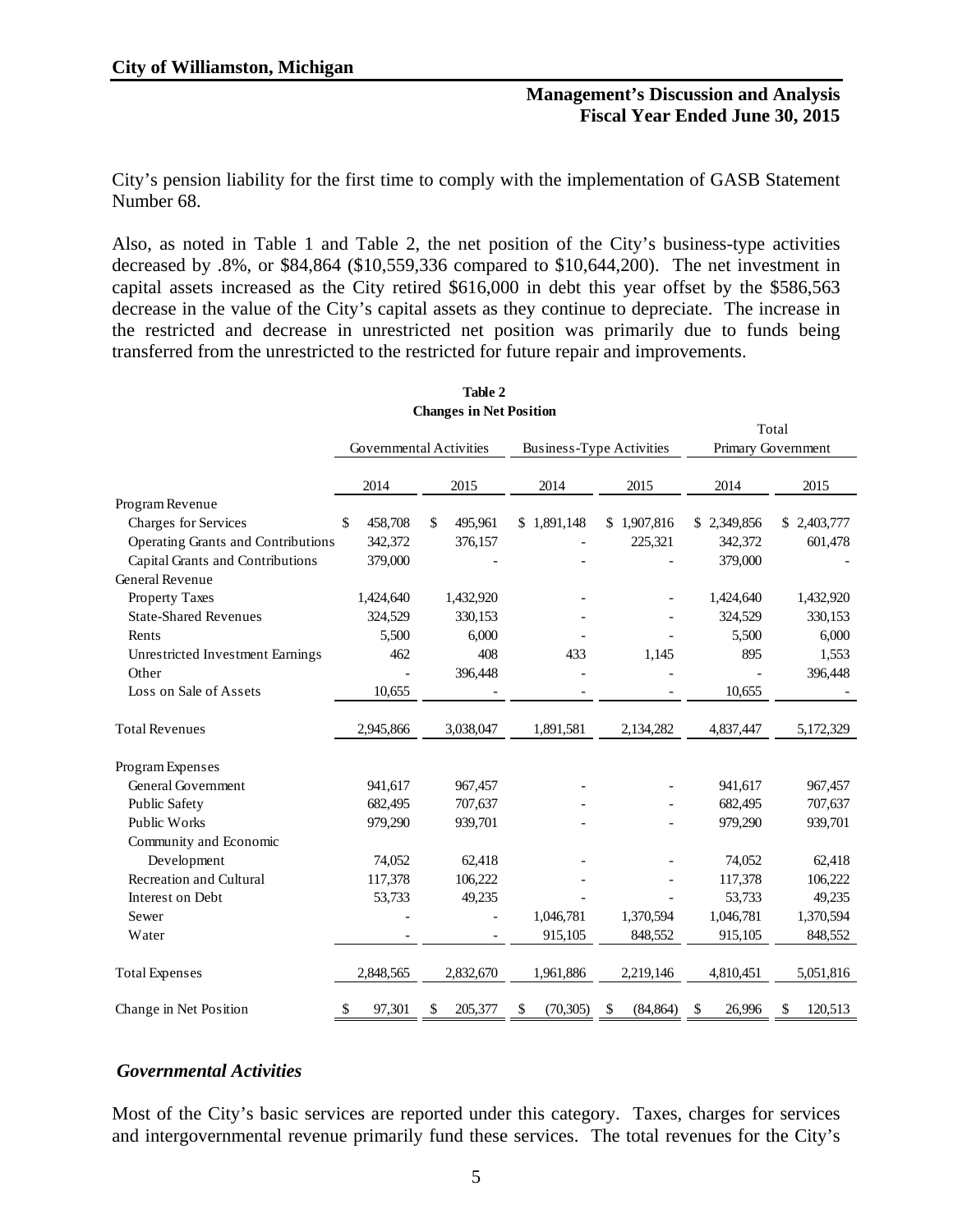#### **Management's Discussion and Analysis Fiscal Year Ended June 30, 2015**

governmental activities increased by 3.1% or \$92,181 primarily due to the \$396,448 received from the EDC from the sale of a building. The \$379,000 decrease in the capital grant is due to the City receiving an economic development grant for a street project last year.

Most of the City's general government departments such as police, public works, recreation programs and Major and Local Street maintenance are reported under these activities. The total expenses decreased by .6% or \$15,895.

# *Business-Type Activities*

Business-type activities are those that are financed primarily by charges for services or user fees. Total revenues increased by \$242,701 or 12.8%. The charges for services increased due to an increase in charges for services due to an increase in rates. The operating grants increased as the City received a Sewer and Wastewater (SAW) grant which began during the fiscal year. Total expenses decreased by \$257,260 or 13.1% over the prior year due to the expenses related to the SAW grant. The City's business-type activities consist of the Water and Sewer Funds of which these types of operations are most similar to private businesses.

# **THE CITY'S FUNDS**

As the City completed the year, its governmental funds (as presented in the balance sheet and statement of revenues, expenditures and changes in fund balances on Exhibit C and Exhibit D respectively) reported a fund balance of \$1,243,617 which is less than last year's \$1,317,956. The primary reasons for the governmental funds' decrease mirror the governmental activities analysis highlighted in the prior paragraph. The City's major funds in 2015 were the General Fund, Major Street Fund, Local Street Fund, Sewer Fund, and Water Fund.

The General Fund pays for most of the City's governmental services. The most significant are for general government, public safety, and public works activities. These services are supported by the operating millage and State-shared revenues. The Major Street Fund and the Local Street Fund performs public works and account for the Michigan Transportation Funds received from the State and the maintenance performed on the City's street system. The Sewer and Water Funds are described above.

# **GENERAL FUND BUDGETARY HIGHLIGHT**

The City's budget is a dynamic document. Although adopted in June (prior to the start of the fiscal year), the budget is occasionally amended during the course of the fiscal year to reflect changing operational demands. All budget amendments are presented before the Council for approval. In addition, for their review, the Council is provided with a budget statement from the Treasurer each month.

The fund balance in the General Fund continued to decline this fiscal year. The General Fund continues to maintain a fund balance of 35% of its expenditures which is well within the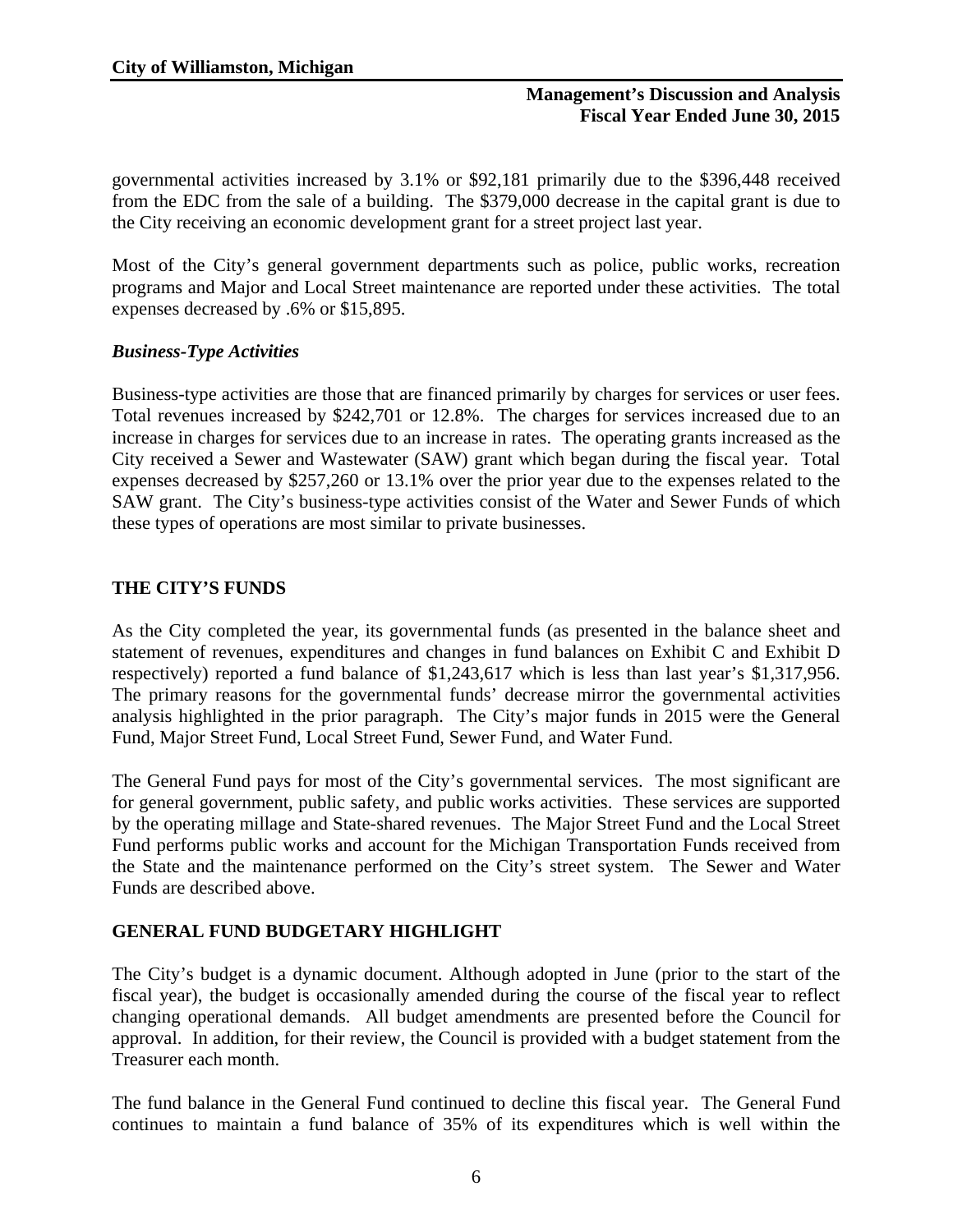recommended 20% of expenditures. The City continues to focus on maintaining or exceeding the recommended level of fund balance by regularly evaluating expenditures.

# **CAPITAL ASSET AND DEBT ADMINISTRATION**

#### Capital Assets

As of June 30, 2015, the City had \$26,510,343 invested in a broad range of capital assets, including land, buildings, land improvements, vehicles, equipment, street and sidewalk infrastructure, and water and sewer infrastructure. This amount represents a net decrease (including additions and deductions) of \$692,714.

This fiscal year's capital asset addition in the governmental activities includes the construction of the police building of \$560,773 and street improvements for \$20,233. The business-type activities had no additions.

|                                       |                         |             |    |                          |      |             |                    | Total       |      |                |    |              |
|---------------------------------------|-------------------------|-------------|----|--------------------------|------|-------------|--------------------|-------------|------|----------------|----|--------------|
|                                       | Governmental Activities |             |    | Business-Type Activities |      |             | Primary Government |             |      |                |    |              |
|                                       |                         | 2014        |    | 2015                     | 2014 |             | 2015               |             | 2014 |                |    | 2015         |
|                                       |                         |             |    |                          |      |             |                    |             |      |                |    |              |
| Land                                  | \$                      | 390,632     | \$ | 390,632                  | \$   | 436,557     | \$                 | 436,557     | \$   | 827,189        | \$ | 827,189      |
| Land Improvements-Nondepreciating     |                         | 317,395     |    |                          |      |             |                    |             |      | 317,395        |    |              |
| Construction in Progress              |                         | 38,312      |    |                          |      |             |                    |             |      | 38,312         |    |              |
| Land Improvements-Depreciating        |                         | 1,136,779   |    | 916,250                  |      |             |                    |             |      | 1,136,779      |    | 916,250      |
| Buildings and Improvements            |                         | 1,089,540   |    | 1,672,356                |      |             |                    |             |      | 1,089,540      |    | 1,672,356    |
| Office Equipment                      |                         | 68,270      |    | 27,219                   |      |             |                    |             |      | 68,270         |    | 27,219       |
| Machinery and Equipment               |                         | 496,205     |    | 414,816                  |      | 589,399     |                    | 589,399     |      | 1,085,604      |    | 1,004,215    |
| Vehicles                              |                         | 900,903     |    | 906,816                  |      |             |                    |             |      | 900,903        |    | 906,816      |
| Infrastructure                        |                         | 5,951,628   |    | 5,971,862                |      |             |                    |             |      | 5,951,628      |    | 5,971,862    |
| Sewer System                          |                         |             |    |                          |      | 17,307,321  |                    | 17,307,321  |      | 17,307,321     |    | 17,307,321   |
| Water System                          |                         |             |    |                          |      | 9,698,471   |                    | 9,698,471   |      | 9,698,471      |    | 9,698,471    |
|                                       |                         |             |    |                          |      |             |                    |             |      |                |    |              |
| <b>Total Capital Assets</b>           |                         | 10,389,664  |    | 10,299,951               |      | 28,031,748  |                    | 28,031,748  |      | 38,421,412     |    | 38,331,699   |
|                                       |                         |             |    |                          |      |             |                    |             |      |                |    |              |
| <b>Total Accumulated Depreciation</b> |                         | (3,482,451) |    | (3,498,888)              |      | (7,735,904) |                    | (8,322,468) |      | (11, 218, 355) |    | (11,821,356) |
|                                       |                         |             |    |                          |      |             |                    |             |      |                |    |              |
| <b>Total Net Capital Assets</b>       |                         | 6,907,213   |    | 6,801,063                |      | 20,295,844  | S                  | 19,709,280  | S.   | 27,203,057     | S. | 26,510,343   |

#### **Table 3 Capital Assets at Year-End**

The City of Williamston's fiscal-year 2014-2015 capital budget calls for no additional debt obligations to finance future projects. More detailed information related to the City of Williamston's capital assets is presented in Note G to the financial statements.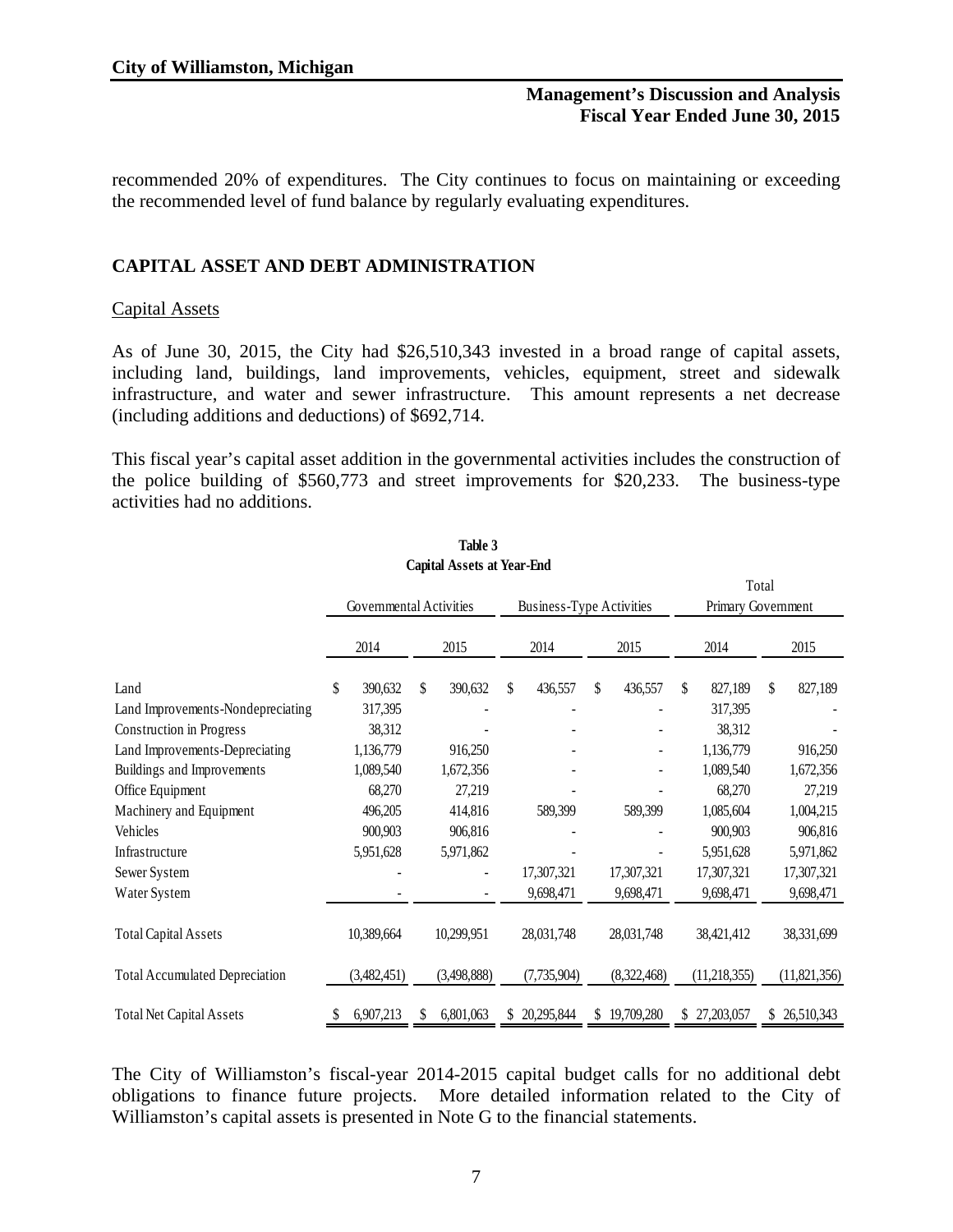#### **Management's Discussion and Analysis Fiscal Year Ended June 30, 2015**

### **Debt**

At fiscal year-end, the City had \$11,538,133 in bonds and special assessment agreements outstanding versus \$12,303,294 in the previous fiscal year, a decrease of \$765,161, as shown in Table 4. The decrease in long term debt is due to the continued scheduled payments on debt obligations. No new debt was issued during fiscal ending June 30, 2015.

**Table 4**

|                                              |                                                     |   | тамс т<br><b>Outstanding Debt at Year-End</b> |    |            |     |                    |    |                       |    |                       |
|----------------------------------------------|-----------------------------------------------------|---|-----------------------------------------------|----|------------|-----|--------------------|----|-----------------------|----|-----------------------|
|                                              | Governmental Activities<br>Business-Type Activities |   |                                               |    |            |     | Primary Government |    |                       |    |                       |
|                                              | 2014                                                |   | 2015                                          |    | 2014       |     | 2015               |    | 2014                  |    | 2015                  |
| Bonds Payable<br>Special Assessments Payable | \$<br>,010,000<br>393,294                           | S | 910,000<br>344,133                            | S. | 10.900,000 | \$. | 10,284,000         | S. | 11,910,000<br>393,294 | S. | 11,194,000<br>344,133 |
| <b>Total Outstanding Debt</b>                | ,403,294                                            |   | 1.254.133                                     |    | 10.900.000 | S.  | 10,284,000         |    | 12,303,294            | S. | 11,538,133            |

More detailed information about the City's long term debt is presented in Note H to the financial statements. In addition to the City's debt obligations shown in Table 4, the City had \$71,514 in vested employee benefits payable presented in more detail in Note I to the financial statements.

### *ECONOMIC FACTORS AND NEXT YEAR'S BUDGET*

The City appears to be recovering from the Great Recession with property values on the rise. The City has noticed revenues begin to stabilize this fiscal year and anticipate further stabilization with moderate growth in the next fiscal year.

Road funding is a problem throughout the State of Michigan. The City continues to seek grant funds as they become available for its road system. Alternative sources of revenue are being sought by City officials to repair and maintain its roadways.

Water and sewer rates continued to be increased this fiscal year and are anticipated to increase in the upcoming year. Because the Water and Sewer funds have bonds obligations of nearly \$500,000, the water and sewer rates continue to increase. Annual increases are predicated through fiscal year end 2018 until the majority of the bond obligations are retired. Currently, there are no capital projects planned or budgeted for in the upcoming fiscal year.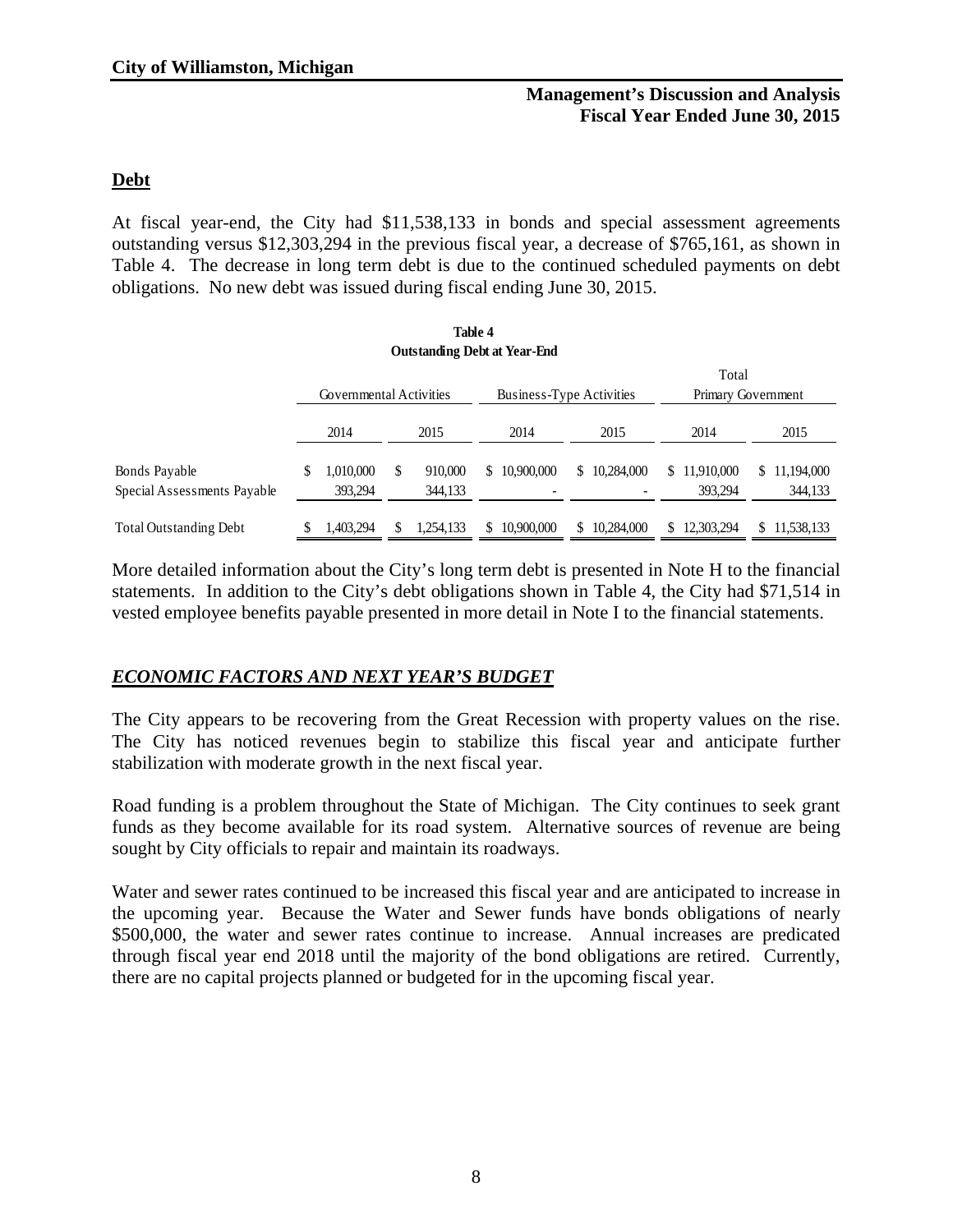# **Management's Discussion and Analysis Fiscal Year Ended June 30, 2015**

# **CONTACTING THE CITY'S FINANCIAL MANAGEMENT**

This financial report is designed to provide our citizens, taxpayers, customers, investors, and creditors with a general overview of the City's finances and to demonstrate the accountability for the money it receives. If there are questions about this report, or a need for additional information, contact the Treasurer's Office at (517) 655-2774 or 161 East Grand River Avenue, Williamston, Michigan 48895.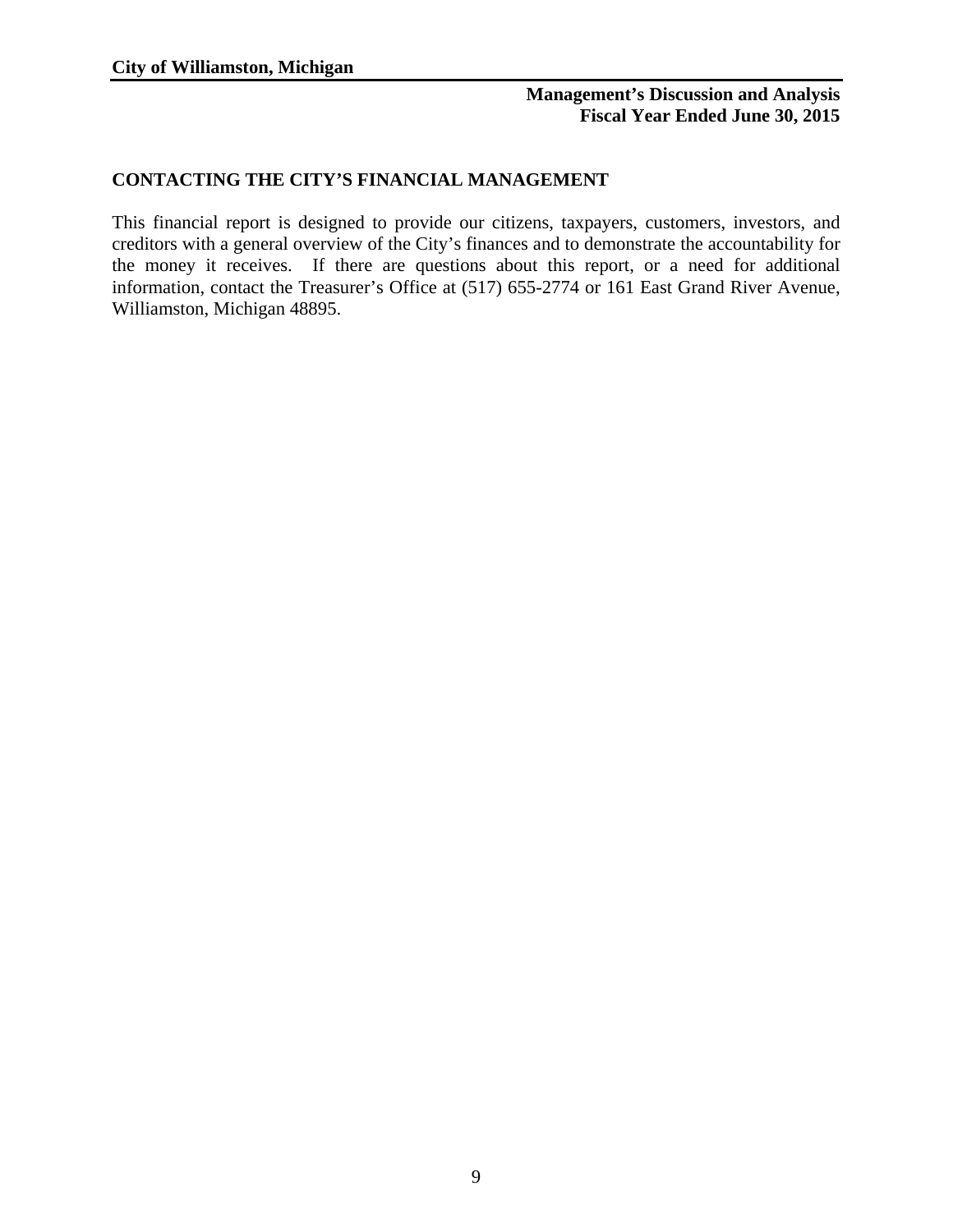# **CITY OF WILLIAMSTON EXHIBIT A GOVERNMENT-WIDE STATEMENT OF NET POSITION June 30, 2015**

| <b>ASSETS</b>                              |    | Activities | Governmental Business-Type<br>Activities |            | Total       | Component |           |
|--------------------------------------------|----|------------|------------------------------------------|------------|-------------|-----------|-----------|
|                                            |    |            |                                          |            |             |           | Units     |
| <b>Current Assets</b>                      |    |            |                                          |            |             |           |           |
| Cash                                       | \$ | 794,858    | \$                                       | 385,806    | \$1,180,664 | \$        | 774,580   |
| Investments                                |    | 302,701    |                                          |            | 302,701     |           | 112,579   |
| Special Assessments Receivable             |    | 343        |                                          |            | 343         |           |           |
| <b>Accounts Receivable</b>                 |    |            |                                          | 310,886    | 310,886     |           |           |
| Due From State                             |    | 110,239    |                                          | 13,407     | 123,646     |           |           |
| Due From Other Agencies                    |    |            |                                          |            |             |           |           |
| Due From Other Funds--Primary Government   |    |            |                                          |            |             |           | 152,888   |
| Due From Other Funds--Component Units      |    | 47,681     |                                          |            | 47,681      |           |           |
| <b>Internal Balances</b>                   |    | 331,772    |                                          | (331,772)  |             |           |           |
| Prepaid Expense                            |    | 14,284     |                                          |            | 14,284      |           |           |
| <b>Total Current Assets</b>                |    | 1,601,878  |                                          | 378,327    | 1,980,205   |           | 1,040,047 |
| Noncurrent Assets                          |    |            |                                          |            |             |           |           |
| <b>Restricted Cash</b>                     |    |            |                                          | 809,253    | 809,253     |           | 7,039     |
| Capital Assets--Nondepreciating            |    | 390,632    |                                          | 436,557    | 827,189     |           | 667,554   |
| <b>Capital Assets--Depreciating</b>        |    | 6,410,431  |                                          | 19,272,724 | 25,683,155  |           | 1,499,001 |
| <b>Total Noncurrent Assets</b>             |    | 6,801,063  |                                          | 20,518,534 | 27,319,597  |           | 2,173,594 |
| <b>Total Assets</b>                        |    | 8,402,941  |                                          | 20,896,861 | 29,299,802  |           | 3,213,641 |
| <b>DEFERRED OUTFLOWS OF RESOURCES</b>      |    |            |                                          |            |             |           |           |
| <b>Deferred Outflow Investments</b>        |    | 43,463     |                                          |            | 43,463      |           |           |
| Deferred Outflow Employer Contributions    |    | 62,560     |                                          |            | 62,560      |           |           |
| <b>Total Deferred Outflow of Resources</b> |    | 106,023    |                                          |            | 106,023     |           |           |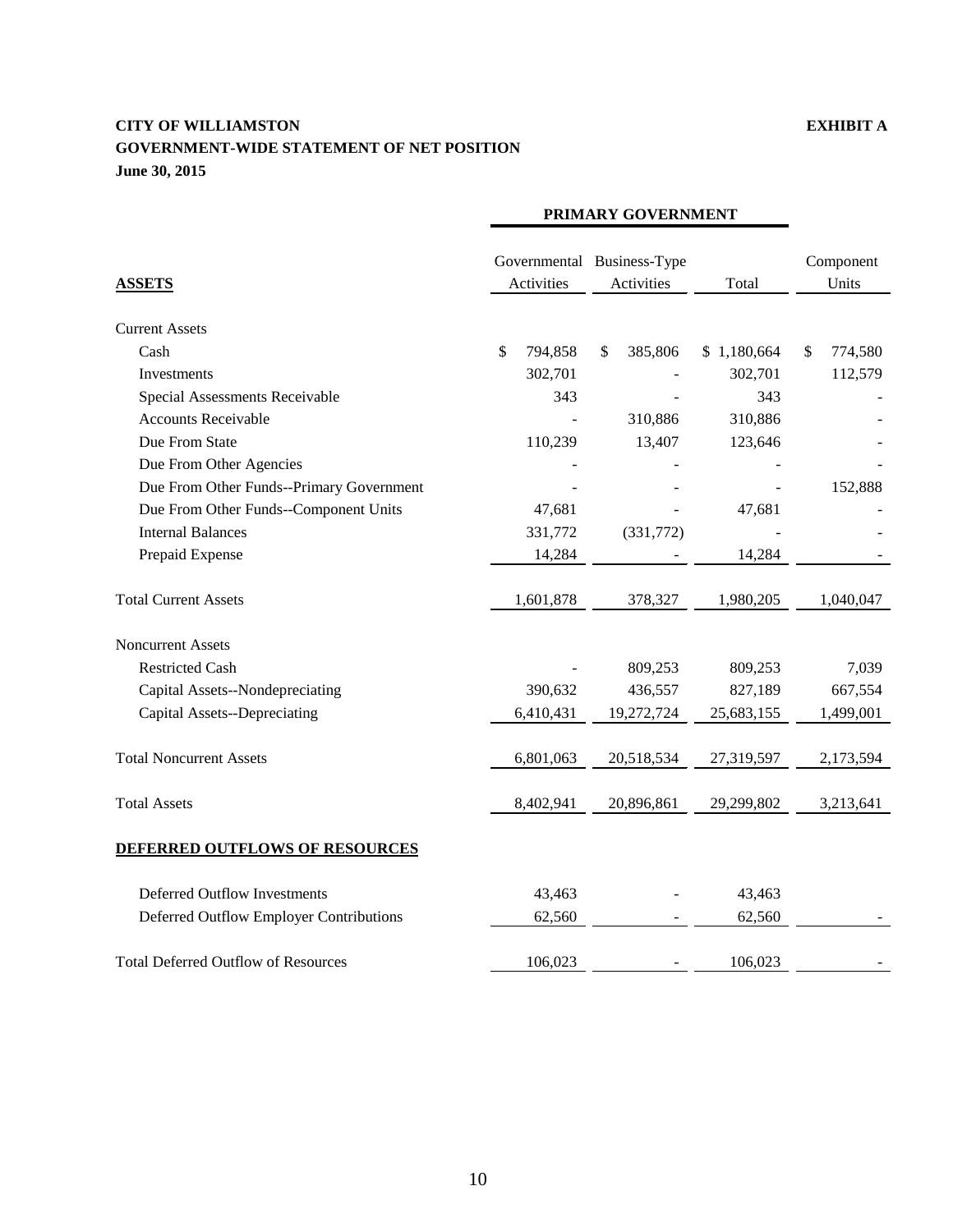# **CITY OF WILLIAMSTON EXHIBIT A GOVERNMENT-WIDE STATEMENT OF NET POSITION (CONTINUED) June 30, 2015**

# **LIABILITIES**

| <b>Current Liabilities</b>                       |             |              |              |                 |
|--------------------------------------------------|-------------|--------------|--------------|-----------------|
| <b>Accounts Payable</b>                          | 121,157     | 25,383       | 146,540      | 489             |
| Due to Other Funds--Primary Government           |             |              |              | 47,681          |
| Due to Other Funds--Component Units              | 152,888     |              | 152,888      |                 |
| <b>Accrued Liabilities</b>                       | 54,114      | 17,641       | 71,755       | 1,645           |
| <b>Escrow Deposits Payable</b>                   | 2,460       |              | 2,460        |                 |
| <b>Total Current Liabilities</b>                 | 330,619     | 43,024       | 373,643      | 49,815          |
| Noncurrent Liabilities                           |             |              |              |                 |
| <b>Customer Deposits Payable</b>                 |             | 10,501       | 10,501       |                 |
| Bonds Payable--Due Within One Year               | 110,000     | 655,000      | 765,000      | 125,000         |
| Bonds Payable--Due in More Than One Year         | 800,000     | 9,629,000    | 10,429,000   | 1,160,000       |
| Special Assessments Payable--Due Within One Year | 49,162      |              | 49,162       |                 |
| Special Assessments Payable--                    |             |              |              |                 |
| Due in More Than One Year                        | 294,971     |              | 294,971      |                 |
| Vested Employee Benefits Payable--               |             |              |              |                 |
| Due Within One Year                              | 14,303      |              | 14,303       |                 |
| Vested Employee Benefits Payable--               |             |              |              |                 |
| Due in More Than One Year                        | 57,211      |              | 57,211       |                 |
| Net Pension Liability                            | 1,355,171   |              | 1,355,171    |                 |
| Other Post-Employment Benefits Payable           | 315,286     |              | 315,286      |                 |
| <b>Total Noncurrent Liabilities</b>              | 2,996,104   | 10,294,501   | 13,290,605   | 1,285,000       |
| <b>Total Liabilities</b>                         | 3,326,723   | 10,337,525   | 13,664,248   | 1,334,815       |
| <b>NET POSITION</b>                              |             |              |              |                 |
| Net Investment in Capital Assets                 | 6,801,063   | 9,425,281    | 16,226,344   | 881,555         |
| Restricted for                                   |             |              |              |                 |
| Major and Local Streets                          | 307,047     |              | 307,047      |                 |
| Debt Service                                     | 816         |              | 816          |                 |
| <b>Economic Development Programs</b>             |             |              |              | 76,674          |
| <b>Downtown Development Activities</b>           |             |              |              | 97,107          |
| <b>Tax Increment Finance Plans</b>               |             |              |              | 823,490         |
| Sewer and Water Improvements                     |             | 809,253      | 809,253      |                 |
| Unrestricted                                     | (1,926,685) | 324,802      | (1,601,883)  |                 |
| <b>Total Net Position</b>                        | \$5,182,241 | \$10,559,336 | \$15,741,577 | \$<br>1,878,826 |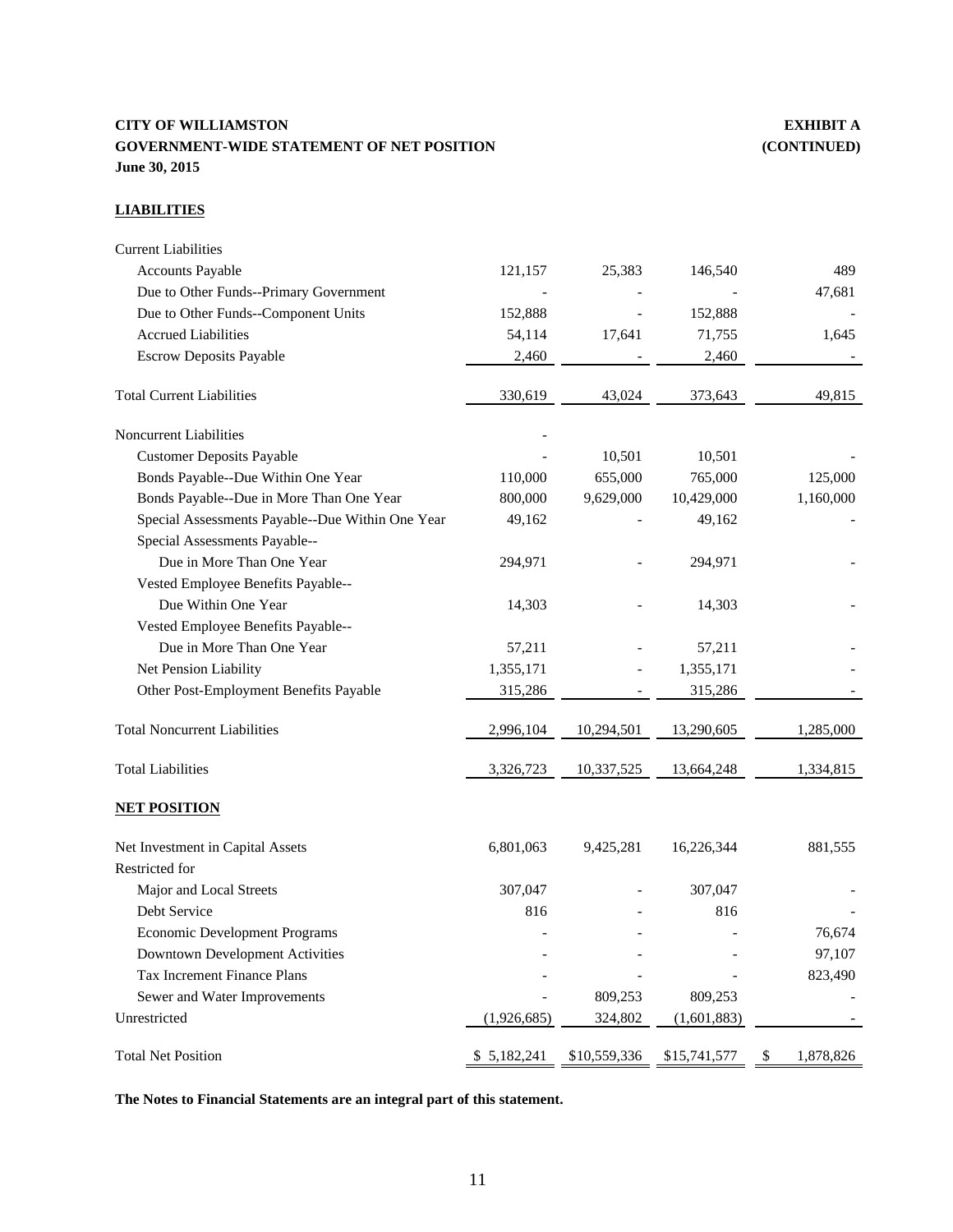# **CITY OF WILLIAMSTON EXHIBIT B GOVERNMENT-WIDE STATEMENT OF ACTIVITIES For the Fiscal Year Ended June 30, 2015**

#### **PROGRAM REVENUES**

|                                       |              |           |    |             |               | Operating |  |
|---------------------------------------|--------------|-----------|----|-------------|---------------|-----------|--|
|                                       |              |           |    | Charges for | Grants and    |           |  |
| Functions/Programs                    |              | Expenses  |    | Services    | Contributions |           |  |
|                                       |              |           |    |             |               |           |  |
| Primary Government                    |              |           |    |             |               |           |  |
| <b>Governmental Activities</b>        |              |           |    |             |               |           |  |
| <b>General Government</b>             | \$           | 967,457   | \$ | 208,936     | \$            | 69,137    |  |
| <b>Public Safety</b>                  |              | 707,637   |    | 46,108      |               | 592       |  |
| <b>Public Works</b>                   |              | 939,701   |    | 236,442     |               | 306,428   |  |
| Community and Economic Development    |              | 62,418    |    | 4,475       |               |           |  |
| <b>Recreation and Culture</b>         |              | 106,222   |    |             |               |           |  |
| Interest on Long-Term Debt            |              | 49,235    |    |             |               |           |  |
| <b>Total Governmental Activities</b>  | 2,832,670    |           |    | 495,961     |               | 376,157   |  |
| <b>Business-Type Activities</b>       |              |           |    |             |               |           |  |
| Sewer                                 |              | 1,370,594 |    | 1,059,198   |               | 225,321   |  |
| Water                                 |              | 848,552   |    | 848,618     |               |           |  |
| <b>Total Business-Type Activities</b> |              | 2,219,146 |    | 1,907,816   |               | 225,321   |  |
| <b>Total Primary Government</b>       | <sup>2</sup> | 5,051,816 | S. | 2,403,777   | -S            | 601,478   |  |
| <b>Component Units</b>                |              |           |    |             |               |           |  |
| Economic Development Corporation      | \$           | 403,838   | \$ |             | \$            | 484       |  |
| Tax Increment Finance Authority 2A    |              | 16,744    |    |             |               | 53        |  |
| Tax Increment Finance Authority 2B    |              | 135,876   |    |             |               | 1,345     |  |
| Downtown Development Authority        |              | 247,371   |    | 4,674       |               | 97        |  |
| <b>Total Component Units</b>          | \$           | 803,829   | \$ | 4,674       | \$            | 1,979     |  |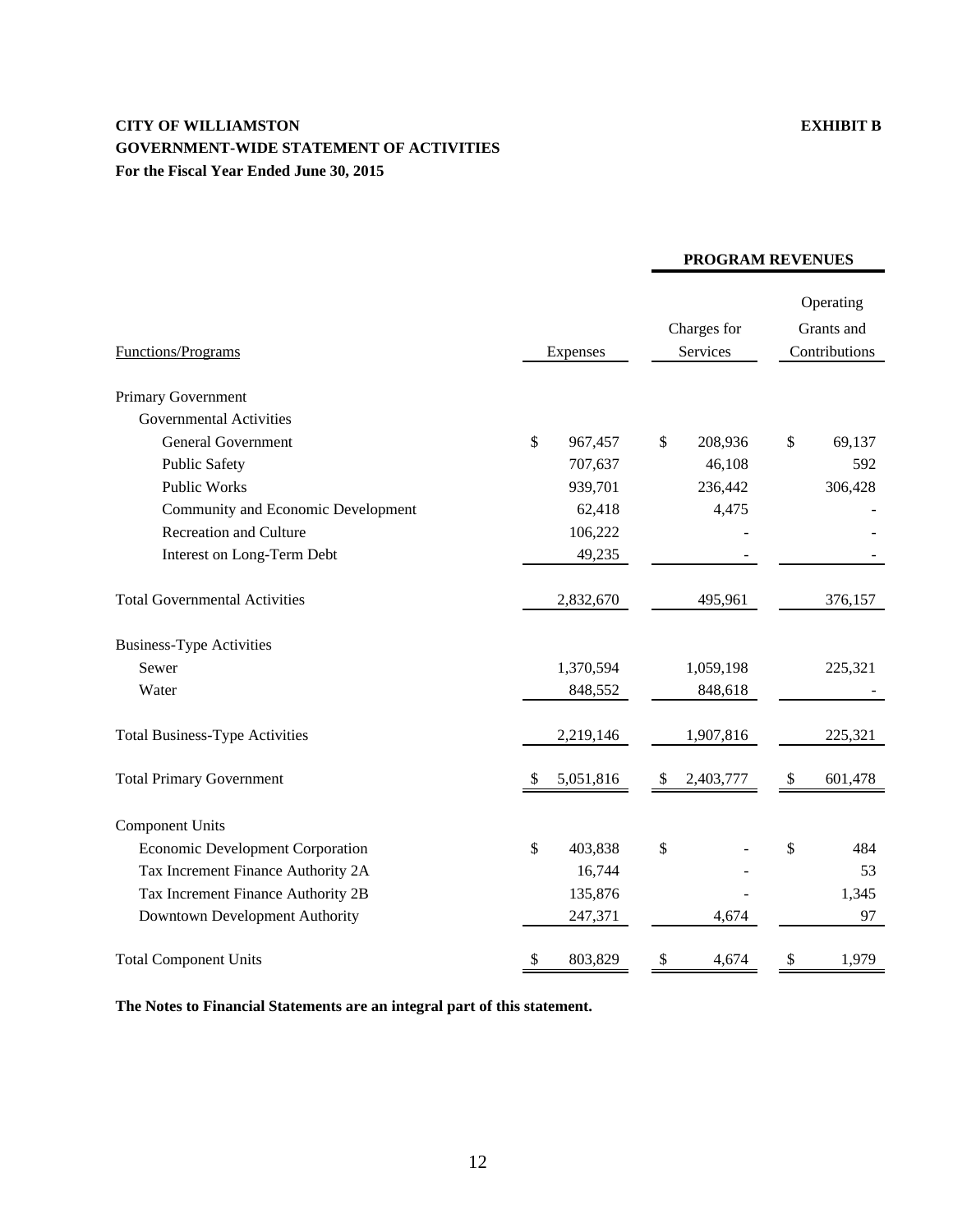#### **CITY OF WILLIAMSTON EXHIBIT B GOVERNMENT-WIDE STATEMENT OF ACTIVITIES (CONTINUED) For the Fiscal Year Ended June 30, 2015**

#### **NET (EXPENSE) REVENUE AND CHANGES IN NET POSITION**

|                                                     | PRIMARY GOVERNMENT         |                             |                  |                    |
|-----------------------------------------------------|----------------------------|-----------------------------|------------------|--------------------|
| Functions/Programs                                  | Governmental<br>Activities | Business-Type<br>Activities | Total            | Component<br>Units |
| Primary Government                                  |                            |                             |                  |                    |
| <b>Governmental Activities</b>                      |                            |                             |                  |                    |
| <b>General Government</b>                           | \$<br>(689, 384)           | \$                          | \$<br>(689, 384) | \$                 |
| <b>Public Safety</b>                                | (660, 937)                 |                             | (660, 937)       |                    |
| <b>Public Works</b>                                 | (396, 831)                 |                             | (396, 831)       |                    |
| Community and Economic Development                  | (57, 943)                  |                             | (57, 943)        |                    |
| <b>Recreation and Culture</b>                       | (106, 222)                 |                             | (106, 222)       |                    |
| Interest on Long-Term Debt                          | (49, 235)                  |                             | (49, 235)        |                    |
| <b>Total Governmental Activities</b>                | (1,960,552)                |                             | (1,960,552)      |                    |
| <b>Business-Type Activities</b>                     |                            |                             |                  |                    |
| Sewer                                               |                            | (86,075)                    | (86,075)         |                    |
| Water                                               |                            | 66                          | 66               |                    |
| <b>Total Business-Type Activities</b>               |                            | (86,009)                    | (86,009)         |                    |
| <b>Total Primary Government</b>                     | (1,960,552)                | (86,009)                    | (2,046,561)      |                    |
| <b>Component Units</b>                              |                            |                             |                  |                    |
| <b>Economic Development Corporation</b>             |                            |                             |                  | (403, 354)         |
| Tax Increment Finance Authority 2A                  |                            |                             |                  | (16,691)           |
| Tax Increment Finance Authority 2B                  |                            |                             |                  | (134, 531)         |
| Downtown Development Authority                      |                            |                             |                  | (242, 600)         |
| <b>Total Component Units</b>                        |                            |                             |                  | (797, 176)         |
| <b>General Revenues</b>                             |                            |                             |                  |                    |
| <b>Property Taxes</b>                               | 1,432,920                  |                             | 1,432,920        | 633,043            |
| <b>State-Shared Revenues</b>                        | 330,153                    |                             | 330,153          |                    |
| <b>Unrestricted Investment Earnings</b>             | 408                        | 1,145                       | 1,553            |                    |
| Rents                                               | 6,000                      |                             | 6,000            |                    |
| Other                                               | 396,448                    |                             | 396,448          |                    |
| Special Item-Gain on Sale of Capital Assets         |                            |                             |                  | (61, 592)          |
| Total General Revenues--Special Items and Transfers | 2,165,929                  | 1,145                       | 2,167,074        | 571,451            |
| Change in Net Position                              | 205,377                    | (84, 864)                   | 120,513          | (225, 725)         |
| Net Position--Beginning                             | 6,498,357                  | 10,644,200                  | 17, 142, 557     | 2,096,435          |
| Restatement to Net Position (Note N)                | (1,521,493)                |                             | (1,521,493)      | 8,116              |
| <b>Restated Net Position</b>                        | 4,976,864                  | 10,644,200                  | 15,621,064       | 2,104,551          |
| Net Position--Ending                                | \$<br>5,182,241            | \$10,559,336                | \$15,741,577     | \$<br>1,878,826    |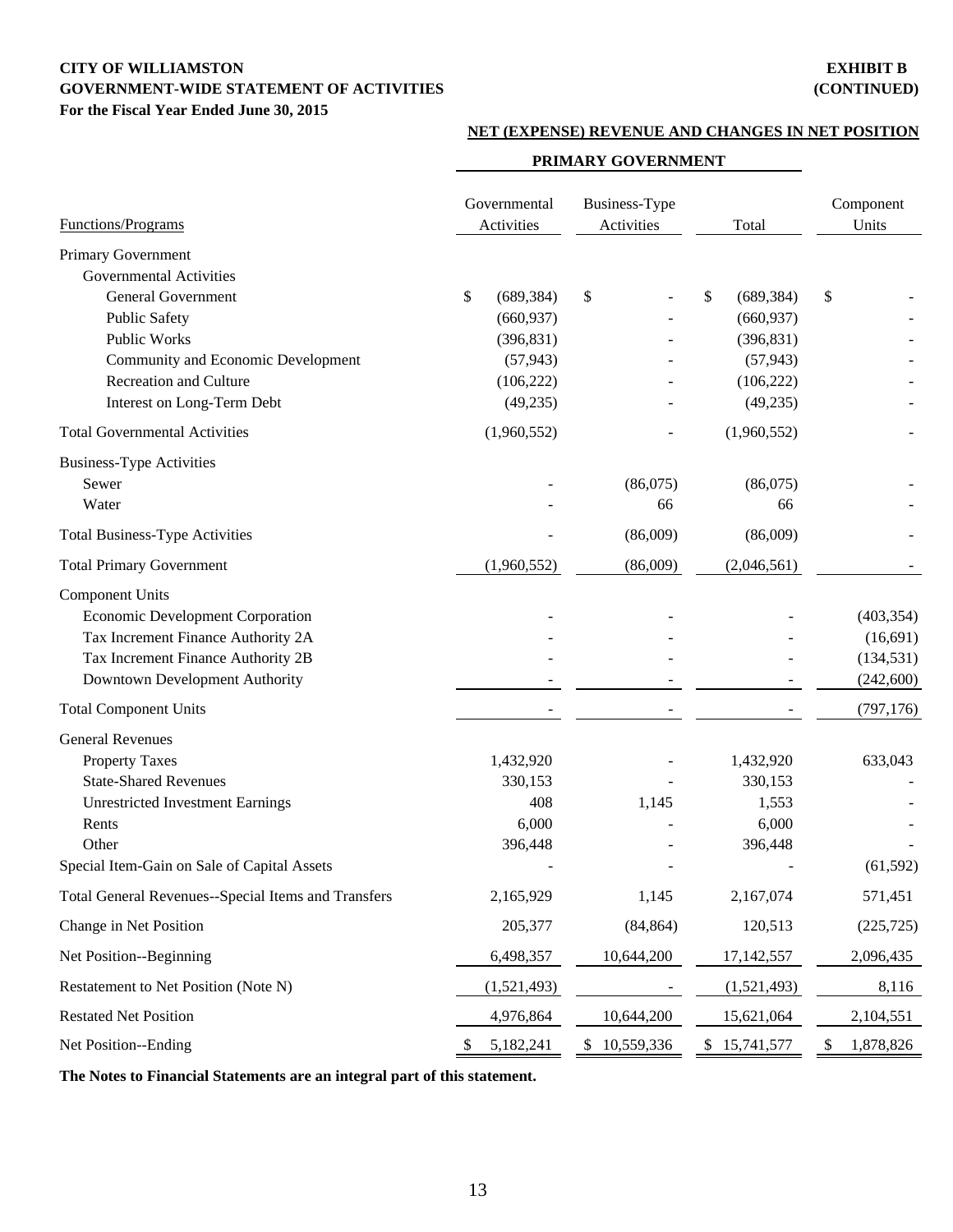# **CITY OF WILLIAMSTON EXHIBIT C BALANCE SHEET--GOVERNMENTAL FUNDS June 30, 2015**

| <b>ASSETS</b>                              | General<br>Fund | Major<br><b>Street</b><br>Fund | Local<br><b>Street</b><br>Fund | Non-Major<br>Funds                   | Total<br>Governmental Governmental<br>Funds |
|--------------------------------------------|-----------------|--------------------------------|--------------------------------|--------------------------------------|---------------------------------------------|
| Cash                                       | 558,000<br>\$   | 210,786<br>S.                  | \$<br>26,072                   | \$                                   | \$<br>794,858                               |
| Investments                                | 141,934         | 50,022                         | 110,745                        |                                      | 302,701                                     |
| Special Assessments Receivable             |                 |                                | 343                            |                                      | 343                                         |
| Due From State                             | 54,599          | 45,999                         | 9,641                          |                                      | 110,239                                     |
| Due From Other Funds--Primary Government   | 450,647         |                                |                                | 103,049                              | 553,696                                     |
| Due From Other Funds--Component Units      | 32,039          |                                |                                |                                      | 32,039                                      |
| Prepaid Expenses                           | 14,284          |                                |                                |                                      | 14,284                                      |
| <b>Total Assets</b>                        | \$1,251,503     | 306,807<br>\$                  | 146,801<br>\$                  | 103,049<br>$\boldsymbol{\mathsf{S}}$ | \$1,808,160                                 |
| <b>LIABILITIES AND FUND BALANCE</b>        |                 |                                |                                |                                      |                                             |
| Liabilities                                |                 |                                |                                |                                      |                                             |
| <b>Accounts Payable</b>                    | \$<br>7,032     | \$<br>7,152                    | \$<br>2,892                    | 102,233<br>\$                        | 119,309<br>\$                               |
| Due to Other Funds--Primary Government     | 103,049         | 14,863                         | 119,091                        |                                      | 237,003                                     |
| Due to Other Funds--Component Units        | 152,888         |                                |                                |                                      | 152,888                                     |
| <b>Accrued Liabilities</b>                 | 50,320          | 969                            | 1,594                          |                                      | 52,883                                      |
| <b>Escrow Deposits Payable</b>             | 2,460           |                                |                                |                                      | 2,460                                       |
| <b>Total Liabilities</b>                   | 315,749         | 22,984                         | 123,577                        | 102,233                              | 564,543                                     |
| <b>Fund Balances</b>                       |                 |                                |                                |                                      |                                             |
| Nonspendable                               | 14,284          |                                |                                |                                      | 14,284                                      |
| Restricted for                             |                 |                                |                                |                                      |                                             |
| Major and Local Streets                    |                 | 283,823                        | 23,224                         |                                      | 307,047                                     |
| Debt Service                               |                 |                                |                                | 816                                  | 816                                         |
| Unassigned                                 | 921,470         |                                |                                |                                      | 921,470                                     |
| <b>Total Fund Balances</b>                 | 935,754         | 283,823                        | 23,224                         | 816                                  | 1,243,617                                   |
| <b>Total Liabilities and Fund Balances</b> | \$1,251,503     | \$ 306,807                     | \$146,801                      | \$<br>103,049                        | \$1,808,160                                 |

#### **MAJOR GOVERNMENTAL FUNDS**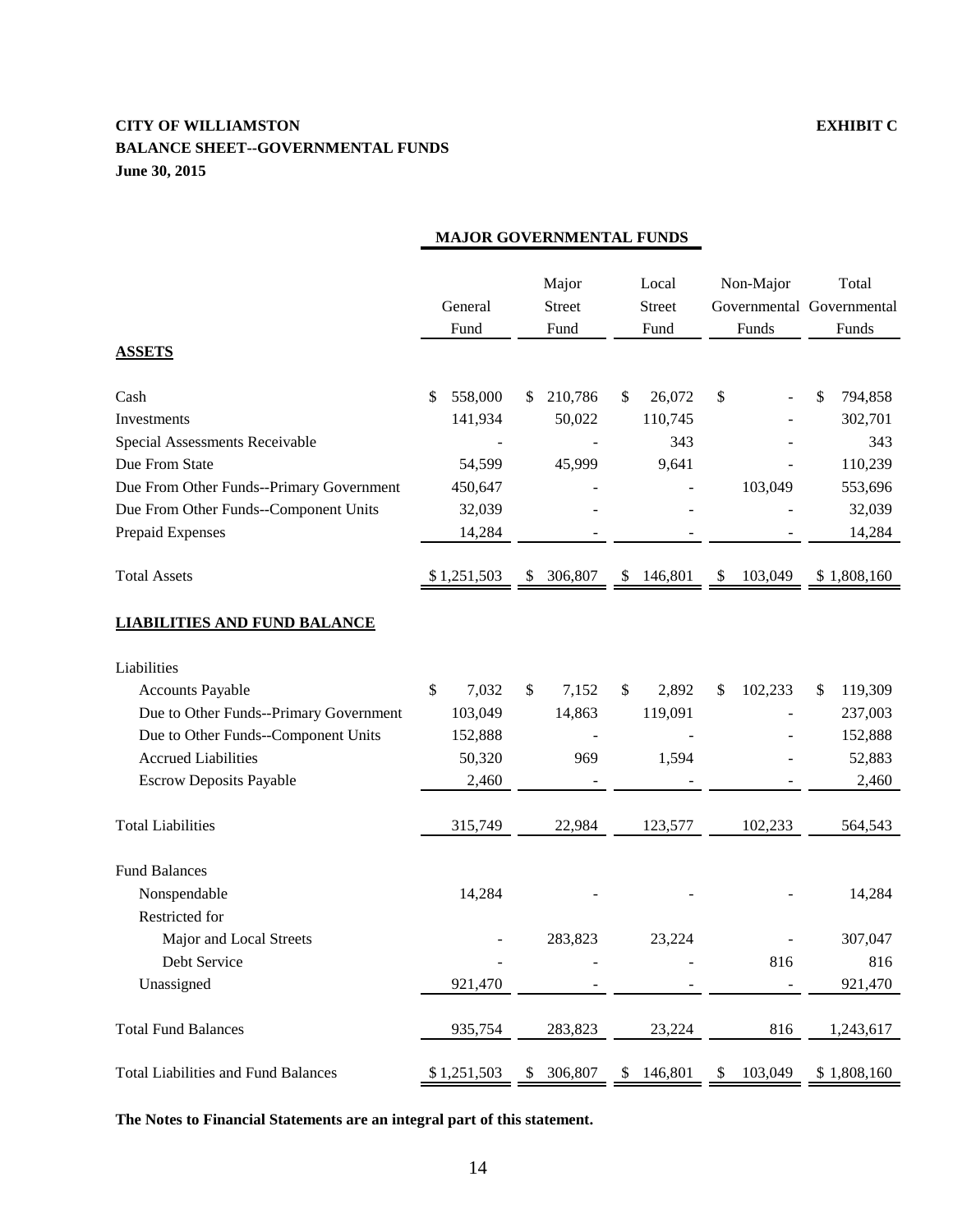# **CITY OF WILLIAMSTON EXHIBIT C-1 RECONCILIATION OF THE GOVERNMENTAL FUNDS BALANCE SHEET TO THE STATEMENT OF NET POSITION June 30, 2015**

| FUND BALANCE REPORTED IN GOVERNMENTAL FUNDS                                                                                                                                                                                                             | 1,243,617   |
|---------------------------------------------------------------------------------------------------------------------------------------------------------------------------------------------------------------------------------------------------------|-------------|
| Amounts reported for governmental activities in the Statement of Net Position are different because:                                                                                                                                                    |             |
| Capital assets used in governmental activities are not financial resources and, therefore, are not<br>reported in the funds.                                                                                                                            | 6,801,063   |
| Internal service funds are used by management to charge the costs of certain activities such as<br>insurance and telephone service to individual governmental funds. The assets and liabilities of                                                      |             |
| the internal service funds are included in governmental activities in the Statement of Net Position.                                                                                                                                                    | 27,642      |
| Bonds payable and special assessment obligations are not due and payable in the current period<br>and are not reported in the funds.                                                                                                                    | (1,254,133) |
| Employee compensated absences are payable over a long period of years and do not represent<br>a claim on current financial resources; therefore, they are not reported as financial resources;<br>therefore, they are not reported as fund liabilities. | (71,514)    |
| Net pension liability is not due and payable in the current period and is not reported in the funds.                                                                                                                                                    | (1,355,171) |
| Certain pension contributions and changes in pension plan net position are reported as deferred<br>outflows of resources in the statement of net position, but are reported as expenses in the<br>governmental funds.                                   | 106,023     |
| Other postemployment benefit obligations do not present a claim on current financial resources<br>and are not reported as fund liabilities.                                                                                                             | (315, 286)  |
| NET POSTION OF GOVERNMENTAL ACTIVITIES                                                                                                                                                                                                                  | \$5,182,241 |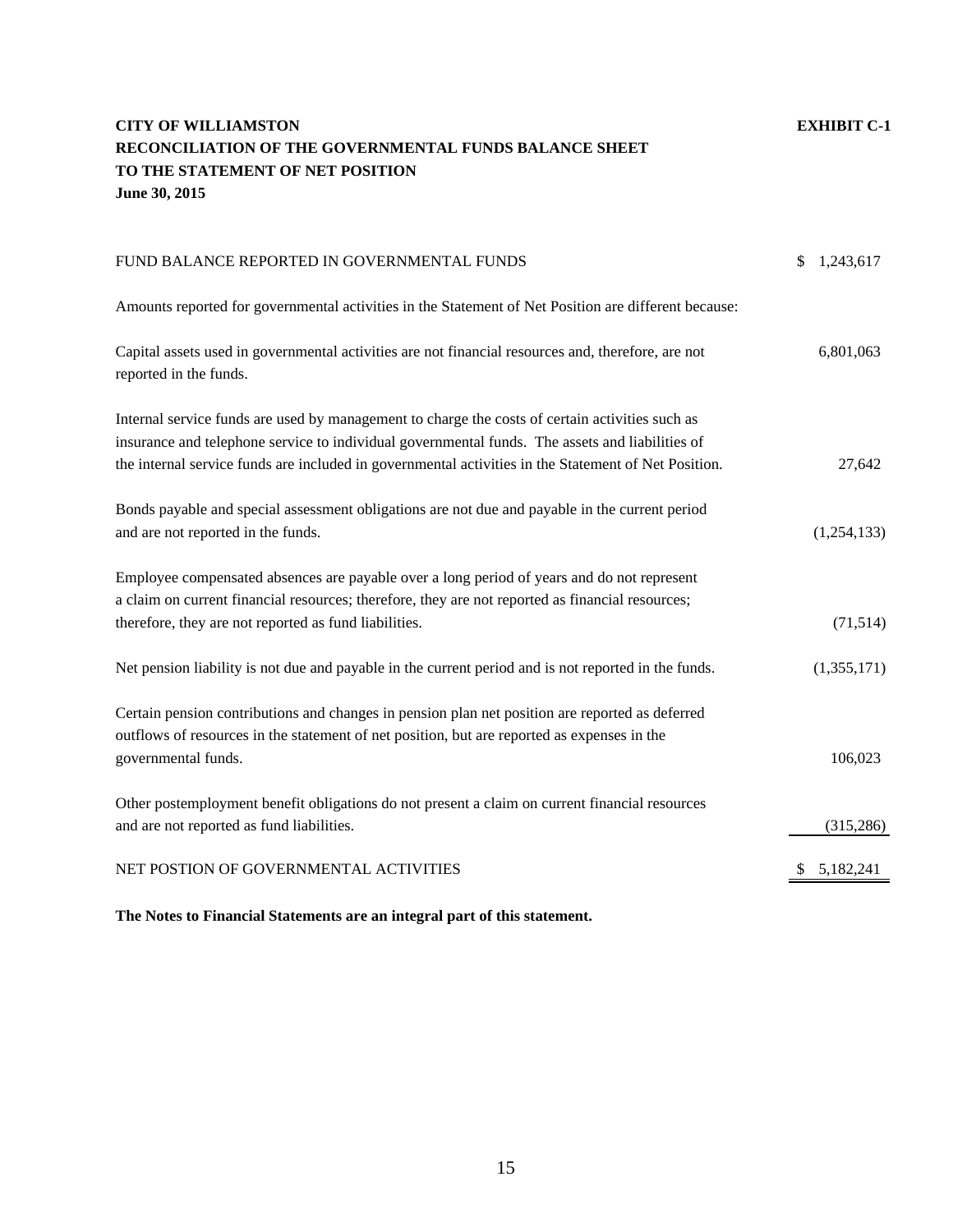#### **CITY OF WILLIAMSTON EXHIBIT D STATEMENT OF REVENUES, EXPENDITURES, AND CHANGES IN FUND BALANCES GOVERNMENTAL FUNDS For the Fiscal Year Ended June 30, 2015**

|                                                   | General<br>Fund | Major<br><b>Street</b><br>Fund | Local<br>Street<br>Fund | Non-Major<br>Funds | Total<br>Governmental Governmental<br>Funds |
|---------------------------------------------------|-----------------|--------------------------------|-------------------------|--------------------|---------------------------------------------|
| Revenues                                          |                 |                                |                         |                    |                                             |
| <b>Taxes and Penalties</b>                        | \$1,432,920     | \$                             | \$                      | \$                 | \$1,432,920                                 |
| <b>Licenses and Permits</b>                       | 58,811          |                                |                         |                    | 58,811                                      |
| <b>State Grants</b>                               | 334,752         | 223,319                        | 60,147                  |                    | 618,218                                     |
| <b>Charges for Services</b><br>Fines and Forfeits | 11,856<br>5,263 |                                |                         |                    | 11,856                                      |
| <b>Interest and Rentals</b>                       | 6,408           | 23                             | 109                     |                    | 5,263                                       |
| <b>Other Revenue</b>                              | 648,085         |                                |                         |                    | 6,540                                       |
|                                                   |                 | 22,830                         |                         |                    | 670,915                                     |
| <b>Total Revenues</b>                             | 2,498,095       | 246,172                        | 60,256                  |                    | 2,804,523                                   |
| Expenditures                                      |                 |                                |                         |                    |                                             |
| Current                                           |                 |                                |                         |                    |                                             |
| <b>General Government</b>                         | 889,220         |                                |                         |                    | 889,220                                     |
| <b>Public Safety</b>                              | 640,182         |                                |                         |                    | 640,182                                     |
| Public Works                                      | 275,918         | 104,666                        | 102,372                 |                    | 482,956                                     |
| Community and Economic Development                | 58,859          |                                |                         |                    | 58,859                                      |
| <b>Recreation and Culture</b>                     | 57,404          |                                |                         |                    | 57,404                                      |
| Capital Outlay                                    | 560,773         | 20,233                         |                         |                    | 581,006                                     |
| Debt Service                                      |                 |                                |                         |                    |                                             |
| Principal                                         |                 |                                |                         | 100,000            | 100,000                                     |
| <b>Interest and Fiscal Fees</b>                   |                 |                                |                         | 49,235             | 49,235                                      |
| <b>Total Expenditures</b>                         | 2,482,356       | 124,899                        | 102,372                 | 149,235            | 2,858,862                                   |
| <b>Excess of Revenues Over</b>                    |                 |                                |                         |                    |                                             |
| (Under) Expenditures                              | 15,739          | 121,273                        | (42, 116)               | (149, 235)         | (54, 339)                                   |
| Other Financing Sources (Uses)                    |                 |                                |                         |                    |                                             |
| Interfund Transfers In--Primary Government        |                 |                                | 196,500                 | 149,750            | 346,250                                     |
| Interfund Transfers (Out)--Primary Government     | (206, 500)      | (10,000)                       | (149, 750)              |                    | (366, 250)                                  |
| <b>Total Other Financing Sources (Uses)</b>       | (206, 500)      | (10,000)                       | 46,750                  | 149,750            | (20,000)                                    |
| Net Change in Fund Balances                       | (190, 761)      | 111,273                        | 4,634                   | 515                | (74, 339)                                   |
| Fund Balance--July 1, 2014                        | 1,126,515       | 172,550                        | 18,590                  | 301                | 1,317,956                                   |
| Fund Balance--June 30, 2015                       | 935,754         | 283,823<br>\$                  | 23,224                  | 816<br>\$          | \$1,243,617                                 |

#### **MAJOR GOVERNMENTAL FUNDS**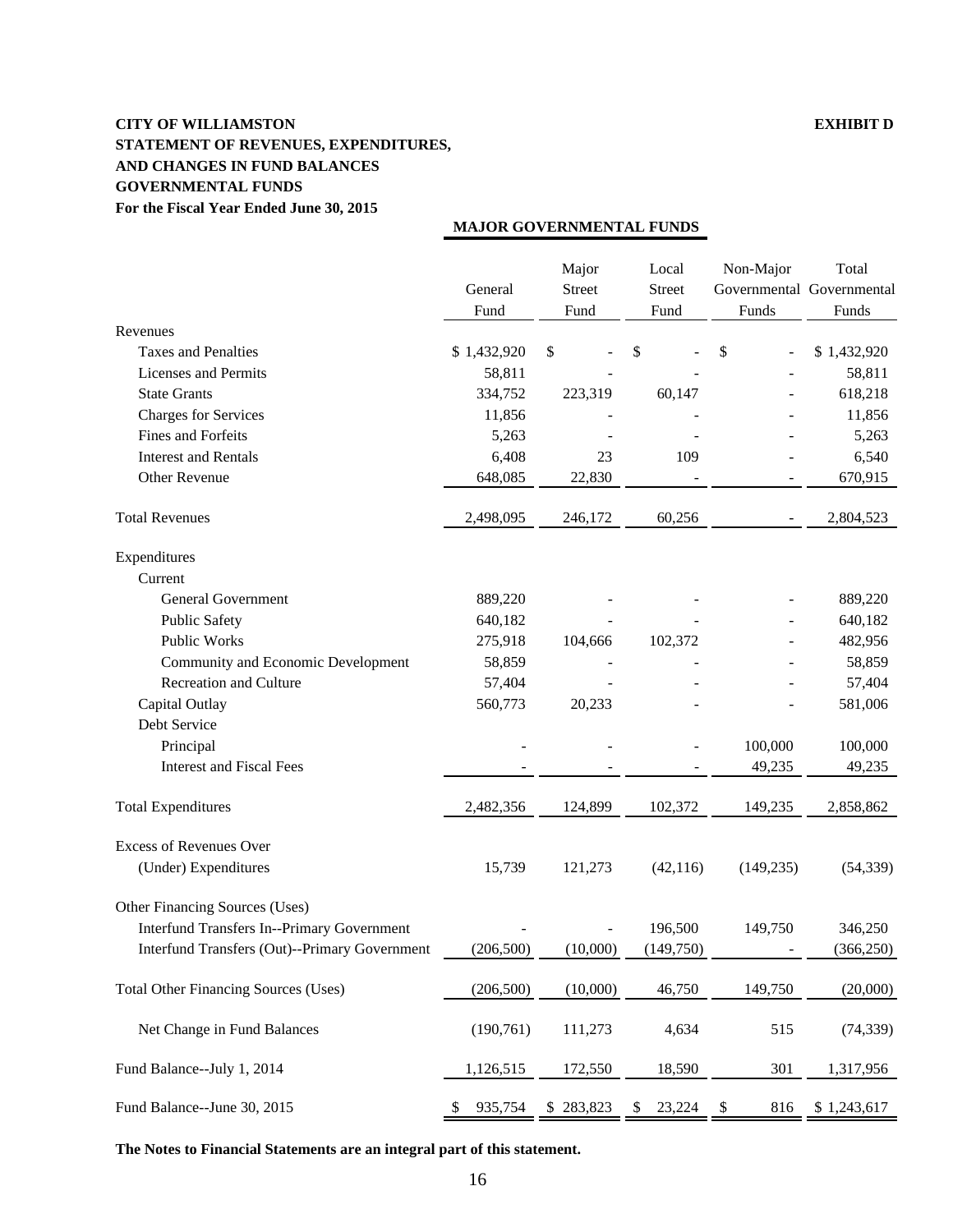| <b>CITY OF WILLIAMSTON</b><br>RECONCILIATION OF THE STATEMENT OF REVENUES,<br><b>EXPENDITURES, AND CHANGE IN FUND BALANCES OF</b><br>GOVERNMENTAL FUNDS TO THE STATEMENT OF ACTIVITIES<br>For the Fiscal Year Ended June 30, 2015                                                           | <b>EXHIBIT D-1</b>    |
|---------------------------------------------------------------------------------------------------------------------------------------------------------------------------------------------------------------------------------------------------------------------------------------------|-----------------------|
| NET CHANGE IN FUND BALANCES--TOTAL GOVERNMENTAL FUNDS                                                                                                                                                                                                                                       | \$<br>(74, 339)       |
| Amounts reported for governmental activities in the Statement of Activities<br>are different because:                                                                                                                                                                                       |                       |
| Governmental funds report capital outlays as expenditures. However, in the<br>Statement of Activities, the cost of those assets is allocated over their<br>estimated useful lives and reported as depreciation expense.                                                                     |                       |
| Add--Capital Outlay<br>Deduct--Depreciation Expense                                                                                                                                                                                                                                         | 681,270<br>(470, 025) |
| Internal service funds are used by management to charge the costs of certain<br>activities such as insurance and telephone service to individual governmental<br>funds. The net revenue (expense) attributable to those funds is reported with<br>governmental activities.                  |                       |
| Add--Net Operating Income (Loss) From Governmental Activities in<br><b>Internal Service Funds</b>                                                                                                                                                                                           | 27,642                |
| Repayment of bond and special assessment principal is an expenditure in the governmental<br>funds, but the repayment reduces long-term liabilities in the Statement of Net Position.                                                                                                        |                       |
| Add--Principal Payments on Long-Term Liabilities                                                                                                                                                                                                                                            | 149,161               |
| (Increase)/Decrease in accumulated employee sick and vacation pay and other similar<br>expenses reported in the statement of activities do not require the use of current resources,<br>and therefore are not reported in the fund financial statements until they come due<br>for payment. | 11,958                |
| Increase in pension liability reported in the statement of activities does not require the<br>use of resources, and therefore, is not reported in the fund statements until it comes<br>due for payment.                                                                                    | (45,050)              |
| Other postemployment benefit obligation expense is recognized in the Statement of<br>Activities, but not in the governmental funds.                                                                                                                                                         | (75,240)              |
| CHANGE IN NET POSITION OF GOVERNMENTAL ACTIVITIES                                                                                                                                                                                                                                           | 205,377               |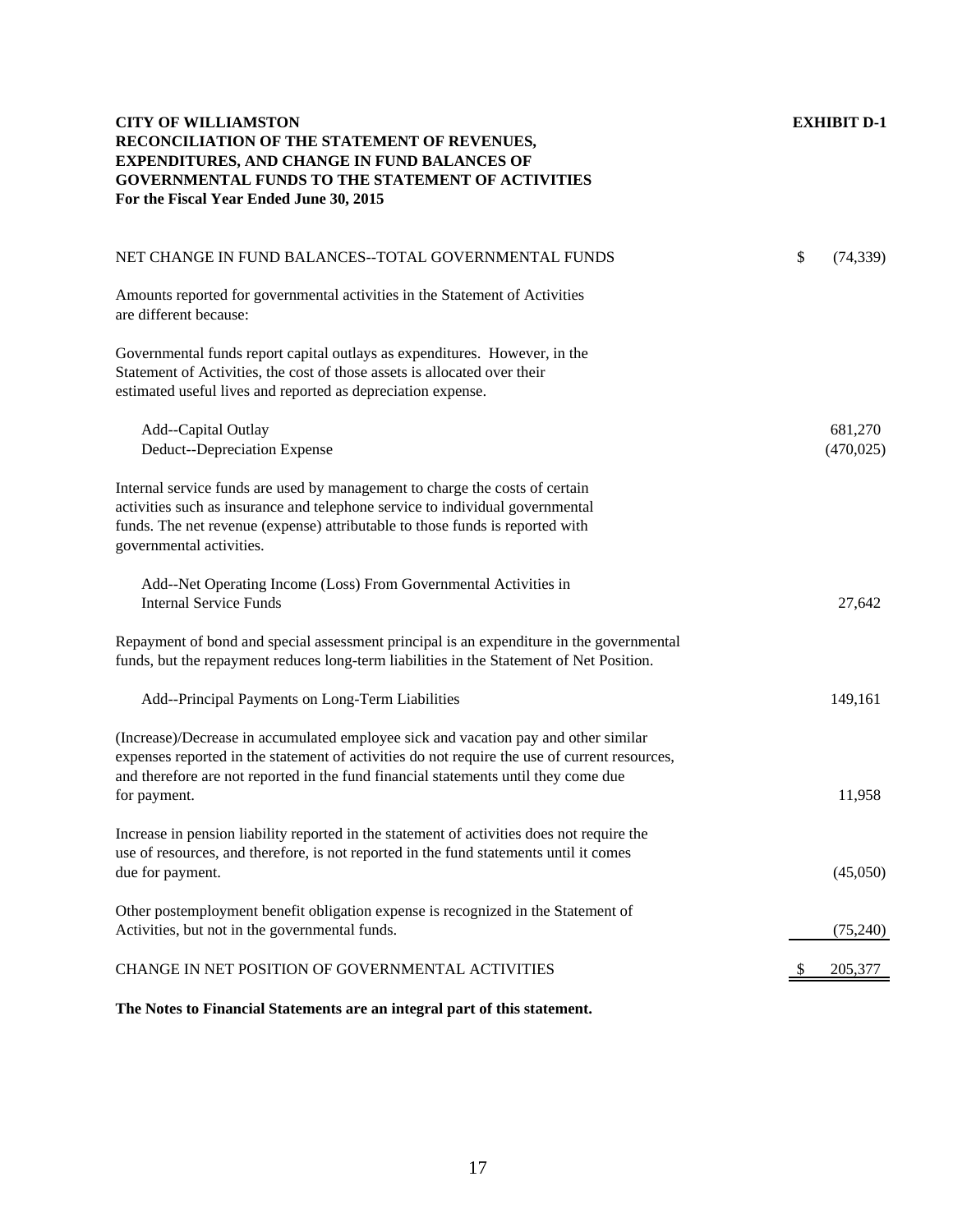#### **CITY OF WILLIAMSTON EXHIBIT E STATEMENT OF NET POSITION-- PROPRIETARY FUNDS June 30, 2015**

| <b>GOVERNMENTAL</b> |
|---------------------|
| <b>ACTIVITIES</b>   |

|                                                                                                                                                                           |                                               | <b>BUSINESS-TYPE ACTIVITIES</b> |                                               | <b>INTERNAL</b>               |
|---------------------------------------------------------------------------------------------------------------------------------------------------------------------------|-----------------------------------------------|---------------------------------|-----------------------------------------------|-------------------------------|
|                                                                                                                                                                           |                                               | <b>ENTERPRISE FUNDS</b>         |                                               | <b>SERVICE</b><br><b>FUND</b> |
|                                                                                                                                                                           | Sewer                                         | Water                           | Total<br>Enterprise<br>Funds                  | Equipment<br>Fund             |
| <b>ASSETS</b>                                                                                                                                                             |                                               |                                 |                                               |                               |
| <b>Current Assets</b><br>Cash<br><b>Customer Accounts Receivable</b><br>Due From State<br>Due From Other Funds-Primary Government<br>Due From Other Funds-Component Units | \$<br>278,839<br>173,396<br>13,407<br>138,215 | \$<br>106,967<br>137,490        | \$<br>385,806<br>310,886<br>13,407<br>138,215 | \$<br>65,239<br>15,642        |
| <b>Total Current Assets</b>                                                                                                                                               | 603,857                                       | 244,457                         | 848,314                                       | 80,881                        |
| Noncurrent Assets<br><b>Restricted Cash</b><br>Capital Assets--Nondepreciating<br><b>Capital Assets--Depreciating</b>                                                     | 522,142<br>18,692<br>11,307,460               | 287,111<br>417,865<br>7,965,264 | 809,253<br>436,557<br>19,272,724              | 195,119                       |
| <b>Total Noncurrent Assets</b>                                                                                                                                            | 11,848,294                                    | 8,670,240                       | 20,518,534                                    | 195,119                       |
| <b>Total Assets</b>                                                                                                                                                       | 12,452,151                                    | 8,914,697                       | 21,366,848                                    | 276,000                       |
| <b>LIABILITIES</b>                                                                                                                                                        |                                               |                                 |                                               |                               |
| <b>Current Liabilities</b><br><b>Accounts Payable</b><br>Due to Other Funds--Primary Government<br><b>Accrued Liabilities</b>                                             | 16,675<br>172,173<br>10,202                   | 297,814                         | 8,708<br>25,383<br>469,987<br>7,439<br>17,641 | 1,848<br>50,160<br>1,231      |
| <b>Total Current Liabilities</b>                                                                                                                                          | 199,050                                       | 313,961                         | 513,011                                       | 53,239                        |
| <b>Noncurrent Liabilities</b><br><b>Customer Deposits Payable</b><br>Bonds Payable--Due Within One Year<br>Bonds Payable--Due in More Than One Year                       | 537,000<br>4,192,000                          | 10,501<br>118,000<br>5,437,000  | 10,501<br>655,000<br>9,629,000                |                               |
| <b>Total Noncurrent Liabilities</b>                                                                                                                                       | 4,729,000                                     | 5,565,501                       | 10,294,501                                    |                               |
| <b>Total Liabilities</b>                                                                                                                                                  | 4,928,050                                     | 5,879,462                       | 10,807,512                                    | 53,239                        |
| <b>NET POSITION</b>                                                                                                                                                       |                                               |                                 |                                               |                               |
| Net Investment in Capital Assets<br>Restricted for Sewer and Water Improvements<br>Unrestricted                                                                           | 6,597,152<br>522,142<br>404,807               | 2,828,129<br>287,111            | 9,425,281<br>809,253<br>(80,005)<br>324,802   | 195,119<br>27,642             |
| <b>Total Net Position</b>                                                                                                                                                 | \$7,524,101                                   | \$<br>3,035,235                 | \$10,559,336                                  | \$<br>222,761                 |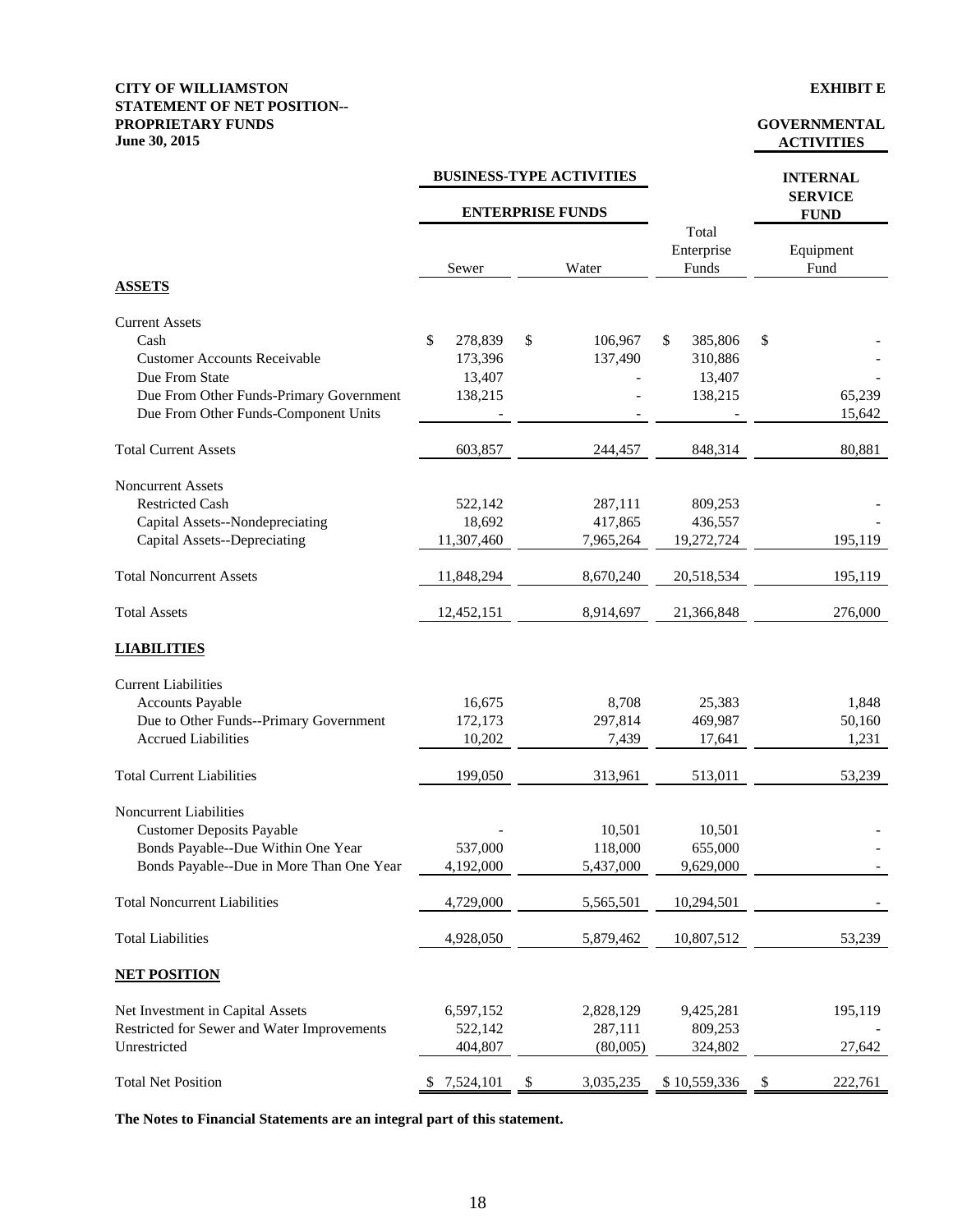#### **CITY OF WILLIAMSTON EXHIBIT F STATEMENT OF REVENUES, EXPENSES AND CHANGES IN NET POSITION--PROPRIETARY FUNDS For the Fiscal Year Ended June 30, 2015**

#### **GOVERNMENTAL ACTIVITIES**

|                                                          | <b>BUSINESS-TYPE ACTIVITIES</b> |                 |                              | <b>INTERNAL</b>               |
|----------------------------------------------------------|---------------------------------|-----------------|------------------------------|-------------------------------|
|                                                          | <b>ENTERPRISE FUNDS</b>         |                 |                              | <b>SERVICE</b><br><b>FUND</b> |
|                                                          | Sewer                           | Water           | Total<br>Enterprise<br>Funds | Equipment<br>Fund             |
| <b>Operating Revenues</b><br><b>Charges for Services</b> | \$1,046,113                     | \$<br>848,618   | 1,894,731<br>\$              | 199,393<br>\$                 |
|                                                          |                                 |                 |                              |                               |
| <b>Total Operating Revenues</b>                          | 1,046,113                       | 848,618         | 1,894,731                    | 199,393                       |
| <b>Operating Expenses</b>                                |                                 |                 |                              |                               |
| Salaries and Wages                                       | 210,659                         | 117,259         | 327,918                      | 26,199                        |
| <b>Fringe Benefits</b>                                   | 75,184                          | 40,576          | 115,760                      | 8,412                         |
| <b>Administrative Expenses</b>                           | 40,000                          | 40,000          | 80,000                       | 1,500                         |
| <b>Contractual Services</b>                              | 275,869                         | 62,354          | 338,223                      |                               |
| <b>Equipment Repair and Maintenance</b>                  | 30,515                          | 7,308           | 37,823                       | 39,984                        |
| <b>Equipment Rental</b>                                  | 39,171                          | 45,299          | 84,470                       | 2,731                         |
| Utilities                                                | 85,895                          | 62,811          | 148,706                      |                               |
| Insurance                                                | 8,099                           | 5,598           | 13,697                       | 8,285                         |
| Other Supplies and Expenses                              | 92,437                          | 64,927          | 157,364                      | 38,509                        |
| Depreciation                                             | 373,096                         | 213,467         | 586,563                      | 75,875                        |
| <b>Total Operating Expenses</b>                          | 1,230,925                       | 659,599         | 1,890,524                    | 201,495                       |
| Operating Income (Loss)                                  | (184, 812)                      | 189,019         | 4,207                        | (2,102)                       |
| Nonoperating Revenues (Expenses)<br><b>State Grant</b>   | 225,321                         |                 | 225,321                      |                               |
| Capital Asset Contribution from General Fund             |                                 |                 |                              | 170,732                       |
| Contribution from Component Unit                         | 13,085                          |                 | 13,085                       | 34,131                        |
| <b>Interest and Investment Revenue</b>                   | 704                             | 441             | 1,145                        |                               |
| <b>Interest Expense</b>                                  | (139, 669)                      | (188, 953)      | (328, 622)                   |                               |
| <b>Total Nonoperating Revenues (Expenses)</b>            | 99,441                          | (188, 512)      | (89,071)                     | 204,863                       |
| Income (Loss) Before Contributions and Transfers         | (85,371)                        | 507             | (84, 864)                    | 202,761                       |
| <b>Interfund Transfers</b>                               |                                 |                 |                              |                               |
| Transfers In                                             | 138,215                         |                 | 138,215                      | 20,000                        |
| Transfers (Out)                                          |                                 | (138, 215)      | (138, 215)                   |                               |
| Change in Net Position                                   | 52,844                          | (137,708)       | (84, 864)                    | 222,761                       |
| Total Net Position--July 1, 2014                         | 7,471,257                       | 3,172,943       | 10,644,200                   |                               |
| Total Net Position--June 30, 2015                        | \$7,524,101                     | \$<br>3,035,235 | \$10,559,336                 | \$<br>222,761                 |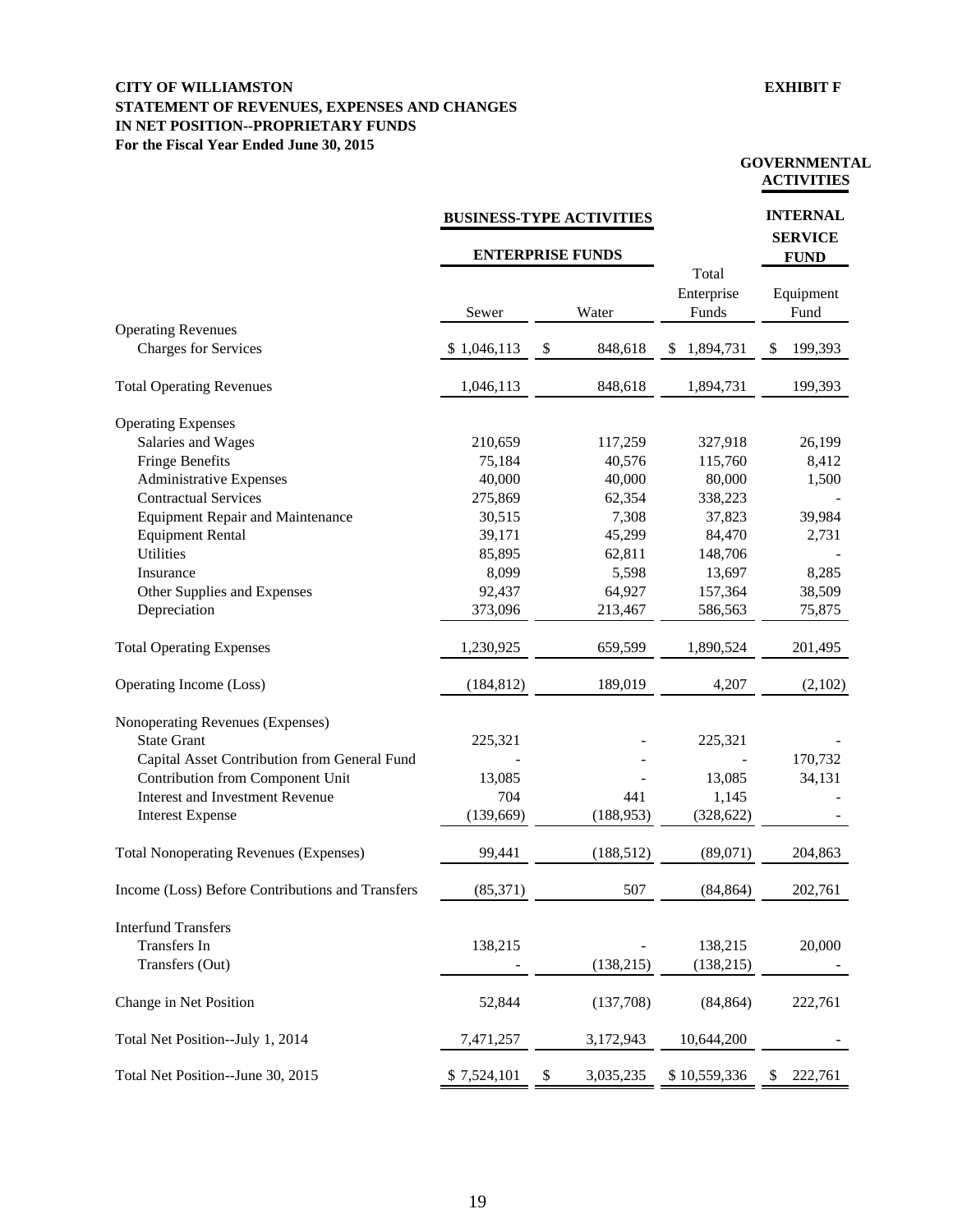#### **CITY OF WILLIAMSTON EXHIBIT G STATEMENT OF CASH FLOWS-- PROPRIETARY FUNDS GOVERNMENTAL** For the Fiscal Year Ended June 30, 2015

| <b>GOVERNMENTAI</b> |  |
|---------------------|--|
| <b>ACTIVITIES</b>   |  |

|                                                                                                                                                                                                                                                                                      | <b>BUSINESS-TYPE ACTIVITIES</b> |                                                   |    |                                     |                                                                           | <b>INTERNAL</b>                       |
|--------------------------------------------------------------------------------------------------------------------------------------------------------------------------------------------------------------------------------------------------------------------------------------|---------------------------------|---------------------------------------------------|----|-------------------------------------|---------------------------------------------------------------------------|---------------------------------------|
|                                                                                                                                                                                                                                                                                      |                                 | <b>ENTERPRISE FUNDS</b>                           |    |                                     |                                                                           | <b>SERVICE</b><br><b>FUND</b>         |
|                                                                                                                                                                                                                                                                                      |                                 | Sewer                                             |    | Water                               | Total<br>Enterprise<br>Funds                                              | Equipment<br>Fund                     |
| <b>Cash Flows From Operating Activities</b><br><b>Charges for Services</b><br>Goods and Services Purchased<br>Salaries and Fringes                                                                                                                                                   | \$                              | 1,050,284<br>(591, 923)<br>(283, 042)             | \$ | 843,136<br>(300, 543)<br>(156, 809) | \$1,893,420<br>(892, 466)<br>(439, 851)                                   | \$<br>199,393<br>(89,161)<br>(33,380) |
| Net Cash Provided by Operating Activities                                                                                                                                                                                                                                            |                                 | 175,319                                           |    | 385,784                             | 561,103                                                                   | 76,852                                |
| Cash Flows From Noncapital Financing Activities<br><b>State Grants</b><br><b>Customer Deposits</b><br>Due From Other Funds<br>Due to Other Funds<br>Operating Transfers In From Other Funds<br>Operating Transfers (Out) to Other Funds<br><b>Contributions From Component Units</b> |                                 | 211,914<br>43,011<br>120,158<br>138,215<br>13,085 |    | (1,000)<br>(103, 142)<br>(138, 215) | 211,914<br>(1,000)<br>43,011<br>17,016<br>138,215<br>(138, 215)<br>13,085 | (80, 882)<br>50,160<br>20,000         |
| Net Cash Flows From Noncapital Financing Activities                                                                                                                                                                                                                                  |                                 | 526,383                                           |    | (242, 357)                          | 284,026                                                                   | (10, 722)                             |
| Cash Flows From Capital and Related Financing Activities<br><b>Acquisition of Capital Assets</b><br>Principal Paid on Debt<br><b>Interest Paid on Debt</b>                                                                                                                           |                                 | (500,000)<br>(139, 669)                           |    | (116,000)<br>(188, 953)             | (616,000)<br>(328, 622)                                                   | (66, 130)                             |
| Net Cash Provided (Used) by Capital and Related<br><b>Financing Activities</b>                                                                                                                                                                                                       |                                 | (639, 669)                                        |    | (304, 953)                          | (944, 622)                                                                | (66, 130)                             |
| Cash Flows From Investing Activities<br><b>Interest on Cash</b><br>Sale (Purchase) of Investments                                                                                                                                                                                    |                                 | 704<br>51,808                                     |    | 441<br>70,492                       | 1,145<br>122,300                                                          |                                       |
| Net Cash Provided by Investing Activities                                                                                                                                                                                                                                            |                                 | 52,512                                            |    | 70,933                              | 123,445                                                                   |                                       |
| Net Increase in Cash and Cash Equivalents                                                                                                                                                                                                                                            |                                 | 114,545                                           |    | (90, 593)                           | 23,952                                                                    |                                       |
| Cash at Beginning of the Year                                                                                                                                                                                                                                                        |                                 | 686,436                                           |    | 484,671                             | 1,171,107                                                                 |                                       |
| Cash at End of the Year                                                                                                                                                                                                                                                              | \$                              | 800,981                                           | \$ | 394,078                             | \$1,195,059                                                               | \$                                    |
| Reconciliation of Operating Income to Net Cash<br>Provided by Operating Activities<br>Operating Income (Loss)                                                                                                                                                                        | \$                              | (184, 812)                                        | \$ | 189,019                             | \$<br>4,207                                                               | \$<br>(2,102)                         |
| Adjustments to Reconcile Operating Income to<br>Net Cash Provided by Operating Activities<br>Depreciation<br>Changes in Assets and Liabilities<br>Decrease (Increase) in Accounts Receivable<br>Increase (Decrease) in Accounts Payable                                              |                                 | 373,096<br>4,171<br>(19, 937)                     |    | 213,467<br>(5,482)<br>(12,246)      | 586,563<br>(1,311)<br>(32, 183)                                           | 75,875<br>1,848                       |
| Increase (Decrease) in Accrued Liabilities                                                                                                                                                                                                                                           |                                 | 2,801                                             |    | 1,026                               | 3,827                                                                     | 1,231                                 |
| Net Cash Provided by Operating Activities                                                                                                                                                                                                                                            | \$                              | 175,319                                           | \$ | 385,784                             | \$<br>561,103                                                             | \$<br>76,852                          |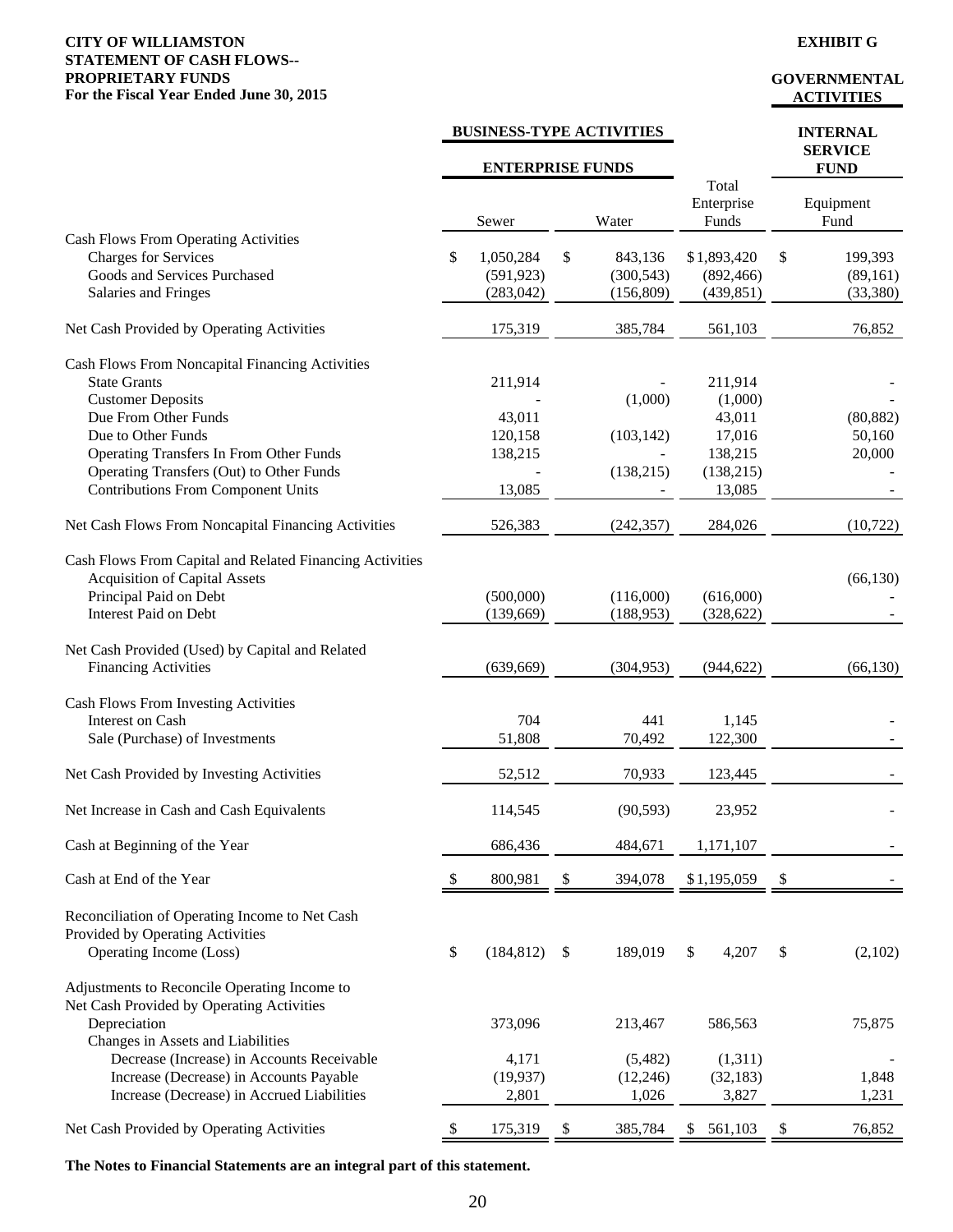# **CITY OF WILLIAMSTON EXHIBIT H STATEMENT OF NET POSITION FIDUCIARY FUNDS June 30, 2015**

|                                 |               | Agency<br>Fund | Payroll<br>Fund |     |  |
|---------------------------------|---------------|----------------|-----------------|-----|--|
| <b>ASSETS</b>                   |               |                |                 |     |  |
| Cash                            | $\frac{1}{2}$ | 49,158         | \$              | 243 |  |
| <b>Total Assets</b>             |               | 49,158         | \$              | 243 |  |
| <b>LIABILITIES</b>              |               |                |                 |     |  |
| Liabilities                     |               |                |                 |     |  |
| Due to Other Governmental Units |               | 49,158         |                 | 243 |  |
| <b>Total Liabilities</b>        |               | 49,158         |                 | 243 |  |
| <b>NET POSITION</b>             | \$            |                | \$              |     |  |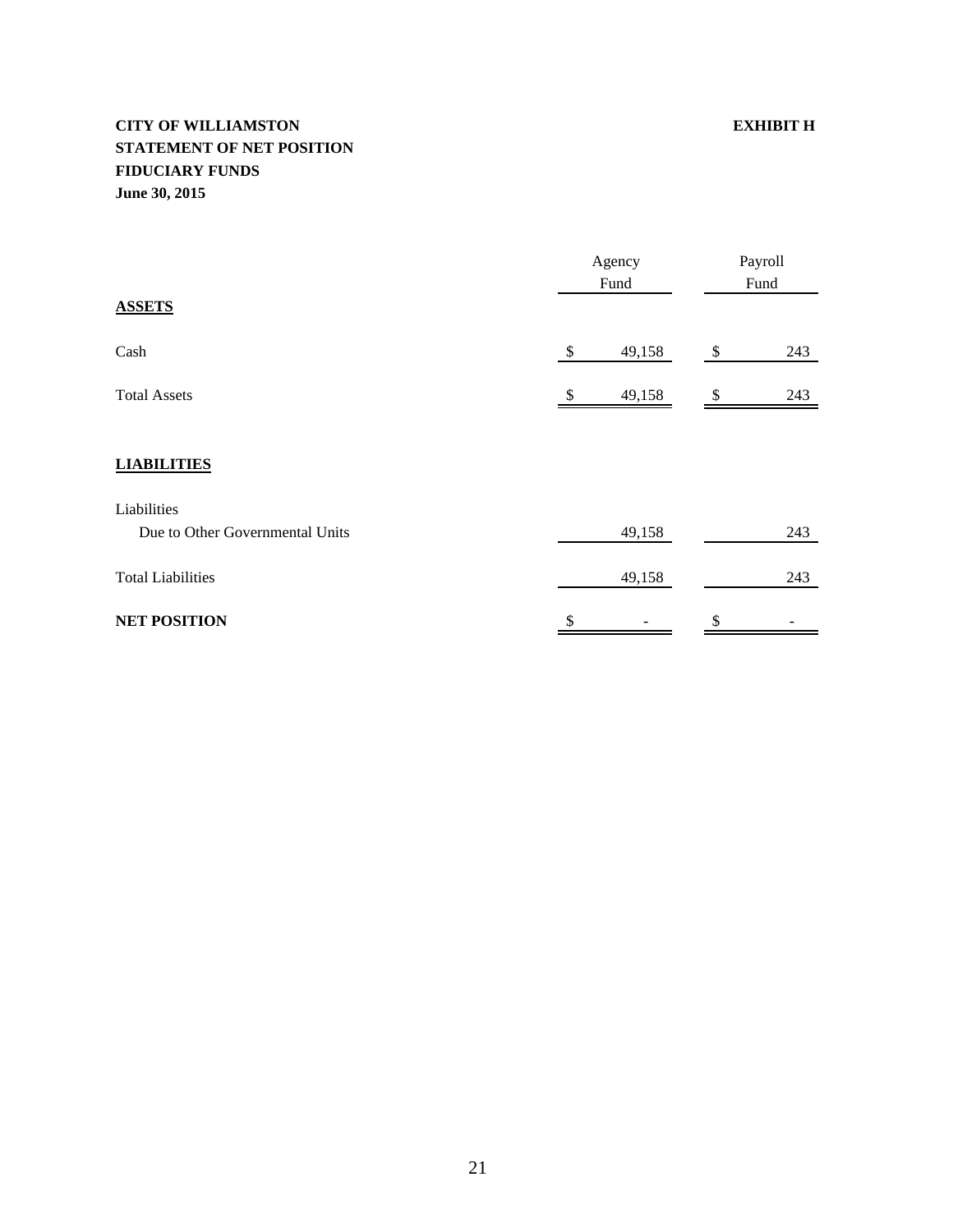#### **CITY OF WILLIAMSTON EXHIBIT I COMBINING STATEMENT OF NET POSITION COMPONENT UNITS June 30, 2015**

|                                                    | Economic<br>Development<br>Corporation |        | Tax<br>Increment<br>Finance |              | Tax          |               |             |           |
|----------------------------------------------------|----------------------------------------|--------|-----------------------------|--------------|--------------|---------------|-------------|-----------|
|                                                    |                                        |        |                             |              | Increment    | Downtown      |             |           |
|                                                    |                                        |        |                             |              | Finance      | Development   |             |           |
|                                                    |                                        |        |                             | Authority 2A | Authority 2B | Authority     | Total       |           |
| <b>ASSETS</b>                                      |                                        |        |                             |              |              |               |             |           |
| <b>Current Assets</b>                              |                                        |        |                             |              |              |               |             |           |
| Cash                                               | \$                                     | 83,713 | \$                          | 36,591       | 612,025<br>S | \$<br>42,251  | \$          | 774,580   |
| Investments                                        |                                        | 10,073 |                             |              | 55,285       | 47,221        |             | 112,579   |
| Due From Other Funds--Primary Government           |                                        |        |                             |              | 134,516      | 18,372        |             | 152,888   |
| <b>Total Current Assets</b>                        |                                        | 93,786 |                             | 36,591       | 801,826      | 107,844       |             | 1,040,047 |
| <b>Noncurrent Assets</b>                           |                                        |        |                             |              |              |               |             |           |
| <b>Restricted Cash</b>                             |                                        |        |                             |              |              | 7,039         |             | 7,039     |
| Capital Assets--Nondepreciating                    |                                        |        |                             |              | 213,898      | 453,656       |             | 667,554   |
| Capital Assets--Depreciating                       |                                        |        |                             | 35,389       | 517,075      | 946,537       |             | 1,499,001 |
| <b>Total Noncurrent Assets</b>                     |                                        |        |                             | 35,389       | 730,973      | 1,407,232     |             | 2,173,594 |
| <b>Total Assets</b>                                |                                        | 93,786 |                             | 71,980       | 1,532,799    | 1,515,076     |             | 3,213,641 |
| <b>LIABILITIES</b>                                 |                                        |        |                             |              |              |               |             |           |
| <b>Current Liabilities</b>                         |                                        |        |                             |              |              |               |             |           |
| <b>Accounts Payable</b>                            |                                        |        |                             |              |              | 489           |             | 489       |
| Due to Other Funds--Primary Government             |                                        | 17,112 |                             | 14,927       |              | 15,642        |             | 47,681    |
| <b>Accrued Liabilities</b>                         |                                        |        |                             |              |              | 1,645         |             | 1,645     |
|                                                    |                                        |        |                             |              |              |               |             |           |
| <b>Total Current Liabilities</b>                   |                                        | 17,112 |                             | 14,927       |              | 17,776        |             | 49,815    |
| <b>Noncurrent Liabilities</b>                      |                                        |        |                             |              |              |               |             |           |
| Bonds Payable--Due Within One Year                 |                                        |        |                             |              |              | 125,000       |             | 125,000   |
| Bonds Payable--Due in More Than One Year           |                                        |        |                             |              |              | 1,160,000     |             | 1,160,000 |
|                                                    |                                        |        |                             |              |              |               |             |           |
| <b>Total Noncurrent Liabilities</b>                |                                        |        |                             |              |              | 1,285,000     |             | 1,285,000 |
| <b>Total Liabilities</b>                           |                                        | 17,112 |                             | 14,927       |              | 1,302,776     |             | 1,334,815 |
| <b>NET POSITION</b>                                |                                        |        |                             |              |              |               |             |           |
|                                                    |                                        |        |                             |              |              |               |             |           |
| Net Investment in Capital Assets<br>Restricted for |                                        |        |                             | 35,389       | 730,973      | 115,193       |             | 881,555   |
|                                                    |                                        |        |                             |              |              |               |             |           |
| <b>Economic Development Programs</b>               |                                        | 76,674 |                             |              |              |               |             | 76,674    |
| Downtown Development Plan                          |                                        |        |                             |              |              | 97,107        |             | 97,107    |
| <b>Tax Increment Finance Plans</b>                 |                                        |        |                             | 21,664       | 801,826      |               |             | 823,490   |
| <b>Total Net Position</b>                          | \$                                     | 76,674 | \$                          | 57,053       | \$1,532,799  | 212,300<br>\$ | \$1,878,826 |           |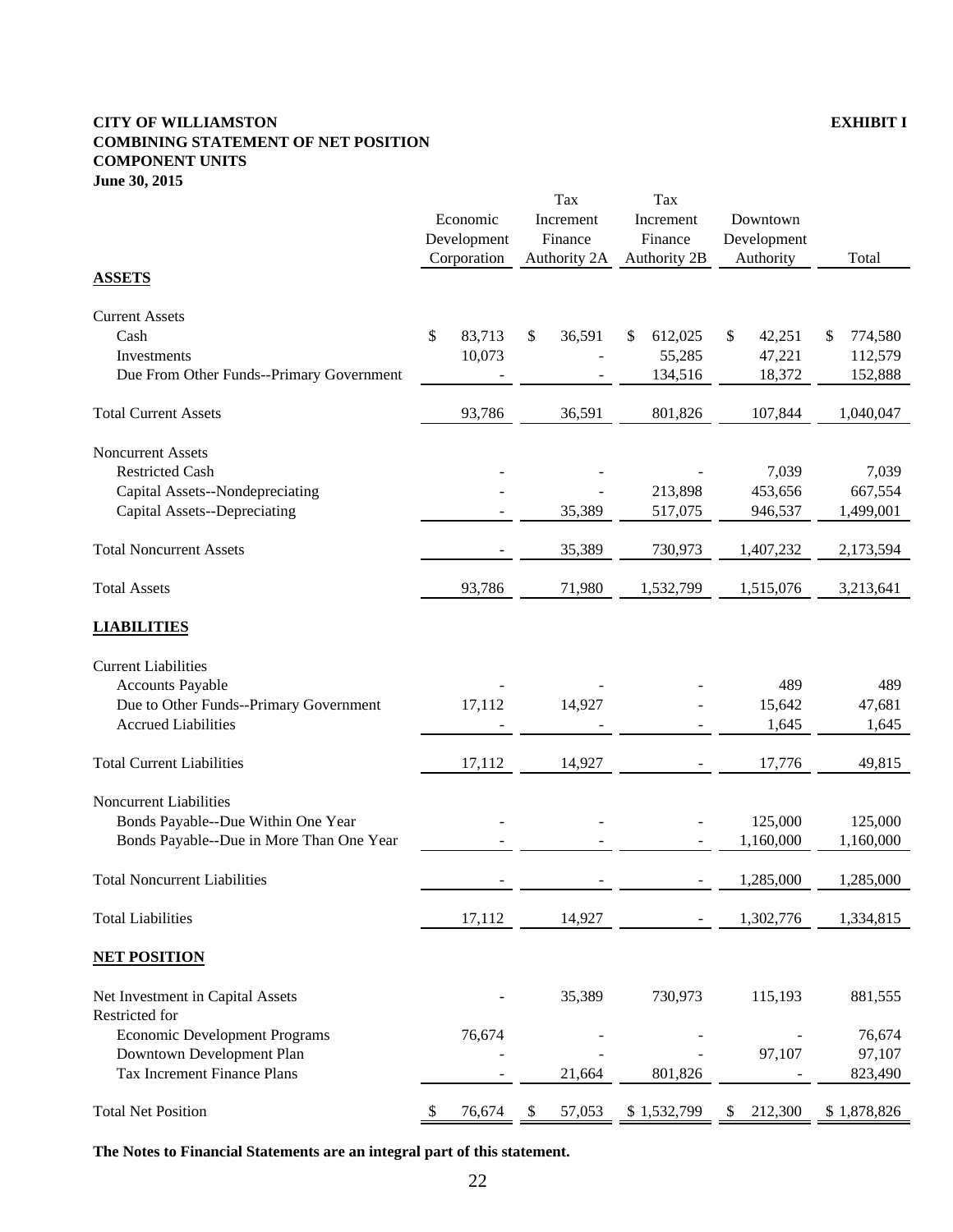#### **CITY OF WILLIAMSTON EXHIBIT J COMBINING STATEMENT OF ACTIVITIES-- COMPONENT UNITS For the Fiscal Year Ended June 30, 2015**

|                                               |                                                                    |                                                    | PROGRAM REVENUES                         | NET (EXPENSE) REVENUE AND CHANGES IN NET POSITION |                                             |                                             |                                      |                  |  |
|-----------------------------------------------|--------------------------------------------------------------------|----------------------------------------------------|------------------------------------------|---------------------------------------------------|---------------------------------------------|---------------------------------------------|--------------------------------------|------------------|--|
| Functions/Programs                            | Expenses                                                           | Charge for<br>Services                             | Operating<br>Grants and<br>Contributions | Economic<br>Development<br>Corporation            | Tax<br>Increment<br>Finance<br>Authority 2A | Tax<br>Increment<br>Finance<br>Authority 2B | Downtown<br>Development<br>Authority | Total            |  |
| Economic Development Corporation              |                                                                    |                                                    |                                          |                                                   |                                             |                                             |                                      |                  |  |
| Community and Economic Development            | 403,759<br>\$                                                      | \$                                                 | 484<br><sup>\$</sup>                     | (403, 275)<br>\$                                  | \$                                          | .S                                          | $\mathbb{S}$                         | (403, 275)<br>\$ |  |
| <b>Interest on Related Debt</b>               | 79                                                                 |                                                    |                                          | (79)                                              |                                             |                                             |                                      | (79)             |  |
| <b>Total Economic Development Corporation</b> | 403,838                                                            |                                                    | 484                                      | (403, 354)                                        |                                             |                                             |                                      | (403, 354)       |  |
| Tax Increment Finance Authority 2A            |                                                                    |                                                    |                                          |                                                   |                                             |                                             |                                      |                  |  |
| Community and Economic Development            | 16,744                                                             |                                                    | 53                                       |                                                   | (16, 691)                                   |                                             |                                      | (16, 691)        |  |
| Total Tax Increment Finance Authority 2A      | 16,744                                                             |                                                    | 53                                       |                                                   | (16, 691)                                   |                                             |                                      | (16, 691)        |  |
| Tax Increment Finance Authority 2B            |                                                                    |                                                    |                                          |                                                   |                                             |                                             |                                      |                  |  |
| Community and Economic Development            | 135,876                                                            |                                                    | 1,345                                    |                                                   |                                             | (134, 531)                                  |                                      | (134, 531)       |  |
| Total Tax Increment Finance Authority 2B      | 135,876                                                            |                                                    | 1,345                                    |                                                   |                                             | (134, 531)                                  |                                      | (134, 531)       |  |
| Downtown Development Authority                |                                                                    |                                                    |                                          |                                                   |                                             |                                             |                                      |                  |  |
| Community and Economic Development            | 206,239                                                            | 4,674                                              | 97                                       |                                                   |                                             |                                             | (201, 468)                           | (201, 468)       |  |
| Interest and Other Expenses on Related Debt   | 41,132                                                             |                                                    |                                          |                                                   |                                             |                                             | (41, 132)                            | (41, 132)        |  |
| <b>Total Downtown Development Authority</b>   | 247,371<br>-S                                                      | 4,674                                              | 97                                       |                                                   |                                             |                                             | (242,600)                            | (242,600)        |  |
|                                               | <b>General Revenues</b><br><b>Property Taxes</b>                   |                                                    |                                          |                                                   |                                             | 254,597                                     | 378,446                              | 633,043          |  |
|                                               |                                                                    | Special Item-Gain/(Loss) on Sale of Capital Assets |                                          | (64,903)                                          |                                             | 3,311                                       |                                      | (61, 592)        |  |
|                                               |                                                                    |                                                    |                                          |                                                   |                                             |                                             |                                      |                  |  |
|                                               | Total General Revenues and Special Items<br>Change in Net Position |                                                    |                                          | (64,903)                                          |                                             | 257,908                                     | 378,446                              | 571,451          |  |
|                                               |                                                                    |                                                    |                                          | (468, 257)                                        | (16,691)                                    | 123,377                                     | 135,846                              | (225, 725)       |  |
|                                               | Net Position--Beginning of Year                                    |                                                    | 576,266                                  | 136,615                                           | 1,409,422                                   | (25, 868)                                   | 2,096,435                            |                  |  |
| Restatement to Net Position (Note N)          |                                                                    |                                                    |                                          | (31, 335)                                         | (62, 871)                                   |                                             | 102,322                              | 8,116            |  |
|                                               |                                                                    | Restated Net Position--Beginning of Year           |                                          | 544,931                                           | 73,744                                      | 1,409,422                                   | 76,454                               | 2,104,551        |  |
|                                               | Net Position--End of Year                                          |                                                    |                                          | \$<br>76,674                                      | \$<br>57,053                                | 1,532,799<br>\$                             | 212,300<br>\$                        | \$1,878,826      |  |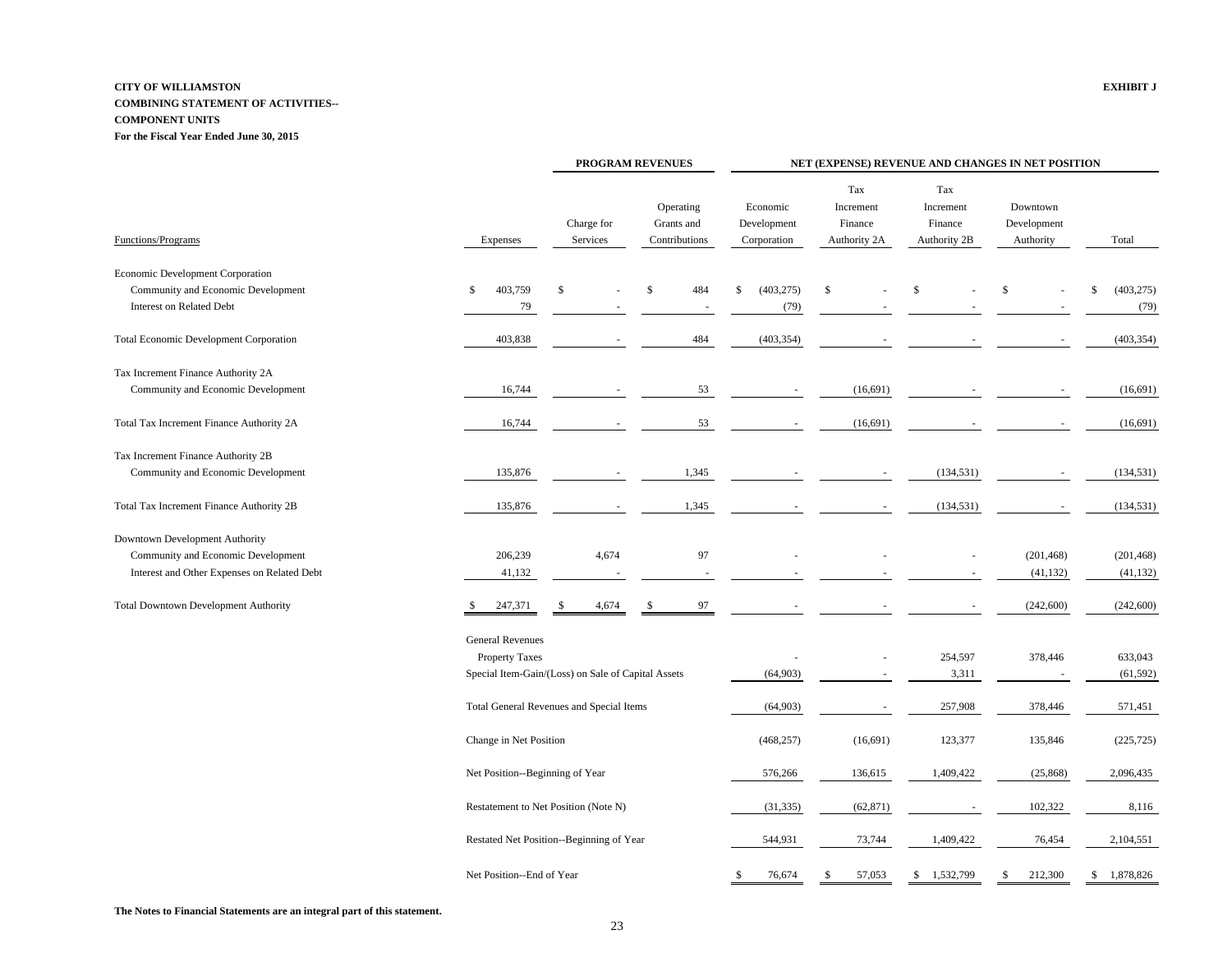# NOTES TO FINANCIAL STATEMENTS For the Fiscal Year Ended June 30, 2015

### NOTE A--SUMMARY OF SIGNIFICANT ACCOUNTING POLICIES

The accounting policies of the City of Williamston (City) conform to accounting principles generally accepted in the United States of America (GAAP) as applicable to governmental units. The following is a summary of the significant accounting policies used by the City:

#### Reporting Entity

The City encompasses an area of approximately 2.6 square miles and is located approximately 20 miles east of Lansing and 65 miles west of Detroit.

The City was incorporated in 1963 as a home rule city under the council/manager form of government. The City council consists of seven council members who are elected at large. Every two years four council members are elected. The mayor, who is recognized as the chief executive officer of the City, and the mayor pro-tem are elected by the council from among its members. The City manager is the administrative agent of the council and is appointed by the council to serve at its pleasure. All other City administrative officers are appointed by the City manager.

The accompanying financial statements present the government and its component units, entities for which the government is considered to be financially accountable. The criteria established by Government Accounting Standards Board (GASB) Statement No. 61, "The Financial Reporting Entity," for determining the reporting entity includes oversight responsibility, fiscal dependency and whether the financial statements would be misleading if the data was not included. The component units total is reported in a separate column in the government-wide financial statements to emphasize that it is legally separate from the government (see discussion below for description of each component unit).

### DISCRETELY PRESENTED COMPONENT UNITS

#### Downtown Development Authority

The Downtown Development Authority was created under the provisions of Public Act 197 of 1975, as amended, to correct and prevent deterioration in the downtown district, encourage historical preservation, and to promote economic growth within the downtown district. The authority's governing body, which consists of nine individuals, is selected by the City council. In addition, the authority's budget is subject to approval by the City council.

#### Economic Development Corporation

The Economic Development Corporation was created under the provisions of Public Act 338 of 1974, as amended, to provide means and methods for the encouragement and assistance of industrial and commercial enterprises in relocating, purchasing, constructing, improving, or expanding within the City to provide needed services and facilities to the residents of the City. The corporation's governing body, which consists of nine individuals, is selected by the City council.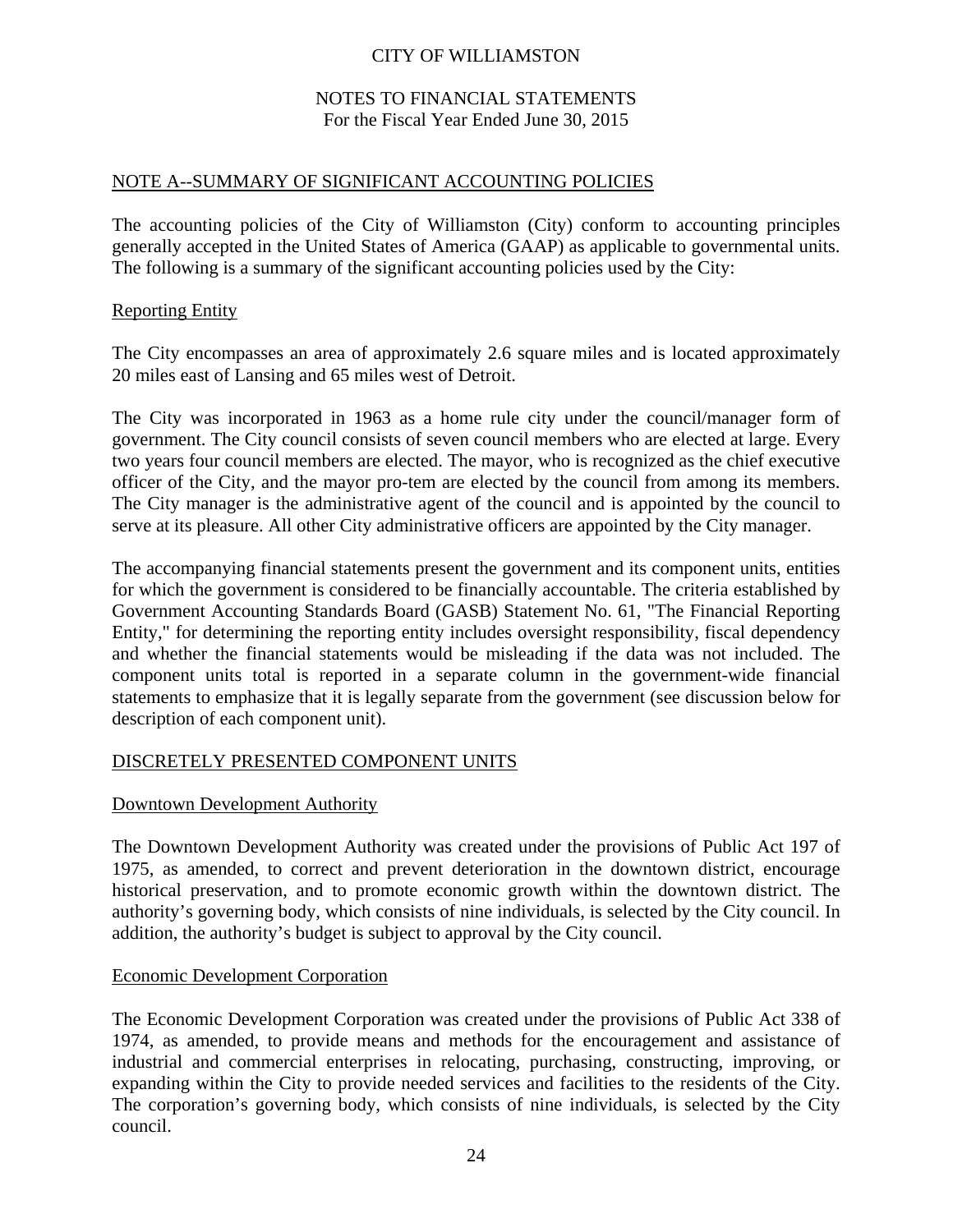# NOTES TO FINANCIAL STATEMENTS For the Fiscal Year Ended June 30, 2015

# NOTE A--SUMMARY OF SIGNIFICANT ACCOUNTING POLICIES (Continued)

#### Tax Increment Finance Authorities (2A and 2B)

The Tax Increment Finance Authorities (2A and 2B) were created under the provisions of Public Act 450 of 1980, as amended, to prevent urban deterioration, to encourage development and activity, and to encourage neighborhood revitalization and historic preservation. The authorities' governing body is the same as the Economic Development Corporation that is selected by the City council and consists of nine individuals.

Complete financial statements of the individual component units can be obtained from their respective administrative offices located in City Hall:

Administrative Offices

City of Williamston 161 East Grand River Avenue Williamston, MI 48895

#### JOINTLY GOVERNED ORGANIZATIONS

The City is a member of the Northeast Ingham Emergency Service Authority (NIESA) which provides emergency services to the residents of northeast Ingham County. The participating communities provided funding for its operations until December 1998, at which time a millage was levied to provide annual funding. The City is unaware of any circumstances that would cause an additional benefit or burden to the participating governments in the near future. Complete financial statements for the authority can be obtained from the Community Fire Board offices at 1296 West Grand River, Williamston, Michigan 48895.

#### BASIS OF PRESENTATION

### Government-Wide and Fund Financial Statements

The government-wide financial statements (i.e., the Statement of Net Position and the Statement of Activities) report information on all of the non-fiduciary activities of the primary government and its component units. For the most part, the effect of interfund activity has been removed from these statements. Governmental activities, normally supported by taxes and intergovernmental revenues, are reported separately from business-type activities which rely to a significant extent on fees and charges for support. Likewise, the primary government is reported separately from certain legally separate component units for which the primary government is financially accountable.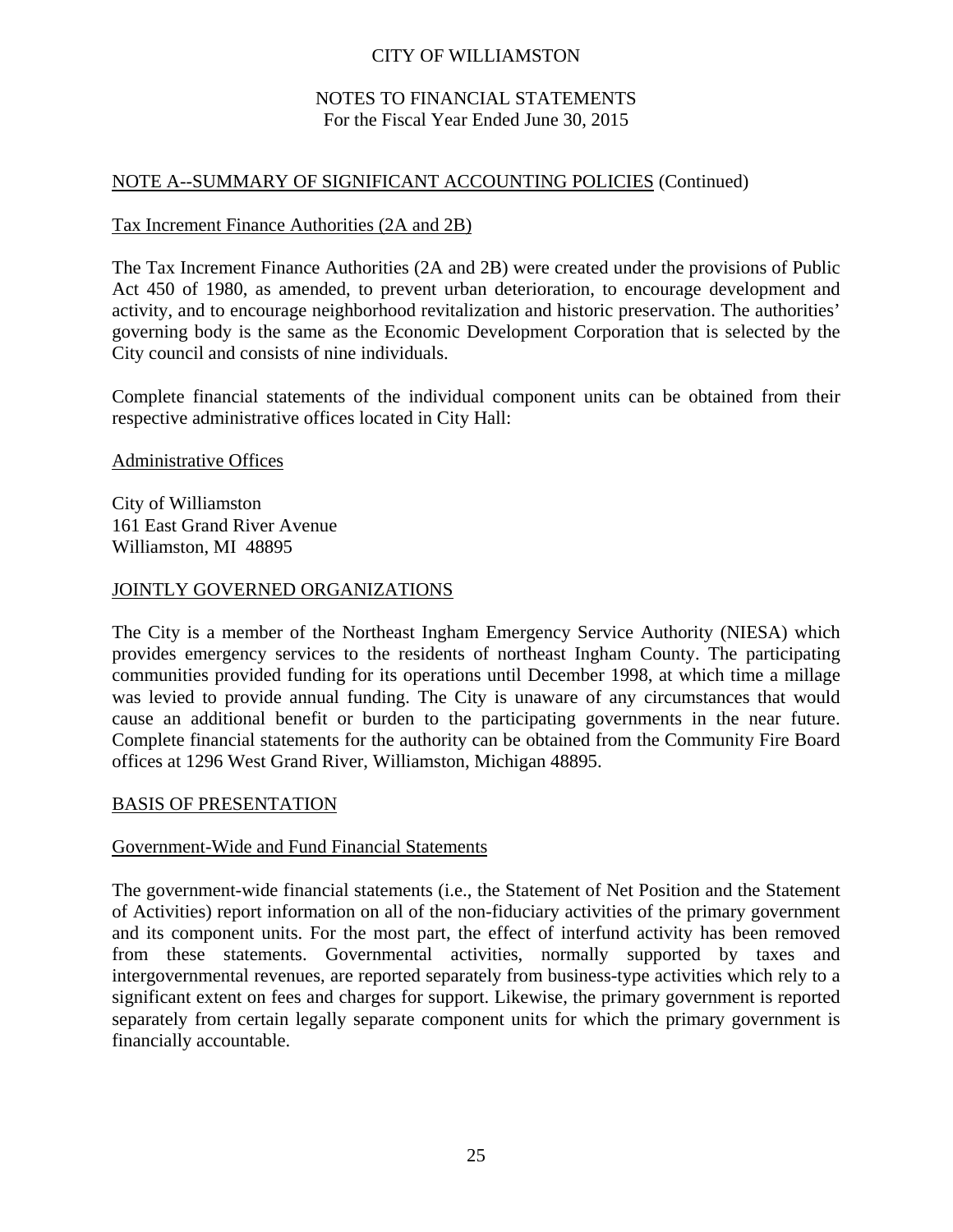# NOTES TO FINANCIAL STATEMENTS For the Fiscal Year Ended June 30, 2015

# NOTE A--SUMMARY OF SIGNIFICANT ACCOUNTING POLICIES (Continued)

The Statement of Activities demonstrates the degree to which the direct expenses of a given function or segment is offset by program revenues. Direct expenses are those that are clearly identifiable with a specific function or segment. Program revenues include: 1) charges to customers or applicants who purchase, use, or directly benefit from goods, services, or privileges provided by a given function or segment; and 2) grants and contributions that are restricted to meeting the operational or capital requirements of a particular function or segment. Taxes and other items not properly included among program revenues are reported instead as general revenue.

Separate financial statements are provided for governmental funds, proprietary funds, and fiduciary funds, even though the latter are excluded from the government-wide financial statements. Major individual governmental funds and major individual enterprise funds are reported as separate columns in the fund financial statements.

### Measurement Focus, Basis of Accounting and Financial Statement Presentation

The government-wide financial statements are reported using the economic resources measurement focus and the accrual basis of accounting, as are the proprietary fund and fiduciary fund financial statements. Revenues are recorded when earned and expenses are recorded when a liability is incurred, regardless of the timing of related cash flows. Property taxes are recognized as revenue in the year for which they are levied. Grants and similar items are recognized as revenue as soon as all eligibility requirements imposed by the provider have been met.

Governmental fund financial statements are reported using the current financial resources measurement focus and the modified accrual basis of accounting. Revenue is recognized when it is both measurable and available. Revenues are considered to be available if they are collected within the current period or soon enough thereafter to pay liabilities of the current period. For this purpose, the government considers revenues to be available if they are collected within 60 days of the end of the current fiscal period. Expenditures generally are recorded when a liability is incurred, as under accrual accounting. However, debt service expenditures, expenditures relating to compensated absences, and claims and judgments are recorded only when payment is due.

Revenues are recognized in the accounting period in which they become susceptible to accrual; that is, when they become both measurable and available to finance expenditures of the fiscal period. Property taxes, intergovernmental revenue, charges for services and interest associated with the current fiscal period are all considered to be susceptible to accrual and have been recognized as revenues of the current fiscal period. Only the portion of special assessments receivable due within the current fiscal period is considered to be susceptible to accrual as revenue of the current period. All other revenue items are considered to be measurable and available only when cash is received by the City.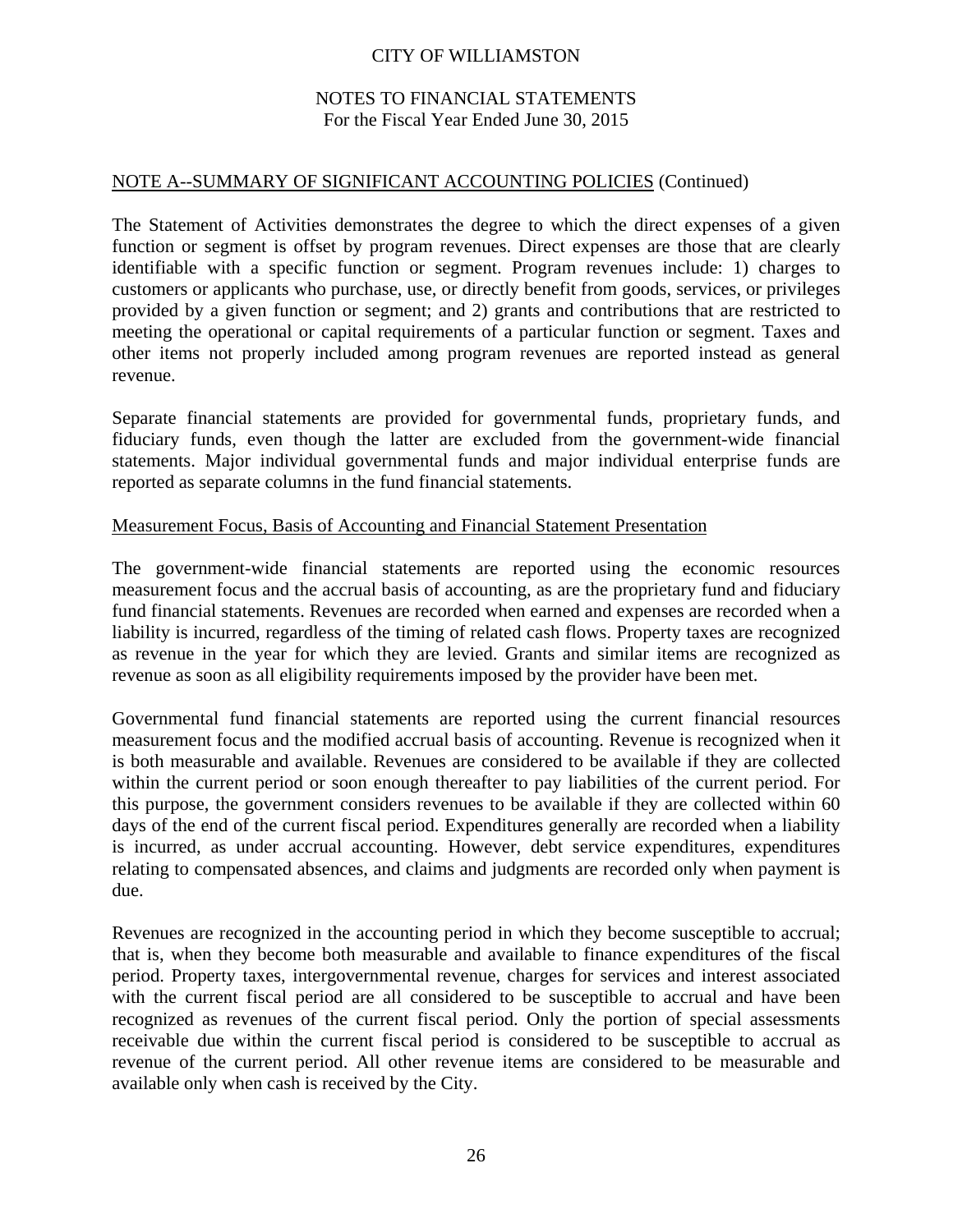### NOTES TO FINANCIAL STATEMENTS For the Fiscal Year Ended June 30, 2015

#### NOTE A--SUMMARY OF SIGNIFICANT ACCOUNTING POLICIES (Continued)

The City reports the following major governmental funds:

The General Fund is the City's primary operating fund. It accounts for all financial resources of the general government, except those required to be accounted for in another fund.

The Major Street Fund accounts for revenues and expenditures for the construction and maintenance of the major street system.

The Local Street Fund accounts for revenues and expenditures for the construction and maintenance of the local street system.

The City reports the following major proprietary funds:

The Sewer Fund accounts for the revenues and expenses for the operation of the sewer system.

The Water Fund accounts for the revenues and expenses for the operation of the water system.

Additionally, the City reports the following fund type:

Internal Service Fund - The Internal Service Fund accounts for operations that provide services to other departments of the City on a cost-reimbursement basis.

Agency Funds--These funds account for assets held on behalf of outside parties, including other governments.

As a general rule, the effect of interfund activity has been eliminated from the government-wide financial statements.

Amounts reported as program revenues include: 1) charges to customers or applicants for goods, services, or privileges provided; 2) operating grants and contributions; and 3) capital grants and contributions, including special assessments. Internally dedicated resources are reported as general revenues rather than as program revenues. Likewise, general revenue includes all taxes.

Proprietary funds distinguish operating revenues and expenses from non-operating items. Operating revenues and expenses generally result from providing services, and producing and delivering goods in connection with a proprietary fund's principal ongoing operations. All revenues and expenses not meeting this definition are reported as non-operating revenues and expenses.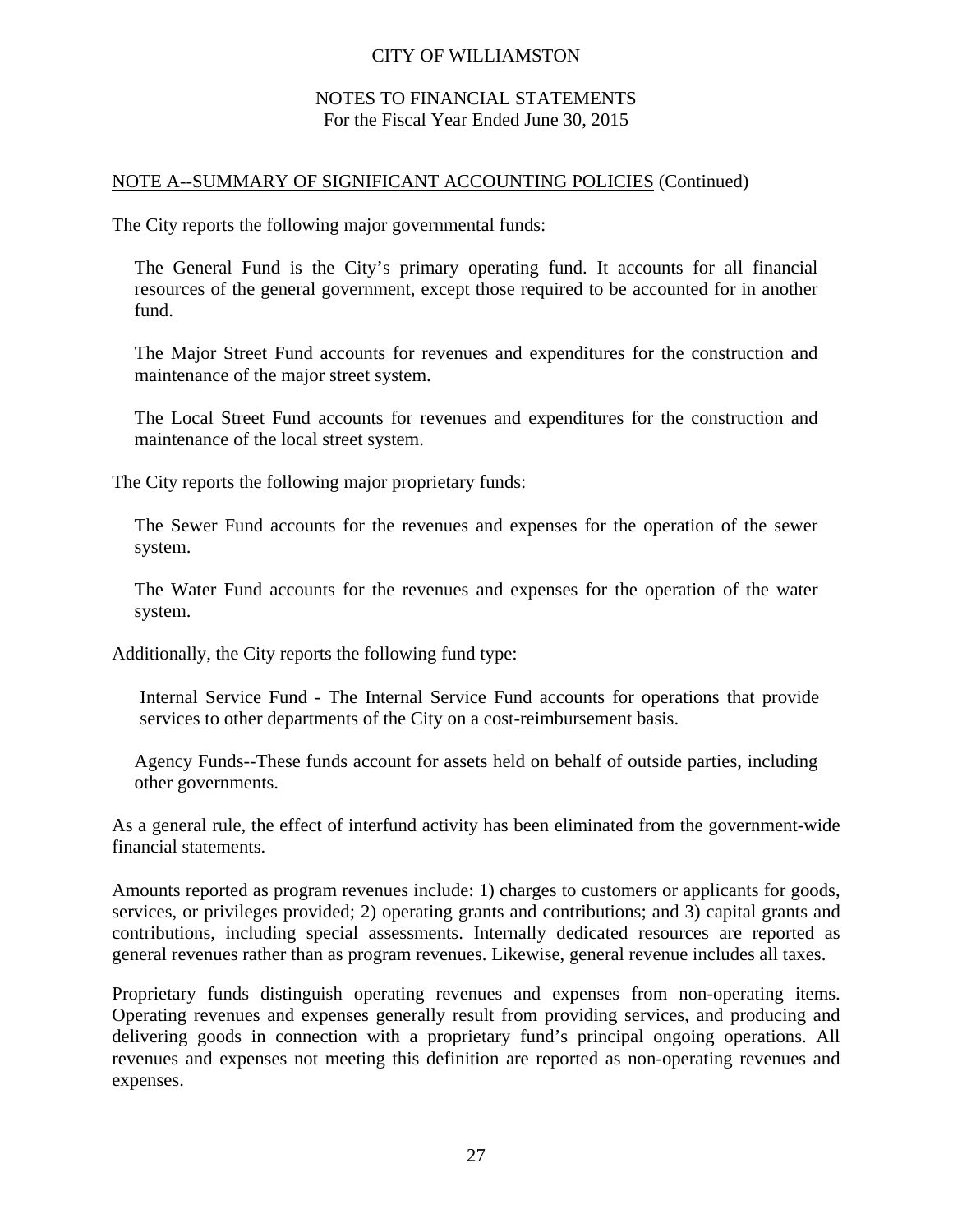# NOTES TO FINANCIAL STATEMENTS For the Fiscal Year Ended June 30, 2015

### NOTE A--SUMMARY OF SIGNIFICANT ACCOUNTING POLICIES (Continued)

When both restricted and unrestricted resources are available for use, it is the City's policy to use restricted resources first, then unrestricted resources as needed.

#### Deposits and Investments

Cash is considered to be cash on hand, demand deposits, and short-term investments with a maturity of three months or less from the date of acquisition. The statement of cash flows includes both restricted and unrestricted cash and cash equivalents. Investments are stated at fair value and short-term investments are reported at cost, which approximates fair value. Earnings from investments are allocated to numerous funds as required by Federal regulations, State statutes, and local ordinances.

#### Interfund Receivables and Payables

Transactions between funds that are representative of lending/borrowing arrangements outstanding at the end of the fiscal year are referred to as either "interfund receivables/payables" (i.e., the current portion of interfund loans) or "advances to/from other funds" (i.e., the noncurrent portion of interfund loans). All other outstanding balances between funds are reported as "due to/from other funds." Any residual balances outstanding between the governmental activities and business-type activities are reported in the government-wide statements as "internal balances."

#### Prepaid Items

Payments for supplies are recorded as expenditures at the time of purchase. Certain payments to vendors reflect costs applicable to future fiscal years and are recorded as prepaid items in both government-wide and fund financial statements.

#### Capital Assets

Capital assets for the primary government, component units and enterprise funds, which include property, plant and equipment, and infrastructure assets (e.g., roads, bridges, sidewalks, and similar items) are reported in the applicable governmental or business-type activities column in the government-wide financial statements. Capital assets are defined by the government as assets with an initial individual cost of more than \$1,500 and an estimated useful life in excess of two years. Such assets are recorded at cost or estimated historical cost if purchased or constructed. Donated capital assets are recorded at estimated fair market value at the date of donation.

The costs of normal maintenance and repairs that do not add to the value of the asset or materially extend assets lives are not capitalized.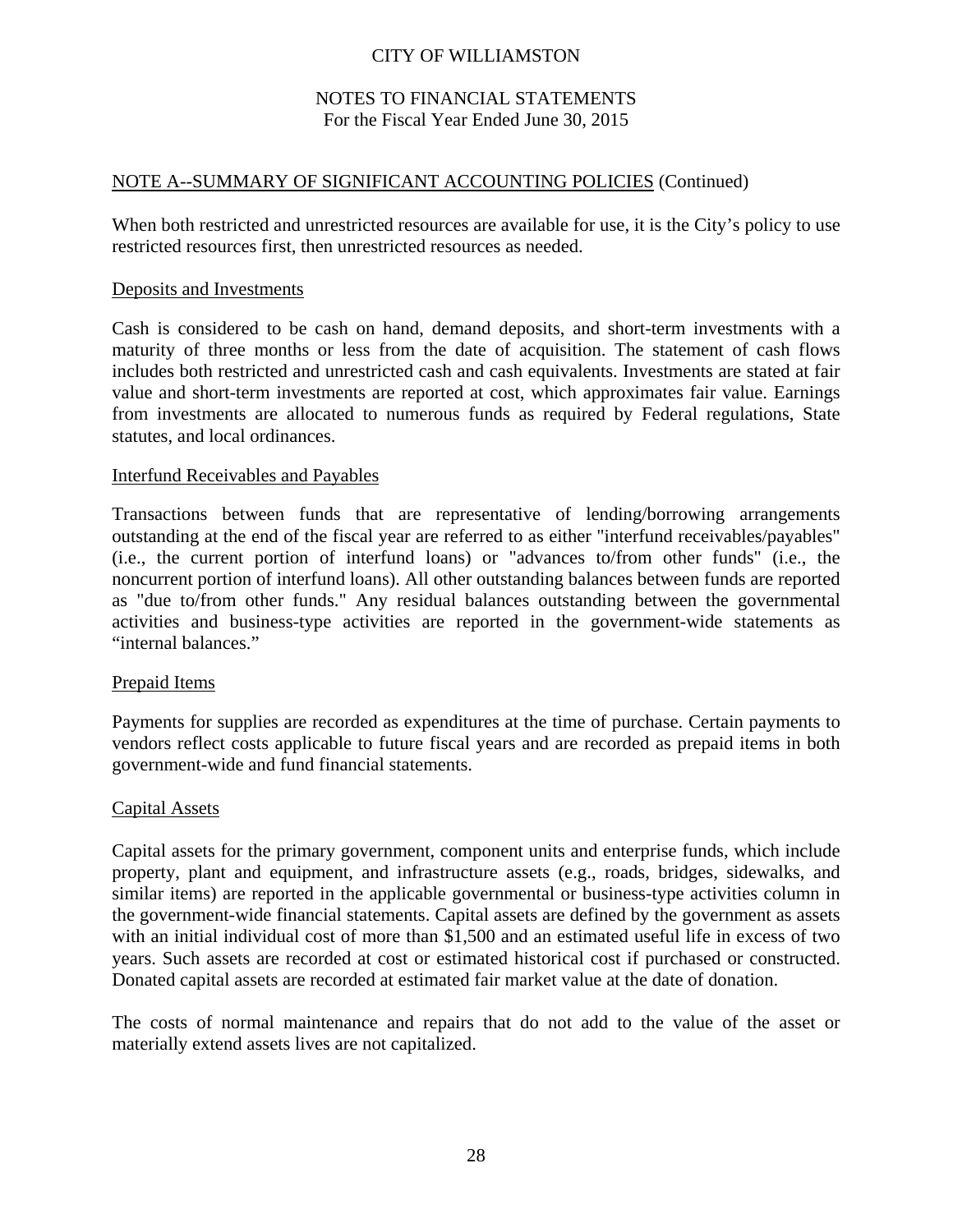# NOTES TO FINANCIAL STATEMENTS For the Fiscal Year Ended June 30, 2015

## NOTE A--SUMMARY OF SIGNIFICANT ACCOUNTING POLICIES (Continued)

Property, plant, equipment and infrastructure are depreciated using the straight-line method over the following useful lives:

| <b>Land Improvements</b> | 10 to 30 Years |
|--------------------------|----------------|
| <b>Buildings</b>         | 10 to 50 Years |
| Office Equipment         | 4 to 10 Years  |
| Machinery and Equipment  | 7 to 10 Years  |
| Vehicles                 | 4 to 7 Years   |
| Infrastructure--Roads    | 8 to 30 Years  |
| Infrastructure--Bridges  | 12 to 50 Years |
| Sewer and Water System   | 30 to 50 Years |

### Compensated Absences (Vacation and Sick Leave)

It is the City's policy to permit employees to accumulate earned sick and vacation pay benefits for all of the employees. The liability for unpaid accumulated sick leave is 50% of the time available according to the City's union contracts and personnel policy. All vacation pay is accrued when incurred in the government-wide financial statements. A liability for these amounts is reported only in governmental funds for employee terminations as of year-end.

#### Long-Term Obligations

In the government-wide financial statements and proprietary fund type statements, the long-term debt and other long-term obligations are reported as liabilities in the applicable governmental activities, business-type activities, or proprietary fund type Statement of Net Position. In the fund financial statements, governmental fund types recognize bond premiums and discounts, as well as bond issuance costs, during the current period. The face amount of debt issued is reported as other financing sources. Issuance costs, whether or not withheld from the actual debt proceeds received, are reported as debt service expenditures.

## Use of Estimates

The preparation of financial statements, in conformity with generally accepted accounting principles, requires management to make estimates and assumptions that affect the reported amounts of the following: assets and liabilities, disclosure of contingent assets and liabilities at the date of the financial statements, and the reported amounts of revenues and expenditures during the reporting period. Actual results could differ from those estimates.

#### Other Financing Sources (Uses)

Transfers of cash between the various City funds are budgeted but reported separately from revenues and expenditures as operating transfers in or (out), unless they represent temporary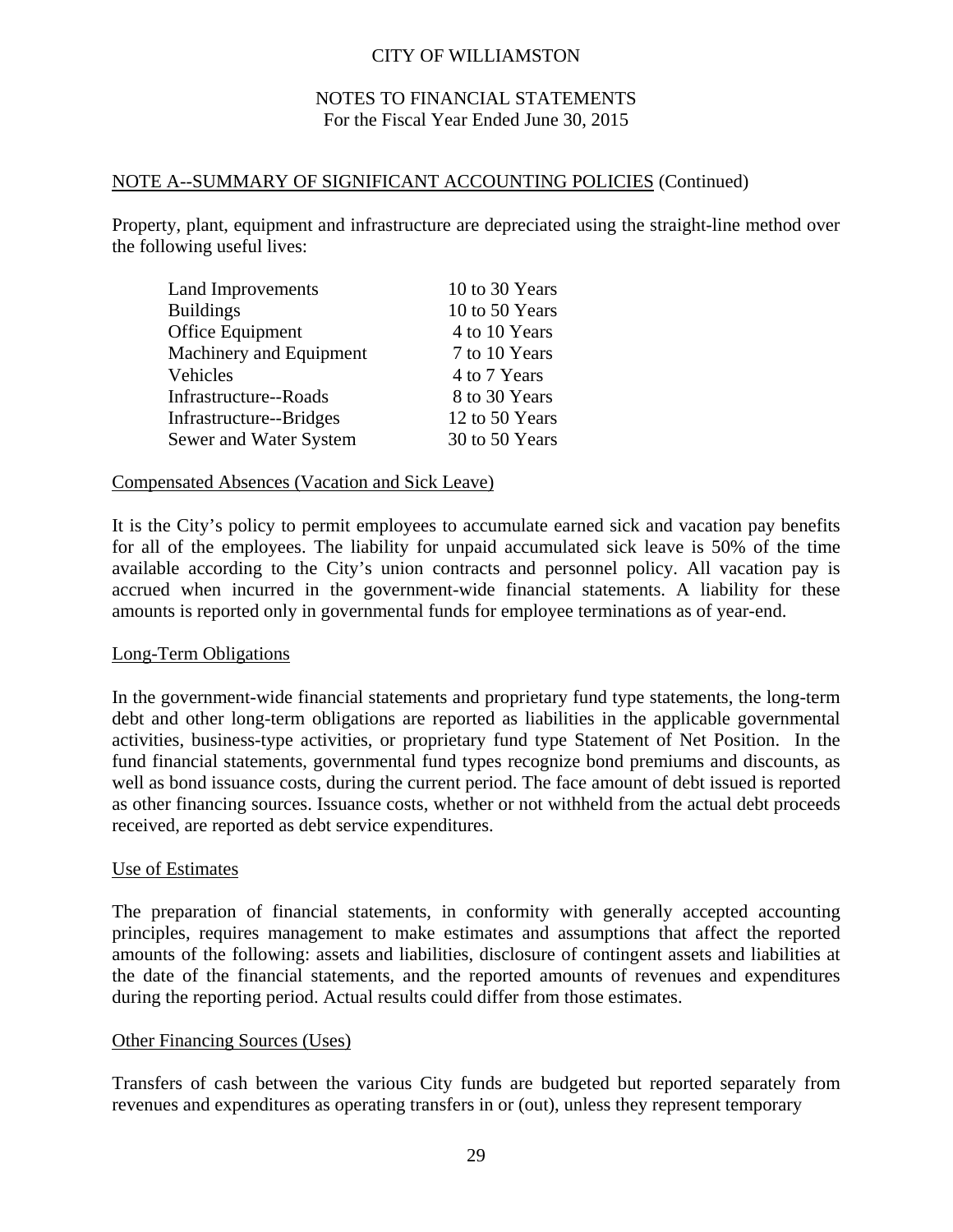# NOTES TO FINANCIAL STATEMENTS For the Fiscal Year Ended June 30, 2015

# NOTE A--SUMMARY OF SIGNIFICANT ACCOUNTING POLICIES (Continued)

advances that are to be repaid, in which case, they are carried as assets and liabilities of the advancing or borrowing funds.

### Fund Balance Classifications

In the fund financial statements, governmental funds report the following components of fund balance which comprise a hierarchy based on the extent to which the City is bound to honor constraints on the specific purposes for which amounts in those funds can be spent.

- Non-spendable includes fund balance amounts in governmental funds to designate amounts which are not available for spending, or are legally or contractually required to be maintained.
- Restricted includes fund balance amounts that are constrained for specific purposes which are externally imposed by providers, such as creditors or amounts constrained due to constitutional provisions or enabling legislation.
- Committed includes fund balance amounts constrained to specific purposes by a government itself, using its highest level of decision-making authority.
- Assigned includes fund balance amounts that are intended to be used for a specific purpose.
- Unassigned includes fund balance spendable amounts not contained in the other classifications and is therefore available to be spent as determined by the City Council.

## Non-spendable Fund Balances

The non-spendable amount reported in the General Fund of \$14,284 is related to prepaid expenditures.

#### Restricted Fund Balances

The City of Williamston reports the following restricted fund balances.

## Special Revenue Funds

- Major Street Fund This fund is used to account for revenues from Federal and Michigan Transportation Fund monies distributed which are earmarked by law to control expenditures for the construction and maintenance of the major street system.
- Local Street Fund This fund is used to account for revenues primarily from Michigan Transportation Fund monies distributed which are earmarked by law to control expenditures for the construction and maintenance of the local street system.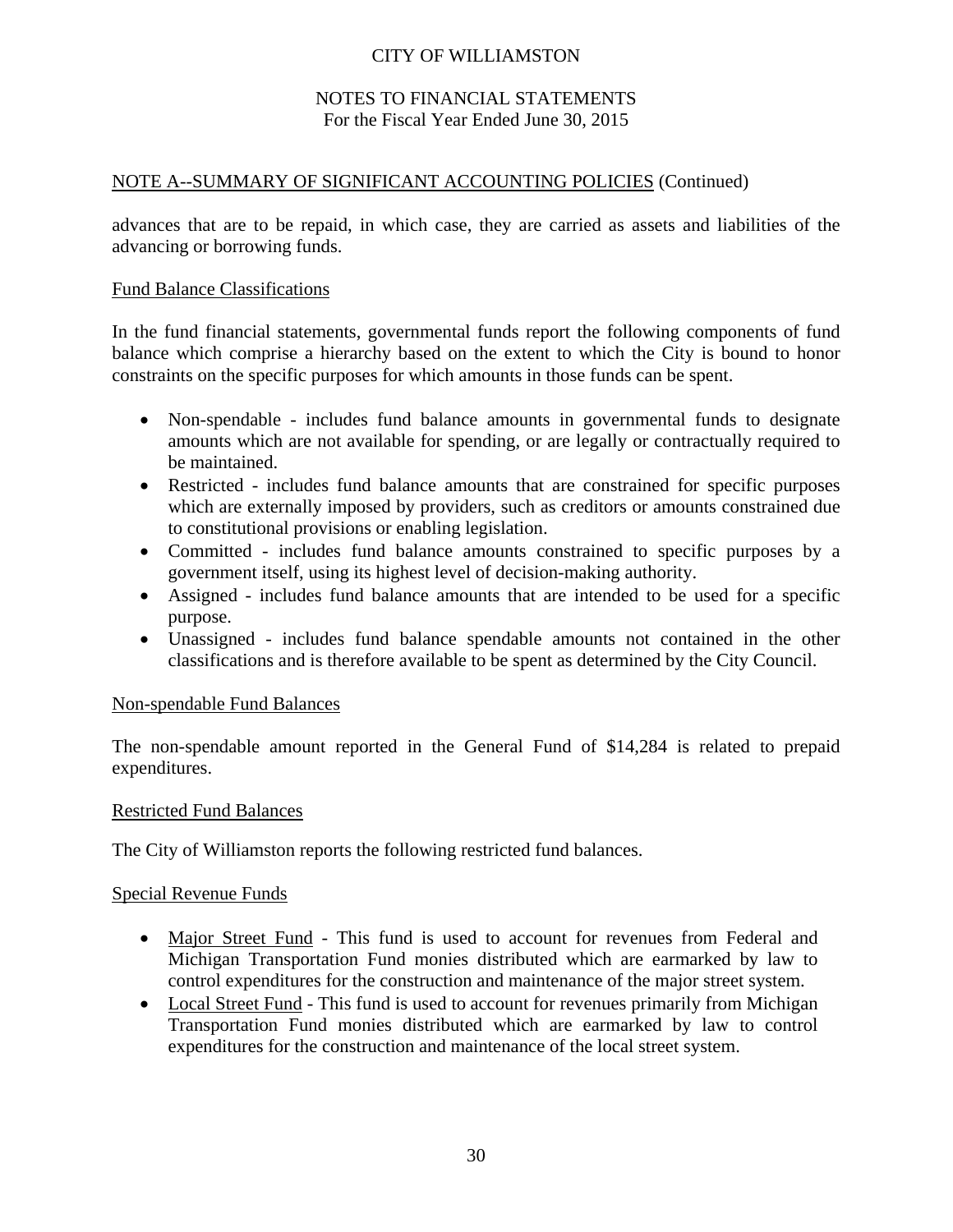# NOTES TO FINANCIAL STATEMENTS For the Fiscal Year Ended June 30, 2015

# NOTE A--SUMMARY OF SIGNIFICANT ACCOUNTING POLICIES (Continued)

## Debt Service Funds

- 2003 Act 175 Bond Debt This fund is used to account for the principal and interest payments on the 2003 Act 175 Michigan Transportation Fund Bonds and is funded by appropriations from the Local Street Fund.
- 2003 Act 342 Bond Debt This fund is used to account for the principal and interest payments on the 2003 Act 342 General Obligation Bonds and is funded by appropriations from the Local Street Fund.

The purpose of the component unit's restricted fund balances and revenue sources are listed below:

- Economic Development Fund This fund is used to account for revenues received to administer the activities authorized under the Economic Development Corporation Act.
- Tax Increment Finance Authority (TIFA) 2A This fund is used to account for the taxes captured by TIFA 2A to administer the activities authorized under the Tax Increment Finance Authority Act.
- Tax Increment Finance Authority (TIFA) 2B This fund is used to account for the taxes captured by TIFA 2B to administer the activities authorized under the Tax Increment Finance Authority Act.
- Downtown Development Authority (DDA) This fund is used to account for the taxes captured by the DDA to administer the activities authorized under the Downtown Development Authority Act.

The City of Williamston does not have a formal minimum fund balance policy. The City Council has not established a policy for its use of unrestricted fund balance amounts. However, if the City had committed and/or assigned fund balances, the committed amounts would be reduced first, followed by assigned amounts, and then unassigned amounts when expenditures are incurred for purposes for which amounts in any of those unrestricted fund balance classifications could be used.

# NOTE B--STEWARDSHIP, COMPLIANCE AND ACCOUNTABILITY

## Budgetary Information

Pursuant to statute, prior to the commencement of the fiscal year, the budget is legally enacted through adoption by the City Council. Budgets are adopted for the General Fund and Special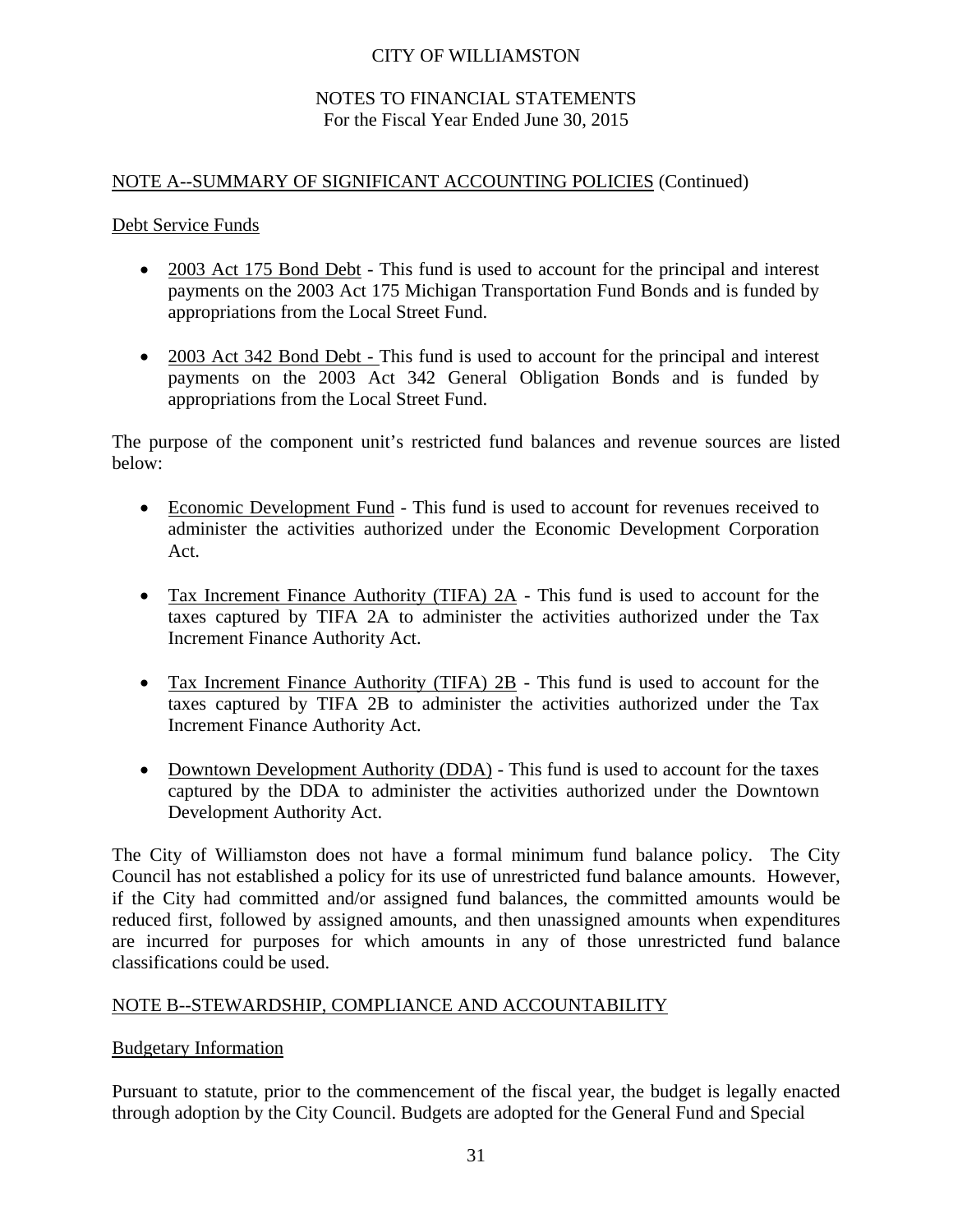# NOTES TO FINANCIAL STATEMENTS For the Fiscal Year Ended June 30, 2015

## NOTE B--STEWARDSHIP, COMPLIANCE AND ACCOUNTABILITY (Continued)

Revenue Funds as required by statute. Budgets are adopted on a basis consistent with the accounting principles followed in recording transactions. The City's annual budget is adopted on a departmental basis at the activity level. The City Council monitors and amends the budgets as necessary. Unexpended appropriations lapse at year end.

### NOTE C--DEPOSITS AND INVESTMENTS

Public Act 20 of 1943, Section 2, as amended, authorizes the City to deposit and invest in the accounts of Federally insured banks, credit unions, and savings and loan associations; bonds, securities and other direct obligations of the United States, or any agency or instrumentality of the United States; United States government or Federal agency obligation repurchase agreements; bankers' acceptance of United States Banks; commercial paper rated by two standard rating agencies within the two highest classifications, which mature not more than 270 days after the date of purchase; obligations of the State of Michigan or its political subdivisions which are rated investment grade; and mutual funds composed of investment vehicles which are legal for direct investment by local units of government in Michigan. Financial institutions eligible for deposit of public funds must maintain an office in Michigan.

Deposits are carried at cost. The City Council has designated four banks for the deposit of City funds. The investment policy adopted by the council in accordance with Public Act 20 of 1943, as amended, has authorized investment in the instruments described in the preceding paragraph. The City's deposits and investment policy are in accordance with statutory authority.

The risk disclosures for the City's deposits at June 30, 2015, as required by the Governmental Accounting Standards Board (GASB) Statement No. 40, are as follows:

|                                               | PRIMARY GOVERNMENT         |                             |                   |                                       |  |  |
|-----------------------------------------------|----------------------------|-----------------------------|-------------------|---------------------------------------|--|--|
|                                               | Governmental<br>Activities | Business-Type<br>Activities | Fiduciary<br>Fund | Total<br>Primary<br>Government        |  |  |
| Cash<br><b>Restricted Cash</b><br>Investments | \$<br>794,858<br>302,701   | \$<br>385,806<br>809,253    | \$<br>49,401      | \$<br>1,230,065<br>809,253<br>302,701 |  |  |
| Total                                         | 1,097,559                  | 1,195,059                   | 49,401            | \$<br>2,342,019                       |  |  |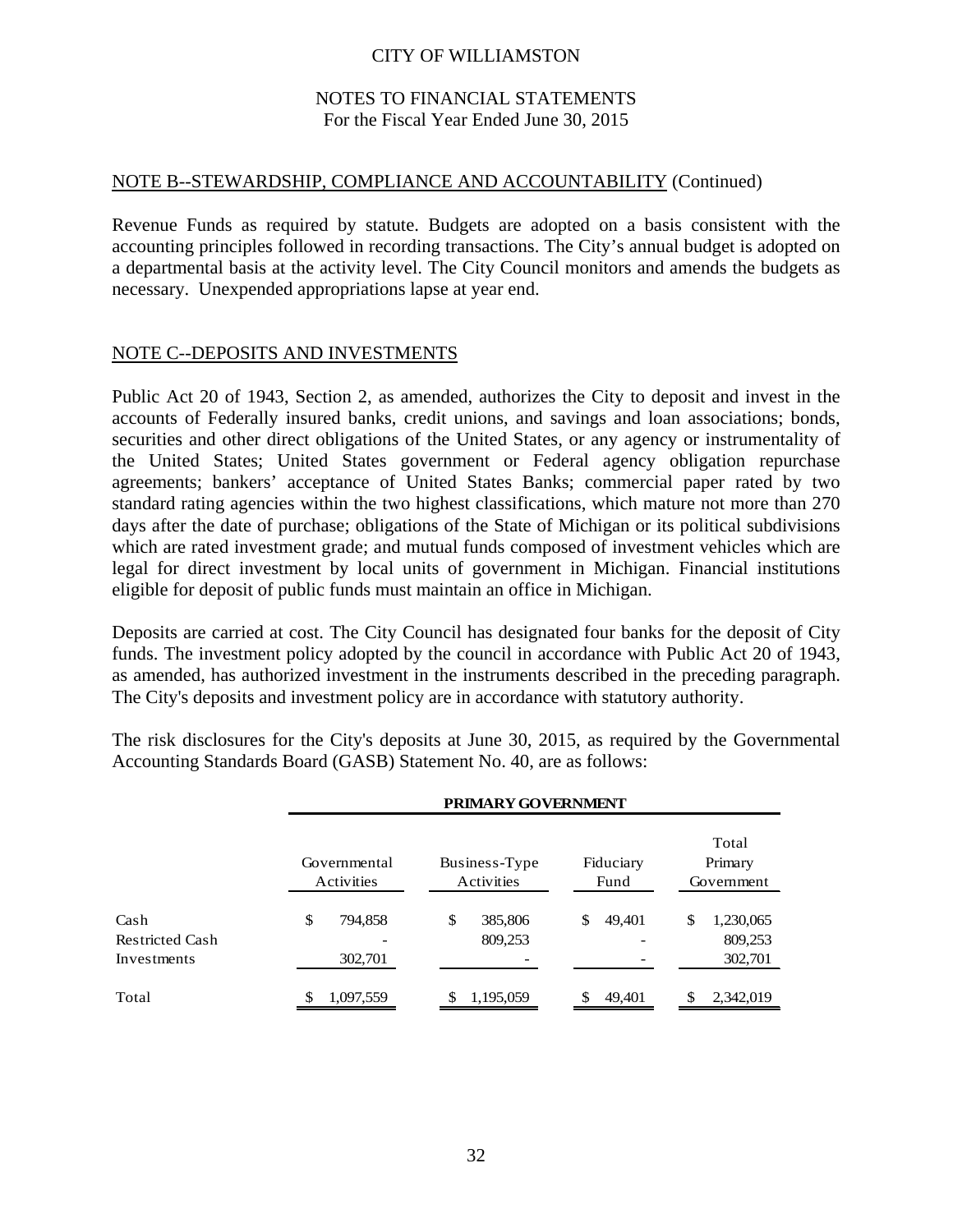# NOTES TO FINANCIAL STATEMENTS For the Fiscal Year Ended June 30, 2015

### NOTE C--DEPOSITS AND INVESTMENTS (Continued)

The breakdown between deposits and investments is as follows:

|                                     | Primary<br>Government | Component<br>Units |
|-------------------------------------|-----------------------|--------------------|
| Bank Deposits (Checking and Savings |                       |                    |
| Accounts, Certificates of Deposit)  | 2,038,688<br>S        | 781,619            |
| Investments in Securities, Mutual   |                       |                    |
| <b>Funds and Similar Vehicles</b>   | 302,701               | 112,579            |
| Petty Cash and Cash on Hand         | 630                   |                    |
|                                     |                       |                    |
| Total                               | 2,342,019             | 894,198            |

Non-negotiable certificates of deposits that are placed by the depositors directly with financial institutions and that are subject to a penalty if redeemed before maturity are treated as bank deposits. Because nonnegotiable certificates of deposits are deposits, no interest rate risk or credit risk disclosures are required, which are limited to investments.

#### Restricted Cash

The revenue bonds issued by the City include covenants to set aside amounts in bond reserve funds. These bonds' reserves are reported as "Restricted Cash" in the Statement of Net Position for the respective funds. At June 30, 2015, the following amounts were set aside for the following reasons.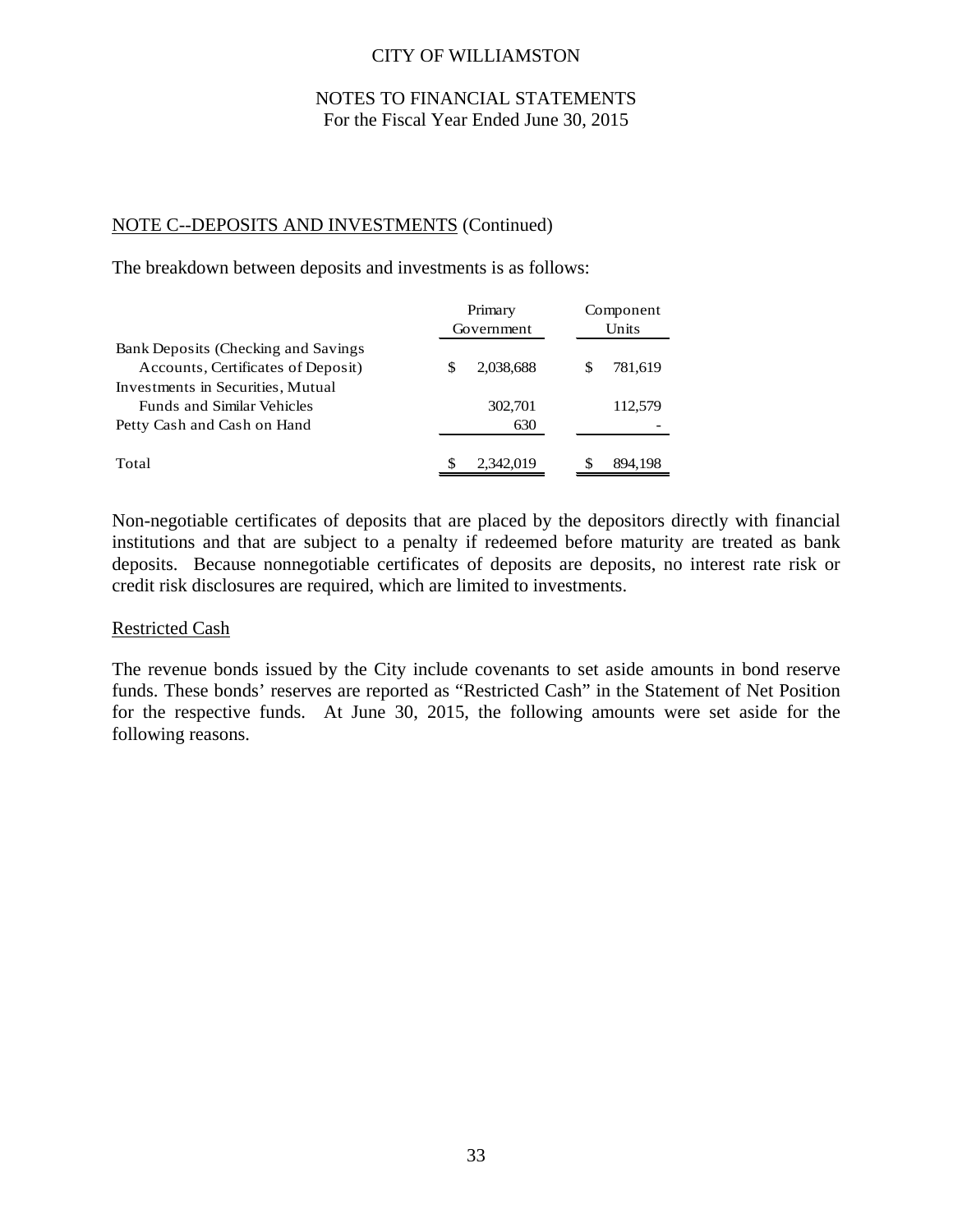# NOTES TO FINANCIAL STATEMENTS For the Fiscal Year Ended June 30, 2015

## NOTE C--DEPOSITS AND INVESTMENTS (Continued)

| PRIMARY GOVERNMENT                                     |               | <b>AMOUNT</b> |
|--------------------------------------------------------|---------------|---------------|
| Sewer Fund                                             |               |               |
| 1996 Water and Sewer Improvement Bonds                 | \$            | 79,383        |
| 2010 Sewer Bonds-Repair, Replacement, and Improvements |               | 140,188       |
| 2010 Sewer Bonds-Bond and Interest Redemption          |               | 1,964         |
| 2010 Sewer Bonds-Bond Reserve                          |               | 80,000        |
| 2011 Tax Refunding Reserve                             |               | 207,023       |
| 2011 Water and Sewer Refunding Reserve                 |               | 13,584        |
| Subtotal--Sewer Fund                                   | <sup>\$</sup> | 522,142       |
| <b>Water Fund</b>                                      |               |               |
| 2004 Water Improvement Bonds                           | \$            | 46,195        |
| 2005 Water Improvement Bonds                           |               | 45,150        |
| 2010 Water Bonds-Repair, Replacement, and Improvements |               | 85,562        |
| 2010 Water Bonds-Bond and Interest Redemption          |               | 2,204         |
| 2010 Water Bonds-Bond Reserve                          |               | 108,000       |
| Subtotal--Water Fund                                   | S             | 287,111       |
| <b>Total--Business Type Activities</b>                 |               | 809,253       |
| <b>COMPONENT UNITS</b>                                 |               | <b>AMOUNT</b> |
| 2004 DDA Refunding Bonds                               | \$            | 7,039         |
| <b>Total--Component Units</b>                          | \$            | 7,039         |

## Custodial Credit Risk

The custodial credit risk for deposits is the risk that, in the event of the failure of a depository financial institution, the City's deposits may not be recovered. The City does not have a deposit policy for custodial credit risk. The bank balance of the primary government's deposits is \$2,074,691, of which \$563,637 is covered by Federal depository insurance. The bank balance of the component units' deposits is \$757,269, of which none is covered by Federal depository insurance and \$2,268,323 was uncollateralized with securities held by the City's agent in the City's name.

### Investments Authorized by the City's Investment Policy

The City's investment policy only authorizes investment in all those that are authorized by law. The City has limited their investments to money markets. The City's investment policy contains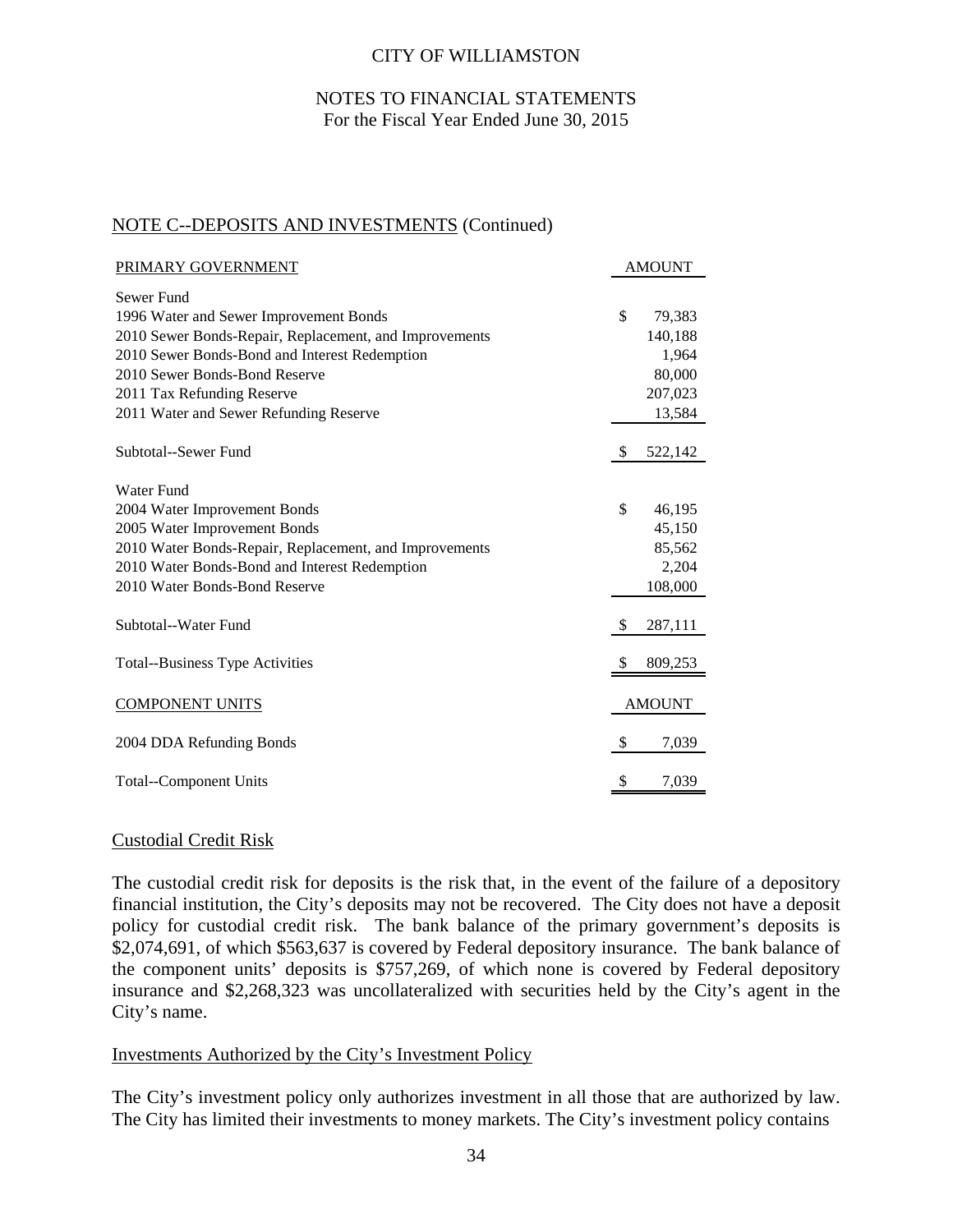# NOTES TO FINANCIAL STATEMENTS For the Fiscal Year Ended June 30, 2015

# NOTE C--DEPOSITS AND INVESTMENTS (Continued)

provisions intended to limit the City's exposure to interest rate risk, credit risk, and concentration of credit risk. The board has a GASB Statement No. 40 compliant investment policy.

### Disclosures Relating to Interest Rate Risk

Interest rate risk is the risk that changes in market interest rates will adversely affect the fair value of an investment. Generally, the longer the maturity of an investment the greater the sensitivity of its fair value to changes in market interest rates. One of the ways that the City manages its exposure to interest rate risk is by participating in two money markets which hold diverse investments that local units of government are authorized by law for direct investment.

As of June 30, 2015, the City had the following investments:

|                |                       | <b>REPORTED AMOUNT</b><br>(FAIR VALUE) |  |  |
|----------------|-----------------------|----------------------------------------|--|--|
|                | Primary<br>Government | Component<br>Units                     |  |  |
| Investments    |                       |                                        |  |  |
| Michigan CLASS | 302,701               | 112,579                                |  |  |

## Concentration of Credit Risk

Generally, credit risk is the risk that an issuer of an investment will not fulfill its obligation to the holder of the investment. This is measured by the assignment of a rating by a nationally recognized statistical rating organization. The Michigan CLASS totaling \$415,280 has received a AAAm rating from Standard and Poor's.

The City's investment policy requires assets to be diversified to eliminate the risk of loss resulting from over concentration in a specific maturity, individual financial institution(s), or a specific class of securities.

## Custodial Credit Risk

Custodial credit risk for deposits is the risk that, in the event of the failure of a depository financial institution, a government will not be able to recover its deposits or will not be able to recover collateral securities that are in the possession of an outside party. Michigan law does not contain requirements that limit the exposure to custodial credit risk for deposits. However, the asset diversification requirements included in the City's investment policy limits, to some extent, exposure to custodial credit risk for deposits.

The custodial credit risk for investments is the risk that, in the event of the failure of the counterparty (e.g., broker/dealer) to a transaction, a government will not be able to recover the value of its investment or collateral securities that are in the possession of another party. Michigan law does not contain legal requirements that limit the exposure to custodial credit risk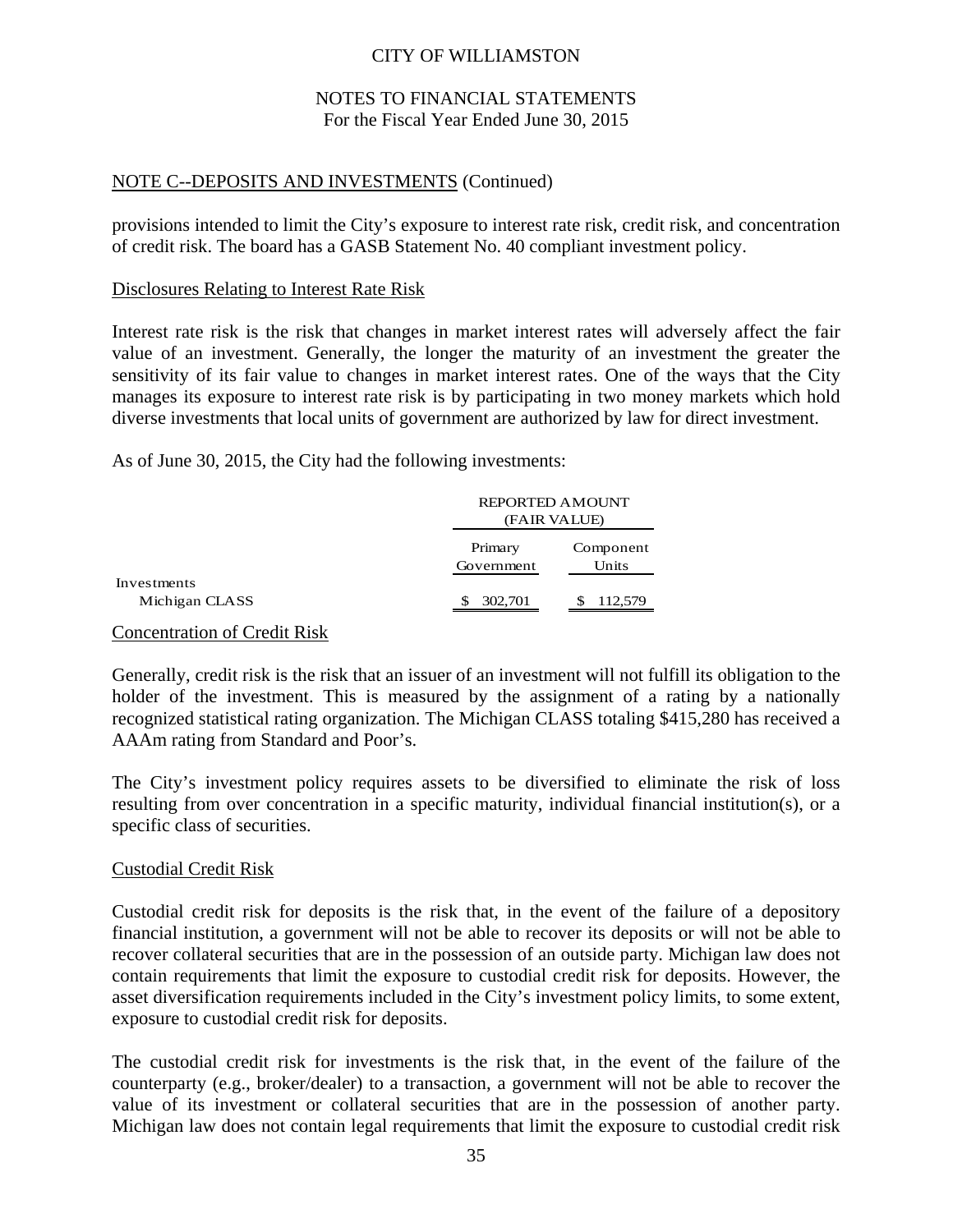# NOTES TO FINANCIAL STATEMENTS For the Fiscal Year Ended June 30, 2015

for investments. However, the City's investment policy does contain a safekeeping and custody section that limits the exposure to custodial credit risk for investments. With respect to investments, custodial credit risk generally applies only to direct investments in marketable securities. Custodial credit risk does not apply to a local government's indirect investment in securities through the use of mutual funds or government investment pools.

## NOTE D--PROPERTY TAXES

Property taxes are levied on each July 1 on the taxable valuation of property located in the City as of the preceding December 31. The City's property taxes were levied and collectible on July 1, 2013. It is the policy of the City to recognize revenue from the current tax levy in the fiscal year when proceeds of this levy are budgeted and made available for the financing of operations.

The 2014 State Taxable Valuation was \$101,432,761, on which ad valorem taxes levied consisted of 15.1342 mills and raised \$1,360,979 for City operations (net of captured taxes). This is recorded as revenue in the General Fund, which also includes mobile home specific taxes, penalties, interest and administrative fees for a total of \$1,432,920 (net of tax tribunal refunds, TIFA 2B captured taxes of \$254,598, and DDA captured taxes of \$378,446).

## NOTE E--RECEIVABLES

## Accounts Receivable--Business-Type Activities

The accounts receivable for the City are recorded in the Sewer and Water Funds. The receivables are based on the sewer and water services provided by the City. The receivables do not have an allowance for doubtful accounts because any receivables not collected are placed on the customer's tax bill. The receivables for the Sewer and Water Funds are \$173,396 and \$137,490, respectively.

## Special Assessments Receivable--Governmental Activities

The City collects special assessments in the Local Street Fund to collect for expenses incurred by the City to improve sidewalks. As of June 30, 2015, the Local Street Fund has special assessments receivable of \$343.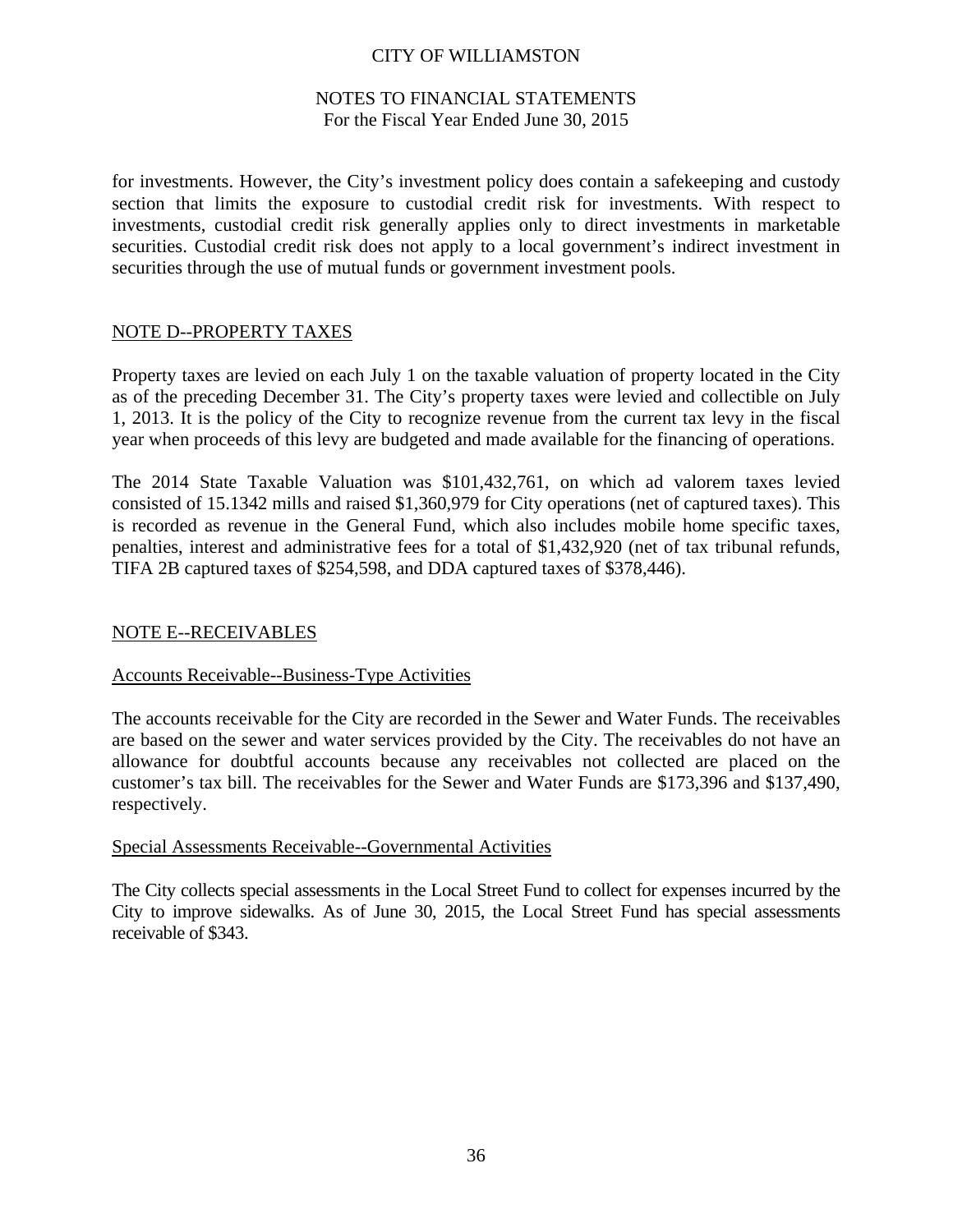## NOTES TO FINANCIAL STATEMENTS For the Fiscal Year Ended June 30, 2015

#### NOTE F--INTERFUND RECEIVABLES, PAYABLES, AND TRANSFERS

The amounts of the inter-fund receivables and payables between funds of the primary government and component units are as follows:

|                              |                                       |                | <b>Interfund Receivables</b> |              |                          |                          |               |
|------------------------------|---------------------------------------|----------------|------------------------------|--------------|--------------------------|--------------------------|---------------|
|                              | Primary Government<br>Component Units |                |                              |              |                          |                          |               |
|                              |                                       | Nonmajor       |                              | Internal     |                          |                          |               |
| Interfund Payable            | General                               | Gov't          | Sewer                        | Service      | TIFA 2B                  | <b>DDA</b>               | Total         |
| Primary Government           |                                       |                |                              |              |                          |                          |               |
| General                      | \$                                    | \$<br>103,049  | \$                           | \$           | 134,516<br>\$            | \$<br>18,372             | \$<br>255,937 |
| Major Street                 | 2,469                                 |                |                              | 12,394       | $\overline{\phantom{0}}$ | $\overline{\phantom{a}}$ | 14,863        |
| <b>Local Street</b>          | 105,422                               |                |                              | 13,669       |                          | $\overline{\phantom{a}}$ | 119,091       |
| Sewer Fund                   | 153,752                               |                |                              | 18,421       |                          | $\overline{\phantom{a}}$ | 172,173       |
| <b>Water Fund</b>            | 138,844                               |                | 138,215                      | 20,755       |                          | $\overline{\phantom{a}}$ | 297,814       |
| <b>Internal Service Fund</b> | 50,160                                |                |                              |              |                          | ۰                        | 50,160        |
| Component Units              |                                       |                |                              |              |                          |                          |               |
| <b>EDC</b>                   | 17,112                                |                |                              |              |                          |                          | 17,112        |
| TIFA <sub>2</sub> A          | 14,927                                |                |                              |              |                          |                          | 14,927        |
| TIFA 2B                      |                                       |                |                              |              |                          |                          |               |
| <b>DDA</b>                   |                                       |                |                              | 15,642       |                          |                          | 15,642        |
| <b>Total Government</b>      | 482,686<br>S.                         | 103,049<br>\$. | 138,215<br>S.                | 80,881<br>\$ | 134,516<br>\$            | 18,372<br>\$             | 957,719<br>\$ |

The outstanding balances between funds results mainly from the time lag between the dates that (1) inter-fund goods and services are provided or reimbursable expenditures occur, (2) transactions are recorded in the accounting system, and (3) payments between funds are made.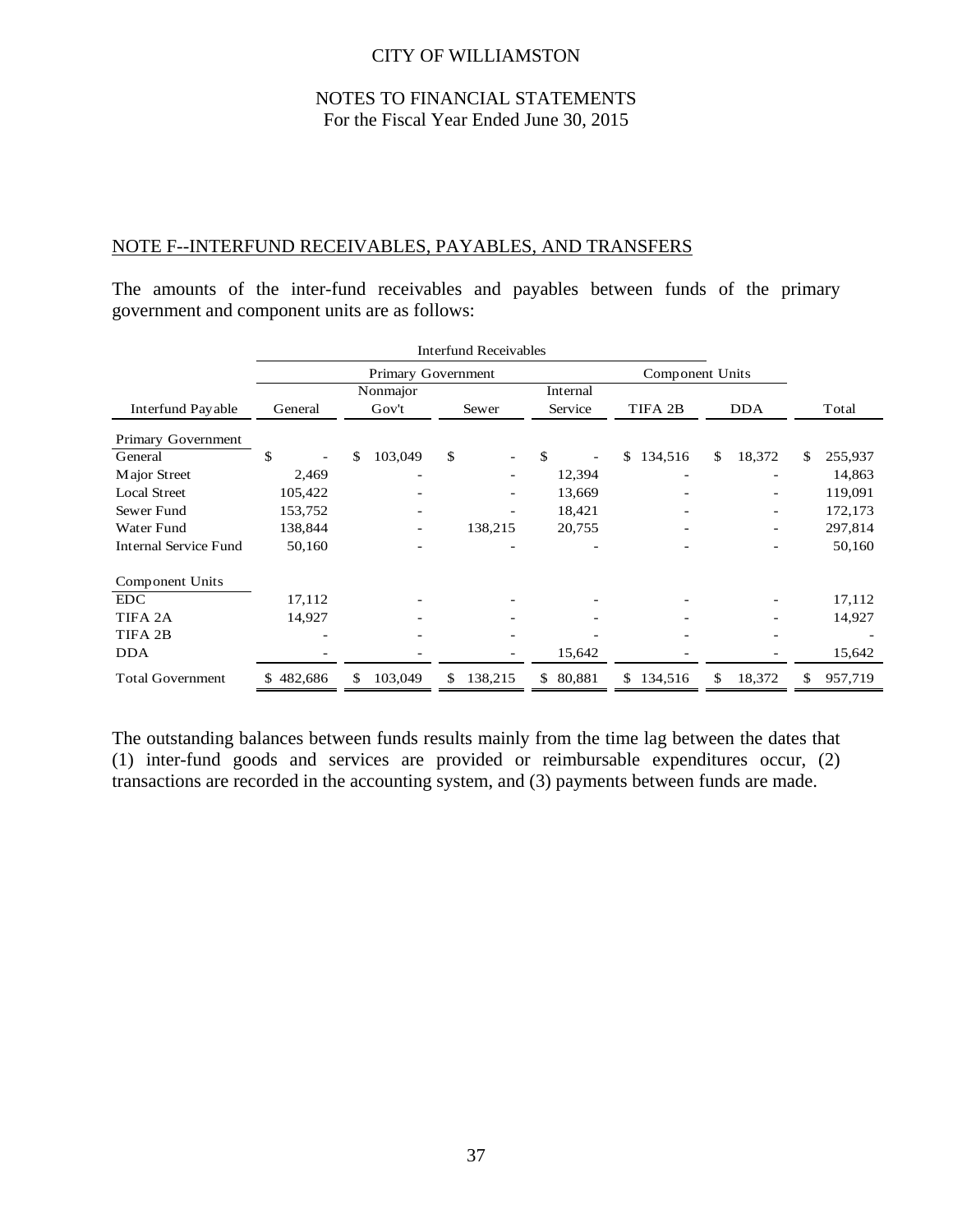### NOTES TO FINANCIAL STATEMENTS For the Fiscal Year Ended June 30, 2015

#### NOTE F--INTERFUND RECEIVABLES, PAYABLES, AND TRANSFERS (Continued)

The inter-fund receivable balances due to the General Fund consist of expenses paid by the General Fund for other funds that are to be reimbursed. The amount due from the Agency Fund is delinquent taxes collected that have not been distributed.

|                         |   | Trasnfers In           |    |                   |    |         |    |                     |               |
|-------------------------|---|------------------------|----|-------------------|----|---------|----|---------------------|---------------|
| <b>Transfers Out</b>    |   | Local<br><b>Street</b> |    | Nonmajor<br>Gov't |    | Sewer   |    | Internal<br>Service | Total         |
| General                 | S | 186,500                | \$ | ۰                 | \$ | -       | \$ | 20,000              | \$<br>206,500 |
| Major Street            |   | 10,000                 |    |                   |    |         |    |                     | 10,000        |
| <b>Local Street</b>     |   |                        |    | 149,750           |    |         |    |                     | 149,750       |
| Water Fund              |   | -                      |    |                   |    | 138,215 |    | -                   | 138,215       |
| <b>Total Government</b> | S | 196,500                | S  | 149,750           | \$ | 138.215 | \$ | 20,000              | \$<br>504,465 |

The 2015 operating transfers from Exhibits D and F can be summarized as follows:

Inter-fund transfers are used to 1) transfer revenues from the fund that statute or budget requires to collect them to the fund that statute or budget requires to expend them; 2) transfer receipts restricted to debt service from the funds collecting the receipts to the debt service funds as debt service payments become due; and 3) transfer unrestricted revenues collected in the General Fund to other funds to finance various programs accounted for in the other funds in accordance with budgetary authorizations.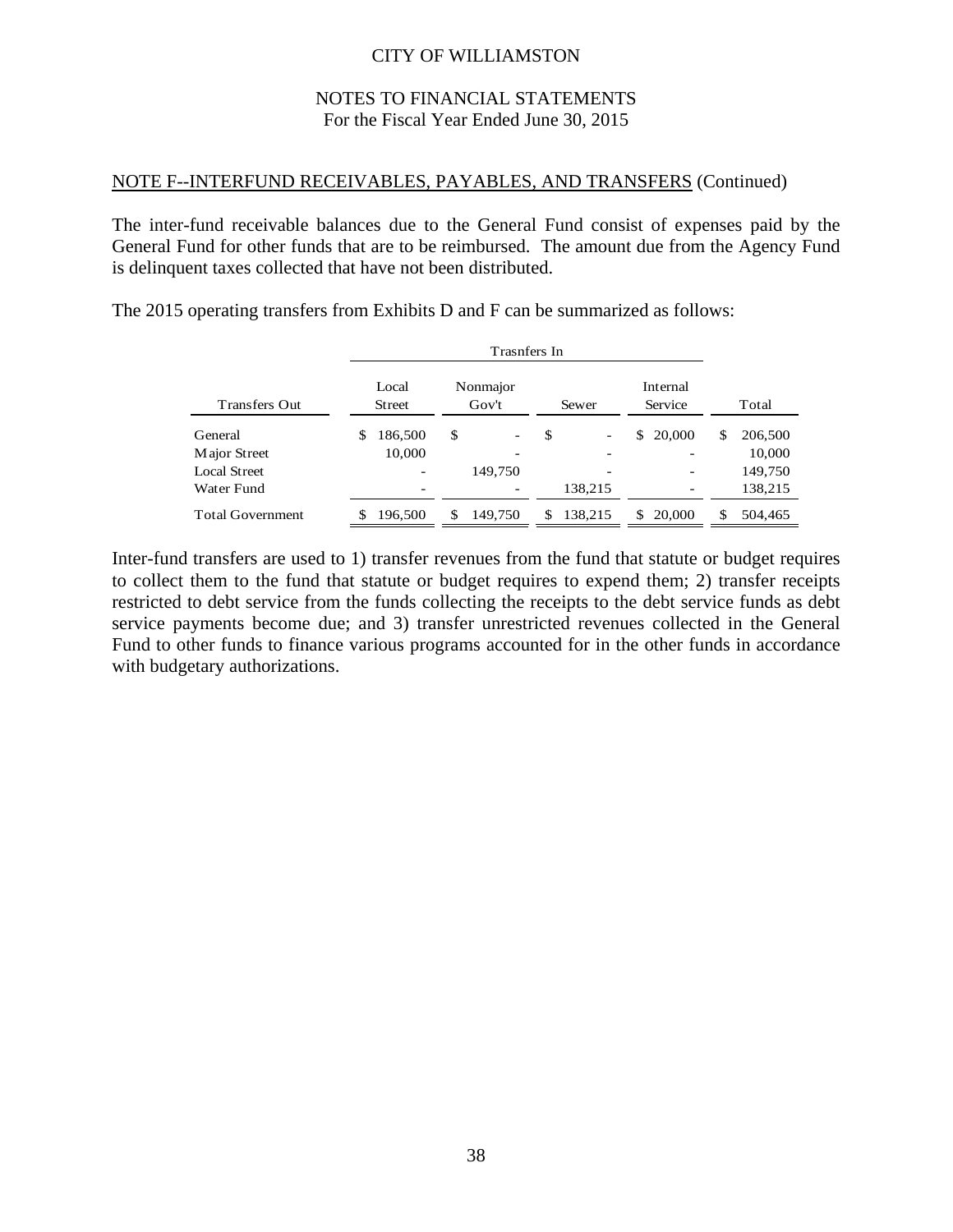# NOTES TO FINANCIAL STATEMENTS For the Fiscal Year Ended June 30, 2015

# NOTE G--CAPITAL ASSETS

### Primary Government

# Beginning Net Capital Asset Restatement

The list of the City's capital assets included land improvements that could no longer be substantiated. The following restatement is to remove the balance.

|                                           | Beginning      | Adjustment<br>to Beginning | Restated<br>Beginning |
|-------------------------------------------|----------------|----------------------------|-----------------------|
| Governmental Activities                   | Balance        | Balance                    | Balance               |
| Capital Assets Not Being Depreciated      |                |                            |                       |
| Land                                      | \$<br>390,632  | \$                         | \$<br>390,632         |
| Land Improvements                         | 317,395        | (317, 395)                 |                       |
| Construction in Progress                  | 38,312         |                            | 38,312                |
| Subtotal                                  | 746,339        | (317, 395)                 | 428,944               |
| Capital Assets Being Depreciated          |                |                            |                       |
| Land Improvements                         | 1,136,779      |                            | 1,136,779             |
| <b>Buildings</b>                          | 1,089,540      |                            | 1,089,540             |
| Office Equipment                          | 68,270         |                            | 68,270                |
| Machinery and Equipment                   | 496,205        |                            | 496,205               |
| Vehicles                                  | 900,903        |                            | 900,903               |
| Infrastructure                            | 5,951,628      |                            | 5,951,628             |
| Subtotal                                  | 9,643,325      |                            | 9,643,325             |
| Less Accumulated Depreciation             | (3,482,451)    |                            | (3,482,451)           |
| Net Capital Assets Being Depreciated      | 6,160,874      |                            | 6,160,874             |
| Total Capital Assets--Net of Depreciation | 6,907,213<br>S | \$<br>(317, 395)           | 6,589,818<br>\$       |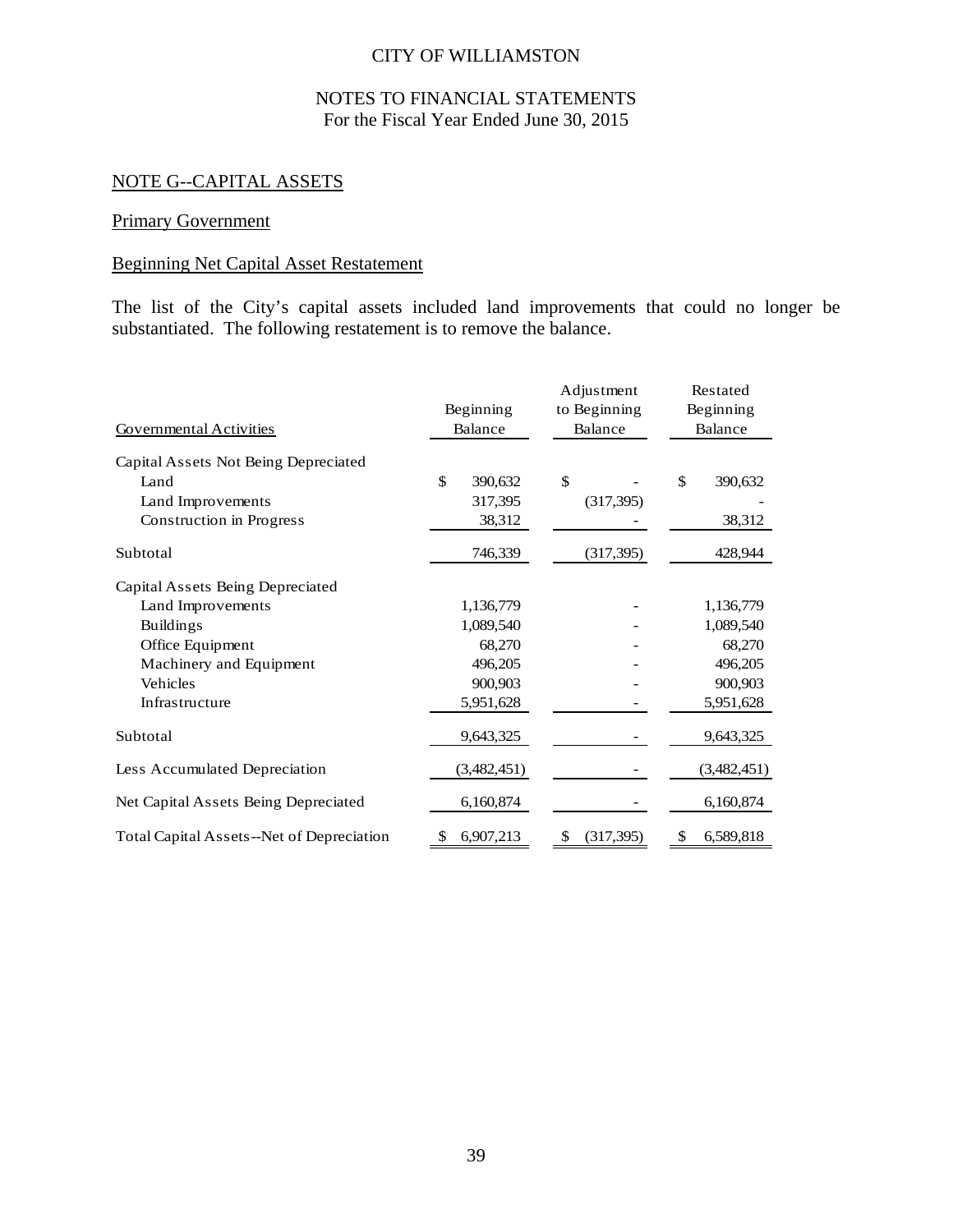# NOTES TO FINANCIAL STATEMENTS For the Fiscal Year Ended June 30, 2015

# NOTE G--CAPITAL ASSETS (Continued)

Capital asset activity of the primary government for the current year was as follows:

|                                           | Restated        |               |              |                 |
|-------------------------------------------|-----------------|---------------|--------------|-----------------|
|                                           | Beginning       |               |              | Ending          |
| Governmental Activities                   | Balance         | Increases     | Decreases    | Balance         |
| Capital Assets Not Being Depreciated      |                 |               |              |                 |
| Land                                      | \$<br>390,632   | \$            | \$           | \$<br>390,632   |
| Construction in Progress                  | 38,312          |               | 38,312       |                 |
| Subtotal                                  | 428,944         |               | 38,312       | 390,632         |
| Capital Assets Being Depreciated          |                 |               |              |                 |
| Land Improvements                         | 1,136,779       |               | 220,529      | 916,250         |
| <b>Buildings</b>                          | 1,089,540       | 599,086       | 16,270       | 1,672,356       |
| Office Equipment                          | 68,270          |               | 41,051       | 27,219          |
| Machinery and Equipment                   | 496,205         | 34,132        | 115,521      | 414,816         |
| Vehicles                                  | 900,903         | 66,130        | 60,217       | 906,816         |
| Infrastructure                            | 5,951,628       | 20,234        |              | 5,971,862       |
| Subtotal                                  | 9,643,325       | 719,582       | 453,588      | 9,909,319       |
| Less Accumulated Depreciation for         |                 |               |              |                 |
| Land Improvements                         | 382,279         | 65,319        | 220,529      | 227,069         |
| <b>Buildings</b>                          | 387,504         | 50,324        | 16,270       | 421,558         |
| Office Equipment                          | 68,270          |               | 41,051       | 27,219          |
| Machinery and Equipment                   | 434,347         | 32,016        | 115,521      | 350,842         |
| Vehicles                                  | 758,964         | 58,358        | 60,217       | 757,105         |
| Infrastructure                            | 1,451,087       | 264,008       |              | 1,715,095       |
| Subtotal                                  | 3,482,451       | 470,025       | 453,588      | 3,498,888       |
| Net Capital Assets Being Depreciated      | 6,160,874       | 249,557       |              | 6,410,431       |
| Total Capital Assets--Net of Depreciation | 6,589,818<br>\$ | \$<br>249,557 | \$<br>38,312 | 6,801,063<br>\$ |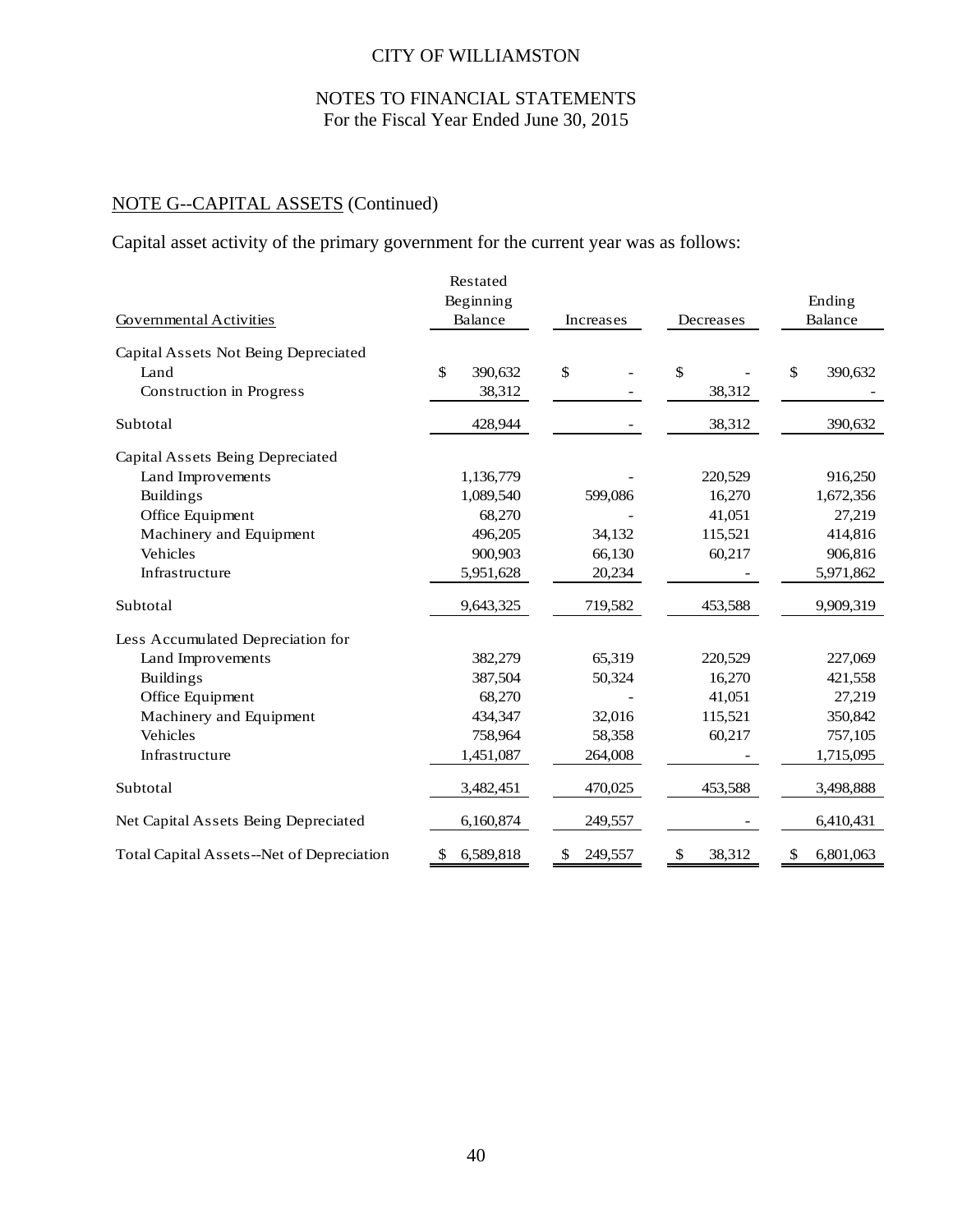# NOTES TO FINANCIAL STATEMENTS For the Fiscal Year Ended June 30, 2015

# NOTE G--CAPITAL ASSETS (Continued)

Depreciation expense was charged to programs of the primary government as follows:

|                                                    | Amount      |
|----------------------------------------------------|-------------|
| Governmental Activities                            |             |
| General Government                                 | 43,324<br>S |
| Public Safety                                      | 16,739      |
| Public Works                                       | 357,585     |
| Community and Economic Development                 | 3,559       |
| Recreation and Culture                             | 48,818      |
| <b>Total Depreciation--Governmental Activities</b> | 470,025     |

|                                                  | Beginning        |                  |           | Ending          |
|--------------------------------------------------|------------------|------------------|-----------|-----------------|
| <b>Business-Type Activities</b>                  | Balance          | Increases        | Decreases | Balance         |
| Capital Assets Not Being Depreciated             |                  |                  |           |                 |
| Land--Sewer                                      | \$<br>18,692     | \$               | \$        | \$<br>18,692    |
| Land--Water                                      | 417,865          |                  |           | 417,865         |
| Subtotal                                         | 436,557          |                  |           | 436,557         |
| Capital Assets Being Depreciated                 |                  |                  |           |                 |
| Sewer System                                     | 17,307,321       |                  |           | 17,307,321      |
| Water System                                     | 9,698,471        |                  |           | 9,698,471       |
| Sewer Equipment                                  | 283,822          |                  |           | 283,822         |
| Water Equipment                                  | 305,577          |                  |           | 305,577         |
| Subtotal                                         | 27,595,191       |                  |           | 27,595,191      |
| Less: Accumulated Depreciation for               |                  |                  |           |                 |
| Sewer System                                     | 5,719,598        | 352,760          |           | 6,072,358       |
| Water System                                     | 1,672,672        | 200,760          |           | 1,873,432       |
| Sewer Equipment                                  | 190,989          | 20,336           |           | 211,325         |
| Water Equipment                                  | 152,645          | 12,708           |           | 165,353         |
| Subtotal                                         | 7,735,904        | 586,564          |           | 8,322,468       |
| Net Capital Assets Being Depreciated             | 19,859,287       | (586, 564)       |           | 19,272,723      |
| <b>Total Capital Assets--Net of Depreciation</b> | 20,295,844<br>\$ | (586, 564)<br>\$ | \$        | 19,709,280<br>S |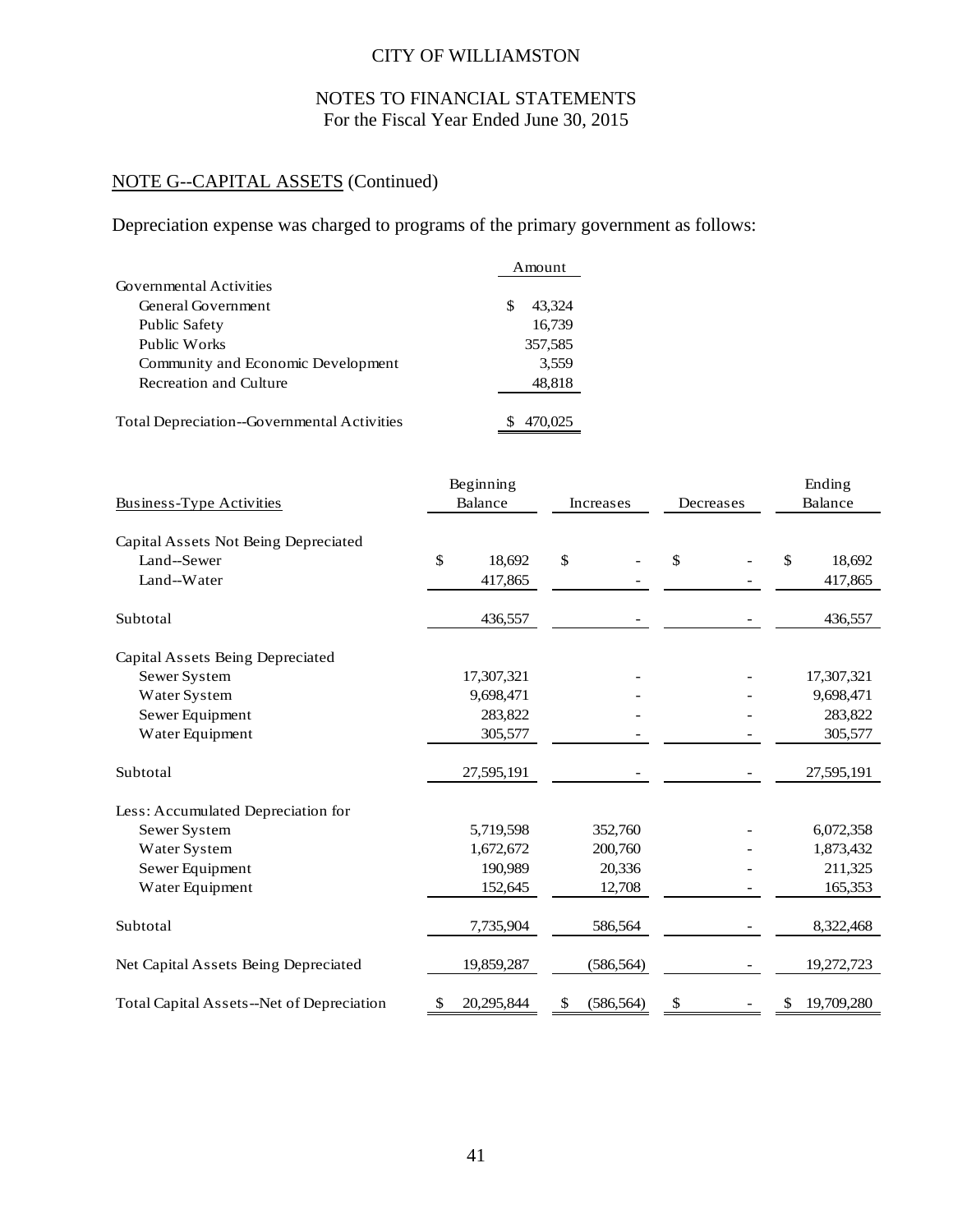## NOTES TO FINANCIAL STATEMENTS For the Fiscal Year Ended June 30, 2015

### NOTE G--CAPITAL ASSETS (Continued)

Depreciation expense was charged to business-type programs of the primary government as follows:

| Business-Type Funds       |     |         |
|---------------------------|-----|---------|
| Sewer                     | \$. | 373,096 |
| Water                     |     | 213.467 |
|                           |     |         |
| Total Business-Type Funds |     | 586,563 |

# Component Units

# Beginning Net Capital Asset Restatement

The list of the City's capital assets included a building sold in a prior year, but never removed from the list. The following restatement is to remove the balance related to the Economic Development Corporation (EDC).

|                                           | Beginning<br>Balance | Adjustment<br>to Beginning<br>Balance | Restated<br>Beginning<br>Balance |
|-------------------------------------------|----------------------|---------------------------------------|----------------------------------|
| Capital Assets Being Depreciated          |                      |                                       |                                  |
| Land Improvements                         | \$<br>15,510         | \$                                    | \$<br>15,510                     |
| <b>Buildings</b>                          | 1,014,165            | (52, 224)                             | 961,941                          |
|                                           |                      |                                       |                                  |
| Subtotal                                  | 1,029,675            | (52, 224)                             | 977,451                          |
| Less Accumulated Depreciation for         |                      |                                       |                                  |
| Land Improvements                         | 10,931               |                                       | 10,931                           |
| <b>Buildings</b>                          | 450,131              | (20, 889)                             | 429,242                          |
| Subtotal                                  | 461,062              | (20, 889)                             | 440,173                          |
| Net Capital Assets Being Depreciated      | 568,613              | (31, 335)                             | 537,278                          |
|                                           |                      |                                       |                                  |
| Total Capital Assets--Net of Depreciation | 568,613<br>\$        | \$<br>(31, 335)                       | 537,278<br>\$                    |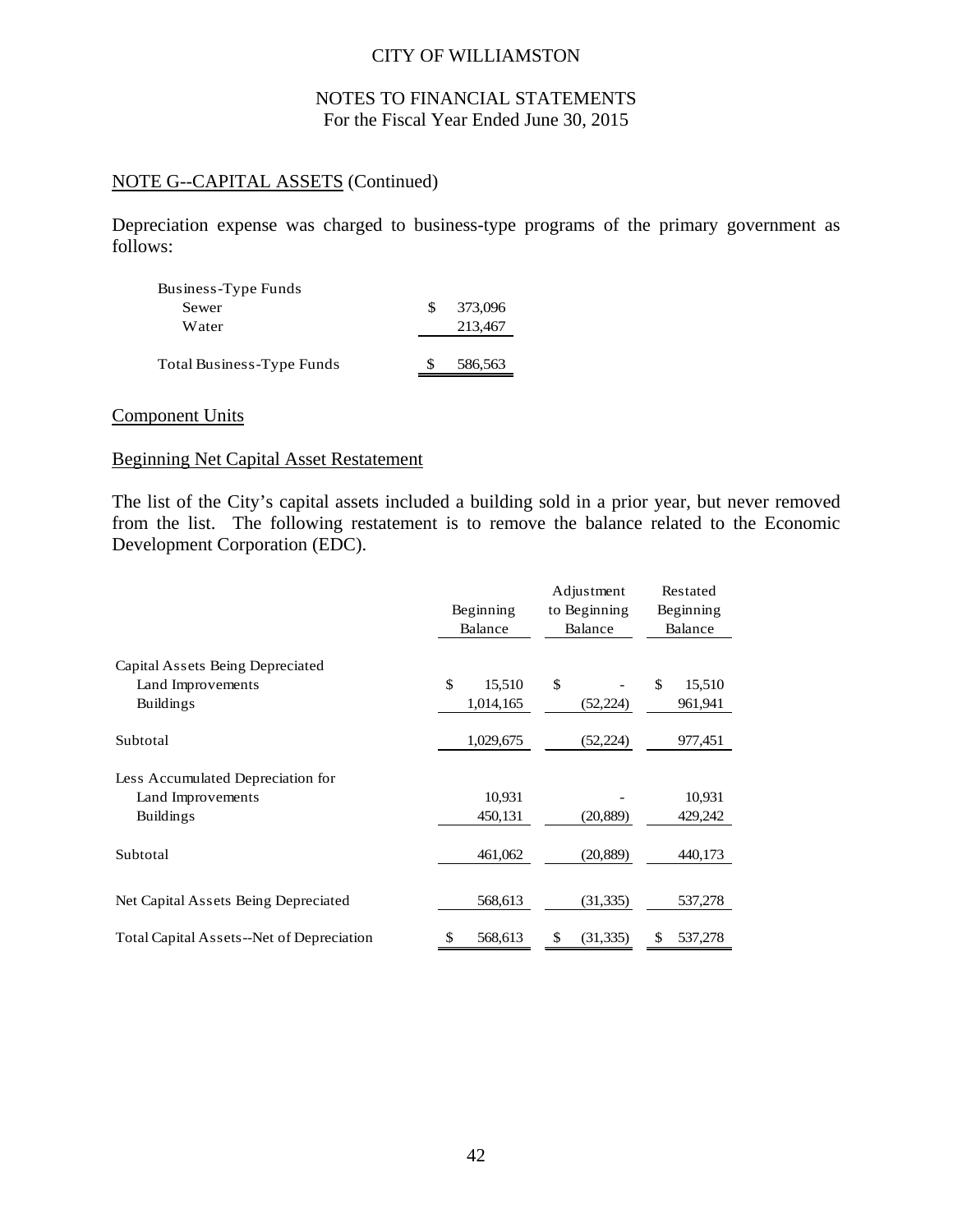# NOTES TO FINANCIAL STATEMENTS For the Fiscal Year Ended June 30, 2015

# NOTE G--CAPITAL ASSETS (Continued)

Capital asset activity of the Economic Development Corporation (EDC) for the current year included the sale of the buildings and associated land improvements as follows:

|                                           | Restated<br>Beginning<br>Balance |              | Additions | Deletions              | Ending<br>Balance |
|-------------------------------------------|----------------------------------|--------------|-----------|------------------------|-------------------|
| Capital Assets Being Depreciated          |                                  |              |           |                        |                   |
| Land Improvements                         | \$<br>15,510                     | $\mathbb{S}$ |           | $\mathbb{S}$<br>15,510 | \$                |
| <b>Buildings</b>                          | 961,941                          |              |           | 961,941                |                   |
| Subtotal                                  | 977,451                          |              |           | 977,451                |                   |
| Less Accumulated Depreciation for         |                                  |              |           |                        |                   |
| Land Improvements                         | 10,931                           |              |           | 10,931                 |                   |
| <b>Buildings</b>                          | 429,242                          |              | 2,376     | 431,618                |                   |
| Subtotal                                  | 440,173                          |              | 2,376     | 442,549                |                   |
| Net Capital Assets Being Depreciated      | 537,278                          |              | (2,376)   | 534,902                |                   |
| Total Capital Assets--Net of Depreciation | 537,278                          | -S           | (2,376)   | 534,902<br>\$          | -S                |

Depreciation expense for the year was \$2,376.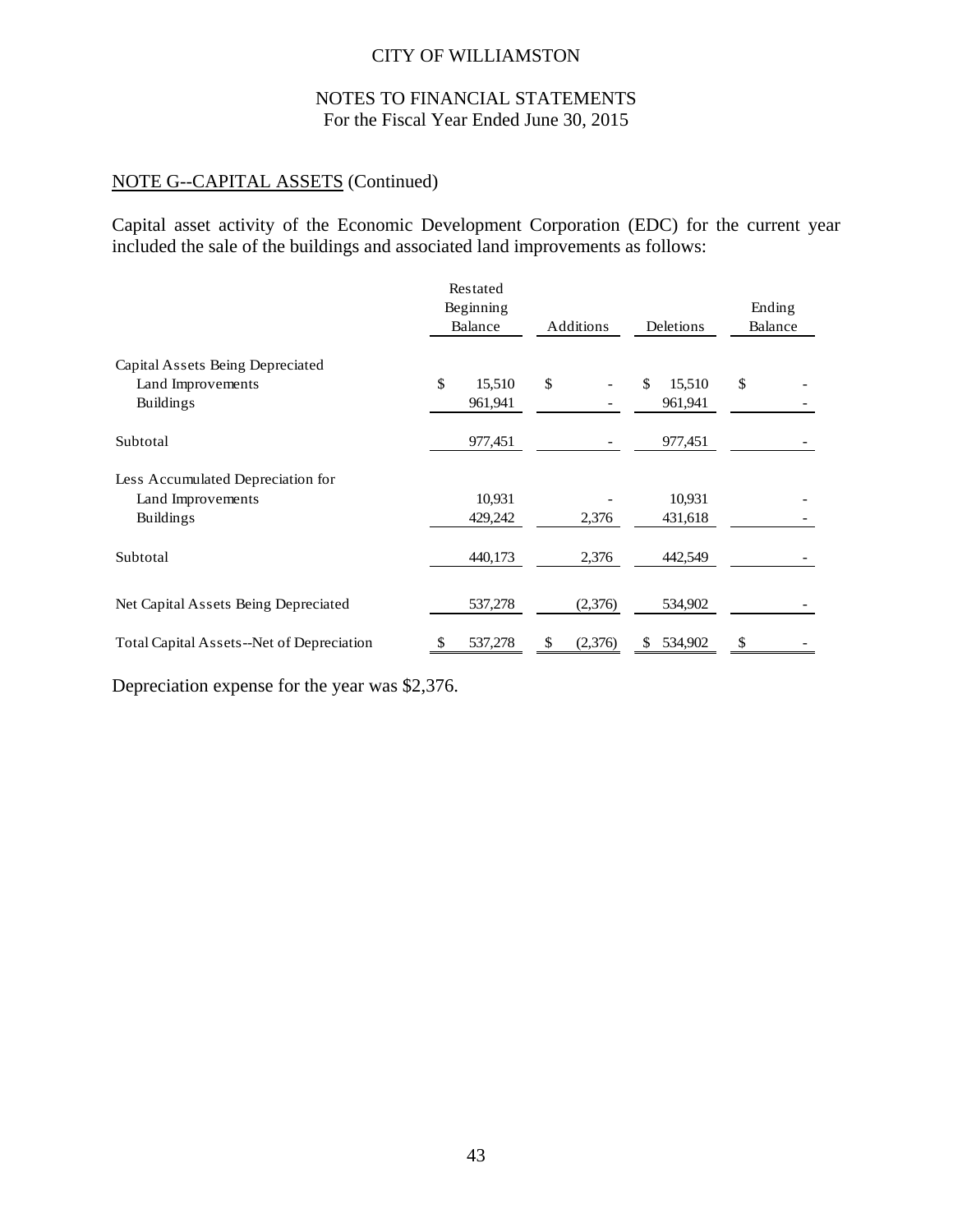# NOTES TO FINANCIAL STATEMENTS For the Fiscal Year Ended June 30, 2015

# NOTE G--CAPITAL ASSETS (Continued)

# Beginning Net Capital Asset Restatement

The list of the City's capital assets included listing for land that could not be substantiated. The following restatement is to remove the balance.

|                                                     | Beginning<br>Balance    | Adjustment<br>to Beginning<br>Balance | Restated<br>Beginning<br>Balance |
|-----------------------------------------------------|-------------------------|---------------------------------------|----------------------------------|
| Capital Assets Not Being Depreciated<br>Land        | <sup>\$</sup><br>62,871 | \$<br>(62, 871)                       | \$                               |
| Subtotal                                            | 62,871                  | (62, 871)                             |                                  |
| Capital Assets Being Depreciated<br>Infrastructure  | 55,879                  |                                       | 55,879                           |
| Subtotal                                            | 55,879                  |                                       | 55,879                           |
| Less Accumulated Depreciation for<br>Infrastructure | 18,627                  |                                       | 18,627                           |
| Subtotal                                            | 18,627                  |                                       | 18,627                           |
| Net Capital Assets Being Depreciated                | 37,252                  |                                       | 37,252                           |
| <b>Total Capital Assets--Net of Depreciation</b>    | 100,123<br>S            | (62, 871)<br>S                        | 37,252<br>S                      |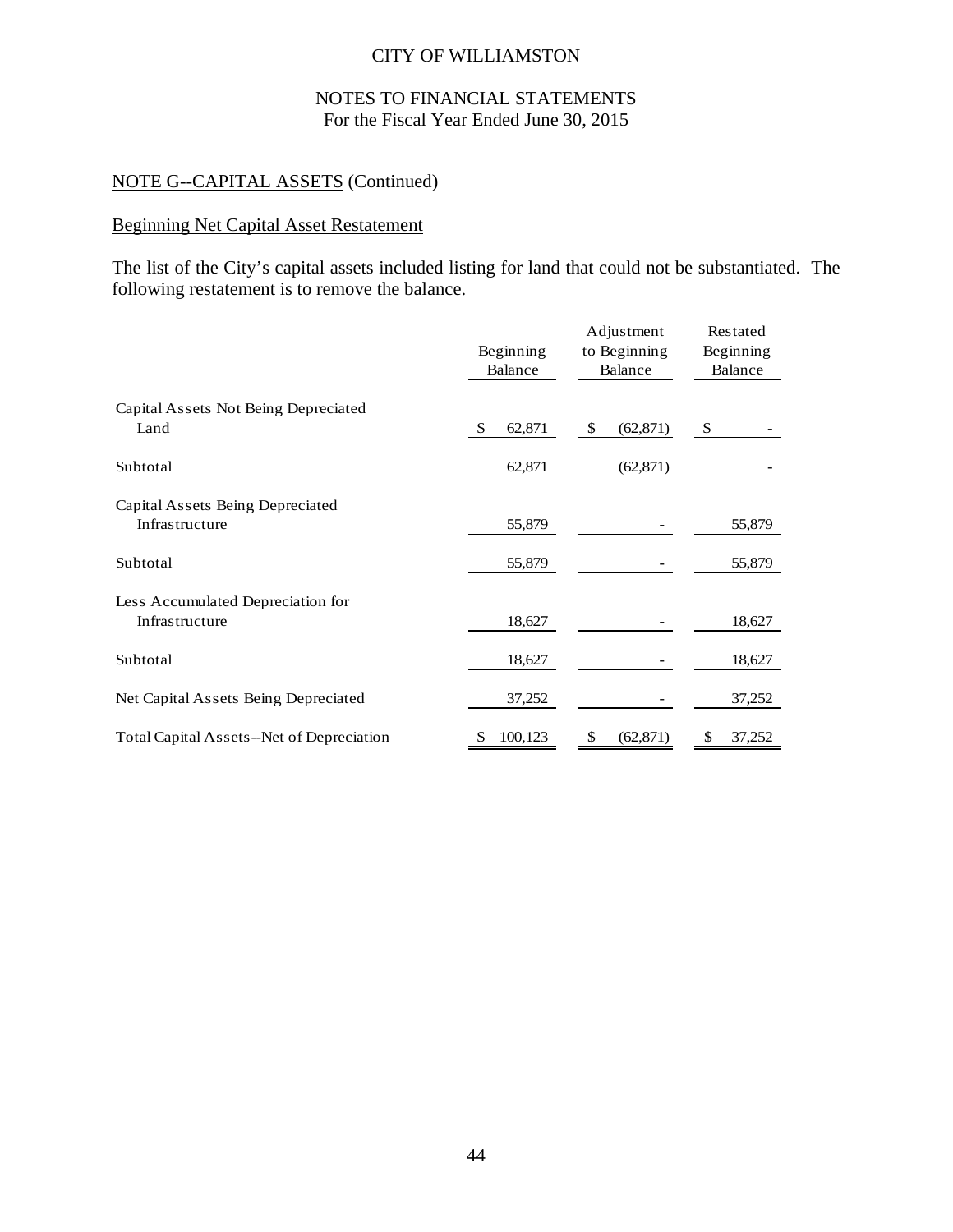# NOTES TO FINANCIAL STATEMENTS For the Fiscal Year Ended June 30, 2015

# NOTE G--CAPITAL ASSETS (Continued)

Capital asset activity of the TIFA 2A for the current year was as follows:

|                                                        | Restated<br>Beginning<br>Balance | Additions | Deletions     | Ending<br>Balance |
|--------------------------------------------------------|----------------------------------|-----------|---------------|-------------------|
| Capital Assets Being Depreciated<br>Land Improvements  | 55,879<br>-\$                    | \$        | <sup>\$</sup> | 55,879            |
| Subtotal                                               | 55,879                           |           |               | 55,879            |
| Less Accumulated Depreciation for<br>Land Improvements | 18,627                           | 1,863     |               | 20,490            |
| Subtotal                                               | 18,627                           | 1,863     |               | 20,490            |
| Total Capital Assets--Net of Depreciation              | 37,252                           | (1,863)   |               | 35,389            |

Depreciation expense for the year was \$1,863.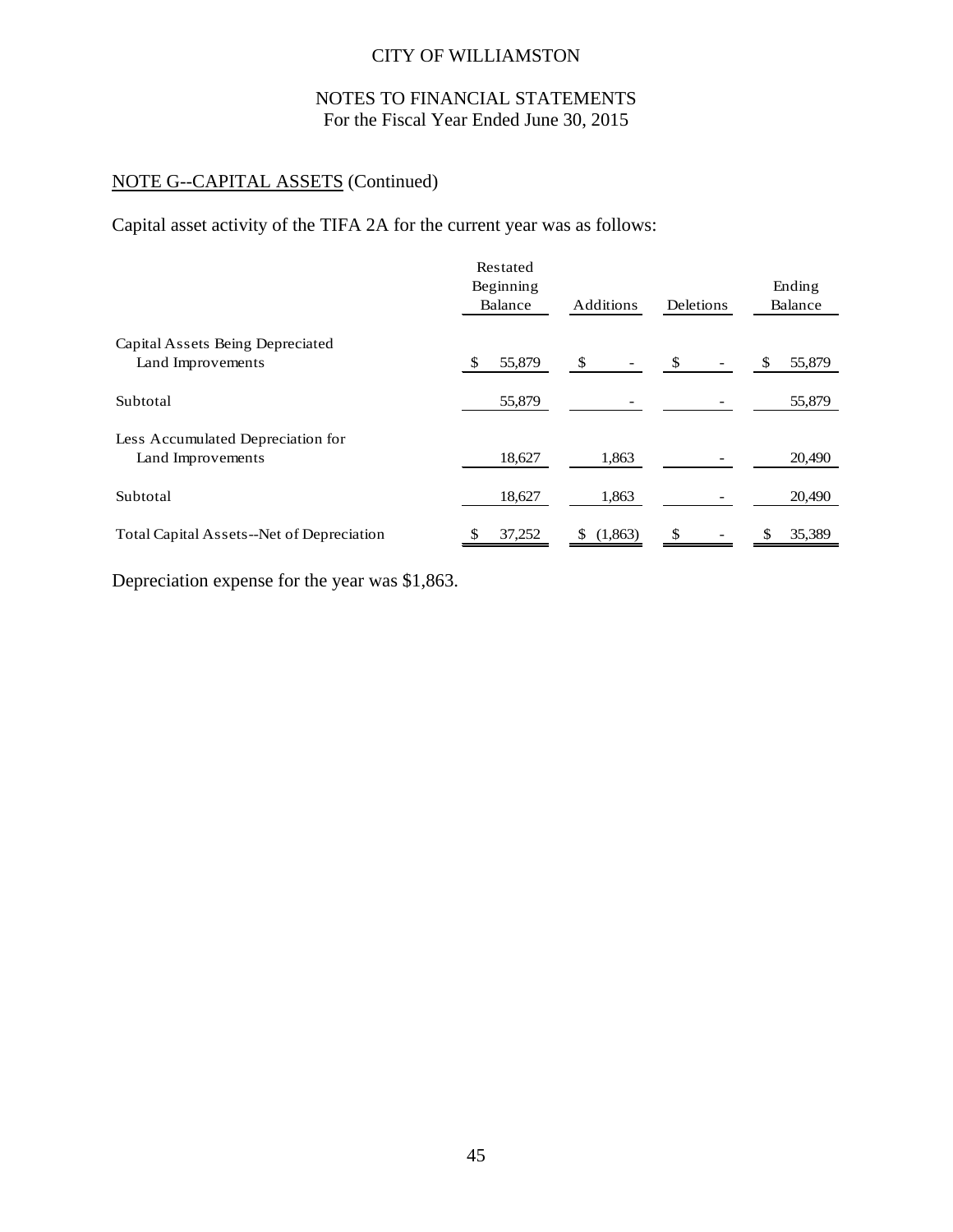# NOTES TO FINANCIAL STATEMENTS For the Fiscal Year Ended June 30, 2015

# NOTE G--CAPITAL ASSETS (Continued)

Capital asset activity of the TIFA 2B for the current year was as follows:

|                                              | Beginning<br>Balance | Additions     | Deletions  | Ending<br>Balance |  |
|----------------------------------------------|----------------------|---------------|------------|-------------------|--|
| Capital Assets Not Being Depreciated<br>Land | \$<br>185,358        | \$            | \$         | 185,358<br>\$     |  |
| Construction in Progress                     |                      | 28,540        |            | 28,540            |  |
| Subtotal                                     | 185,358              | 28,540        |            | 213,898           |  |
| Capital Assets Being Depreciated             |                      |               |            |                   |  |
| Land Improvements                            | 4,491                |               |            | 4,491             |  |
| <b>Buildings</b>                             | 747,614              |               |            | 747,614           |  |
| Machinery and Equipment                      | 19,379               |               | 19,379     |                   |  |
| Subtotal                                     | 771,484              |               | 19,379     | 752,105           |  |
| Less Accumulated Depreciation for            |                      |               |            |                   |  |
| Land Improvements                            | 4,491                |               |            | 4,491             |  |
| <b>Buildings</b>                             | 193,159              | 37,380        |            | 230,539           |  |
| Machinery and Equipment                      | 9,690                |               | 9,690      |                   |  |
| Subtotal                                     | 207,340              | 37,380        | 9,690      | 235,030           |  |
| Net Capital Assets Being Depreciated         | 564,144              | (37, 380)     | 9,689      | 517,075           |  |
| Total Capital Assets--Net of Depreciation    | 749,502              | (8, 840)<br>S | 9,689<br>S | 730,973<br>S      |  |

Depreciation expense for the year was \$37,380.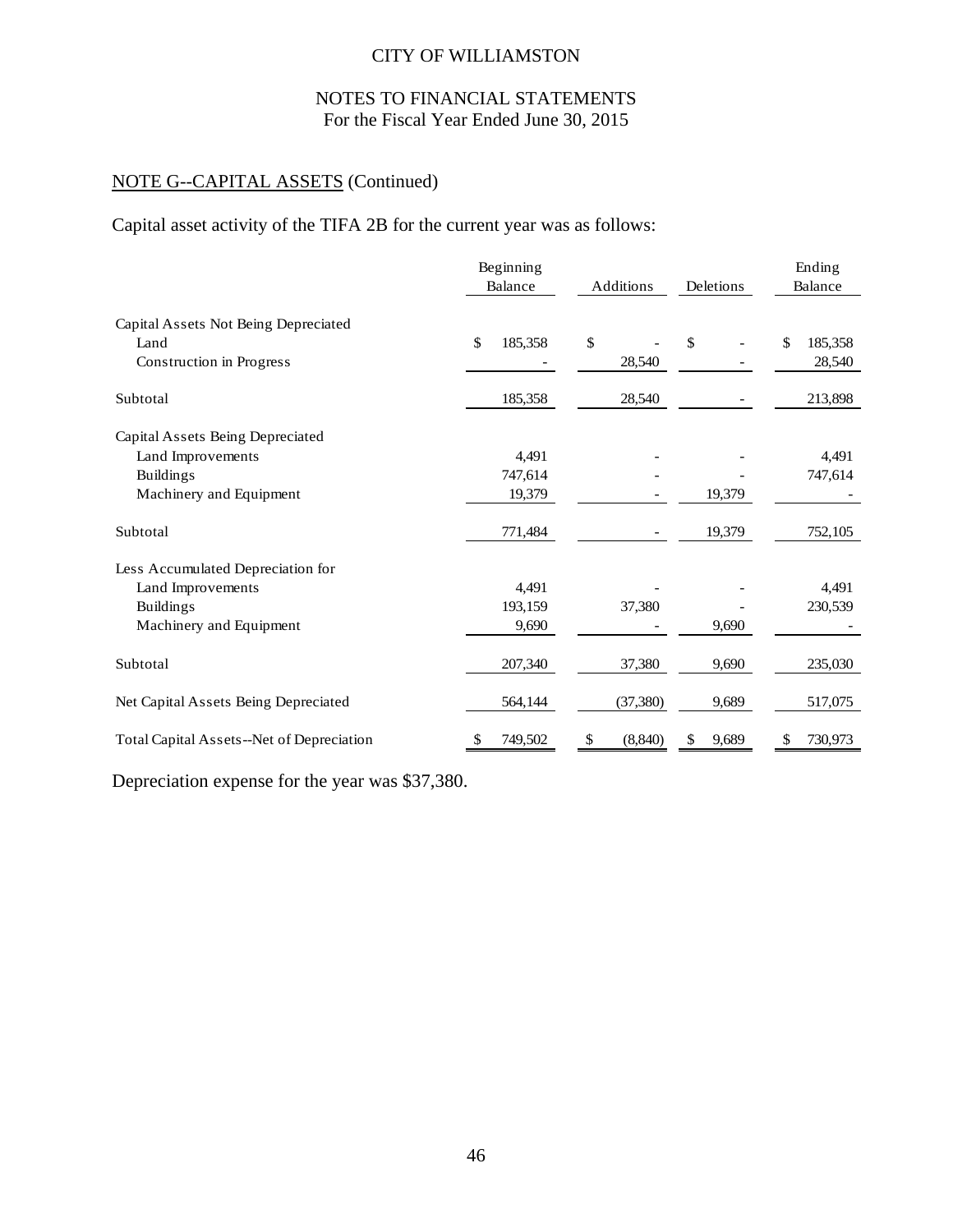## NOTES TO FINANCIAL STATEMENTS For the Fiscal Year Ended June 30, 2015

# NOTE G--CAPITAL ASSETS (Continued)

# Beginning Net Capital Asset Restatement

The list of the City's Downtown Development Authority capital assets included land initially purchased with buildings on the parcels. The dilapidated buildings were removed soon after, but the purchase had been recorded under buildings in error instead of land as well as depreciation had also been recorded. The following restatement is to reclassify the land and remove the accumulated depreciation recorded to date.

|                                                                            | Beginning<br>Balance     | Restatement<br>to Beginning<br>Balance | Restated<br>Beginning<br>Balance |
|----------------------------------------------------------------------------|--------------------------|----------------------------------------|----------------------------------|
| Capital Assets Not Being Depreciated<br>Land<br>Land Improvements          | \$<br>144,093<br>153,855 | \$<br>155,708                          | \$<br>299,801<br>153,855         |
| Subtotal                                                                   | 297,948                  | 155,708                                | 453,656                          |
| Capital Assets Being Depreciated<br>Land Improvements<br><b>Buildings</b>  | 1,492,977<br>155,708     | (155,708)                              | 1,492,977                        |
| Subtotal                                                                   | 1,648,685                | (155,708)                              | 1,492,977                        |
| Less Accumulated Depreciation for<br>Land Improvements<br><b>Buildings</b> | 500,765<br>102,322       | (102, 322)                             | 500,765                          |
| Subtotal                                                                   | 603,087                  | (102, 322)                             | 500,765                          |
| Net Capital Assets Being Depreciated                                       | 1,045,598                | (53,386)                               | 992,212                          |
| Total Capital Assets--Net of Depreciation                                  | 1,343,546                | 102,322<br>S                           | 1,445,868                        |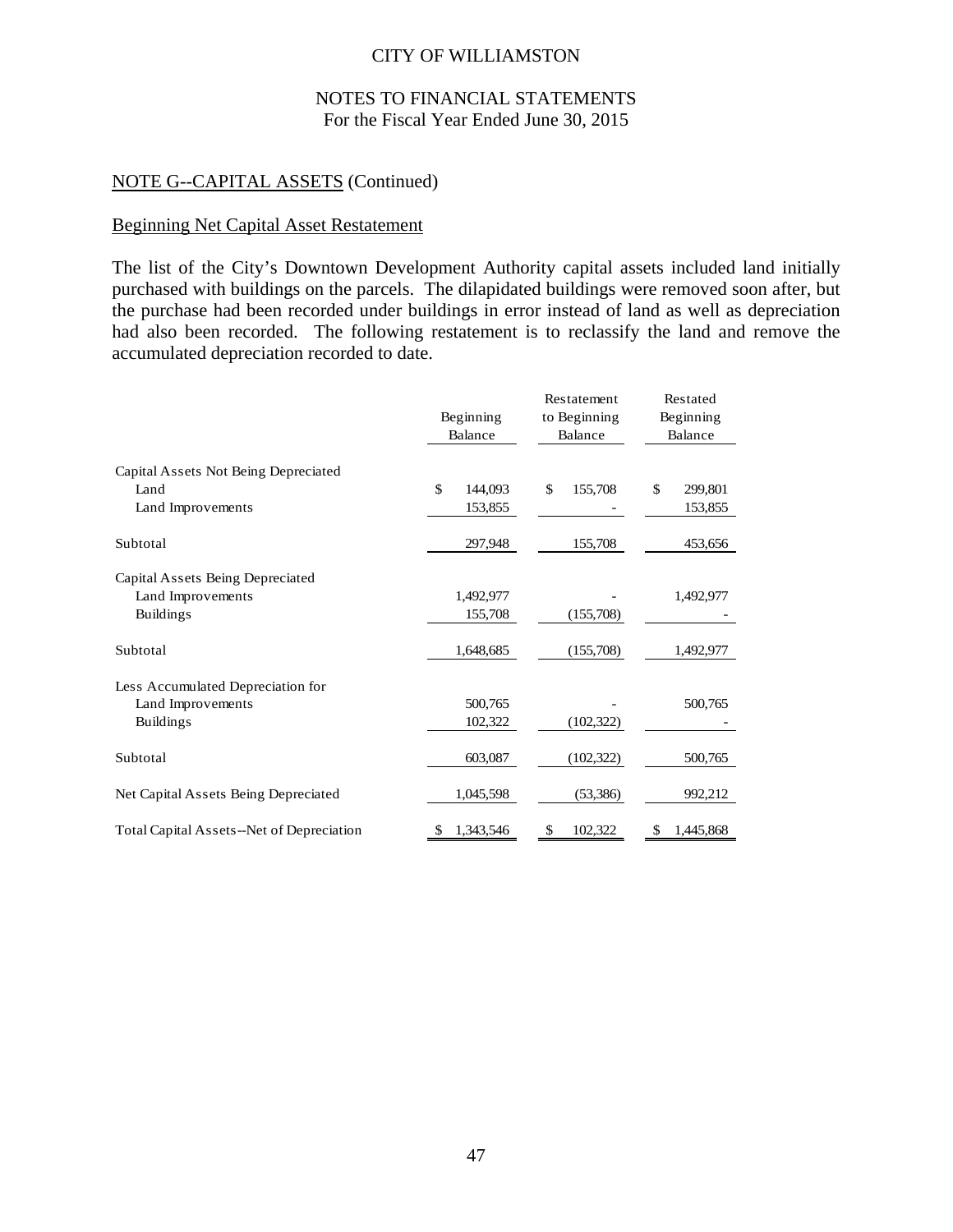# NOTES TO FINANCIAL STATEMENTS For the Fiscal Year Ended June 30, 2015

# NOTE G--CAPITAL ASSETS (Continued)

Capital asset activity of the Downtown Development Authority (DDA) for the current year was as follows:

|                                           | Restated      |               |           |               |
|-------------------------------------------|---------------|---------------|-----------|---------------|
|                                           | Beginning     |               |           | Ending        |
|                                           | Balance       | Additions     | Deletions | Balance       |
| Capital Assets Not Being Depreciated      |               |               |           |               |
| Land                                      | \$<br>299,801 | \$            | \$        | \$<br>299,801 |
| Land Improvements                         | 153,855       |               |           | 153,855       |
| Subtotal                                  | 453,656       |               |           | 453,656       |
| Capital Assets Being Depreciated          |               |               |           |               |
| Land Improvements                         | 1,492,977     |               |           | 1,492,977     |
| Subtotal                                  | 1,492,977     |               |           | 1,492,977     |
| Less Accumulated Depreciation for         |               |               |           |               |
| Land Improvements                         | 500,765       | 41,227        |           | 541,992       |
| Subtotal                                  | 500,765       | 41,227        |           | 541,992       |
| Net Capital Assets Being Depreciated      | 992,212       | (41,227)      |           | 950,985       |
| Total Capital Assets--Net of Depreciation | 1,445,868     | (41,227)<br>S | \$        | 1,404,641     |

Depreciation expense for the year was \$41,227.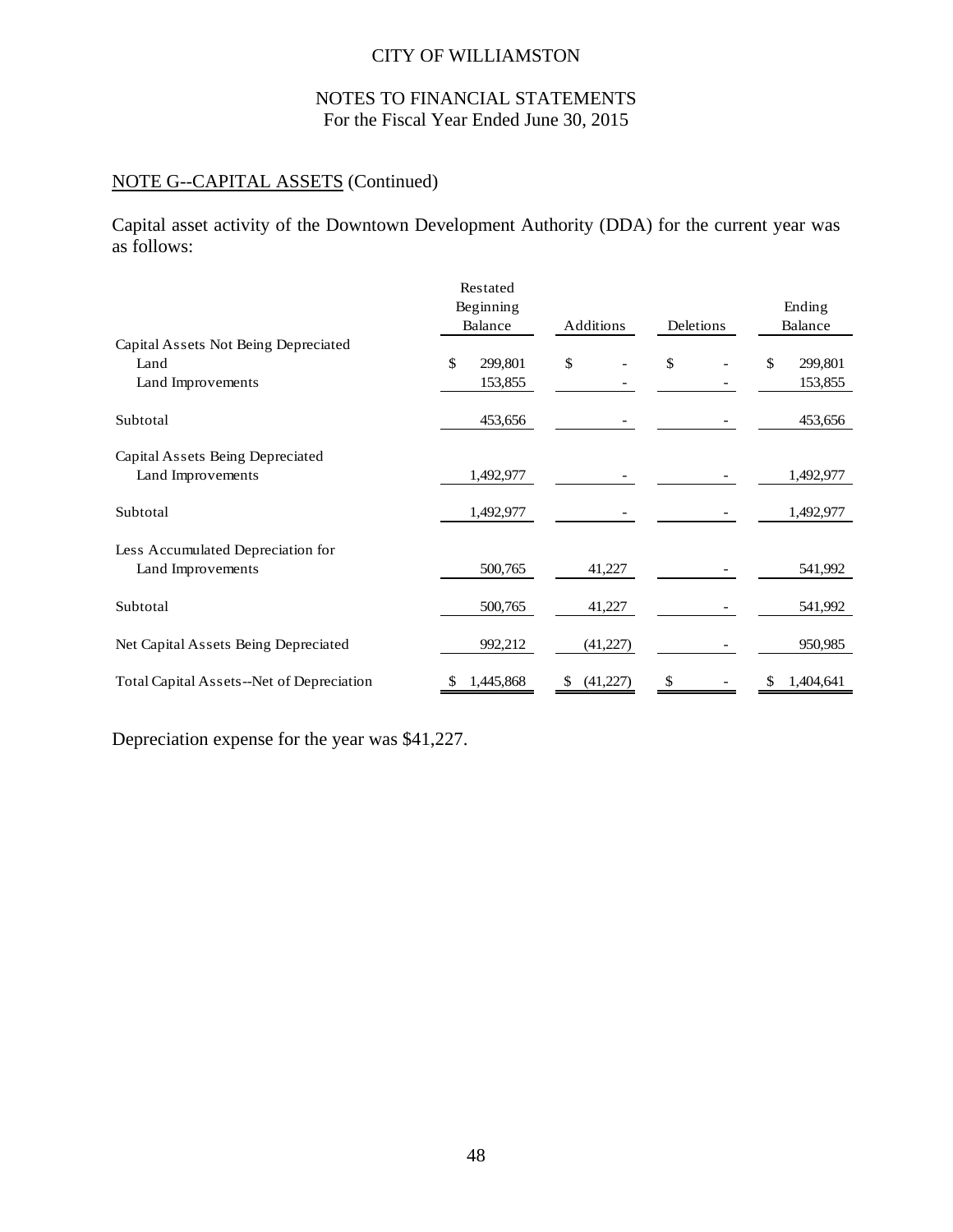### NOTES TO FINANCIAL STATEMENTS For the Fiscal Year Ended June 30, 2015

### NOTE H--LONG-TERM DEBT

The City issues bonds to provide for the acquisition and construction of major capital improvements. General obligation bonds are direct obligations and pledge the full faith and credit of the City. City contractual agreements and installment purchase agreements are also general obligations of the City. Special assessment bonds provide for capital improvements that benefit specific properties and will be repaid from amounts levied against those properties that benefited from the construction. In the event that a deficiency exists because of unpaid or delinquent special assessments at the time a debt service payment is due, the City is obligated to provide resources to cover the deficiency until other resources (such as tax sale proceeds or a reassessment of the district) are received. Revenue bonds involve a pledge of specific income derived from the acquired or constructed assets to pay debt service.

Bond and contractual obligation activity can be summarized as follows:

| Governmental Activities                                                                                                                                                                                   |    | <b>Balance</b><br>07/01/14 | Additions |    | (Reductions) | <b>Balance</b><br>06/30/15 | Due Within<br>One Year |  |
|-----------------------------------------------------------------------------------------------------------------------------------------------------------------------------------------------------------|----|----------------------------|-----------|----|--------------|----------------------------|------------------------|--|
| \$1,395,000, 2002 Series, General<br>Obligation Limited Tax Bonds. Due<br>in 19 annual installments at interest<br>ranging between 4.50% through 5.10%<br>for Tobias/Linn Drain Sewer System<br>at large. | \$ | 895,000                    | \$        | \$ | (80,000)     | \$<br>815,000              | \$<br>90,000           |  |
| \$250,000, 2003 Series, Michigan<br>Transportation Fund Bonds. Due in 14<br>annual installments at interest ranging<br>between 3.00% through 4.35% for major<br>street improvements.                      |    | 115,000                    |           |    | (20,000)     | 95,000                     | 20,000                 |  |
| \$983,236 2002 Special Assessment for<br>Tobias/Linn Road project payable to<br>Ingham County Drain Commission. Due<br>in 20 annual decreasing installments at<br>interest rate of 5.00%.                 |    | 393,294                    |           |    | (49,161)     | 344,133                    | 49,162                 |  |
| Vested Employee Benefits Payable                                                                                                                                                                          |    | 83,472                     |           |    | (11,958)     | 71,514                     | 14,303                 |  |
| <b>Total Governmental Activities</b>                                                                                                                                                                      | S. | 1,486,766                  | \$        | \$ | (161, 119)   | \$1,325,647                | \$<br>173.465          |  |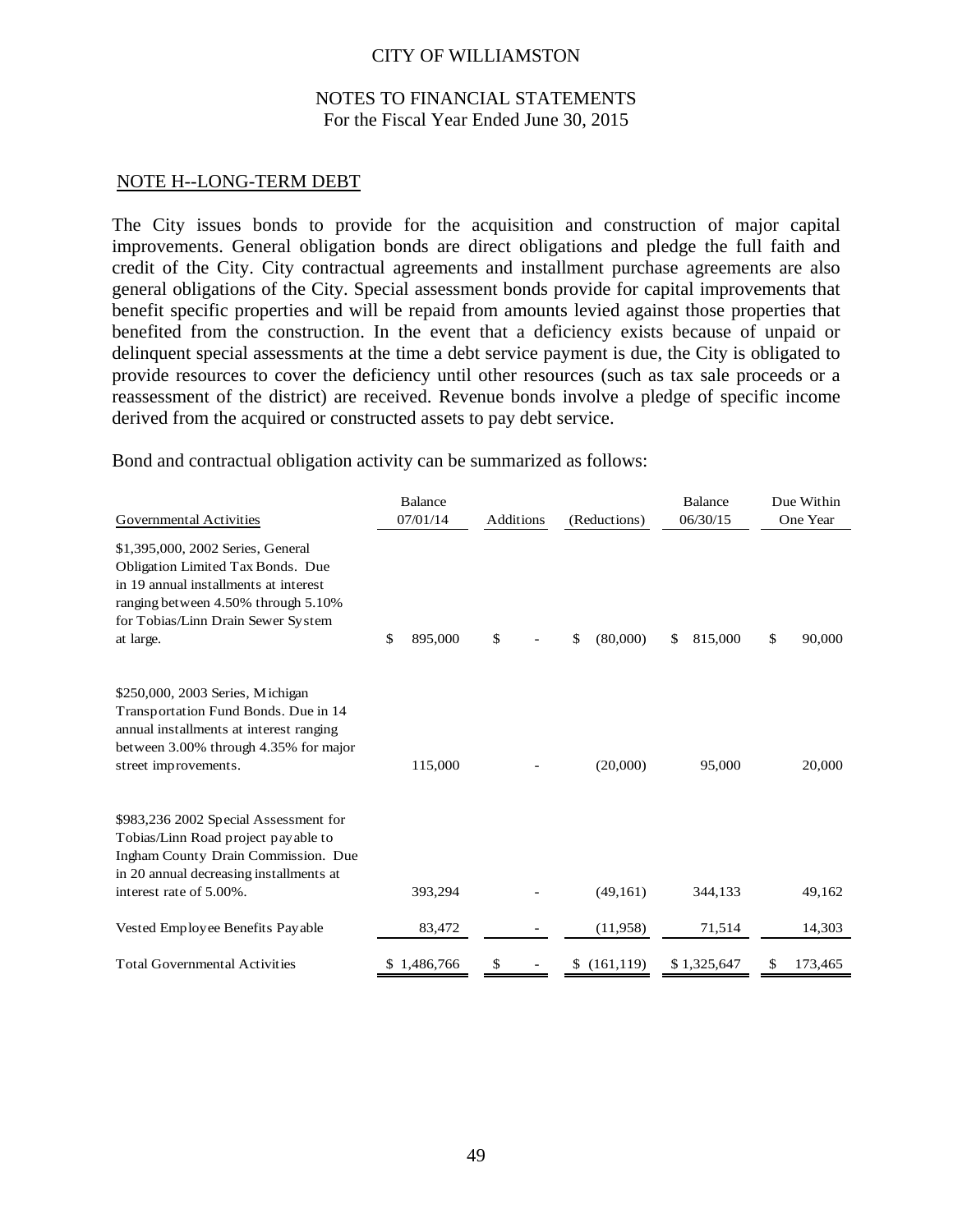# NOTES TO FINANCIAL STATEMENTS For the Fiscal Year Ended June 30, 2015

# NOTE H--LONG-TERM DEBT (Continued)

| Business-Type Activities                                                                                                                                                                                                        | <b>Balance</b><br>07/01/14 | Additions | (Reductions)    | <b>Balance</b><br>06/30/15 | Due Within<br>One Year |  |
|---------------------------------------------------------------------------------------------------------------------------------------------------------------------------------------------------------------------------------|----------------------------|-----------|-----------------|----------------------------|------------------------|--|
| \$850,000, 1996 Series, Revenue Bonds<br>(Water and Sewer Improvements), due in<br>annual installments at interest rates<br>between 4% through 5.7%.                                                                            | \$<br>135,000              | \$        | \$<br>(65,000)  | \$<br>70,000               | \$<br>70,000           |  |
| \$2,415,000, 2011 Series, General Obligation<br>Unlimited Tax Refunding Bonds. Issued<br>2011 General Obligation Refunding Bonds<br>leaving a balance of \$2,415,000 in 2011.<br>Due in 13 biannual installments at an interest |                            |           |                 |                            |                        |  |
| rate of 2.05%.                                                                                                                                                                                                                  | 1,740,000                  |           | (386,000)       | 1,354,000                  | 417,000                |  |
| \$3,540,000, 2010 Series, Revenue Bonds<br>(Sewage Disposal Improvements), payable<br>in 40 years at an interest rate of 3%.                                                                                                    | 3,354,000                  |           | (49,000)        | 3,305,000                  | 50,000                 |  |
| \$550,000, 2004 Series, Revenue Bonds<br>(Water Supply System Improvements and<br>Extensions), payable in 20 years at interest<br>rates between 3.20% and 5.00%.                                                                | 440,000                    |           | (20,000)        | 420,000                    | 20,000                 |  |
| \$900,000, 2005 Series, Revenue Bonds<br>(Water Supply System Improvements and<br>Extensions), payable in 25 years at interest<br>rates between 3.00% and 5.00%.                                                                | 685,000                    |           | (30,000)        | 655,000                    | 30,000                 |  |
| \$4,800,000, 2010 Series, Revenue Bonds<br>(Water System Improvements), payable in<br>40 years at an interest rate of 3%.                                                                                                       | 4,546,000                  |           | (66,000)        | 4,480,000                  | 68,000                 |  |
| <b>Total Business-Type Activities</b>                                                                                                                                                                                           | \$10,900,000               | \$        | (616,000)<br>\$ | \$10,284,000               | \$<br>655,000          |  |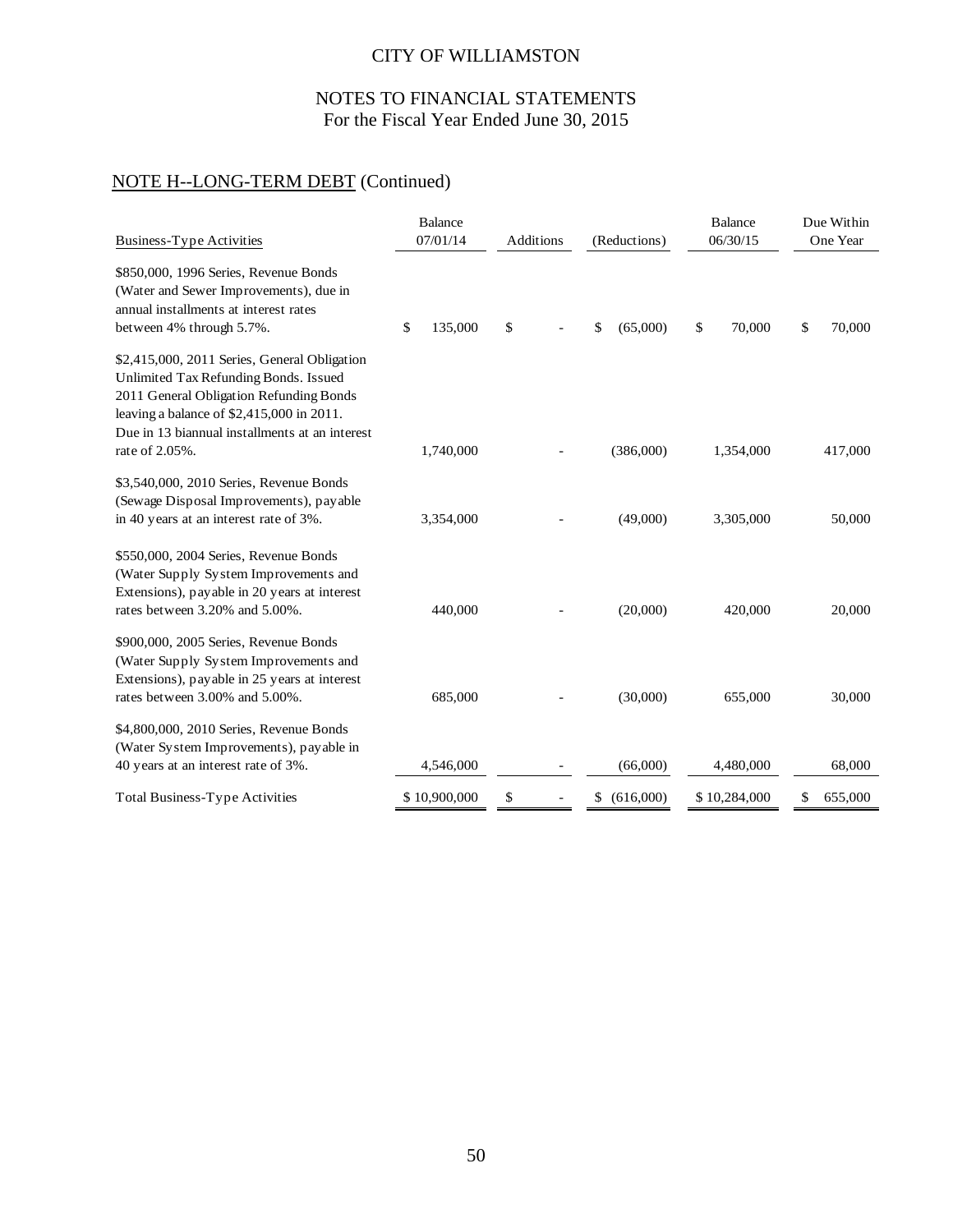# NOTES TO FINANCIAL STATEMENTS For the Fiscal Year Ended June 30, 2015

# NOTE H--LONG-TERM DEBT (Continued)

| <b>Component Unit Activities</b>                                                                                                                                                                                     | <b>Balance</b><br>07/01/14 | <b>Additions</b> | (Reductions)     | <b>Balance</b><br>06/30/15 | Due Within<br>One Year |  |
|----------------------------------------------------------------------------------------------------------------------------------------------------------------------------------------------------------------------|----------------------------|------------------|------------------|----------------------------|------------------------|--|
| Downtown Development Authority (DDA)                                                                                                                                                                                 |                            |                  |                  |                            |                        |  |
| \$1,375,000, 2011 Series, Limited Tax<br>General Obligation Downtown Development<br>Refunding Bonds. Due in 24 biannual<br>installments at an interest rate of 2.74%.                                                | 1,180,000<br>\$            | \$               | (100,000)<br>\$  | 1,080,000<br>S             | 105,000<br>\$          |  |
| \$425,000, 1994 Series, Limited Tax General<br>Obligation Downtown Development Bonds.<br>Issued 2004 DDA Refunding Bonds<br>leaving a balance due of \$405,000 in 2004.<br>Due in 20 annual installments at interest |                            |                  |                  |                            |                        |  |
| rates between 2.0% through 5.0%.                                                                                                                                                                                     | 225,000                    |                  | (20,000)         | 205,000                    | 20,000                 |  |
| <b>Total Downtown Development Authority</b>                                                                                                                                                                          | 1,405,000                  | \$               | (120,000)<br>S   | 1,285,000                  | 125,000                |  |
| Economic Development Coporation (EDC)                                                                                                                                                                                |                            |                  |                  |                            |                        |  |
| Mortgage payable \$490,000. To purchase a<br>parcel of land and certain improvements to<br>house some city offices, payable in<br>monthly installments over a period of 15                                           |                            |                  |                  |                            |                        |  |
| years at an interest rate of 5.75%.                                                                                                                                                                                  | 15,917<br>\$               | \$               | (15,917)<br>\$   | \$                         | \$                     |  |
| <b>Total Economic Development Corporation</b>                                                                                                                                                                        | 15,917<br>\$               | \$               | \$<br>(15,917)   | \$                         | \$                     |  |
| <b>Total Component Unit Activities</b>                                                                                                                                                                               | 1,420,917                  | \$               | \$<br>(135, 917) | 1,285,000<br>\$            | \$<br>125,000          |  |
| <b>Total Reporting Entity Activities</b>                                                                                                                                                                             | \$13,807,683               | \$               | \$<br>(913,036)  | 12,894,647<br>\$           | 953.465<br>\$          |  |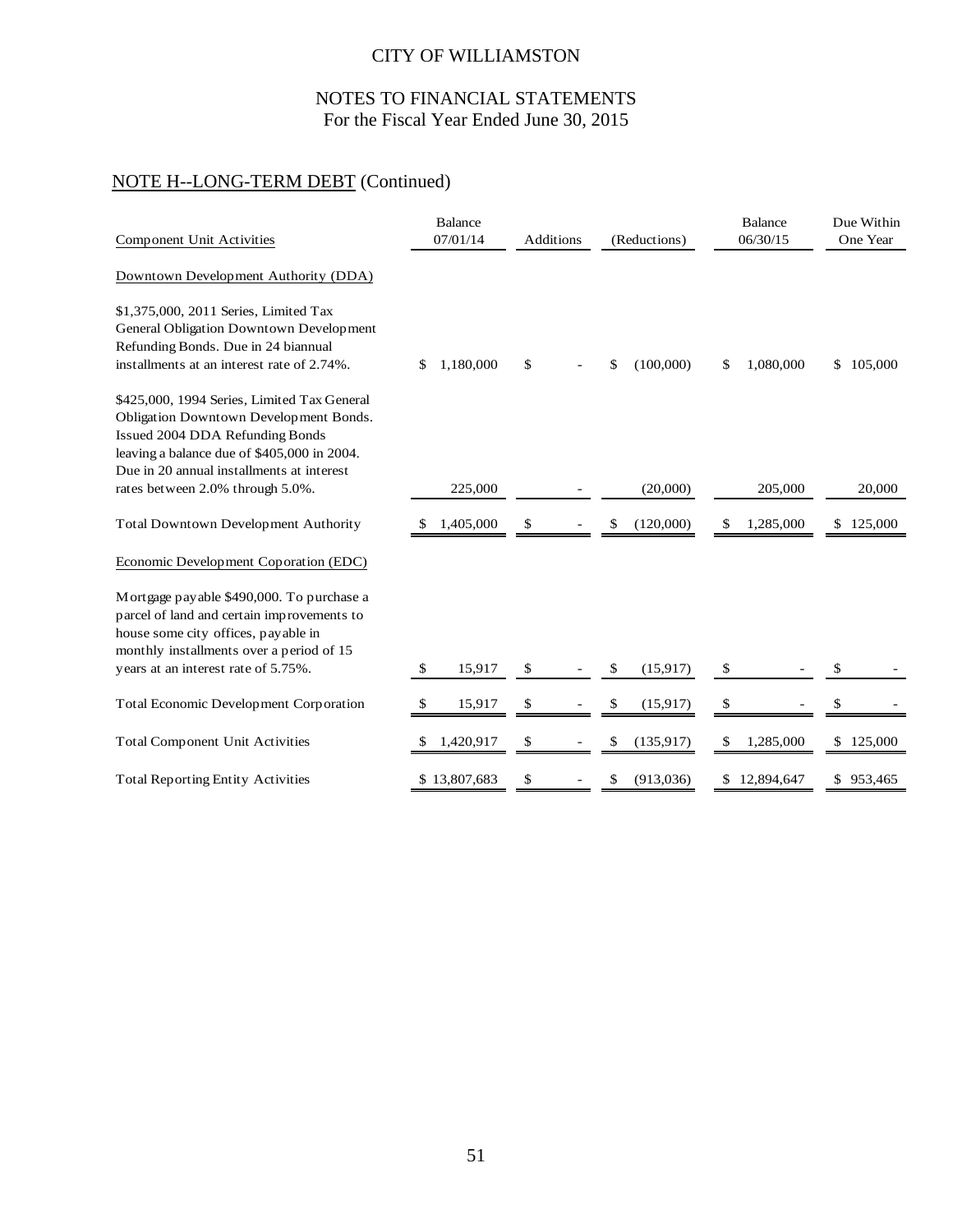# NOTES TO FINANCIAL STATEMENTS For the Fiscal Year Ended June 30, 2015

# NOTE H--LONG-TERM DEBT (Continued)

# Annual Principal and Interest Requirements

The annual requirements to pay the principal and interest on the City's long-term debt obligations excluding vested employee benefits outstanding at June 30, 2015, are as follows:

|                |    |           | Governmental Activities |    |           |    |            | Business-Type Activities |           |              |            |
|----------------|----|-----------|-------------------------|----|-----------|----|------------|--------------------------|-----------|--------------|------------|
| Fiscal<br>Year |    | Principal | Interest                |    | Total     |    | Principal  |                          | Interest  |              | Total      |
| 2016           | \$ | 159,162   | \$<br>61,483            | \$ | 220,645   | \$ | 655,000    | \$                       | 313,241   | $\mathbb{S}$ | 968,241    |
| 2017           |    | 174,162   | 53,724                  |    | 227,886   |    | 630,000    |                          | 294,708   |              | 924,708    |
| 2018           |    | 184,162   | 45,309                  |    | 229,471   |    | 667,000    |                          | 279,080   |              | 946,080    |
| 2019           |    | 194,162   | 33,332                  |    | 227,494   |    | 185,000    |                          | 267,920   |              | 452,920    |
| 2020           |    | 174,162   | 23,935                  |    | 198,097   |    | 195,000    |                          | 261,563   |              | 456,563    |
| 2021-2025      |    | 368,323   | 21,367                  |    | 389,690   |    | 1,062,000  |                          | 1,199,154 |              | 2,261,154  |
| 2026-2030      |    |           |                         |    |           |    | 1,352,000  |                          | 1,009,486 |              | 2,361,486  |
| 2031-2035      |    |           |                         |    |           |    | 1,022,000  |                          | 773,550   |              | 1,795,550  |
| 2036-2040      |    |           |                         |    |           |    | 1,201,000  |                          | 607,245   |              | 1,808,245  |
| 2041-2045      |    |           |                         |    |           |    | 1,408,000  |                          | 411,870   |              | 1,819,870  |
| 2046-2050      |    |           |                         |    |           |    | 1,652,000  |                          | 182,910   |              | 1,834,910  |
| 2051           |    |           |                         |    |           |    | 255,000    |                          | 5,580     |              | 260,580    |
|                |    |           |                         |    |           |    |            |                          |           |              |            |
| Total          | £. | 1,254,133 | \$<br>239,150           | \$ | 1,493,283 | \$ | 10,284,000 | \$.                      | 5,606,307 | \$           | 15,890,307 |

|                | <b>Component Unit Activities</b> |    |         |    |           |  |  |  |  |  |  |
|----------------|----------------------------------|----|---------|----|-----------|--|--|--|--|--|--|
| Fiscal<br>Year | Principal                        |    | Total   |    |           |  |  |  |  |  |  |
|                |                                  |    |         |    |           |  |  |  |  |  |  |
| 2015           | \$<br>125,000                    | \$ | 37,494  | \$ | 162,494   |  |  |  |  |  |  |
| 2016           | 130,000                          |    | 33,688  |    | 163,688   |  |  |  |  |  |  |
| 2017           | 135,000                          |    | 29,725  |    | 164,725   |  |  |  |  |  |  |
| 2018           | 135,000                          |    | 25,675  |    | 160,675   |  |  |  |  |  |  |
| 2019           | 140,000                          |    | 21,505  |    | 161,505   |  |  |  |  |  |  |
| 2020-2024      | 620,000                          |    | 39,714  |    | 659,714   |  |  |  |  |  |  |
|                |                                  |    |         |    |           |  |  |  |  |  |  |
| Total          | \$<br>1,285,000                  | \$ | 187,801 | S  | 1,472,801 |  |  |  |  |  |  |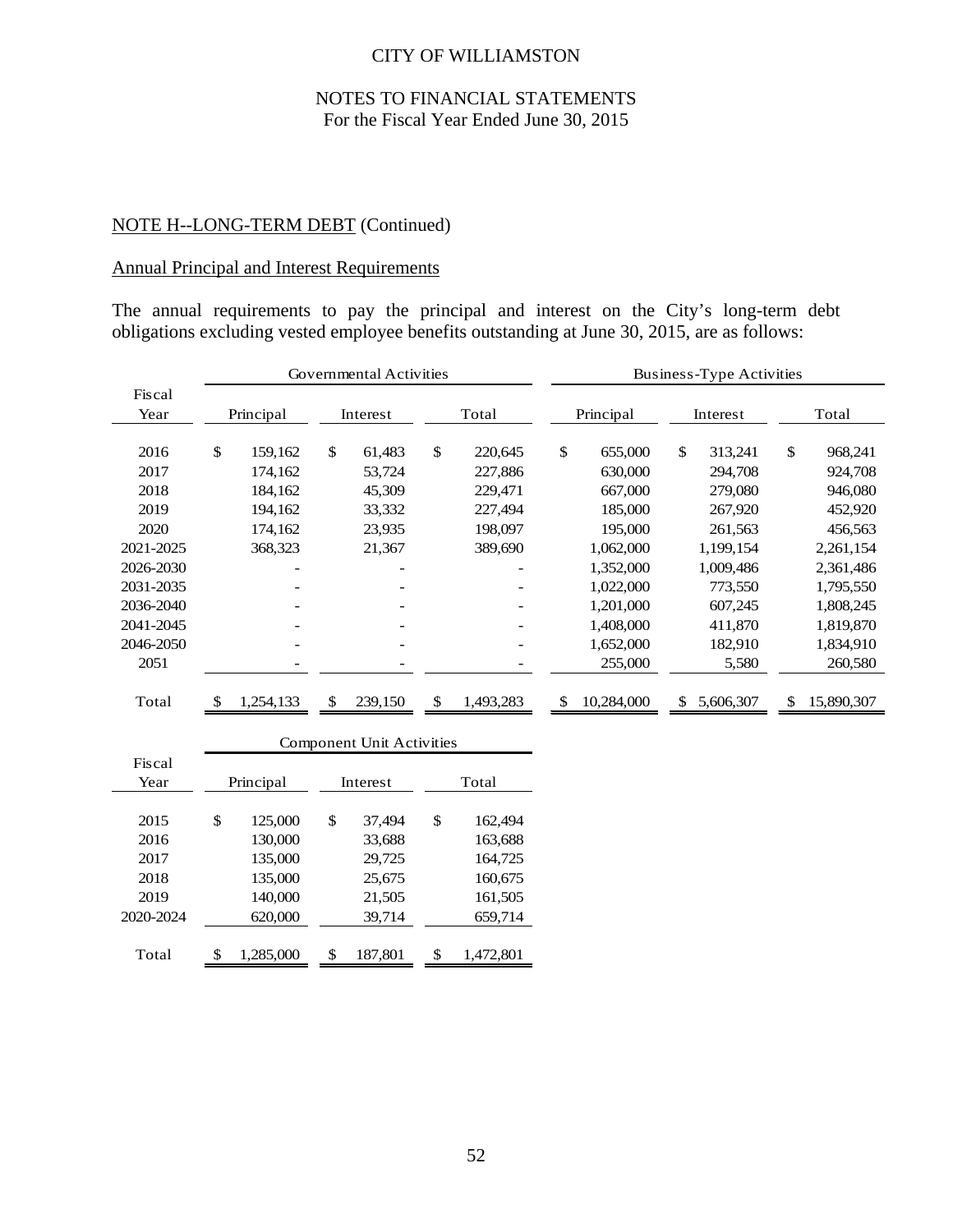## NOTES TO FINANCIAL STATEMENTS For the Fiscal Year Ended June 30, 2015

### NOTE H--LONG-TERM DEBT (Continued)

The debt service requirements to maturity for the City's debt obligations outstanding at June 30, 2015, are as follows:

### Annual Debt Service Requirements--Governmental Activities

# General Obligation Limited Tax Bonds, Series 2002

Date of Issue: March 1, 2002 Amount: \$1,395,000

|                |                    |              | Interest |         |                 |
|----------------|--------------------|--------------|----------|---------|-----------------|
| Fiscal<br>Year | Principal<br>1-May | 1-May        |          | $1-Nov$ | Annual<br>Total |
| 2016           | \$<br>90,000       | \$<br>20,333 | \$       | 20,333  | \$<br>130,666   |
| 2017           | 100,000            | 18,150       |          | 18,150  | 136,300         |
| 2018           | 110,000            | 15,700       |          | 15,700  | 141,400         |
| 2019           | 120,000            | 12,978       |          | 9,978   | 142,956         |
| 2020           | 125,000            | 9.978        |          | 6,583   | 141,561         |
| 2021-2022      | 270,000            | 10,423       |          | 3,570   | 283,993         |
| Total          | \$<br>815,000      | \$<br>87,562 |          | 74,314  | 976,876         |

### 2003 Act 175 Michigan Transportation Fund Bonds

Date of Issue: February 1, 2003 Amount: \$250,000

| Fiscal<br>Year | Principal<br>$1-Aug$ |    | $1-Aug$ | 1-Feb       | Annual<br>Total |
|----------------|----------------------|----|---------|-------------|-----------------|
| 2016           | \$<br>20,000         | \$ | 2,010   | \$<br>1,600 | \$<br>23,610    |
| 2017           | 25,000               |    | 1,600   | 1,075       | 27,675          |
| 2018           | 25,000               |    | 1,075   | 544         | 26,619          |
| 2019           | 25,000               |    | 544     |             | 25,544          |
| Total          | \$<br>95,000         | S  | 5,229   | \$<br>3,219 | 103,448         |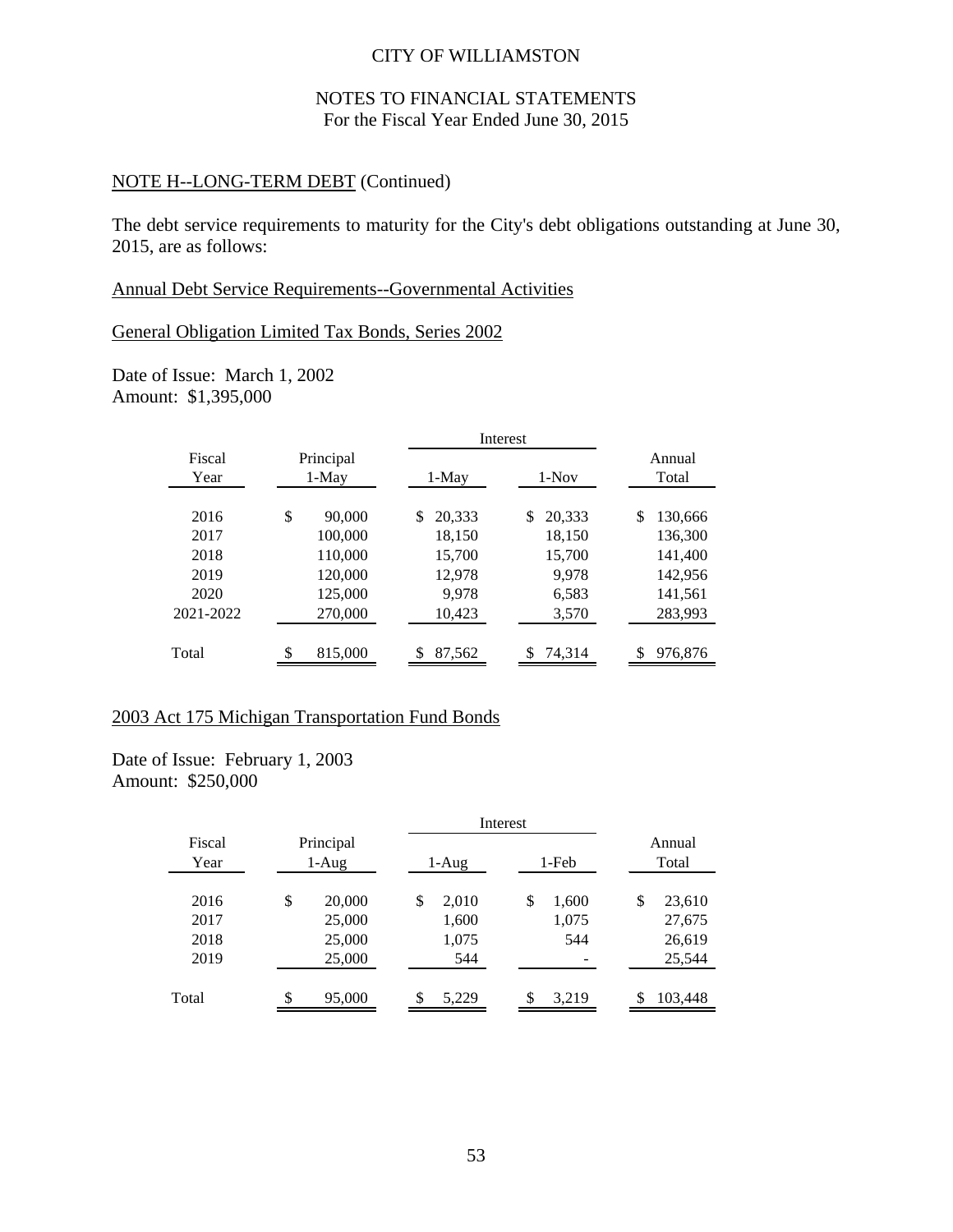## NOTES TO FINANCIAL STATEMENTS For the Fiscal Year Ended June 30, 2015

### NOTE H--LONG-TERM DEBT (Continued)

#### 2002 Tobias/Linn Road Special Assessment

Date of Issue: November 1, 2002 Amount: \$983,236

| Fiscal<br>Year | Principal<br><b>Nov</b> |         | Interest<br><b>Nov</b> |  | Annual<br>Total |         |
|----------------|-------------------------|---------|------------------------|--|-----------------|---------|
| 2016           | \$                      | 49,162  | \$<br>17,207           |  | \$              | 66,369  |
| 2017           |                         | 49,162  | 14,749                 |  |                 | 63,911  |
| 2018           |                         | 49,162  | 12,290                 |  |                 | 61,452  |
| 2019           |                         | 49,162  | 9,832                  |  |                 | 58,994  |
| 2020           |                         | 49,162  | 7,374                  |  |                 | 56,536  |
| 2021-2022      |                         | 98,323  | 7,374                  |  |                 | 105,697 |
|                |                         |         |                        |  |                 |         |
| Total          |                         | 344,133 | \$<br>68,826           |  | \$              | 412,959 |

### Annual Principal and Interest Requirements--Business-Type Funds

The enterprise funds' annual requirements to pay the principal and interest on the City's direct long-term debt obligations outstanding at June 30, 2015, are as follows:

### Revenue Bonds Water/Sewer Improvements, Series 1996 (Sewer Fund)

Date of Issue: February 26, 1996 Amount: \$850,000

|                |                    | Interest |         |                 |
|----------------|--------------------|----------|---------|-----------------|
| Fiscal<br>Year | Principal<br>1-Mar | 1-Mar    | $1-Sep$ | Annual<br>Total |
| 2016           | 70,000<br>S        | 1.995    | 1.995   | 73,990          |
| Total          | 70,000             | 1.995    | 1.995   | 73,990          |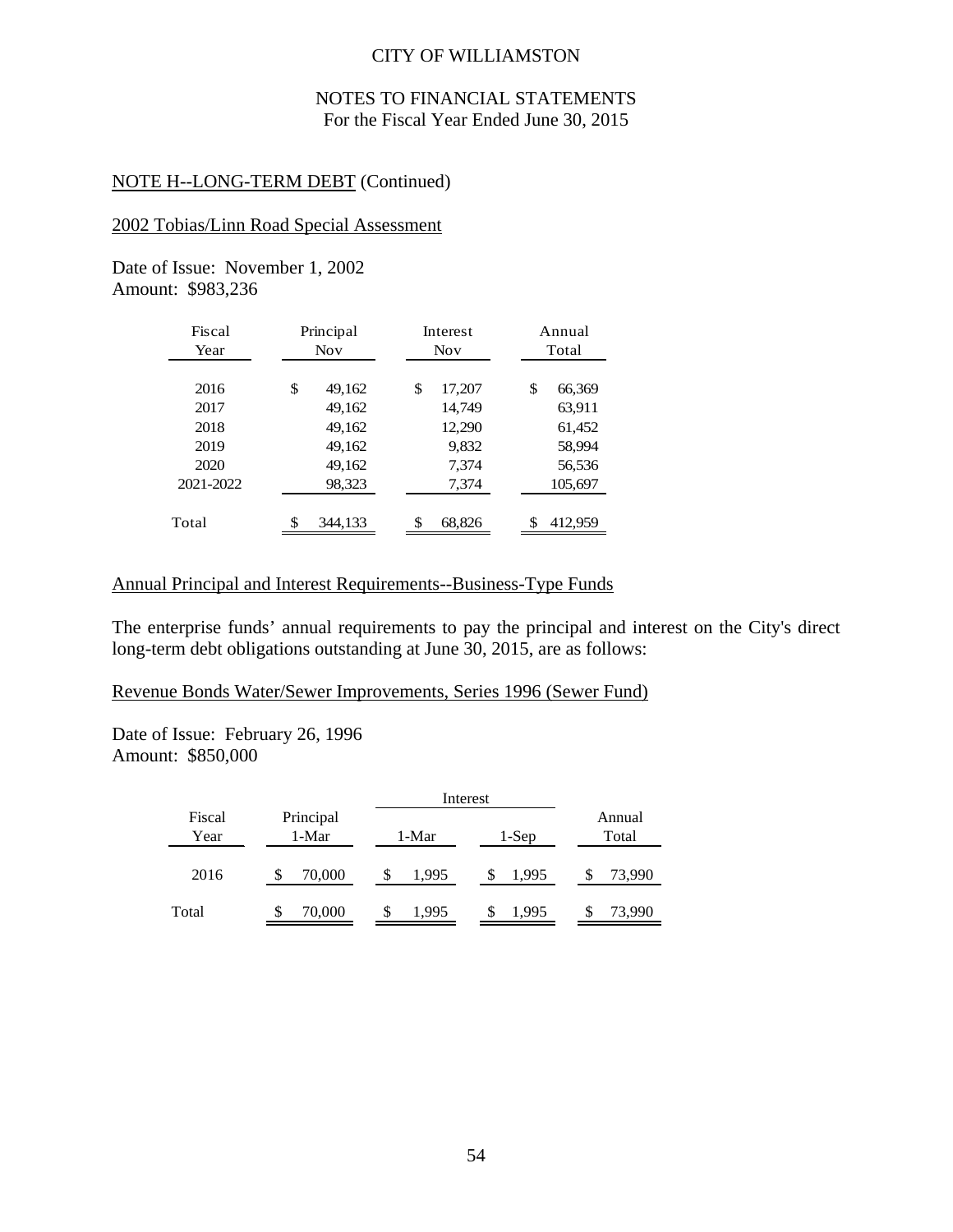## NOTES TO FINANCIAL STATEMENTS For the Fiscal Year Ended June 30, 2015

# NOTE H--LONG-TERM DEBT (Continued)

## General Obligation Unlimited Tax Refunding Bonds, Series 2011

On September 28, 2011, the City issued \$2,415,000 in General Obligation Bonds with an interest rate of 2.05 percent to advance refund \$2,415,000 of outstanding 2001 Series bonds with interest rates ranging from 3 to 4.7%. The City refunded the 2001 Series bonds to reduce its total debt service payments over the next six years by \$188,463.

Date of Issue: September 28, 2011 Amount: \$2,415,000

| Fiscal<br>Year       | Principal<br>$1-Nov$                |   | 1-Nov                    | 1-May                     | Annual<br>Total                     |
|----------------------|-------------------------------------|---|--------------------------|---------------------------|-------------------------------------|
| 2016<br>2017<br>2018 | \$<br>417,000<br>452,000<br>485,000 | S | 13,879<br>9,604<br>4,971 | \$<br>9,604<br>4.971<br>- | \$<br>440,483<br>466,575<br>489,971 |
| Total                | 1,354,000                           |   | 28,454                   | 14,575                    | 1,397,029                           |

### 2004 Water Supply and Sewage Disposal System Revenue Bonds

Date of Issue: December 27, 2004 Amount: \$550,000

|                |                    |     | Interest |    |         |  |    |                 |
|----------------|--------------------|-----|----------|----|---------|--|----|-----------------|
| Fiscal<br>Year | Principal<br>1-Mar |     | $1-Mar$  |    | $1-Sep$ |  |    | Annual<br>Total |
| 2016           | \$<br>20,000       | \$  | 10.009   | \$ | 10,009  |  | \$ | 40,018          |
| 2017           | 20,000             |     | 9.599    |    | 9.599   |  |    | 39,198          |
| 2018           | 20,000             |     | 9.179    |    | 9.179   |  |    | 38,358          |
| 2019           | 20,000             |     | 8.748    |    | 8.748   |  |    | 37,496          |
| 2020           | 25,000             |     | 8.309    |    | 8,309   |  |    | 41,618          |
| 2021-2025      | 105,000            |     | 32,728   |    | 32,728  |  |    | 170,456         |
| 2026-2030      | 210,000            |     | 26,250   |    | 26,250  |  |    | 262,500         |
|                |                    |     |          |    |         |  |    |                 |
| Total          | 420,000            | \$. | 104.822  |    | 104,822 |  |    | 629,644         |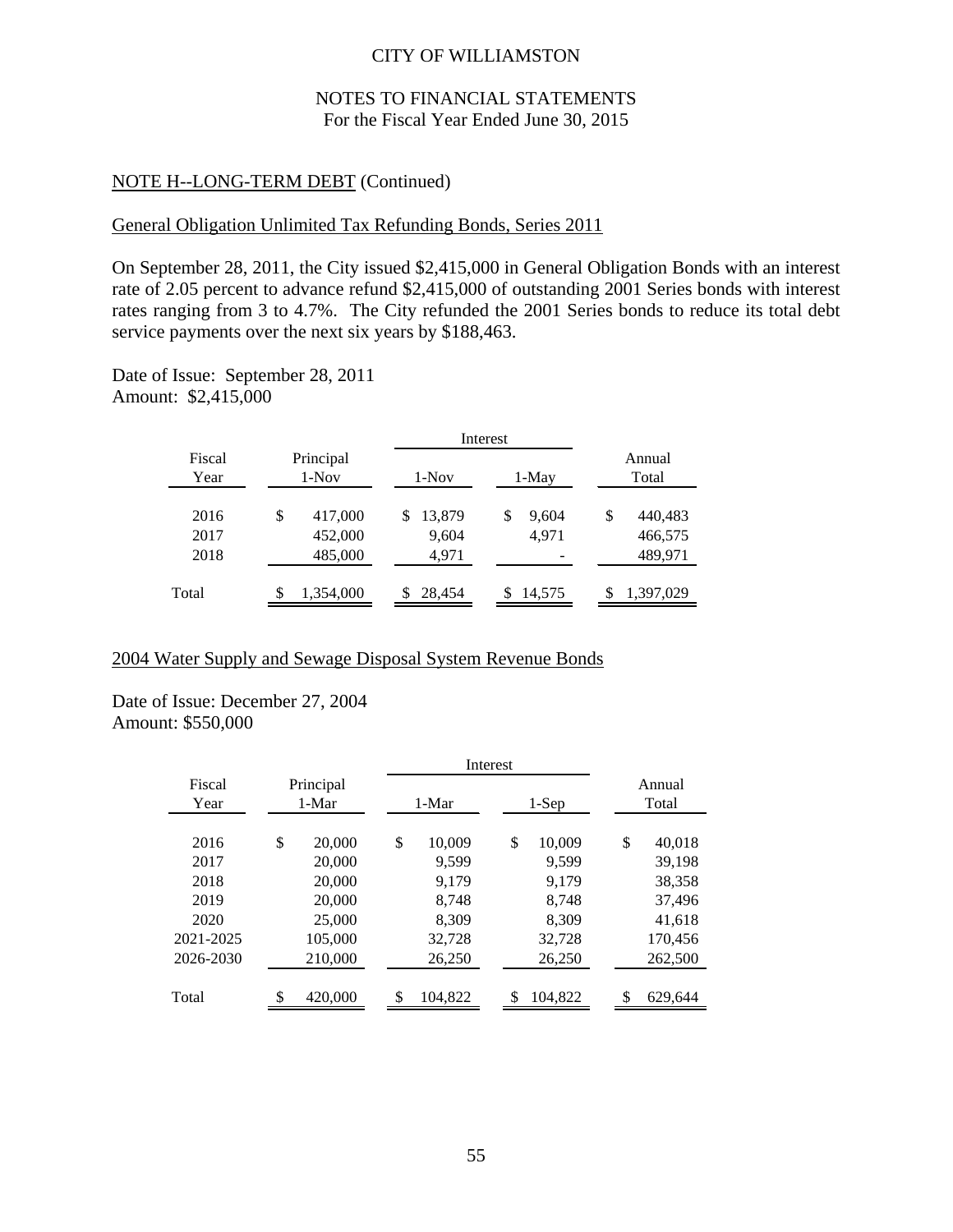# NOTES TO FINANCIAL STATEMENTS For the Fiscal Year Ended June 30, 2015

# NOTE H--LONG-TERM DEBT (Continued)

# 2005 Water Supply and Sewage Disposal System Revenue Bonds

Date of Issue: June 1, 2005 Amount: \$900,000

|                |                    | Interest      |               |                 |
|----------------|--------------------|---------------|---------------|-----------------|
| Fiscal<br>Year | Principal<br>1-Mar | 1-Mar         | $1-Sep$       | Annual<br>Total |
| 2016           | \$<br>30,000       | \$<br>15,230  | \$<br>15,230  | \$<br>60,460    |
| 2017           | 35,000             | 14.630        | 14.630        | 64.260          |
| 2018           | 35,000             | 13,913        | 13,913        | 62,826          |
| 2019           | 35,000             | 13,177        | 13,177        | 61,354          |
| 2020           | 35,000             | 12,425        | 12,425        | 59,850          |
| 2021-2025      | 215,000            | 48.794        | 48,794        | 312,588         |
| 2026-2030      | 270,000            | 20,813        | 20,813        | 311,626         |
| Total          | 655,000            | \$<br>138,982 | \$<br>138,982 | \$<br>932,964   |

#### 2010 Sewage System Improvements Revenue Bonds

Date of Issue: June 1, 2011 Amount: \$3,540,000

|           |                 | Interest        |                 |                 |
|-----------|-----------------|-----------------|-----------------|-----------------|
| Fiscal    | Principal       |                 |                 | Annual          |
| Year      | 1-Dec           | 1-Dec           | 1-June          | Total           |
|           |                 |                 |                 |                 |
| 2016      | \$<br>50,000    | \$<br>50,310    | \$<br>49,560    | \$<br>149,870   |
| 2017      | 52,000          | 49,560          | 48,780          | 150,340         |
| 2018      | 54,000          | 48,780          | 47,970          | 150,750         |
| 2019      | 55,000          | 47,970          | 47,145          | 150,115         |
| 2020      | 57,000          | 47,145          | 46,290          | 150,435         |
| 2021-2025 | 315,000         | 222,300         | 217,575         | 754,875         |
| 2026-2030 | 370,000         | 197,085         | 191,535         | 758,620         |
| 2031-2035 | 434,000         | 167,475         | 160,965         | 762,440         |
| 2036-2040 | 510,000         | 132,735         | 125,085         | 767,820         |
| 2041-2045 | 597,000         | 91,920          | 82,965          | 771,885         |
| 2046-2050 | 701,000         | 44,145          | 33,630          | 778,775         |
| 2051      | 110,000         | 2,385           |                 | 112,385         |
|           |                 |                 |                 |                 |
| Total     | \$<br>3,305,000 | \$<br>1,101,810 | \$<br>1,051,500 | \$<br>5,458,310 |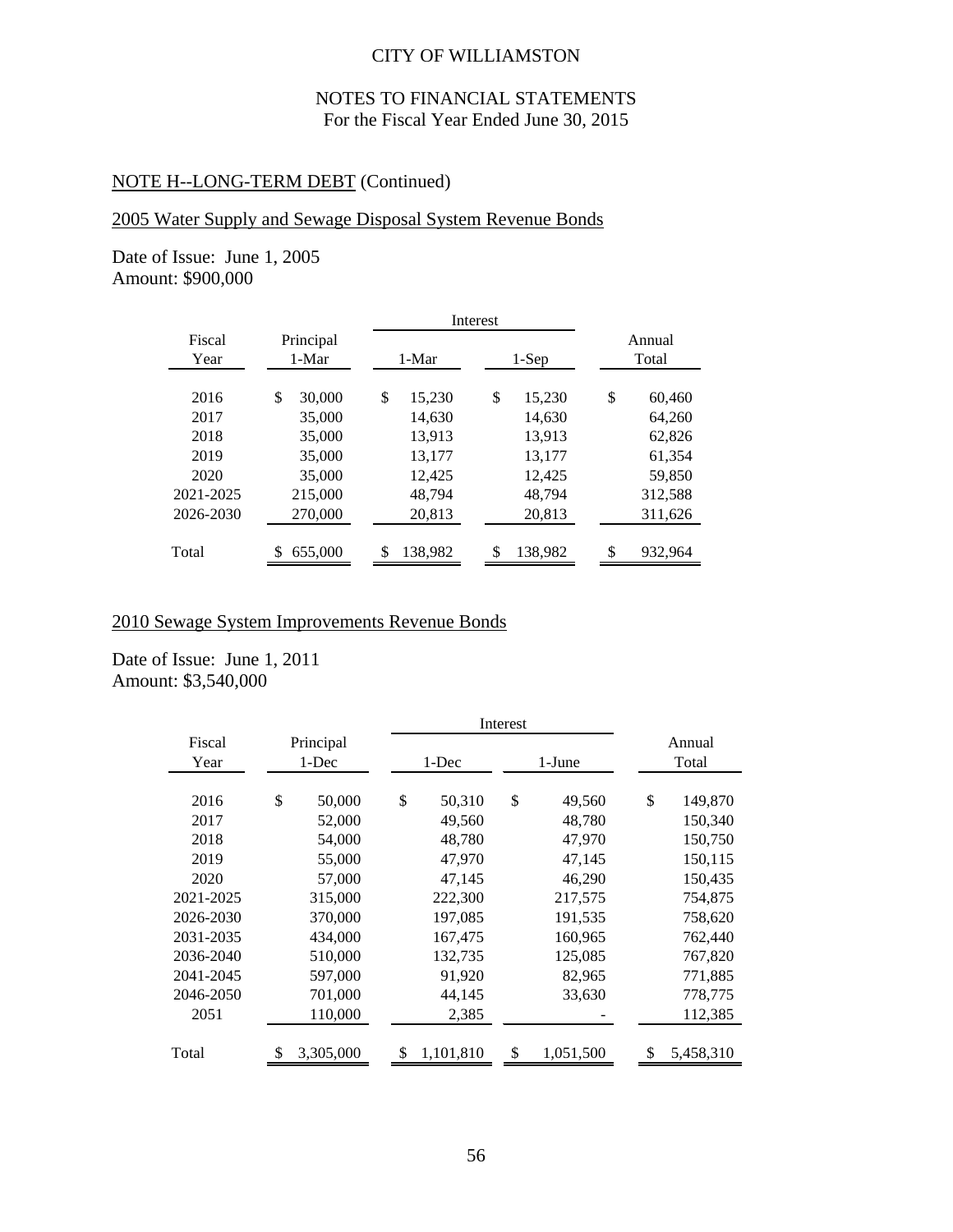# NOTES TO FINANCIAL STATEMENTS For the Fiscal Year Ended June 30, 2015

## NOTE H--LONG-TERM DEBT (Continued)

### 2010 Water System Improvements Revenue Bonds

Date of Issue: June 1, 2011 Amount: \$4,800,000

|                                                  |    |                                          | Interest                                   |                                            |                                                  |
|--------------------------------------------------|----|------------------------------------------|--------------------------------------------|--------------------------------------------|--------------------------------------------------|
| Fiscal<br>Year                                   |    | Principal<br>1-Dec                       | 1-Dec                                      | 1-June                                     | Annual<br>Total                                  |
| 2016<br>2017<br>2018<br>2019                     | \$ | 68,000<br>71,000<br>73,000<br>75,000     | \$<br>68,220<br>67,200<br>66,135<br>65,040 | \$<br>67,200<br>66,135<br>65,040<br>63,915 | \$<br>203,420<br>204,335<br>204,175<br>203,955   |
| 2020<br>2021-2025<br>2026-2030                   |    | 78,000<br>427,000<br>502,000             | 63.915<br>301,320<br>267,135               | 62,745<br>294,915<br>259,605               | 204,660<br>1,023,235<br>1,028,740                |
| 2031-2035<br>2036-2040<br>2041-2045<br>2046-2050 |    | 588,000<br>691,000<br>811,000<br>951,000 | 226,965<br>179,895<br>124,575<br>59,700    | 218,145<br>169,530<br>112,410<br>45,435    | 1,033,110<br>1,040,425<br>1,047,985<br>1,056,135 |
| 2051<br>Total                                    | S  | 145,000<br>4,480,000                     | \$<br>3,195<br>1,493,295                   | \$<br>1,425,075                            | 148,195<br>7,398,370                             |

## Annual Debt Service Requirements--Component Units

The annual requirements to pay the principal and interest on the component units direct longterm debt obligations outstanding at June 30, 2015, are as follows:

## 2011 Downtown Development Refunding Bonds

On September 28, 2011, the City issued \$1,375,000 in General Obligation Bonds with an interest rate of 2.74 percent to advance refund \$1,435,000 of outstanding 1999 Series bonds with interest rates ranging from 3.4 to 4.95%. The City refunded the 1999 Series bonds to reduce its total debt service payments over the next 13 years by \$184,106 (net savings) which resulted in an economic gain of \$155,036 (net present value of benefits).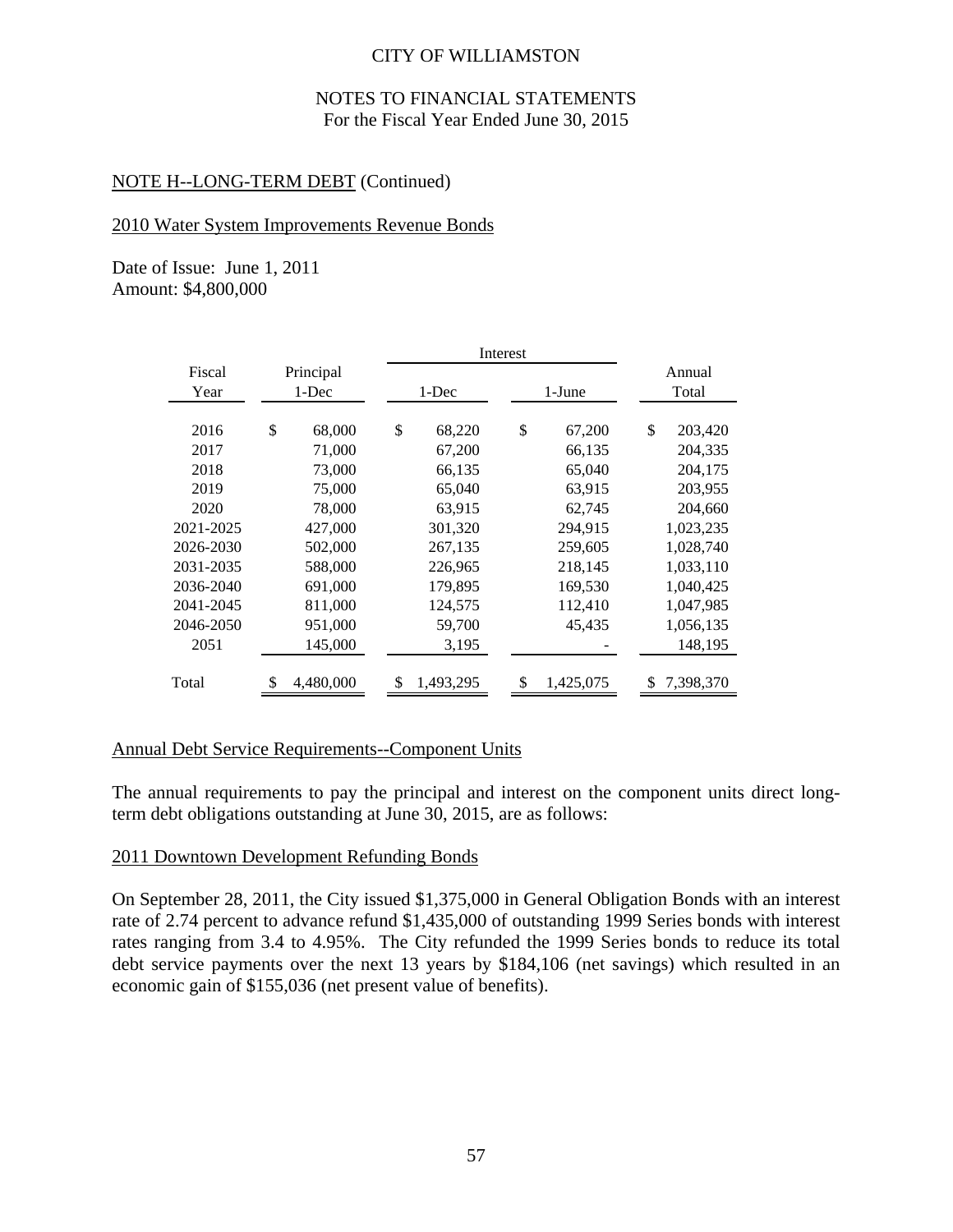### NOTES TO FINANCIAL STATEMENTS For the Fiscal Year Ended June 30, 2015

#### NOTE H--LONG-TERM DEBT (Continued)

Date of Issue: September 28, 2011 Amount: \$1,375,000

|                |                      |     | Interest |     |         |    |                 |
|----------------|----------------------|-----|----------|-----|---------|----|-----------------|
| Fiscal<br>Year | Principal<br>$1-Nov$ |     | 1-May    |     | $1-Nov$ |    | Annual<br>Total |
| 2016           | \$<br>105,000        | \$  | 13,358   | \$  | 14,796  | \$ | 133,154         |
| 2017           | 110,000              |     | 11,850   |     | 13,358  |    | 135,208         |
| 2018           | 115,000              |     | 10,275   |     | 11,850  |    | 137,125         |
| 2019           | 115,000              |     | 8,700    |     | 10,275  |    | 133,975         |
| 2020           | 120,000              |     | 7,055    |     | 8,700   |    | 135,755         |
| 2021-2024      | 515,000              |     | 10,892   |     | 17,947  |    | 543,839         |
| Total          | 1,080,000            | \$. | 62,130   | \$. | 76,926  | \$ | 1,219,056       |

#### 2004 Downtown Development Refunding Bonds

Date of Issue: February 18, 2004 Amount: \$405,000

|                |                      | Interest    |             |                 |  |  |  |  |
|----------------|----------------------|-------------|-------------|-----------------|--|--|--|--|
| Fiscal<br>Year | Principal<br>$1-Nov$ | 1-May       | $1-Nov$     | Annual<br>Total |  |  |  |  |
| 2016           | \$<br>20,000         | \$<br>4.455 | \$<br>4,885 | \$<br>29,340    |  |  |  |  |
| 2017           | 20,000               | 4,025       | 4,455       | 28,480          |  |  |  |  |
| 2018           | 20,000               | 3,575       | 4,025       | 27,600          |  |  |  |  |
| 2019           | 20,000               | 3,125       | 3,575       | 26,700          |  |  |  |  |
| 2020           | 20,000               | 2,625       | 3,125       | 25,750          |  |  |  |  |
| 2021-2024      | 105,000              | 4,125       | 6,750       | 115,875         |  |  |  |  |
| Total          | 205,000              | 21,930      | 26,815      | \$<br>253,745   |  |  |  |  |

On February 8, 2004, the City issued \$405,000 in Downtown Development Refunding Bonds, Series 2004, with an average interest rate of 3.755% to refund \$365,000 of outstanding 1994 Downtown Development Bonds, Series 1994, with an average interest rate of 6.772%. The net proceeds of \$384,429 (after the payment of \$20,751 in underwriting fees and related bond issuance costs), were deposited in an irrevocable trust with an escrow agent to provide for all future debt service payments on the 1994 Series bonds. As a result, the 1994 bonds are considered to be defeased and the liability for those bonds has been removed from the component unit column of the Statement of Net Position. The City refunded the 1994 Series bonds to reduce its total debt service payments over the next 20 years by \$77,914 and resulted in an economic gain of \$51,649.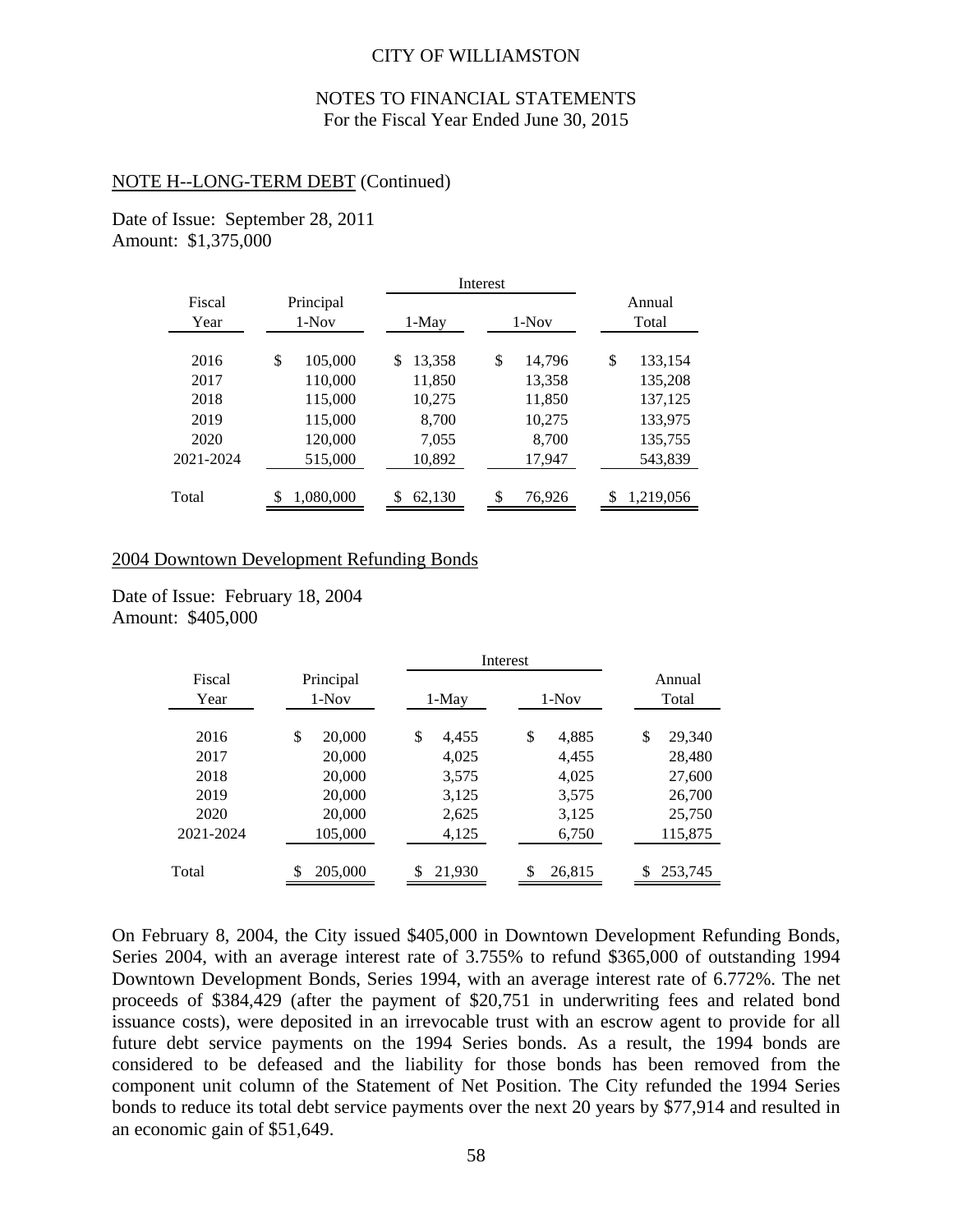# NOTES TO FINANCIAL STATEMENTS For the Fiscal Year Ended June 30, 2015

# NOTE I--COMPENSATED ABSENCES

## Vested Employee Benefits Payable

The City has an accrued liability for accumulated vested vacation and sick leave benefits payable for its employees. As of June 30, 2015, the accumulated vested vacation and sick leave benefits of the City's employees were as follows:

|                            | Sick/Personnel<br>Leave | Vacation<br>Leave | Total       |
|----------------------------|-------------------------|-------------------|-------------|
| General Government         | 3,710<br>S              | 12,892<br>S       | 16,602<br>S |
| <b>Public Safety</b>       | 7,051                   | 17,253            | 24,304      |
| Public Works--General Fund | 11,699                  | 18.909            | 30,608      |
| Total                      | 22,460                  | S<br>49,054       | 71,514      |

These amounts are reported in the Statement of Net Position as a noncurrent liability in the governmental activities (General Government, Public Safety, and Public Works).

City employees are entitled to certain vacation and sick pay benefits that accrue and vest under the terms of the City's labor agreements and personnel policy.

Vacation leave is earned in varying amounts ranging from 1 to 5 five weeks depending on the number of years of service provided by the employee and is available on the employee's anniversary date. With supervisory approval, employees may carry over a maximum of one week to the subsequent period.

Sick leave is earned by all City employees at the rate of 12 days annually with each day being made available as of the last day of the month. A maximum of 24 days may be accrued. Upon retirement, employees are paid one-half of their accumulated unused sick leave.

## NOTE J--EMPLOYEES' RETIREMENT SYSTEM

## PRIMARY GOVERNMENT

## Summary of Significant Accounting Policies

*Pensions.* For purposes of measuring the net pension liability, deferred outflows of resources and deferred inflows of resources related to pensions, and pension expense, information about the fiduciary net position of the Municipal Employees Retirement System (MERS) of Michigan and additions to/deductions from MERS' fiduciary net position have been determined on the same basis as they are reported by MERS. For this purpose, benefit payments (including refunds of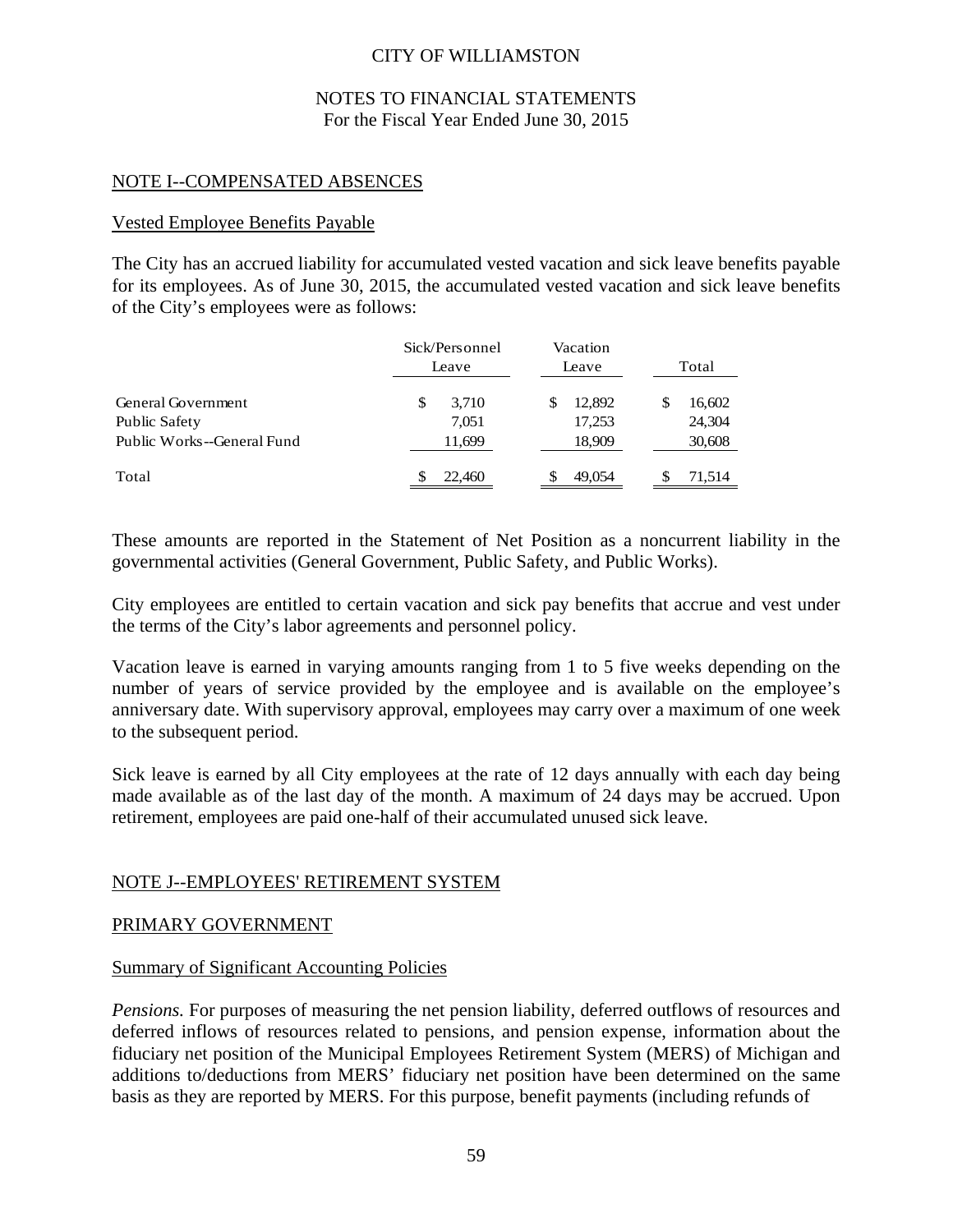# NOTES TO FINANCIAL STATEMENTS For the Fiscal Year Ended June 30, 2015

### NOTE J--EMPLOYEES' RETIREMENT SYSTEM (Continued)

employee contributions) are recognized when due and payable in accordance with the benefit terms. Investments are reported at fair value.

#### General Information about the Pension Plan

*Plan Description.* The City participates in the Municipal Employees Retirement System (MERS) of Michigan. MERS is an agent multiple-employer, statewide public employee pension plan established by the Michigan Legislature under Public Act 135 of 1945 and administered by a nine member Retirement Board. MERS issues a publicly available financial report that includes financial statements and required supplementary information. This report may be obtained accessing the MERS website at www.mersofmich.com or in writing to MERS at 1134 Municipal Way, Lansing, Michigan 48917.

*Benefits Provided--Defined Benefit.* The City's defined benefit pension plan provides certain retirement, disability, and death benefits to plan members and beneficiaries. PA 427 of 1984, as amended, established and amends the benefit provisions of the participants in MERS.

The MERS plan covers full-time employees at the City including police and public works hired prior to November 1, 2012 and non-union employees hired prior to June 30, 2013. Retirement benefits for employees are calculated as 2.0% to 2.5% of the employee's three year final average compensation. Normal retirement age is 60 with early retirement at an unreduced benefit ranging from 50 years of age and 15 years of service to 55 years of age and 25 years of service or a reduced benefit ranging from 50 years of age and 25 years of service to 55 years of age and 15 years of service. Deferred retirement benefits vest after 10 years of credited service, but are not paid until the date retirement would have occurred had the member remained an employee. Employees are eligible for non-duty disability benefits after 10 years of service and for dutyrelated disability benefits upon hire. Disability retirement benefits are determined in the same manner as retirement benefits but are payable immediately and if duty-related without an actuarial reduction for retirement before age 60 is not applied. An employee who leaves service may withdraw his or her contributions, plus any accumulated interest.

Benefit terms, within the guidelines established by MERS, are established and amended by the City Council, usually after negotiation of terms with applicable unions. Any changes to the plan, including cost of living adjustments, would have to be approved by the City Council in this manner also.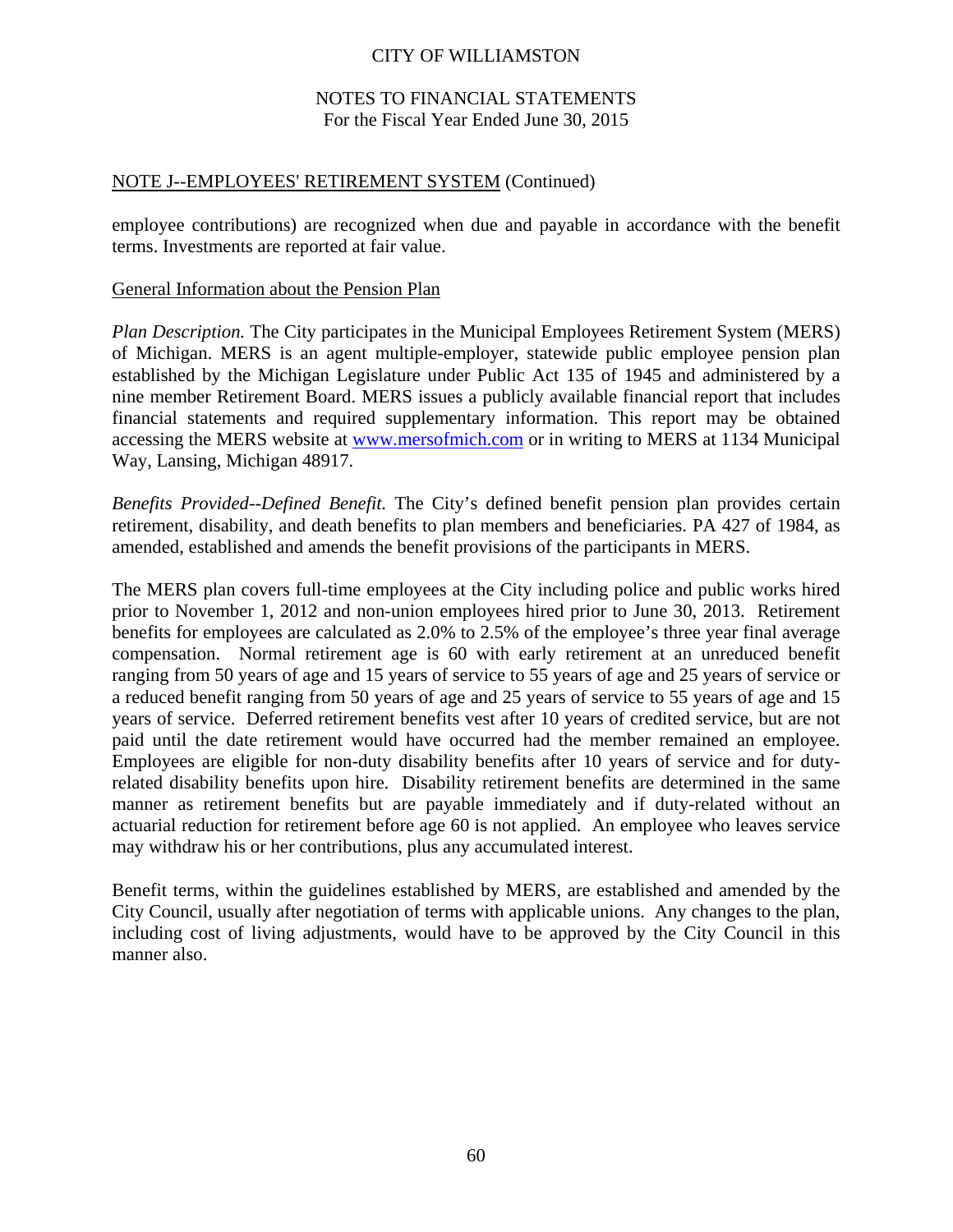## NOTES TO FINANCIAL STATEMENTS For the Fiscal Year Ended June 30, 2015

## NOTE J--EMPLOYEES' RETIREMENT SYSTEM (Continued)

*Benefits Provided--MERS Hybrid Plan*. For nonunion employees hired after June 30, 2013 and union employees under the AFSCME/AFL-CIO agreement hired after November 1, 2012, employees are eligible to participate in the MERS Pension System under the MERS Plan Document and will be covered by the MERS Hybrid Defined Benefit Plan (Plan). Retirement benefits consist of a Defined Benefit component calculated as 1.5% of the employee's three year final average compensation and a Defined Contribution component. The City and Employee will contribute to the Defined Contribution component of the Plan, with the Employee contributing a minimum 4.75% contribution to the Defined Contribution component of the Plan, and will be allowed to make additional contributions as allowed under the Plan, MERS regulations, and any applicable laws. The City will match the Employee's contribution in an amount up to seven percent (7%) of the employee's payroll less the cost to the City of the Defined Benefit component of the Plan, with the City's maximum combined Defined Contribution and Defined Benefit contribution being a total of seven percent (7%). Employees will be 100% vested for Employer contributions to the Defined Contribution component of the Plan after six years of service. Full-time employees hired before adoption of the Plan may convert to the Hybrid Plan at their option in accordance with the terms of the Plan and MERS Uniform Hybrid Program Resolution as adopted by the City Council. The Employer shall be responsible to pay 100% of the cost of the Defined Benefit Plan regardless of the amount of cost. During the fiscal year, the City contributed \$480 and employees contributed \$3,265 to the defined contribution portion of the hybrid plan.

*Employees covered by benefit terms.* At the December 31, 2014 measurement date, the following employees were covered by the benefit terms:

| Inactive employees or beneficiaries currently receiving benefits |    |
|------------------------------------------------------------------|----|
| Inactive employees entitled to but not yet receiving benefits    |    |
| Active employees                                                 | 16 |
| Total employees covered by MERS Plan                             | 38 |

*Contributions.* Article 9, Section 24 of the State of Michigan constitution requires that financial benefits arising on account of employee service rendered in each year be funded during that year. Accordingly, MERS retains an independent actuary to determine the annual contribution. The employer is required to contribute amounts at least equal to the actuarially determined rate, as established by the MERS retirement board. The actuarially determined rate is the estimated amount necessary to finance the costs of benefits earned by plan members during the year, with an additional amount to finance unfunded accrued liability. The employer may establish contribution rates to be paid by its covered employees.

For the year ended June 30, 2015, the average active employee contribution rate was 5.6% of annual pay and the City's average contribution was 15.4% of annual payroll.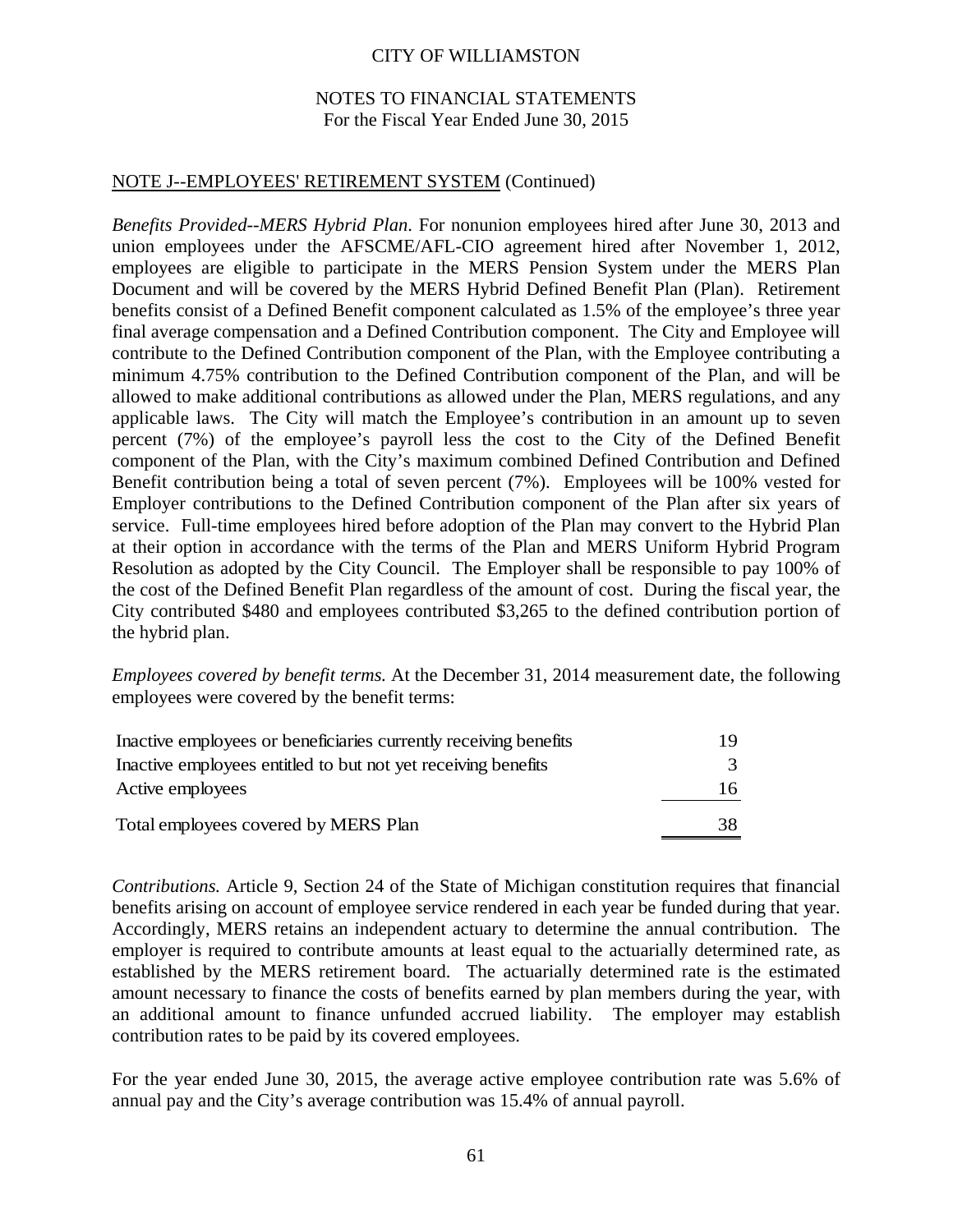# NOTES TO FINANCIAL STATEMENTS For the Fiscal Year Ended June 30, 2015

## NOTE J--EMPLOYEES' RETIREMENT SYSTEM (Continued)

#### Net Pension Liability

The net pension liability reported at June 30, 2015 was determined using a measure of the total pension liability and the pension net position as of December 31, 2014. The December 31, 2014 total pension liability was determined by an actuarial valuation performed as of that date.

*Actuarial Assumptions.* The total pension liability in the December 31, 2014 actuarial valuation was determined using the following actuarial assumptions, applied to all periods included in the measurement:

| Inflation                        | $3 - 4%$ |                                                     |
|----------------------------------|----------|-----------------------------------------------------|
| <b>Salary Increases</b>          |          | 4.50% In the long term, 1 percent, 2 percent, and 3 |
|                                  |          | percent for calendar years 2014, 2015, and          |
|                                  |          | 2016, respectively, including inflation             |
| <b>Investment Rate of Return</b> |          | 8.25% Gross of pension plan investment expense,     |
|                                  |          | including inflation                                 |

Mortality rates were based on the 1994 Group Annuity Mortality Table of a 50% male and 50% female blend. For disabled retirees, the regular mortality table is used with a 10-year set forward in ages to reflect the higher expected mortality rates of disabled members.

The actuarial assumptions used in the December 31, 2014 valuation were based on the results of the most recent actuarial experience study in 2008.

The long-term expected rate of return on pension plan investments was determined using a model in which best-estimate ranges of expected future real rates of return (expected returns, net of pension plan investment expense and inflation) are developed for each major asset class. These ranges are combined to produce the long-term expected rate of return by weighting the expected future real rates of return by the target asset allocation percentage and by adding expected inflation. The target allocation and best estimates of arithmetic real rates of return as of December 31, 2014, the measurement date, for each major asset class are summarized in the following table:

Long-Term

|            | $LO$ $Lg$ - $Lg$ $Lu$ |
|------------|-----------------------|
|            | Expected              |
| Target     | Real Rate of          |
| Allocation | Return                |
|            |                       |
| 57.5%      | 5.02%                 |
| 20.0%      | 2.18%                 |
| 12.5%      | 4.23%                 |
| 10.0%      | 6.56%                 |
|            |                       |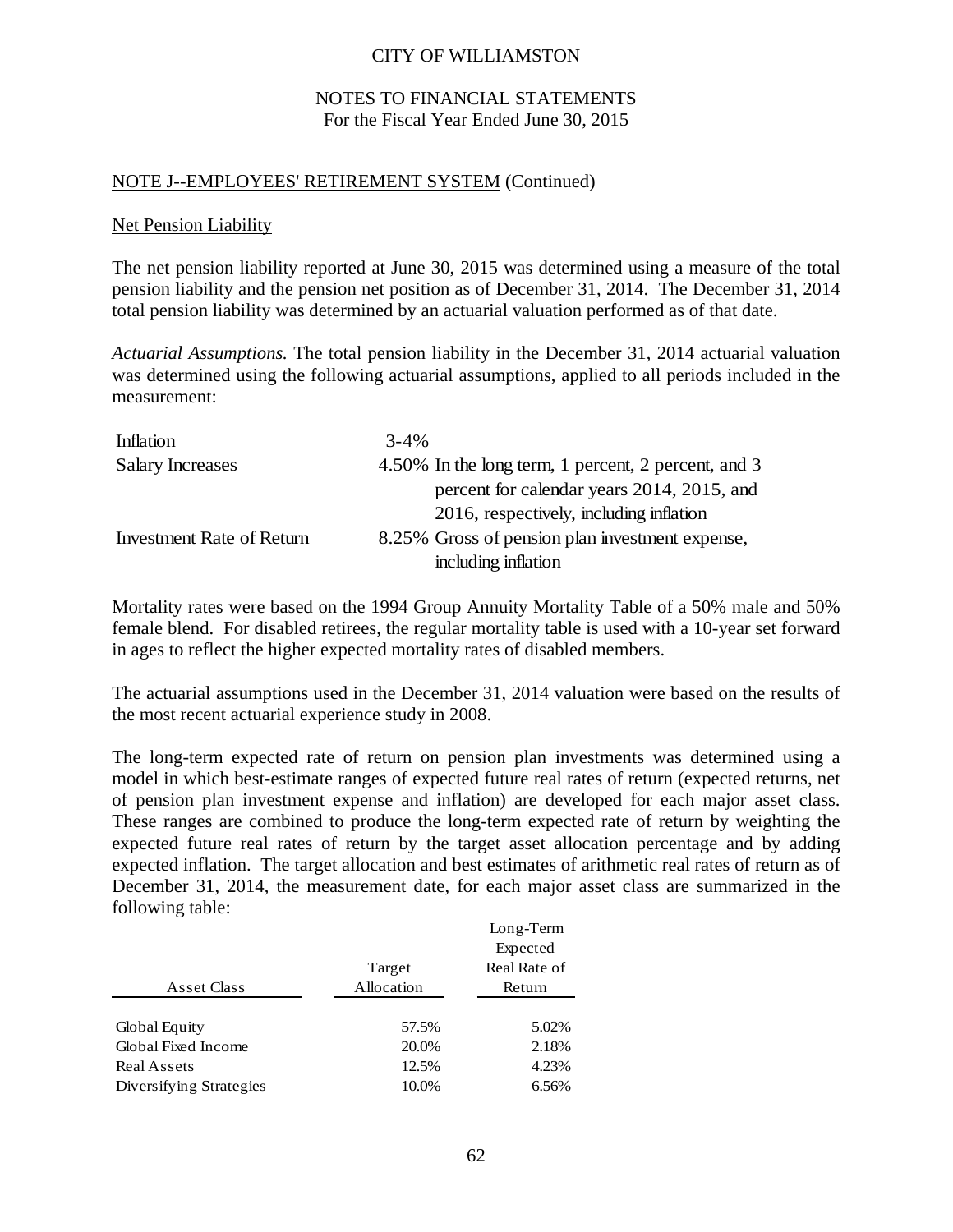## NOTES TO FINANCIAL STATEMENTS For the Fiscal Year Ended June 30, 2015

### NOTE J--EMPLOYEES' RETIREMENT SYSTEM (Continued)

*Discount Rate:* The discount rate used to measure the total pension liability is 8.25% for 2014. The projection of cash flows used to determine the discount rate assumes that the employer and employee contributions will be made at the rates agreed upon for employees and the actuarially determined rates for employers. Based on these assumptions, the pension plan's fiduciary net position was projected to be available to pay all projected future benefit payments of current active and inactive employees. Therefore, the long-term expected rate of return on pension plan investments was applied to all periods of projected benefit payments to determine the total pension liability.

|                                     | Increase (Decrease)               |                                       |                           |  |  |
|-------------------------------------|-----------------------------------|---------------------------------------|---------------------------|--|--|
| Changes in Net Pension Liability    | <b>Total Pension</b><br>Liability | Plan Fiduciary<br><b>Net Position</b> | Net Pension<br>Liability  |  |  |
| Balance at December 31, 2013        | 4,242,961                         | 2,972,917<br>-S                       | 1,270,044<br><sup>8</sup> |  |  |
| Changes for the Year:               |                                   |                                       |                           |  |  |
| <b>Service Cost</b>                 | 98,706                            |                                       | 98,706                    |  |  |
| Interest                            | 343,261                           |                                       | 343,261                   |  |  |
| Contributions - Employer            |                                   | 130,642                               | (130, 642)                |  |  |
| Contributions - Employee            |                                   | 45,976                                | (45,976)                  |  |  |
| Net Investment Income               |                                   | 187,084                               | (187,084)                 |  |  |
| Benefit Payments, Including Refunds | (263, 163)                        | (263, 163)                            |                           |  |  |
| <b>Adminstrative Expenses</b>       |                                   | (6,862)                               | 6,862                     |  |  |
| Net Changes                         | 178,804                           | 93,677                                | 85,127                    |  |  |
| Balance at December 31, 2014        | 4,421,765                         | 3,066,594                             | 1,355,171                 |  |  |

*Sensitivity of the net pension liability to changes in the discount rate.* The following presents the net pension liability of the employer, calculated using the discount rate of 8.25%, as well as what the employer's net pension liability would be using a discount rate that is 1% lower (7.25%) or 1% higher (9.25%) than the current rate.

|                                   |                           |           |                             | Current   |                           |         |
|-----------------------------------|---------------------------|-----------|-----------------------------|-----------|---------------------------|---------|
|                                   | 1% Decrease<br>$7.25\%$ ) |           | Discount Rate<br>$(8.25\%)$ |           | 1% Increase<br>$(9.25\%)$ |         |
| Net pension liability of the City |                           | 1.836.649 |                             | 1,355,171 |                           | 947.750 |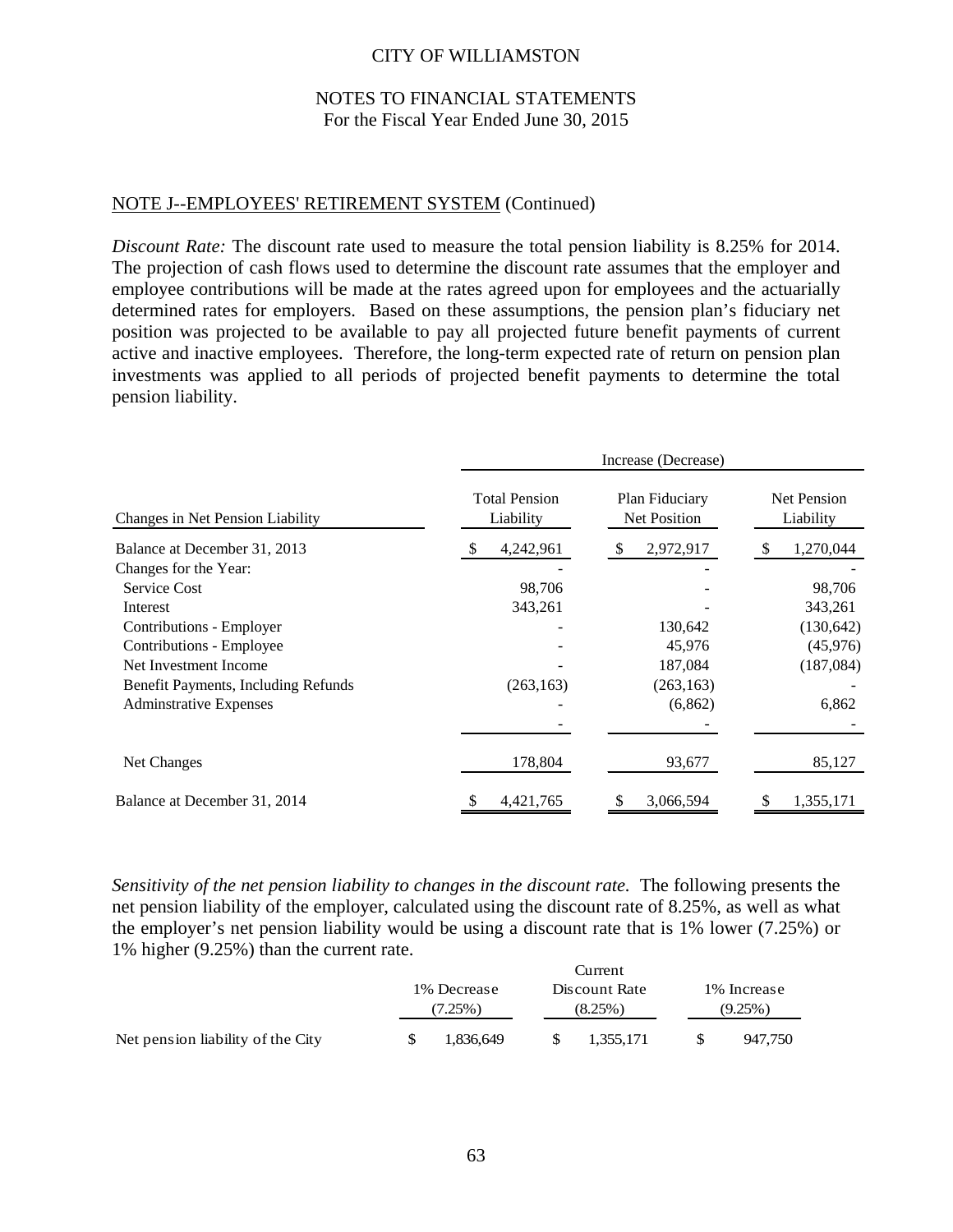# NOTES TO FINANCIAL STATEMENTS For the Fiscal Year Ended June 30, 2015

# NOTE J--EMPLOYEES' RETIREMENT SYSTEM (Continued)

# Pension Expense and Deferred Outflows of Resources and Deferred Inflows of Resources Related to Pensions

For the year ended June 30, 2015, the City recognized pension expense of \$172,305. At June 30, 2015, the City reported deferred outflow of resources related to pensions from the following sources:

| Source                                                                                |   | Deferred Ouflows<br>of Resources |  |
|---------------------------------------------------------------------------------------|---|----------------------------------|--|
| Employer contributions to the plan subsequent to<br>the measurement date*             | S | 62,560                           |  |
| Net difference between projected and actual earnings<br>on pension plan investments** |   | 43,463                           |  |
| Total                                                                                 |   | 106,023                          |  |

\*The amount reported as deferred outflow of resources resulting from contributions subsequent to the measurement date will be recognized as a reduction in the Net Pension Liability for the fiscal year ending June 30, 2016.

\*\*Amounts reported as deferred outflows of resources related to pensions will be recognized in pension expense as follows:

| Years Ending |              |  |  |
|--------------|--------------|--|--|
| June 30      | Amount       |  |  |
| 2016         | \$<br>10,866 |  |  |
| 2017         | 10,866       |  |  |
| 2018         | 10,866       |  |  |
| 2019         | 10,865       |  |  |

## Defined Contribution Pension Plan

Employees hired after June 30, 2005 under the Fraternal Order of the Police receive a defined contribution retirement plan administered by MERS with the City contributing 8% of the employee's annual wages and the employee contributing at least 8% of the employee's annual wages. Vesting shall be 25% after 4 years, 50% after 6 years, 75% after 8 years, and 100% after 10 years.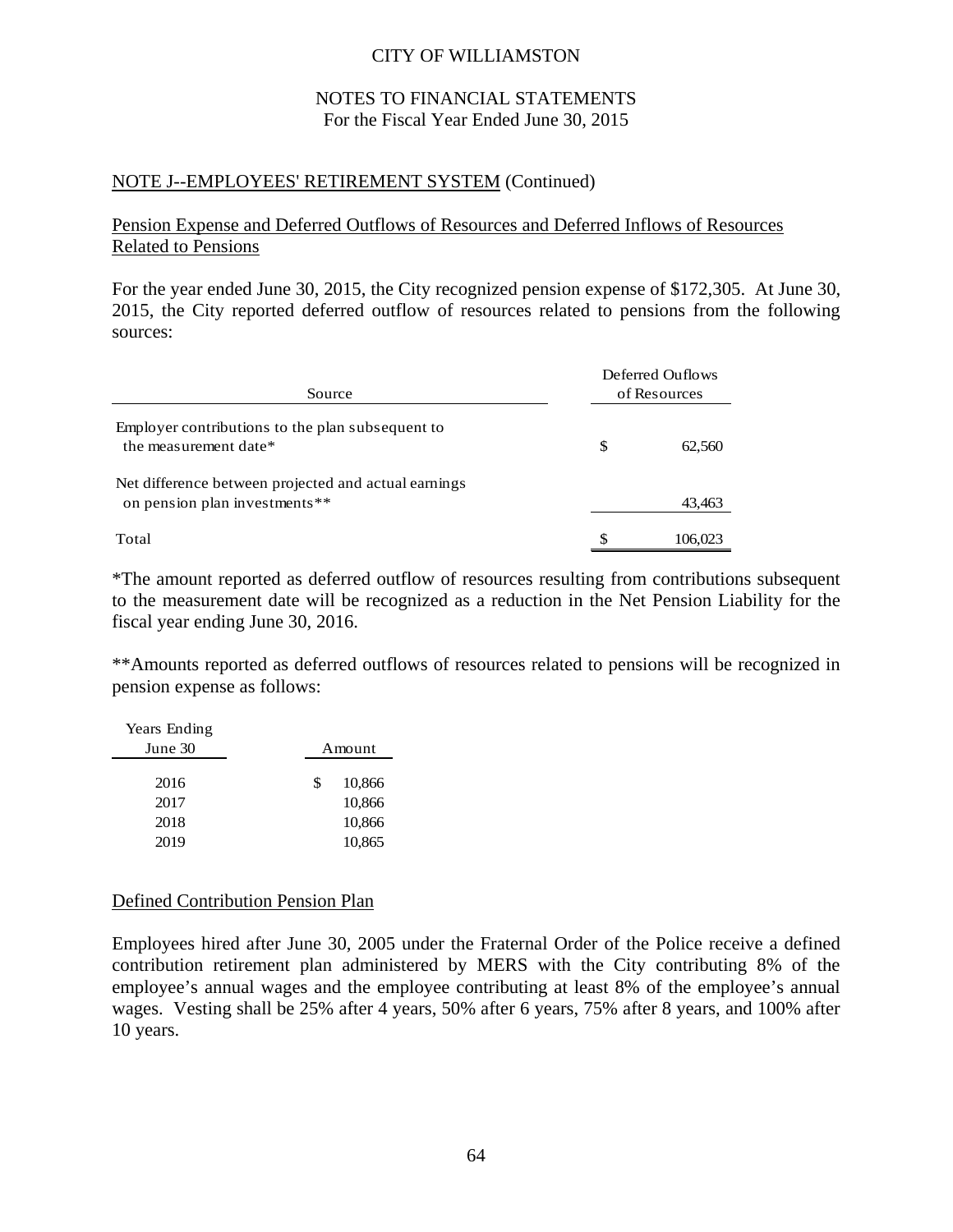## NOTES TO FINANCIAL STATEMENTS For the Fiscal Year Ended June 30, 2015

## NOTE J--EMPLOYEES' RETIREMENT SYSTEM (Continued)

The Chief of Police and City Engineer/Director of Public Works also participate in a defined contribution retirement plan. The City contributes \$22,000 and \$10,000, respectively, annually with an immediate vesting schedule. In the event that either employee participates in the City's health, dental, or vision plans, the amount shall be decreased to reflect an offset dollar for dollar amount of the employer's cost for the health, dental, or vision plans. During the fiscal year, the City contributed \$36,458 and employees contributed \$3,866 to the plan.

### NOTE K--OTHER POST-EMPLOYMENT BENEFITS

### Plan Description

In addition to the pension benefits described in Note J, the City administers a single-employer defined benefit healthcare plan. The City provides post-employment healthcare insurance benefits to certain retired union and administrative employees through the City group health insurance plan which covers both active and retired members. Benefit provisions are established through negotiations between the City and the union in accordance with the labor contract and personnel policy which is negotiated every three-year bargaining period.

## Funding Policy

The City provides post-employment health benefits, in accordance with the collective bargaining agreement with the Fraternal Order of Police. According to the agreement, employees hired before July 1, 2005, who retire during the period of this agreement and who are immediately eligible for retirement benefits shall be provided single subscriber health and hospitalization coverage as provided to active employees under this agreement. Single subscriber health and hospitalization coverage for employees hired before July 1, 2005, will continue until the retiree is eligible of Medicaid/Medicare coverage. Spousal coverage will be available under the same plan provided to the retiree with the retiree paying any cost to the employer. For employees hired after June 30, 2005, the employer will contribute \$750 per year into a Health Reimbursement Account which the employee will have full access to upon retirement from the City.

For the administrative employees and those covered by the AFL-CIO collective bargaining agreement, employees who retire under the auspices of the Municipal Employees' Retirement System (MERS) and are immediately eligible for retirement benefits, will be carried under the full group health plan. The coverage is limited to the employee only. However, the employee at their expense may continue to carry their spouse under the group health insurance policy offered City employees, provided they pay the difference in premium costs. Upon a retiree becoming eligible for Medicare coverage, said retiree shall apply for and be covered under Medicare. The City will make available to the retiree a Blue Cross/Blue Shield supplement policy to Medicare. The retiree shall bear the full cost of said Blue Cross/Blue Shield policy. However, all employees hired under the AFL-CIO collective bargaining agreement after July 1, 2014 are no longer eligible for this benefit.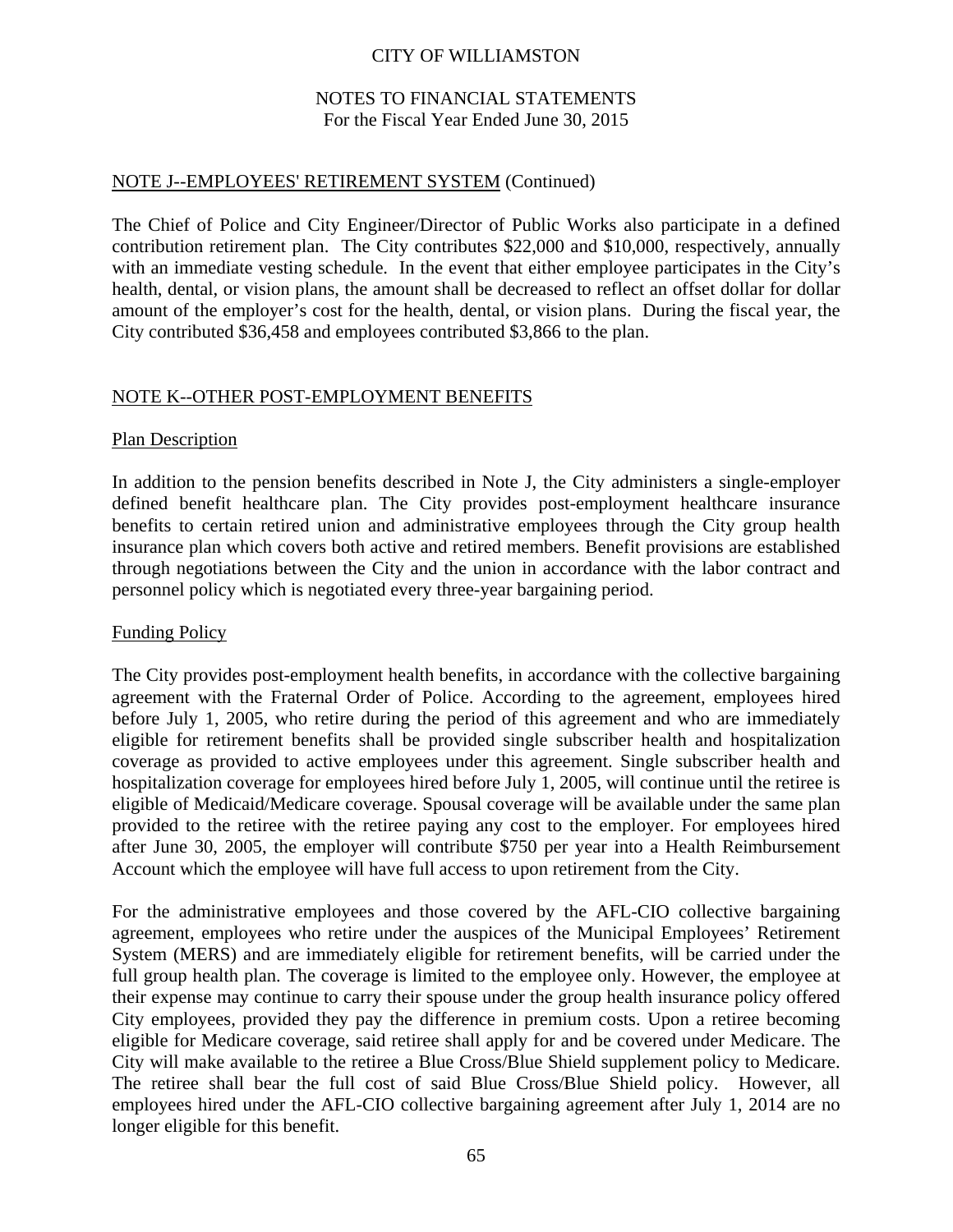## NOTES TO FINANCIAL STATEMENTS For the Fiscal Year Ended June 30, 2015

#### NOTE K--OTHER POST-EMPLOYMENT BENEFITS (Continued)

Currently, one (1) retirees met those eligibility requirements. Expenditures for post-employment health care benefits are recognized when insurance premiums are paid. Premiums paid by the City in 2015 totaled \$750.

### Annual OPEB Cost and Net OPEB Obligation

The City's annual other post-employment benefit (OPEB) cost (expense) is calculated based on the annual required contribution of the employer (ARC), an amount actuarially determined in accordance with the parameters of GASB Statement No. 45. The ARC represents a level of funding that, if paid on an ongoing basis, is projected to cover normal costs each year and amortize any unfunded actuarial liabilities over a period not to exceed 30 years.

#### Funding Status and Funding Progress

For the year ended June 30, 2015, the City has estimated the cost of providing retiree healthcare benefits using the alternative measurement method permitted by GASB Statement No. 45 for employers in plans with fewer than one hundred total plan members. The alternative measurement method computes an annual required contribution. The computed required contribution and actual funding are summarized as follows:

| <b>Annual Required Contribution</b><br>Interest on Beginning of Year Net OPEB Obligation (5.5%) | \$<br>62,787<br>13,203 |
|-------------------------------------------------------------------------------------------------|------------------------|
| <b>Annual OPEB Cost</b>                                                                         | 75,990                 |
| Amounts Contributed<br>Payments of Current Premiums                                             | (750)                  |
| Increase in Net OPEB Obligation                                                                 | 75,240                 |
| Net OPEB Obligation-Beginning of Year                                                           | 240,046                |
| Net OPEB Obligation--End of Year                                                                | \$<br>315,286          |

The above schedule of employer contributions presents trend information about the amounts contributed to the plan by employers in comparison to the ARC, an amount that is actuarially determined in accordance with the parameters of GASB Statement No. 43.

The annual OPEB cost, the percentage contributed to the plan, and the net OPEB obligation for the year ended June 30, 2015 were as follows: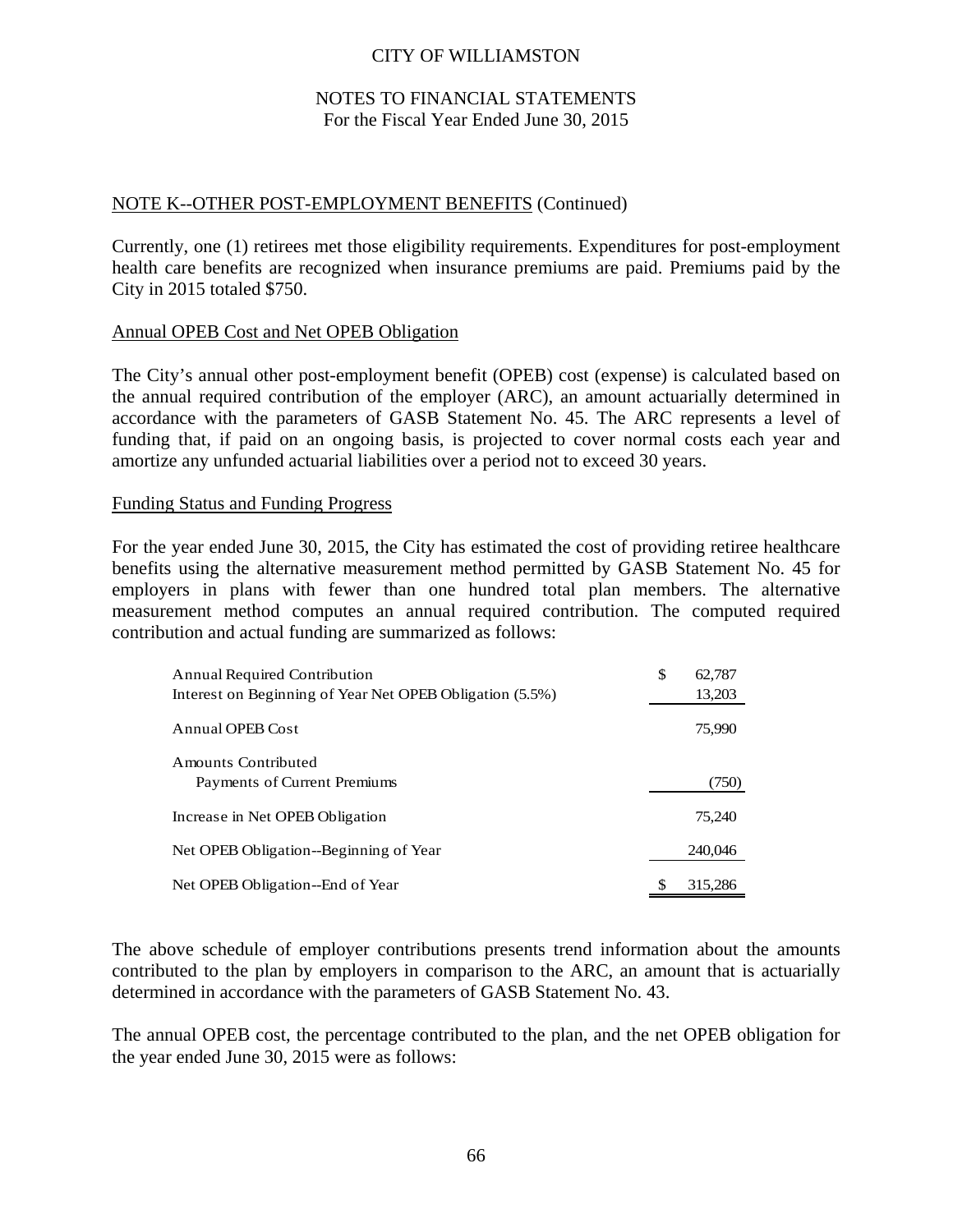## NOTES TO FINANCIAL STATEMENTS For the Fiscal Year Ended June 30, 2015

## NOTE K--OTHER POST-EMPLOYMENT BENEFITS (Continued)

|                        | 2013    |    | 2014    | 2015 |         |  |
|------------------------|---------|----|---------|------|---------|--|
| Annual OPEB Costs      | 38.816  | -S | 83.991  |      | 75.990  |  |
| Percentage Contributed | 40%     |    | 8%      |      | 1%      |  |
| Net OPEB Obligation    | 162,376 |    | 240,046 |      | 315,286 |  |

Actuarial valuations of an ongoing plan involve estimates of the value of reported amounts and assumptions about the probability of occurrence of events far into the future. Examples include assumptions about future employment, mortality, and the healthcare cost trends. Actuarially determined amounts are subject to continual revision as actual results are compared with past expectations and new estimates are made about the future.

|           |                          | Actuarial | Overfunded         |         |           | UAAL as a  |
|-----------|--------------------------|-----------|--------------------|---------|-----------|------------|
| Actuarial | Actuarial                | Accrued   | (Unfunded)         | Funded  |           | Percent of |
| Valuation | Value of                 | Liability | AAL                | Ratio   | Covered   | Covered    |
| Date      | Assets                   | (AAL)     | $(UAAL)$ $(1)-(2)$ | (1)/(2) | Pavroll   | Payroll    |
| 2015      | $\overline{\phantom{a}}$ | 1,883,602 | \$(1,883,602)      | 0%      | \$824,979 | 228%       |

The schedule of funding progress immediately following the notes to the financial statements presents trend information about whether the actuarial value of plan assets is increasing or decreasing over time relative to the actuarial accrued liability for benefits. This is the first year of implementation for GASB Statement No. 45, so only one year is presented because only one alternative measurement method actuarial valuation is available. The City expects to prepare an alternative measurement method actuarial valuation every year.

#### Methods and Assumptions

Projections of benefits for financial reporting purposes are based on the substantive plan (the plan as understood by the employer and plan members) and include the types of benefits provided at the time of each valuation and the historical pattern of the sharing of benefit costs between the employer and plan members to that point. The actuarial methods and assumptions used include techniques that are designed to reduce the effects of short-term volatility in actuarial accrued liabilities and the actuarial value of assets, consistent with the long-term perspective of the calculations.

The following actuarial assumptions were used in the development of the City's retiree health cost projections.

- 1. Actuarial Cost Method: Alternate Method as provided under GASB Statement No. 45 for plans with fewer than 100 employees
- 2. Interest Discount Rate: 5.50% compounded annually
- 3. Mortality Prior to Retirement: None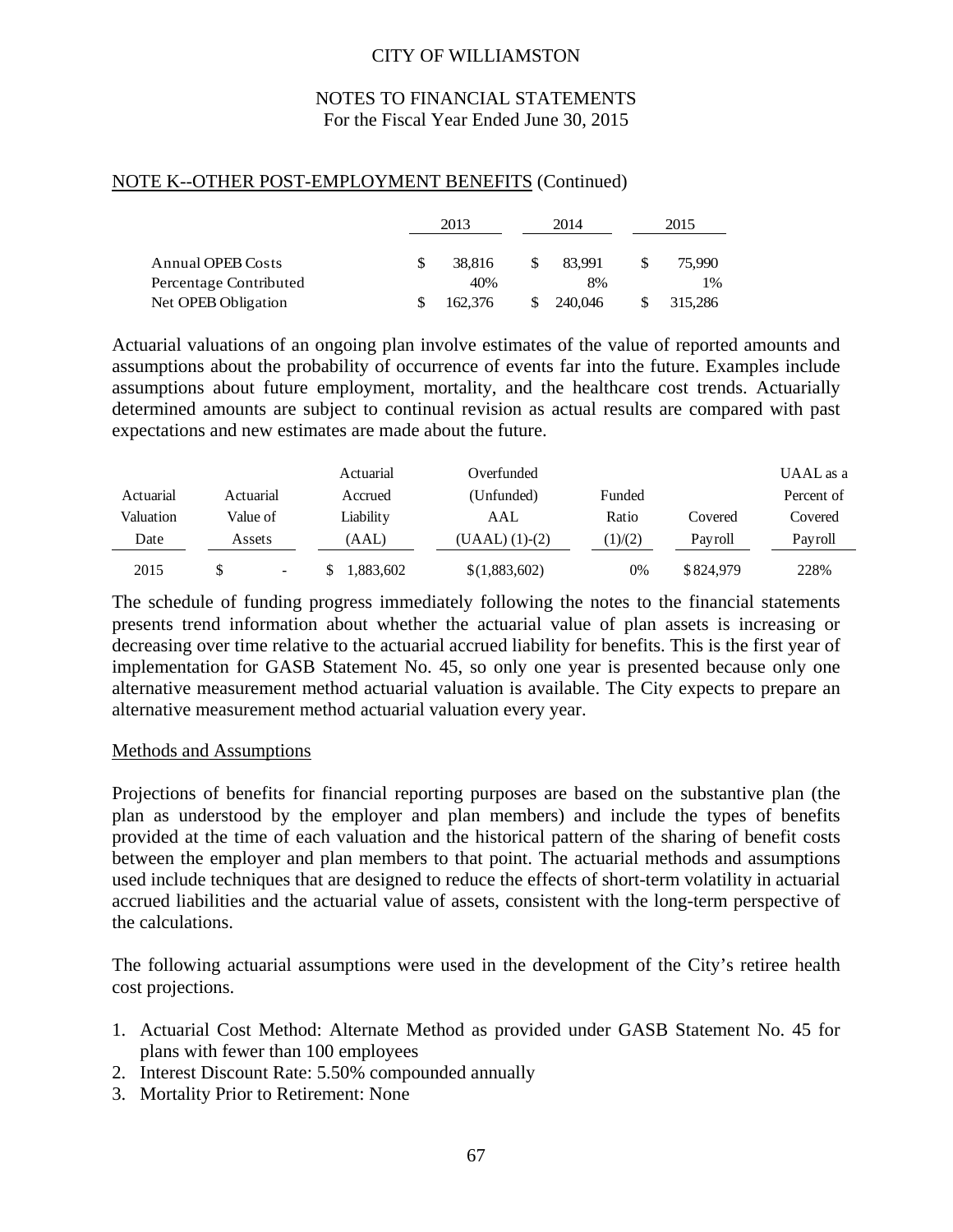## NOTES TO FINANCIAL STATEMENTS For the Fiscal Year Ended June 30, 2015

## NOTE K--OTHER POST-EMPLOYMENT BENEFITS (Continued)

- 4. Turnover Prior to Retirement: Based on GASB Statement No. 43 Table 2 Expected Future Working Lifetimes of Employees, by Age - Default Values
- 5. Post-Retirement Interest Rate: 5.5%
- 6. Post-Retirement Mortality: Based on life expectancy of age 77 for males and 81 for females

## NOTE L--RISK MANAGEMENT/SELF-INSURANCE PROGRAMS

## PRIMARY GOVERNMENT

The City and its component units are exposed to various risks of loss related to theft of, damage to, and distribution of assets, error and omissions, and injuries to employees. The City participates in the Michigan Municipal Liability and Property Pool (Pool) for claims relating to general liability, excess liability, auto liability, errors and omissions, physical damage (equipment, building and contents) and workers' compensation. Settlement amounts have not exceeded insurance coverage for the current or three prior years.

Local units in the State of Michigan established and created a trust fund, known as the Michigan Municipal Liability and Property Pool (Pool) pursuant to the provisions of Public Act 138 of 1982. The Pool is to provide for joint and cooperative action relative to member financial and administrative resources for the purpose of providing risk management services along with property and liability protection. Membership is restricted to local units and related local unit activities within the State.

The Michigan Municipal Liability and Property Pool program operates as a common risk-sharing management program for local units in Michigan. Member premiums are used to purchase excess insurance coverage and to pay member claims in excess of deductible amounts.

## NOTE M--CONSTRUCTION CODE FEES

The City oversees building construction, in accordance with the State's Construction Code Act, including inspection of building construction and renovation to ensure compliance with the building codes. The City charges fees for these services. The law requires that collection of these fees be used only for construction code costs, including an allocation of estimated overhead costs. A summary of the current year activity and the cumulative surplus generated since March 1, 2007, is as follows: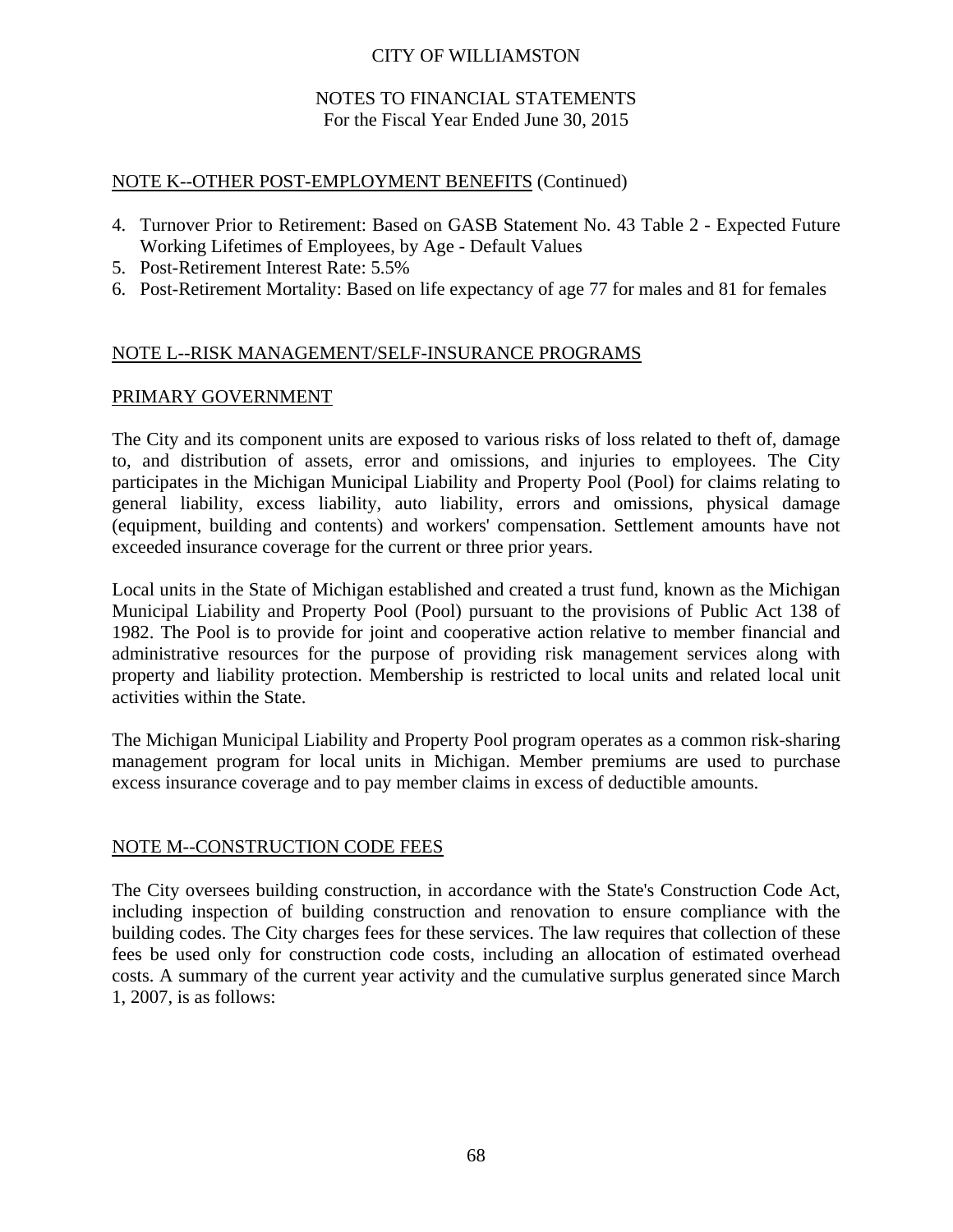## NOTES TO FINANCIAL STATEMENTS For the Fiscal Year Ended June 30, 2015

## NOTE M--CONSTRUCTION CODE FEES (Continued)

| (Deficit) at July 1, 2014                | (67, 919) |
|------------------------------------------|-----------|
| Current year construction permit revenue | 29,555    |
| Related expenses - Direct costs          | (52,056)  |
| Related expenses - Indirect costs        | (5,206)   |
| Current year shortfall                   | (27,707)  |
| Cumulative (deficit) at June 30, 2015    | (95,626)  |

#### NOTE N--RESATEMENT TO NET POSITION

During the current fiscal year, the City adopted GASB Statement Number 68, Accounting and Financial Reporting for Pensions. Due to this implementation, the government-wide statements now included a net pension liability for unfunded pension obligations. The statement of net position is restated to record the liability as of July 1, 2014.

Also, the City has restated its beginning net position for the government-wide activities, EDC, TIFA 2a, and DDA after reviewing its capital asset listing. The governmental activities restatement consists of removing land improvements that could no longer be substantiated. The EDC restatement consists of removing a building sold in a prior fiscal year. The TIFA 2a restatement consists of land sold in a prior fiscal year. The DDA restatement consists of land purchased, originally with buildings and depreciated as such. However, the buildings were razed shortly thereafter, but the purchase was continued to be reported as buildings with an accumulated depreciation balance. The restatement is to remove the depreciation recorded on the land purchases.

|                                                                          | Governmental<br>Activities |   | <b>EDC</b> |    | TIFA 2a   | <b>DDA</b> |          |  |
|--------------------------------------------------------------------------|----------------------------|---|------------|----|-----------|------------|----------|--|
| Beginning Net Position--July 1, 2014                                     | \$<br>6,498,357            | S | 576,266    | S. | 136,615   |            | (25,868) |  |
| Less net pension liability recorded<br>for the implementation of GASB 68 | (1,204,098)                |   |            |    |           |            |          |  |
| Capital asset adjustments                                                | (317, 395)                 |   | (31, 335)  |    | (62, 871) |            | 102,322  |  |
| Restated Beginning Net Position--July 1, 2014                            | 4,976,864                  |   | 544,931    |    | 73,744    |            | 76,454   |  |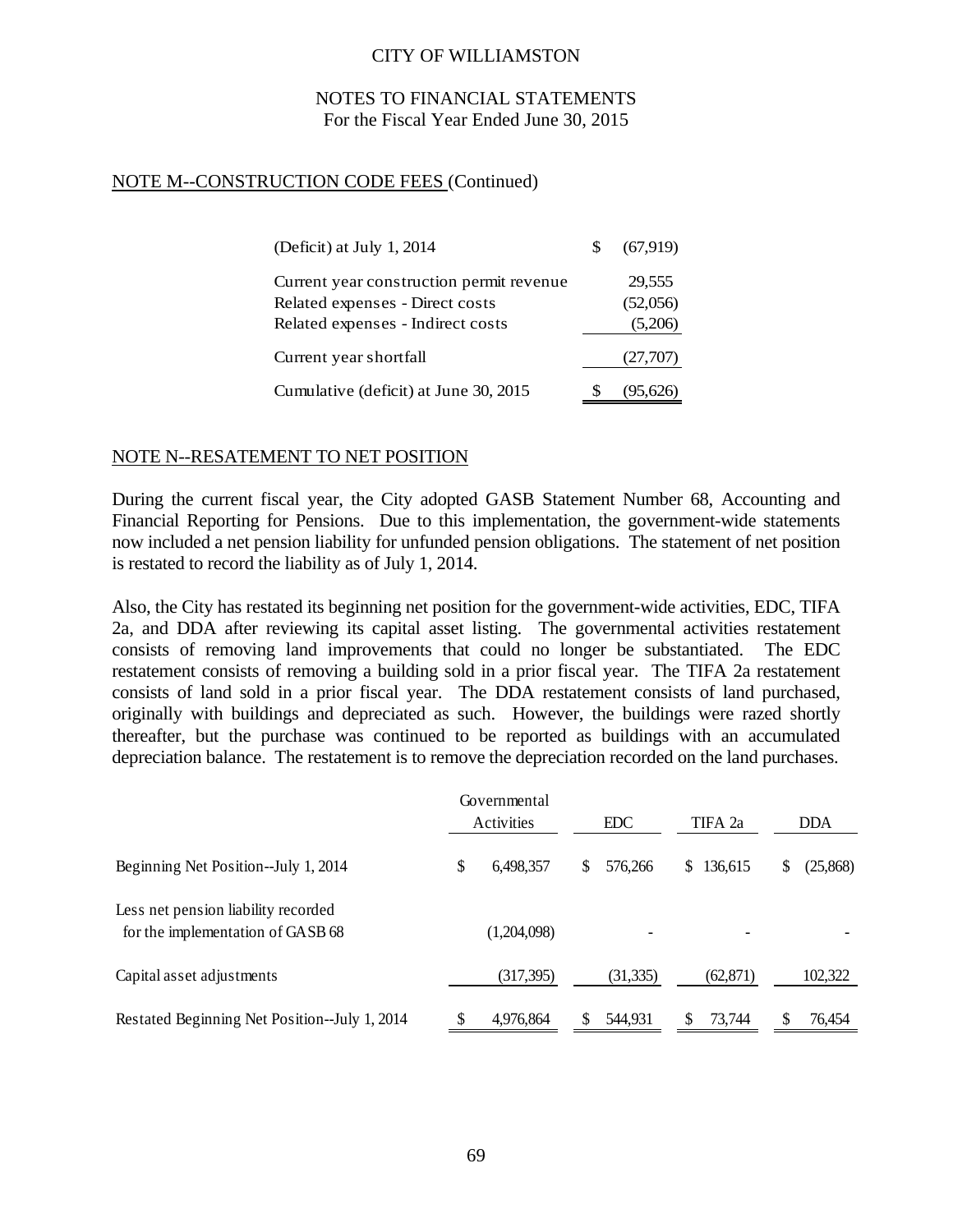## NOTES TO FINANCIAL STATEMENTS For the Fiscal Year Ended June 30, 2015

## NOTE O--CHANGE IN ACCOUNTING PRINCIPLE

During the fiscal year, the City implemented GASB Statement No. 68, *Accounting and Financial Reporting for Pensions*. Statement No. 68 which required governments providing defined benefit pensions to recognize their unfunded pension benefit obligation as a liability for the first time, and to more comprehensively and comparably measure the annual costs of pension benefits. This net pension liability is now recorded on the government-wide statements and is computed differently than the current unfunded actuarial accrued liability, using specific parameters set forth by the GASB. The statement also enhances accountability and transparency through revised note disclosures and required supplementary information (RSI).

Coinciding with the implementation of GASB Statement No. 68, the City also implemented GASB Statement No. 71, *Pension Transition for Contributions Made Subsequent to the Measurement Date-an amendment to GASB Statement No. 68*. The statement addressed the issue regarding the application of the transition provisions of GASB Statement No. 68 relating to the amounts associated with contributions made by the City to the defined benefit pension plan after the measurement date of the City's beginning net pension liability. GASB Statement No. 71 amends GASB Statement No. 68 to require that at transition, the City recognize a beginning deferred outflow of resources for its pension contributions made subsequent to the measurement date of the beginning net pension liability.

## NOTE P--UPCOMING REPORTING CHANGE

In June 2015, the GASB issued two new standards addressing accounting and financial reporting by state and local governments for postemployment benefits other than pensions (OPEB). GASB Statement No. 74, *Financial Reporting for Postemployment Benefit Plans other than Pension Plans,* addresses reporting by OPEB plans whereas GASB Statement No. 75, *Accounting and Financial Reporting for Postemployment Benefits Other Than Pensions*, addresses accounting and reporting by employer governments that provide OPEB benefits to their employees. Along with the currently required statement of fiduciary net position and statement of changes in fiduciary net position, OPEB plans will now be required to include in the financial statements more extensive note disclosures and required supplemental information related to the measurement of the OPEB liabilities for which assets have been accumulated. In addition, the City will, after adoption of GASB Statement No. 75, recognize on the face of the financial statements its net OPEB liability. The City is currently evaluating the impact these standards will have on the financial statements when adopted. GASB Statement No. 74 is effective for fiscal years beginning after June 15, 2016 whereas GASB Statement No. 75 is effective one year later.

In August 2015, the GASB issued Statement No. 77, *Tax Abatement Disclosures*. This Statement requires disclosure of tax abatement information about (1) a reporting government's own tax abatement agreements and (2) those that are entered into by other governments and that reduce the reporting government's tax revenues. This Statement requires governments that enter into tax abatement agreements to disclose the following information about the agreements: (1) Brief descriptive information, such as the tax being abated, the authority under which tax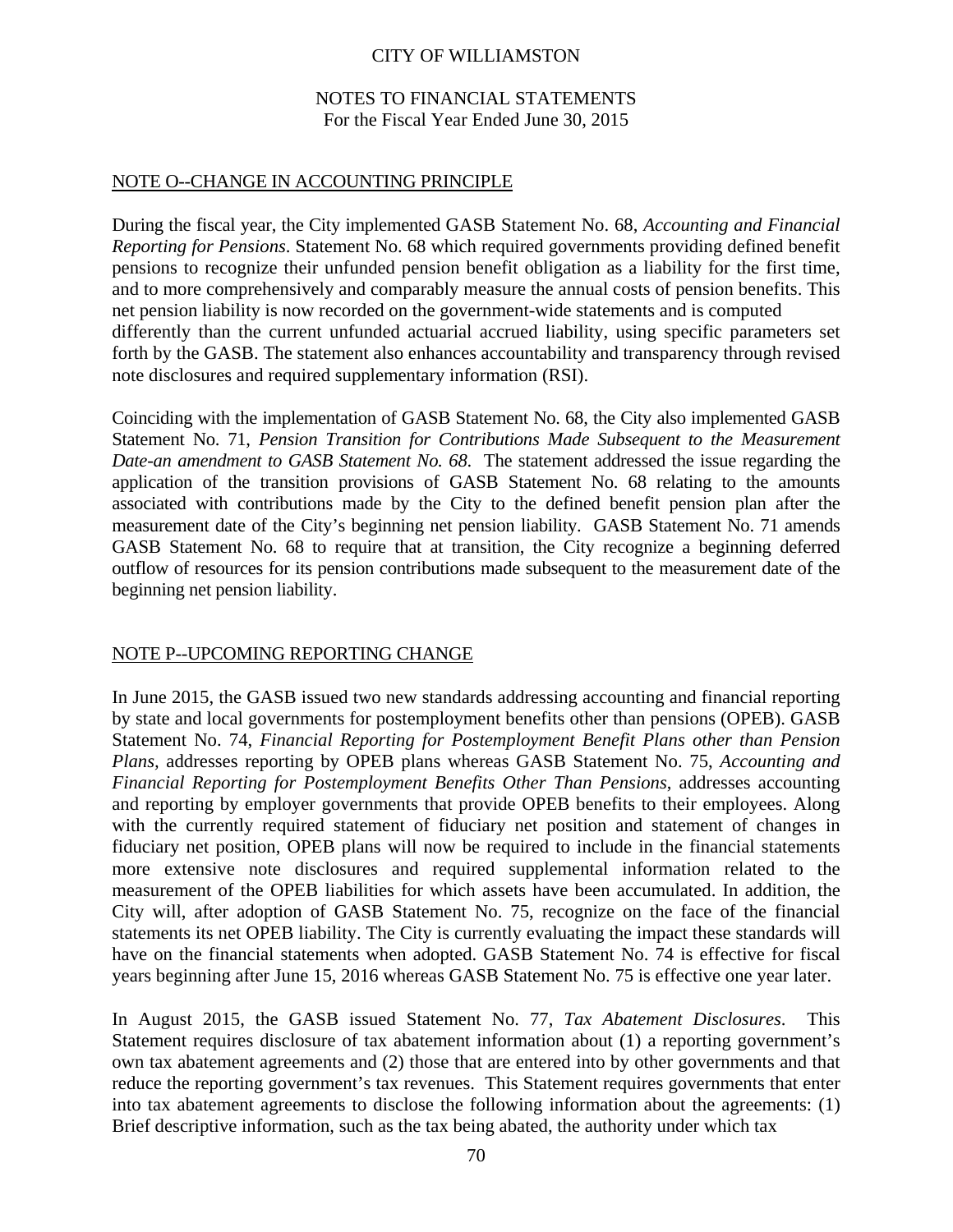## NOTES TO FINANCIAL STATEMENTS For the Fiscal Year Ended June 30, 2015

## NOTE P--UPCOMING REPORTING CHANGE (Continued)

abatements are provided, eligibility criteria, the mechanism by which taxes are abated, provisions for recapturing abated taxes, and the types of commitments made by tax abatement recipients; (2) The gross dollar amount of taxes abated during the period; (3) Commitments made by a government, other than to abate taxes, as part of a tax abatement agreement. GASB Statement No. 77 is effective for fiscal years beginning after December 15, 2015. The City is currently evaluating the effect of the new pronouncement.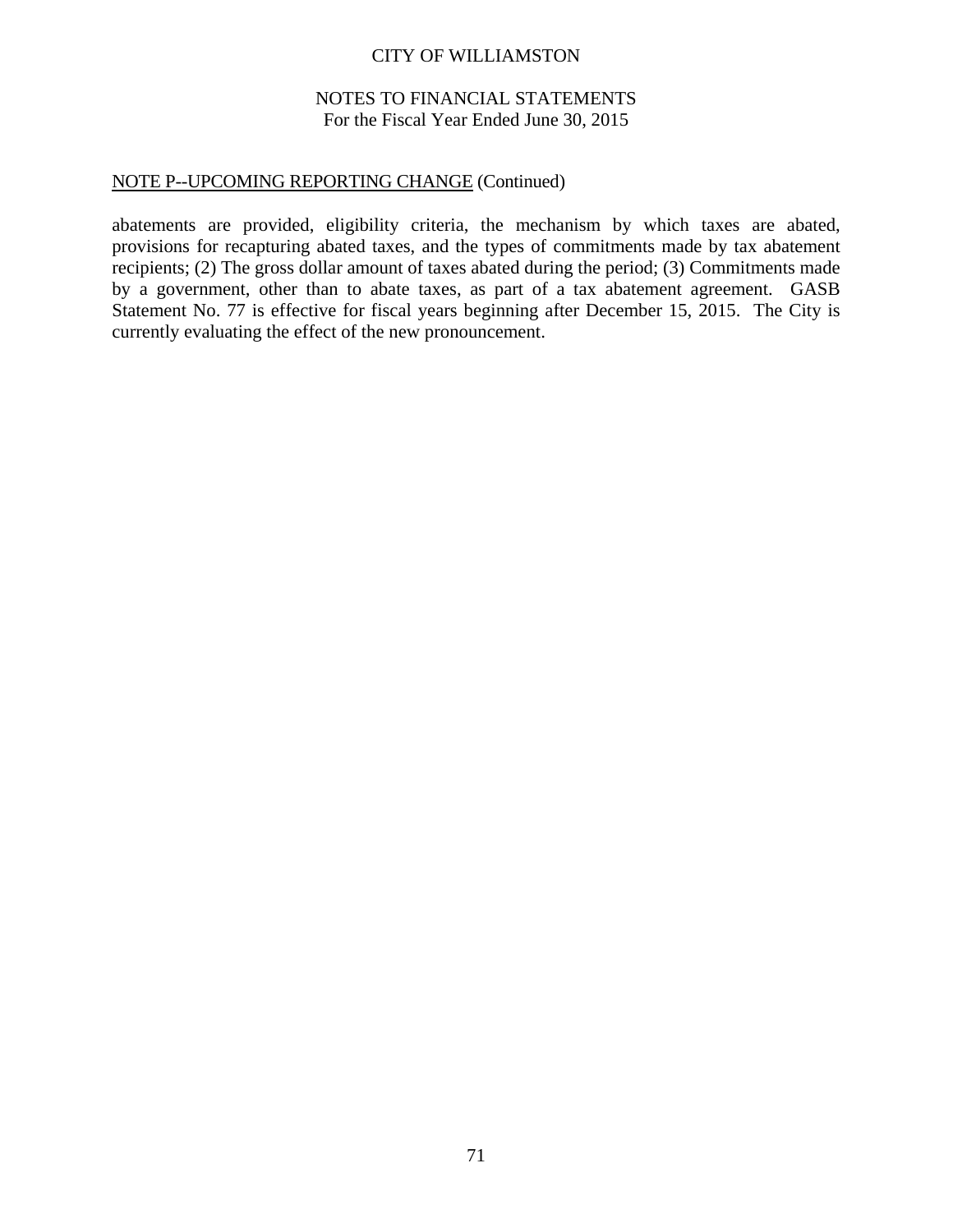REQUIRED SUPPLEMENTARY INFORMATION SCHEDULE OF CHANGES IN THE CITY'S NET PENSION LIABILITY AND RELATED RATIOS\* For the Fiscal Year Ending June 30, 2015

|                                                    |    | 2015       |
|----------------------------------------------------|----|------------|
| <b>Total Pension Liability</b>                     |    |            |
| Service Cost                                       | \$ | 98,706     |
| Interest                                           |    | 343,261    |
| Benefit payments including employee refunds        |    | (263, 163) |
| Net Change in Total Pension Liability              |    | 178,804    |
| <b>Total Pension Liability beginning</b>           |    | 4,242,961  |
| <b>Total Pension Liability ending</b>              | -S | 4,421,765  |
| Plan Fiduciary Net Position                        |    |            |
| Contributions-employer                             | \$ | 130,642    |
| Contributions-employee                             |    | 45,976     |
| Net Investment income                              |    | 187,084    |
| Benefit payments including employee refunds        |    | (263, 163) |
| Administrative expense                             |    | (6, 862)   |
| Net Change in Plan Fiduciary Net Position          |    | 93,677     |
| Plan Fiduciary Net Position beginning              |    | 2,972,917  |
| Plan Fiduciary Net Position ending                 | \$ | 3,066,594  |
| <b>Employer Net Pension Liability</b>              | S  | 1,355,171  |
| Plan Fiduciary Net Position as a percentage of the |    |            |
| <b>Total Pension Liability</b>                     |    | 69%        |
| Covered Employee Payroll                           | \$ | 863,134    |
| Employer's Net Pension Liability as a percentage   |    |            |
| of covered employee payroll                        |    | 157%       |
| Notes to schedule:                                 |    |            |

There were no benefit changes or changes in assumptions or methods affecting the 2014 valuation.

Above dates are based on measurement date, which may not necessarily tie to the fiscal year

\*10-year schedule as required by GASB Statement No. 68 will be built prospectively upon implementation of the standard.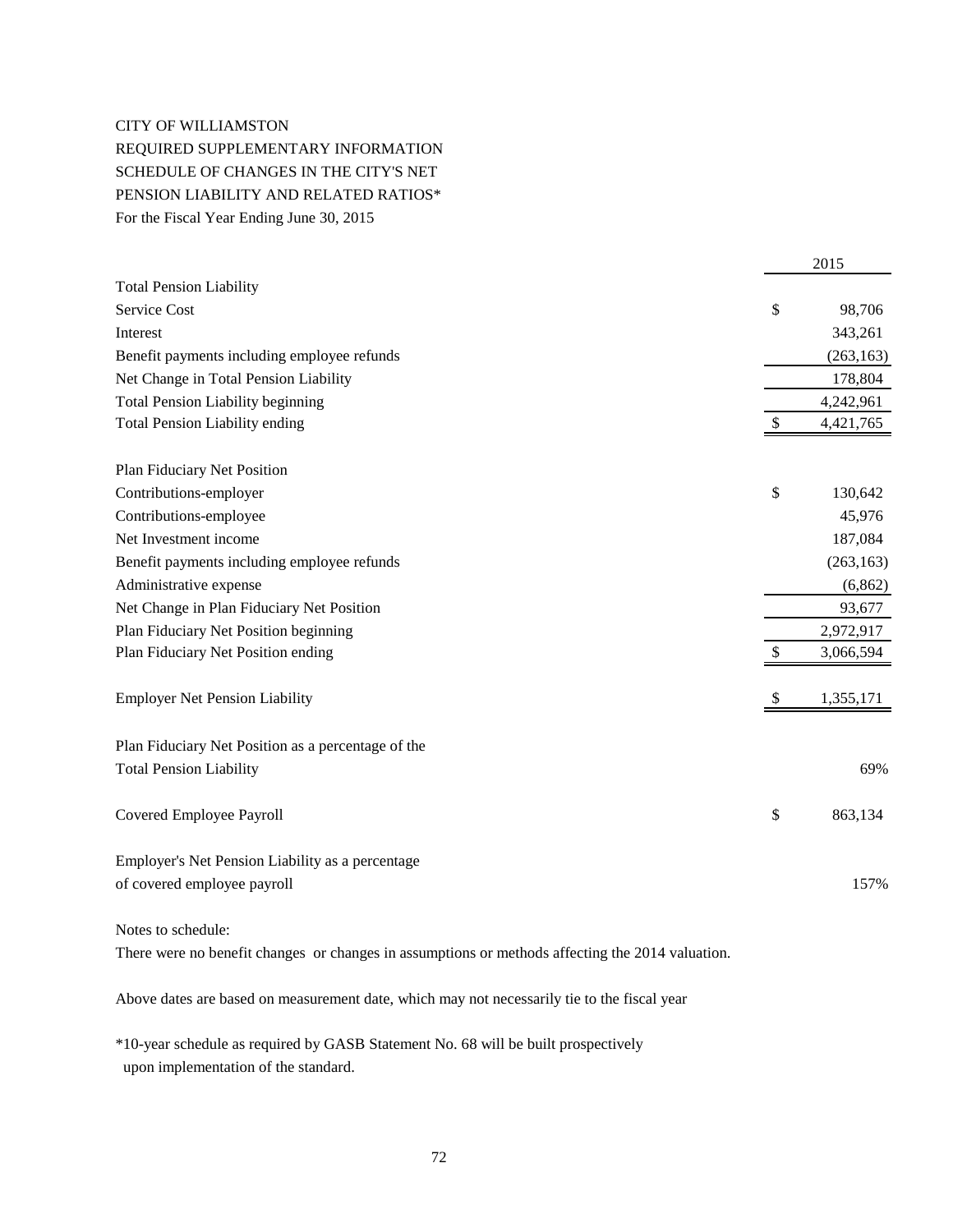#### CITY OF WILLIAMSTONREQUIRED SUPPLEMENTARY INFORMATION SCHEDULE OF CITY'S CONTRIBUTIONSFor the Fiscal Year Ending June 30, 2015

|                                                                                     | 2015                     | 2014                     | 2013                                | 2012                               | 2011                     | 2010                         | 2009                     | 2008                     | 2007                     | 2006      |
|-------------------------------------------------------------------------------------|--------------------------|--------------------------|-------------------------------------|------------------------------------|--------------------------|------------------------------|--------------------------|--------------------------|--------------------------|-----------|
| Actuarial Determined Contributions*<br>Contributions in relation to the actuarially | \$130.642                | \$121.382                | \$100.193                           | 91,228<br>S.                       | $\mathbf{s}$             | 99,316 \$ 109,042 \$ 273,351 |                          | \$107.678                | \$109.160                | \$101.858 |
| determined contribution<br>Contribution deficiency (excess)                         | 130.642                  | 121,382                  | 100,193<br>$\overline{\phantom{a}}$ | 91.228<br>$\overline{\phantom{0}}$ | 99.316                   | 109,042                      | 273,351                  | 107,678                  | 109,160                  | 101,858   |
|                                                                                     | $\overline{\phantom{0}}$ | $\overline{\phantom{0}}$ |                                     |                                    | $\overline{\phantom{0}}$ | $\overline{\phantom{0}}$     | $\overline{\phantom{0}}$ | $\overline{\phantom{a}}$ | $\overline{\phantom{0}}$ |           |
| Covered Employee Payroll                                                            | 863,134                  | 804,404                  | 757,014                             | 750.515                            | 765,918                  | 830,907                      | 865,146                  | 847,111                  | 944,214                  | 960,057   |
| Contributions as a percentage of covered<br>employee payroll                        | 15%                      | 15%                      | 13%                                 | 12%                                | 13%                      | 13%                          | 32%                      | 13%                      | 12%                      | 11%       |

Notes to Schedule

Actuarial valuation information relative to the determination of contributions:

Valuation date **Actuarially determined contribution rates are calculated as of December 31 each year, which is 18 months prior to** the beginning of the fiscal year in which the contributions are required

Methods and assumptions used to determine contribution rates:

| Actuarial cost method         | Entry Age                                                                               |
|-------------------------------|-----------------------------------------------------------------------------------------|
| Amortization method           | Level percentage of payroll, open                                                       |
| Remaining amortization period | 25 years                                                                                |
| Asset valuation method        | 10 year smoothed                                                                        |
| Inflation                     | 3 to 4%                                                                                 |
| <b>Salary Increases</b>       | 4.5%, including inflation                                                               |
| Investment rate of return     | 8.0%                                                                                    |
| Retirement age                | Experience-based tables of rates that are specific to the type of eligibility condition |
| Mortality                     | 50% Female/50% Male 1994 Group                                                          |
|                               | <b>Annuity Mortality Table</b>                                                          |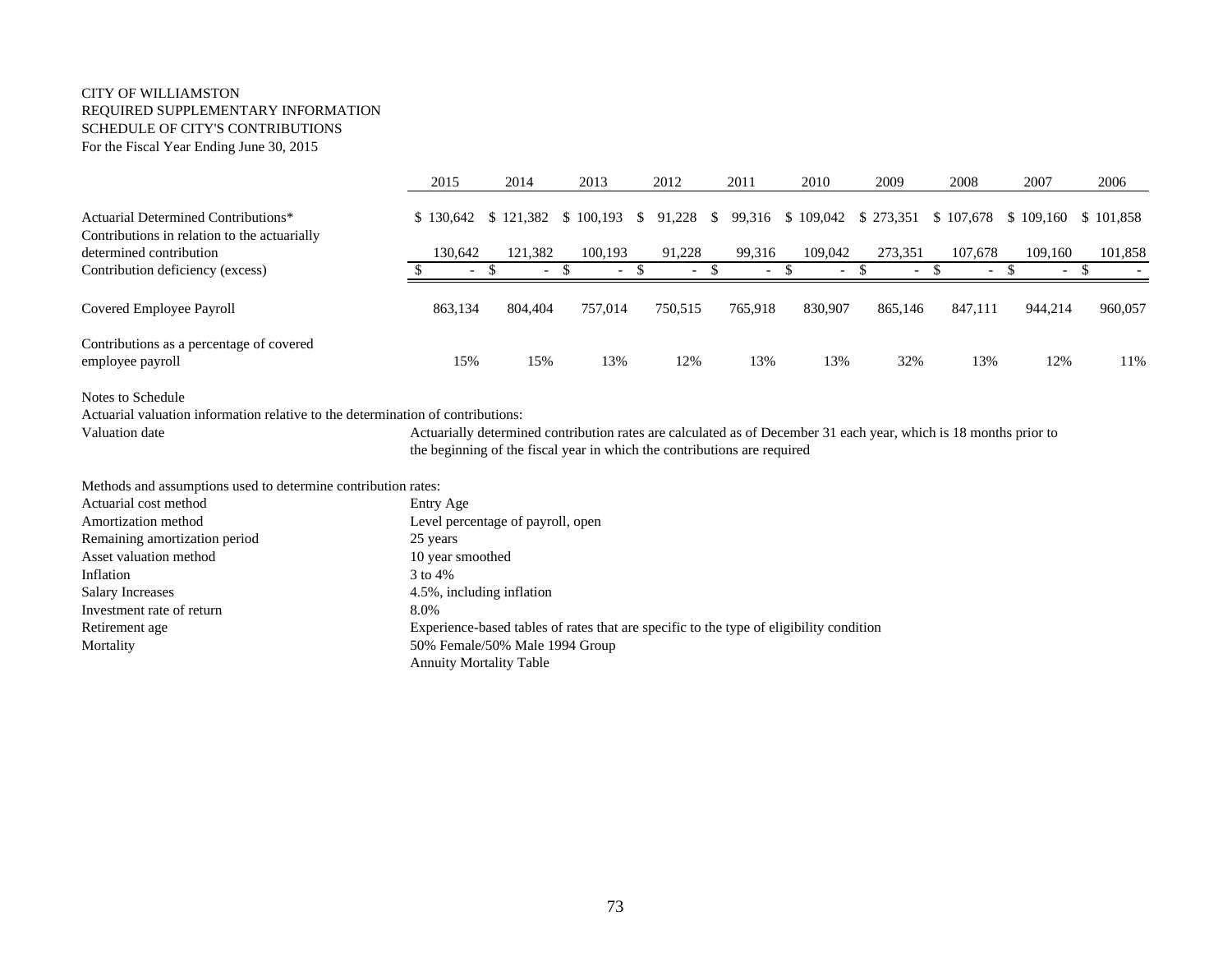# CITY OF WILLIAMSTON REQUIRED SUPPLEMENTARY INFORMATION SCHEDULE OF FUNDING PROGRESS - OTHER POST-EMPLOYMENT BENEFITS For the Fiscal Year Ending June 30, 2015

The schedule of funding progress is as follows:

| Actuarial<br>Valuation<br>Date   | Actuarial<br>Assets | Value of                                             | Actuarial<br>Accrued<br>Liability<br>(AAL) | Unfunded<br>AAL<br>(UAAL)             | Funded<br>Ratio | Covered<br>Payroll              | UAAL as a<br>Percent of<br>Covered<br>Payroll |
|----------------------------------|---------------------|------------------------------------------------------|--------------------------------------------|---------------------------------------|-----------------|---------------------------------|-----------------------------------------------|
| 06/30/13<br>06/30/14<br>06/30/15 | \$                  | $\overline{\phantom{a}}$<br>$\overline{\phantom{a}}$ | \$1,164,485<br>2,251,814<br>1,883,602      | \$1,164,485<br>2,251,814<br>1,883,602 | 0%<br>0%<br>0%  | \$682,397<br>729,063<br>824,979 | 171%<br>309%<br>228%                          |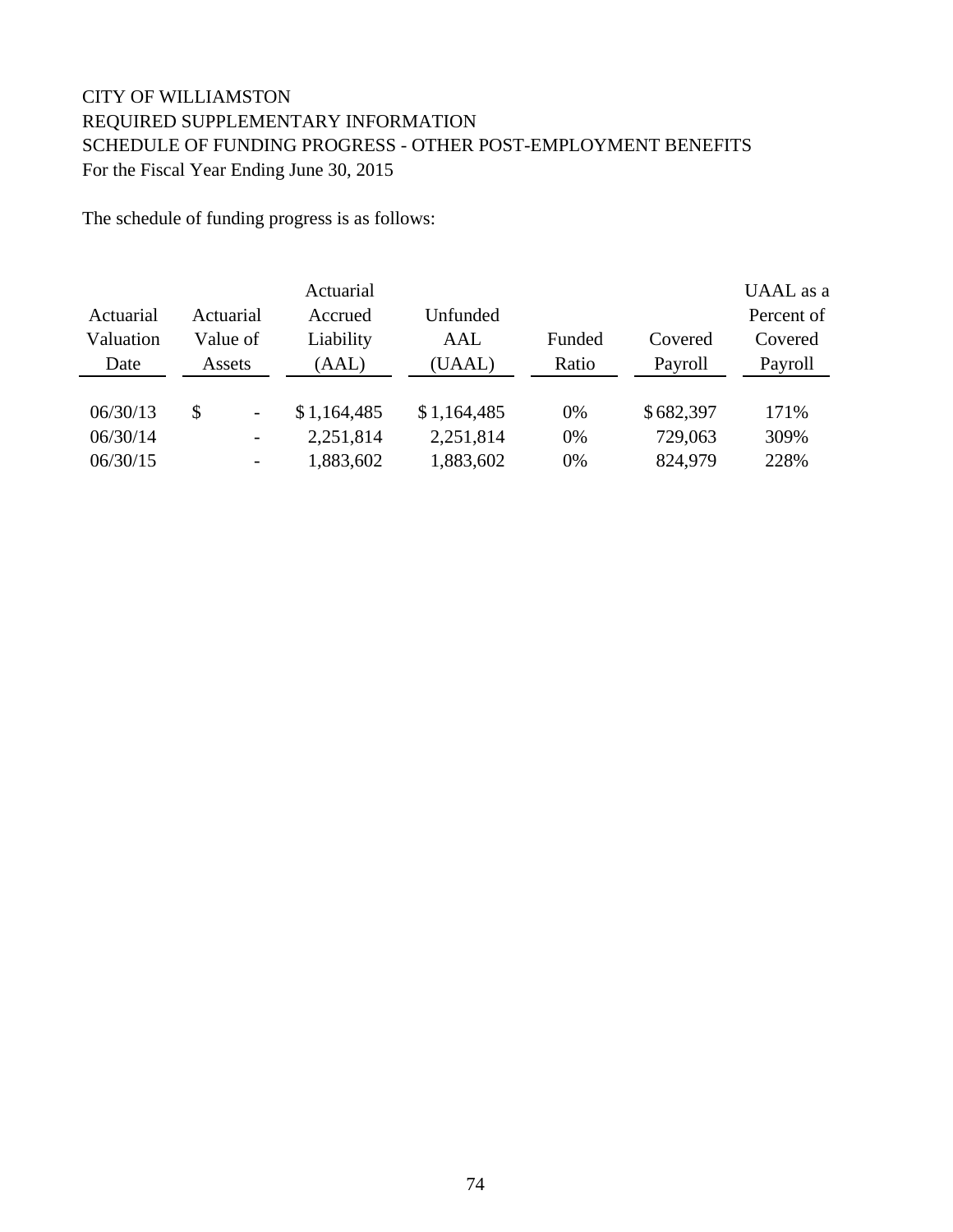# **CITY OF WILLIAMSTON EXHIBIT K REQUIRED SUPPLEMENTARY INFORMATION BUDGETARY COMPARISON SCHEDULE GENERAL FUND**

## **For the Fiscal Year Ended June 30, 2015**

|                                    | Original |               | Amended |               |                           |            | <b>Amended Budget</b><br>Positive |            |
|------------------------------------|----------|---------------|---------|---------------|---------------------------|------------|-----------------------------------|------------|
| Revenues                           |          | <b>Budget</b> |         | <b>Budget</b> |                           | Actual     |                                   | (Negative) |
| <b>Taxes and Penalties</b>         | \$       | 1,398,000     | \$      | 1,398,000     | \$                        | 1,432,920  | \$                                | 34,920     |
| Licenses and Permits               |          | 49,500        |         | 49,500        |                           | 58,811     |                                   | 9,311      |
| <b>State Grants</b>                |          | 339,750       |         | 339,750       |                           | 334,752    |                                   | (4,998)    |
| <b>Charges for Services</b>        |          | 10,500        |         | 10,500        |                           | 11,856     |                                   | 1,356      |
| <b>Fines and Forfeitures</b>       |          | 5,500         |         | 5,500         |                           | 5,263      |                                   | (237)      |
| <b>Interest and Rentals</b>        |          | 6,350         |         | 6,350         |                           | 6,408      |                                   | 58         |
| Other Revenue                      |          | 694,500       |         | 674,500       |                           | 648,085    |                                   | (26, 415)  |
| <b>Total Revenues</b>              |          | 2,504,100     |         | 2,484,100     |                           | 2,498,095  |                                   | 13,995     |
| Expenditures                       |          |               |         |               |                           |            |                                   |            |
| Current                            |          |               |         |               |                           |            |                                   |            |
| <b>General Government</b>          |          | 953,980       |         | 930,480       |                           | 889,220    |                                   | 41,260     |
| <b>Public Safety</b>               |          | 662,375       |         | 662,375       |                           | 640,182    |                                   | 22,193     |
| Public Works                       |          | 302,620       |         | 304,620       |                           | 275,918    |                                   | 28,702     |
| Community and Economic Development |          | 70,975        |         | 70,975        |                           | 58,859     |                                   | 12,116     |
| <b>Recreation and Culture</b>      |          | 89,850        |         | 94,850        |                           | 57,404     |                                   | 37,446     |
| Capital Outlay                     |          | 489,500       |         | 564,500       |                           | 560,773    |                                   | 3,727      |
| <b>Total Expenditures</b>          |          | 2,569,300     |         | 2,627,800     |                           | 2,482,356  |                                   | 145,444    |
| <b>Excess of Revenues Over</b>     |          |               |         |               |                           |            |                                   |            |
| (Under) Expenditures               |          | (65,200)      |         | (143,700)     |                           | 15,739     |                                   | 159,439    |
| Other Financing Sources (Uses)     |          |               |         |               |                           |            |                                   |            |
| Interfund Transfers (Out)          |          | (206, 500)    |         | (206, 500)    |                           | (206, 500) |                                   |            |
| <b>Total Other Financing</b>       |          |               |         |               |                           |            |                                   |            |
| Sources (Uses)                     |          | (206, 500)    |         | (206, 500)    |                           | (206, 500) |                                   |            |
| Net Change in Fund Balance         |          | (271,700)     |         | (350,200)     |                           | (190, 761) |                                   | 159,439    |
| Fund Balance--July 1, 2014         |          | 1,126,515     |         | 1,126,515     |                           | 1,126,515  |                                   |            |
| Fund Balance--June 30, 2015        | \$       | 854,815       | \$      | 776,315       | $\boldsymbol{\mathsf{S}}$ | 935,754    | $\boldsymbol{\mathcal{S}}$        | 159,439    |

Variance With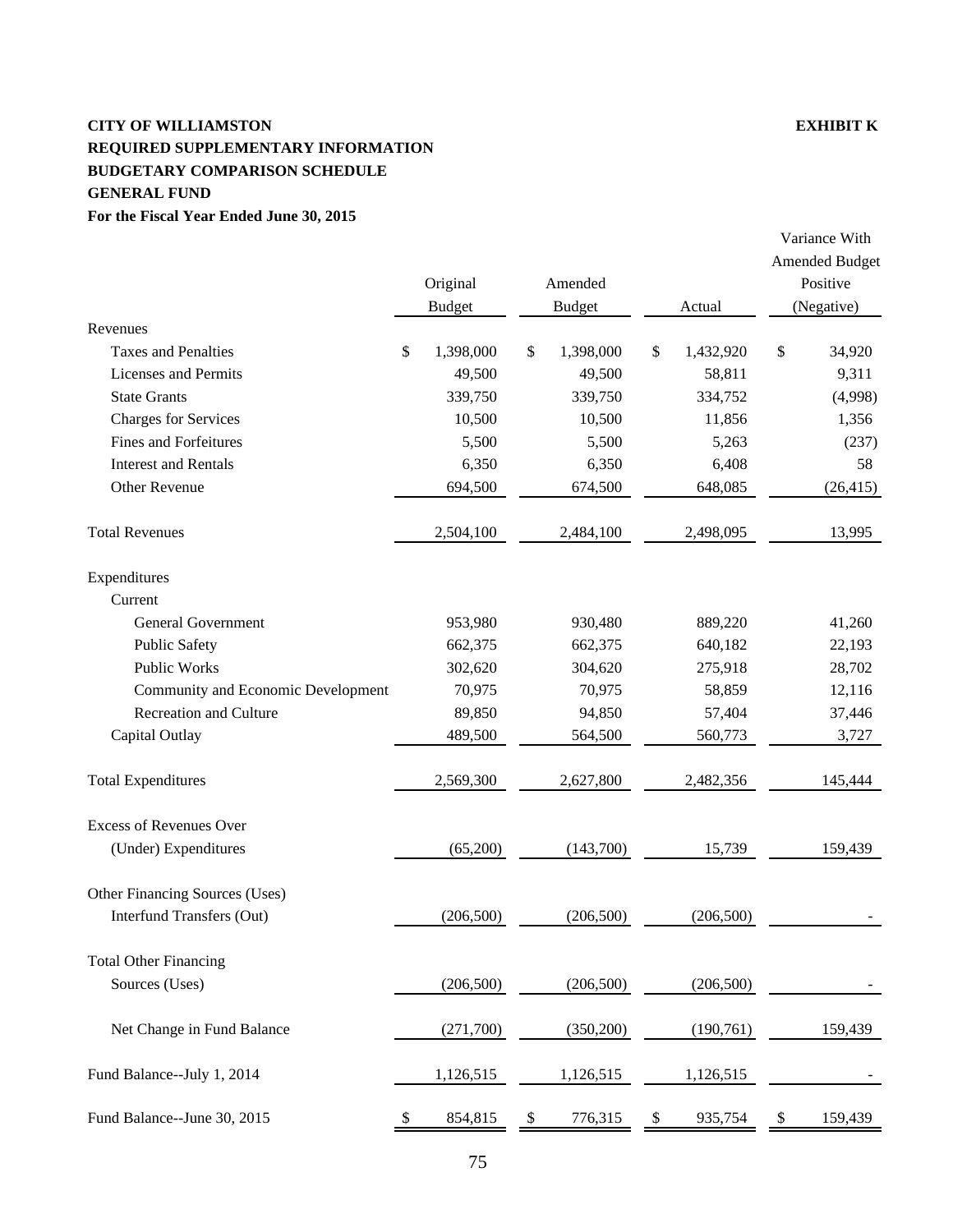## **CITY OF WILLIAMSTON EXHIBIT L REQUIRED SUPPLEMENTARY INFORMATION BUDGETARY COMPARISON SCHEDULE MAJOR STREET--MAJOR SPECIAL REVENUE FUND For the Fiscal Year Ended June 30, 2015**

|                                     | Original<br><b>Budget</b> |                           | Amended<br><b>Budget</b> | Actual        | Variance With<br><b>Amended Budget</b><br>Positive<br>(Negative) |
|-------------------------------------|---------------------------|---------------------------|--------------------------|---------------|------------------------------------------------------------------|
| Revenues                            |                           |                           |                          |               |                                                                  |
| <b>State Grants</b>                 |                           |                           |                          |               |                                                                  |
| <b>MTF Distributions</b>            | \$<br>184,500             | \$                        | 184,500                  | \$<br>191,462 | \$<br>6,962                                                      |
| Metro Act                           | 10,000                    |                           | 10,000                   | 9,798         | (202)                                                            |
| <b>Other State Grants</b>           |                           |                           |                          | 22,059        | 22,059                                                           |
| <b>Interest and Rentals</b>         |                           |                           |                          | 23            | 23                                                               |
| <b>Other Revenue</b>                | 1,500                     |                           | 31,500                   | 22,830        | (8,670)                                                          |
| <b>Total Revenues</b>               | 196,000                   |                           | 226,000                  | 246,172       | 20,172                                                           |
| Expenditures                        |                           |                           |                          |               |                                                                  |
| Public Works                        |                           |                           |                          |               |                                                                  |
| Nonmotorized Transportation         | 15,635                    |                           | 15,635                   | 5,524         | 10,111                                                           |
| <b>Surface Maintenance</b>          | 59,800                    |                           | 59,800                   | 47,344        | 12,456                                                           |
| Sweeping/Flushing                   | 8,350                     |                           | 9,350                    | 7,218         | 2,132                                                            |
| <b>Bridge Maintenance</b>           | 3,175                     |                           | 3,175                    |               | 3,175                                                            |
| <b>Traffic Control</b>              | 10,150                    |                           | 13,650                   | 11,545        | 2,105                                                            |
| Winter Maintenance                  | 45,000                    |                           | 45,000                   | 24,876        | 20,124                                                           |
| Administration                      | 8,100                     |                           | 9,100                    | 8,159         | 941                                                              |
| Capital Outlay                      |                           |                           |                          |               |                                                                  |
| Preservation/Structual Improvements | 121,000                   |                           | 121,000                  | 20,233        | 100,767                                                          |
| <b>Total Expenditures</b>           | 271,210                   |                           | 276,710                  | 124,899       | 151,811                                                          |
| <b>Excess of Revenues Over</b>      |                           |                           |                          |               |                                                                  |
| (Under) Expenditures                | (75,210)                  |                           | (50, 710)                | 121,273       | 171,983                                                          |
| Other Financing Sources (Uses)      |                           |                           |                          |               |                                                                  |
| Interfund Transfers (Out)           | (10,000)                  |                           | (10,000)                 | (10,000)      |                                                                  |
| <b>Total Other Financing</b>        |                           |                           |                          |               |                                                                  |
| Sources (Uses)                      | (10,000)                  |                           | (10,000)                 | (10,000)      |                                                                  |
| Net Change in Fund Balance          | (85,210)                  |                           | (60, 710)                | 111,273       | 171,983                                                          |
| Fund Balance--July 1, 2014          | 172,550                   |                           | 172,550                  | 172,550       |                                                                  |
| Fund Balance--June 30, 2015         | \$<br>87,340              | $\boldsymbol{\mathsf{S}}$ | 111,840                  | \$<br>283,823 | \$<br>171,983                                                    |

76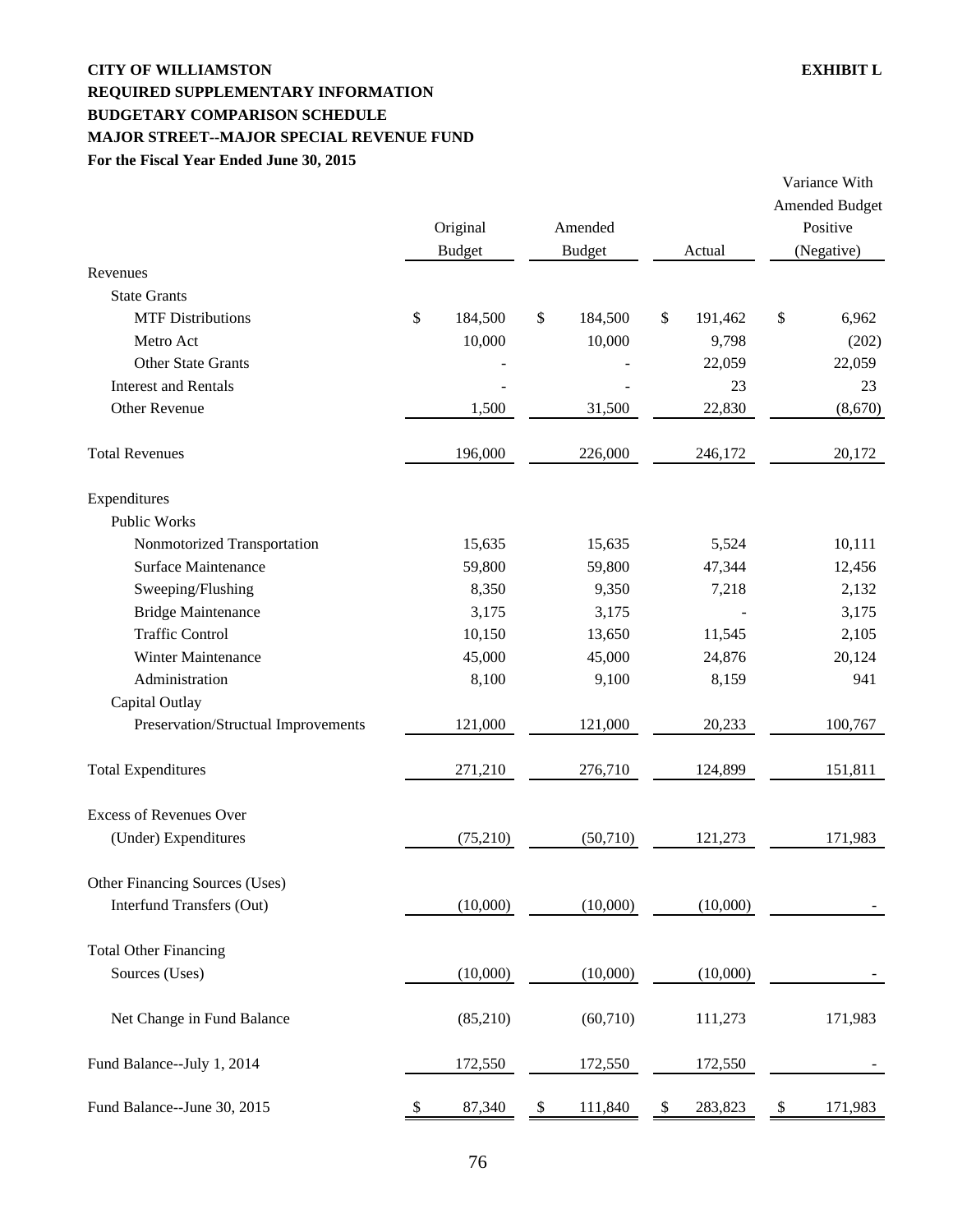## **CITY OF WILLIAMSTON EXHIBIT M REQUIRED SUPPLEMENTARY INFORMATION BUDGETARY COMPARISON SCHEDULE LOCAL STREET--MAJOR SPECIAL REVENUE FUND For the Fiscal Year Ended June 30, 2015**

|                                | Original<br><b>Budget</b> |           | Amended<br><b>Budget</b> |           | Actual |           |      | <b>Amended Budget</b><br>Positive<br>(Negative) |
|--------------------------------|---------------------------|-----------|--------------------------|-----------|--------|-----------|------|-------------------------------------------------|
| Revenues                       |                           |           |                          |           |        |           |      |                                                 |
| <b>State Grants</b>            |                           |           |                          |           |        |           |      |                                                 |
| <b>MTF Distributions</b>       | \$                        | 58,000    | $\$$                     | 58,000    | \$     | 60,147    | \$   | 2,147                                           |
| <b>Interest and Rentals</b>    |                           | 25        |                          | 25        |        | 109       |      | 84                                              |
| <b>Other Revenues</b>          |                           | 50        |                          | 50        |        |           |      | (50)                                            |
| <b>Total Revenues</b>          |                           | 58,075    |                          | 58,075    |        | 60,256    |      | 2,181                                           |
| Expenditures                   |                           |           |                          |           |        |           |      |                                                 |
| <b>Public Works</b>            |                           |           |                          |           |        |           |      |                                                 |
| Nonmotorized Transportation    |                           | 6,425     |                          | 6,425     |        | 2,735     |      | 3,690                                           |
| <b>Surface Maintenance</b>     |                           | 53,600    |                          | 55,600    |        | 54,808    |      | 792                                             |
| Sweeping/Flushing              |                           | 3,550     |                          | 6,550     |        | 4,478     |      | 2,072                                           |
| <b>Bridge Maintenance</b>      |                           | 1,615     |                          | 1,615     |        |           |      | 1,615                                           |
| <b>Traffic Control</b>         |                           | 2,925     |                          | 9,425     |        | 7,322     |      | 2,103                                           |
| <b>Winter Maintenance</b>      |                           | 34,900    |                          | 28,400    |        | 25,119    |      | 3,281                                           |
| Administration                 |                           | 7,850     |                          | 8,000     |        | 7,910     |      | 90                                              |
| <b>Total Expenditures</b>      |                           | 110,865   |                          | 116,015   |        | 102,372   |      | 13,643                                          |
| <b>Excess of Revenues Over</b> |                           |           |                          |           |        |           |      |                                                 |
| (Under) Expenditures           |                           | (52,790)  |                          | (57, 940) |        | (42, 116) |      | 15,824                                          |
| Other Financing Sources (Uses) |                           |           |                          |           |        |           |      |                                                 |
| <b>Interfund Transfers In</b>  |                           | 196,500   |                          | 196,500   |        | 196,500   |      |                                                 |
| Interfund Transfers (Out)      |                           | (149,750) |                          | (149,750) |        | (149,750) |      |                                                 |
| <b>Total Other Financing</b>   |                           |           |                          |           |        |           |      |                                                 |
| Sources (Uses)                 |                           | 46,750    |                          | 46,750    |        | 46,750    |      |                                                 |
| Net Change in Fund Balance     |                           | (6,040)   |                          | (11, 190) |        | 4,634     |      | 15,824                                          |
| Fund Balance--July 1, 2014     |                           | 18,590    |                          | 18,590    |        | 18,590    |      |                                                 |
| Fund Balance--June 30, 2015    | \$                        | 12,550    | \$                       | 7,400     | \$     | 23,224    | $\$$ | 15,824                                          |

Variance With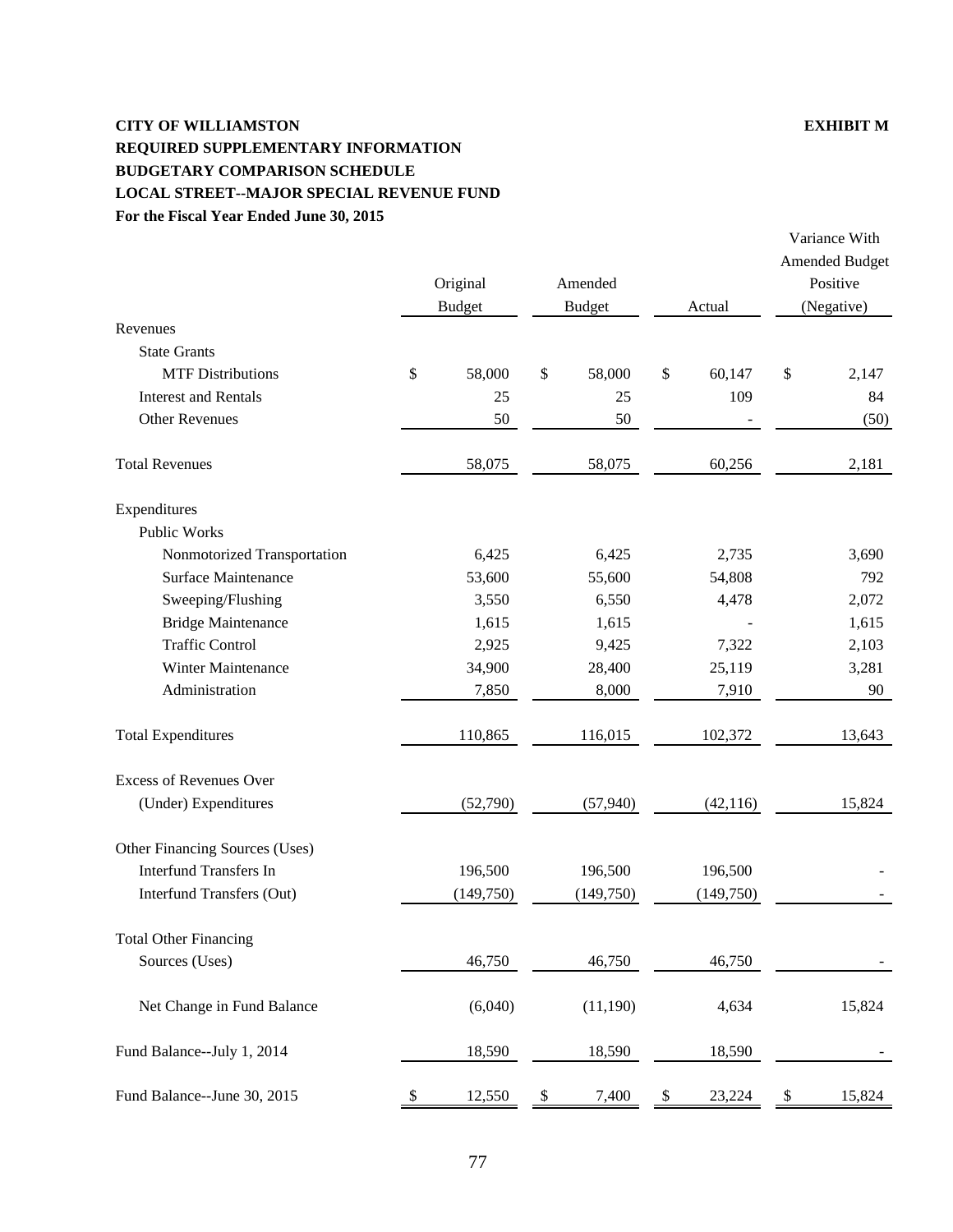## **CITY OF WILLIAMSTON EXHIBIT N COMBINING BALANCE SHEET NON-MAJOR GOVERNMENTAL FUNDS June 30, 2015**

|                                            | <b>DEBT SERVICE FUNDS</b>           |                                     |               |
|--------------------------------------------|-------------------------------------|-------------------------------------|---------------|
|                                            | 2003<br>Act 175<br><b>Bond Debt</b> | 2003<br>Act 342<br><b>Bond Debt</b> | Total         |
| <b>ASSETS</b>                              |                                     |                                     |               |
| Due From Other Funds--Primary Government   | \$<br>239                           | 102,810<br>\$                       | 103,049<br>\$ |
| <b>Total Assets</b>                        | 239                                 | 102,810                             | 103,049<br>S  |
| <b>LIABILITIES AND FUND BALANCES</b>       |                                     |                                     |               |
| Accounts Payable                           | \$                                  | 102,233<br>\$                       | \$102,233     |
| <b>Total Liabilities</b>                   | \$                                  | 102,233<br><sup>\$</sup>            | 102,233<br>\$ |
| <b>Fund Balances</b>                       |                                     |                                     |               |
| <b>Restricted for Debt Service</b>         | 239                                 | 577                                 | 816           |
| <b>Total Fund Balances</b>                 | 239                                 | 577                                 | 816           |
| <b>Total Liabilities and Fund Balances</b> | 239<br>S                            | 102,810                             | 103,049<br>\$ |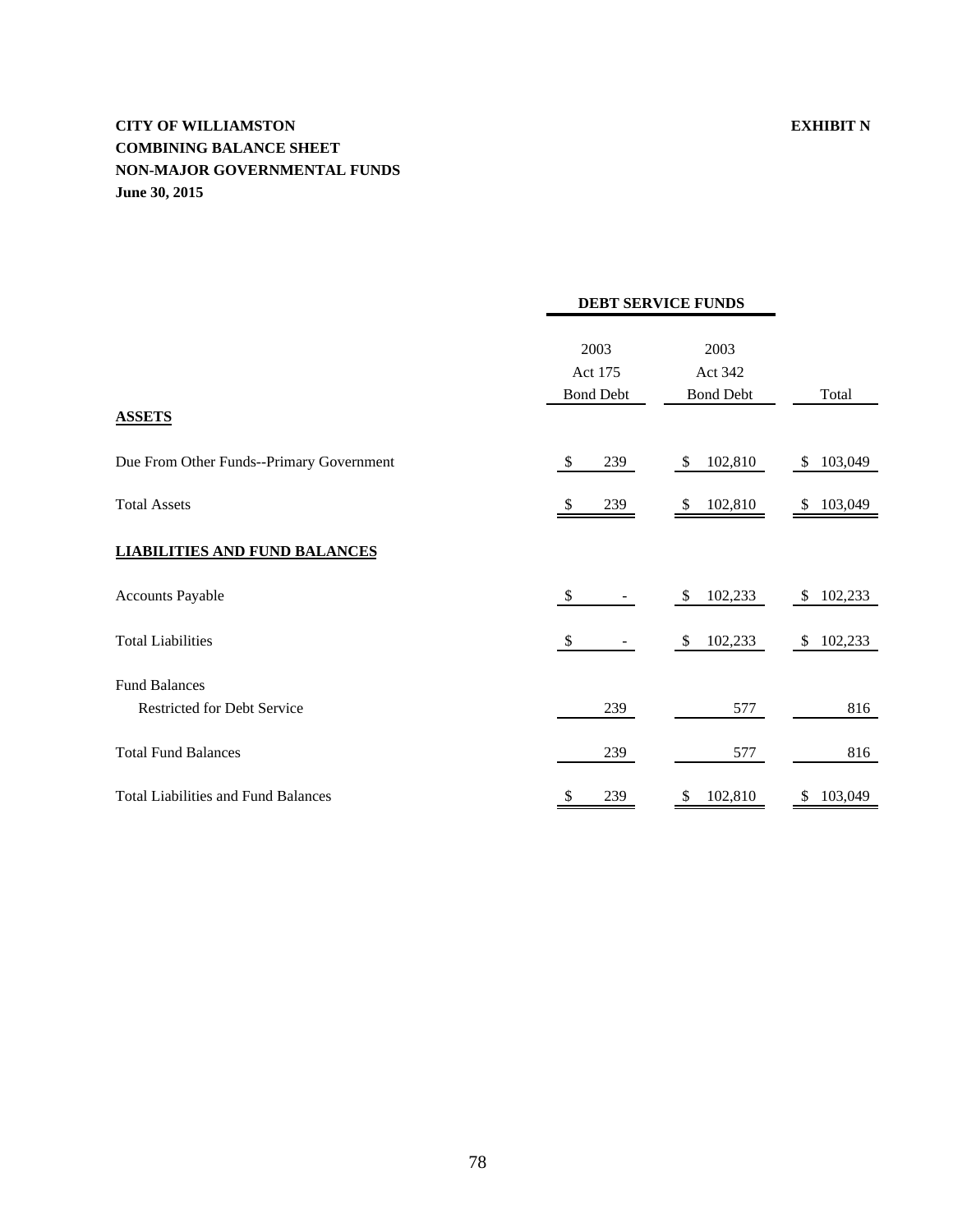## **CITY OF WILLIAMSTON EXHIBIT O COMBINING STATEMENT OF REVENUES, EXPENDITURES AND CHANGES IN FUND BALANCES NON-MAJOR GOVERNMENTAL FUNDS For the Fiscal Year Ended June 30, 2015**

|                                                                                      | <b>DEBT</b><br><b>SERVICE FUNDS</b> |                                     |            |
|--------------------------------------------------------------------------------------|-------------------------------------|-------------------------------------|------------|
|                                                                                      | 2003<br>Act 175<br><b>Bond Debt</b> | 2003<br>Act 342<br><b>Bond Debt</b> | Total      |
| <b>Total Revenues</b>                                                                | $\$\,$                              | $\mathbb{S}$                        | $\$$       |
| Expenditures<br>Current                                                              |                                     |                                     |            |
| Principal                                                                            | 20,000                              | 80,000                              | 100,000    |
| <b>Interest and Fees</b>                                                             | 4,770                               | 44,465                              | 49,235     |
| <b>Total Expenditures</b>                                                            | 24,770                              | 124,465                             | 149,235    |
| Excess of Revenue Over (Under)<br>Expenditures                                       | (24,770)                            | (124, 465)                          | (149, 235) |
| Other Financing Sources (Uses)<br><b>Interfund Transfers In (Primary Government)</b> | 25,000                              | 124,750                             | 149,750    |
| <b>Total Other Financing</b>                                                         |                                     |                                     |            |
| Sources (Uses)                                                                       | 25,000                              | 124,750                             | 149,750    |
| Net Change in Fund Balances                                                          | 230                                 | 285                                 | 515        |
| Fund Balance--July 1, 2014                                                           | 9                                   | 292                                 | 301        |
| Fund Balance--June 30, 2015                                                          | \$<br>239                           | \$<br>577                           | 816<br>\$  |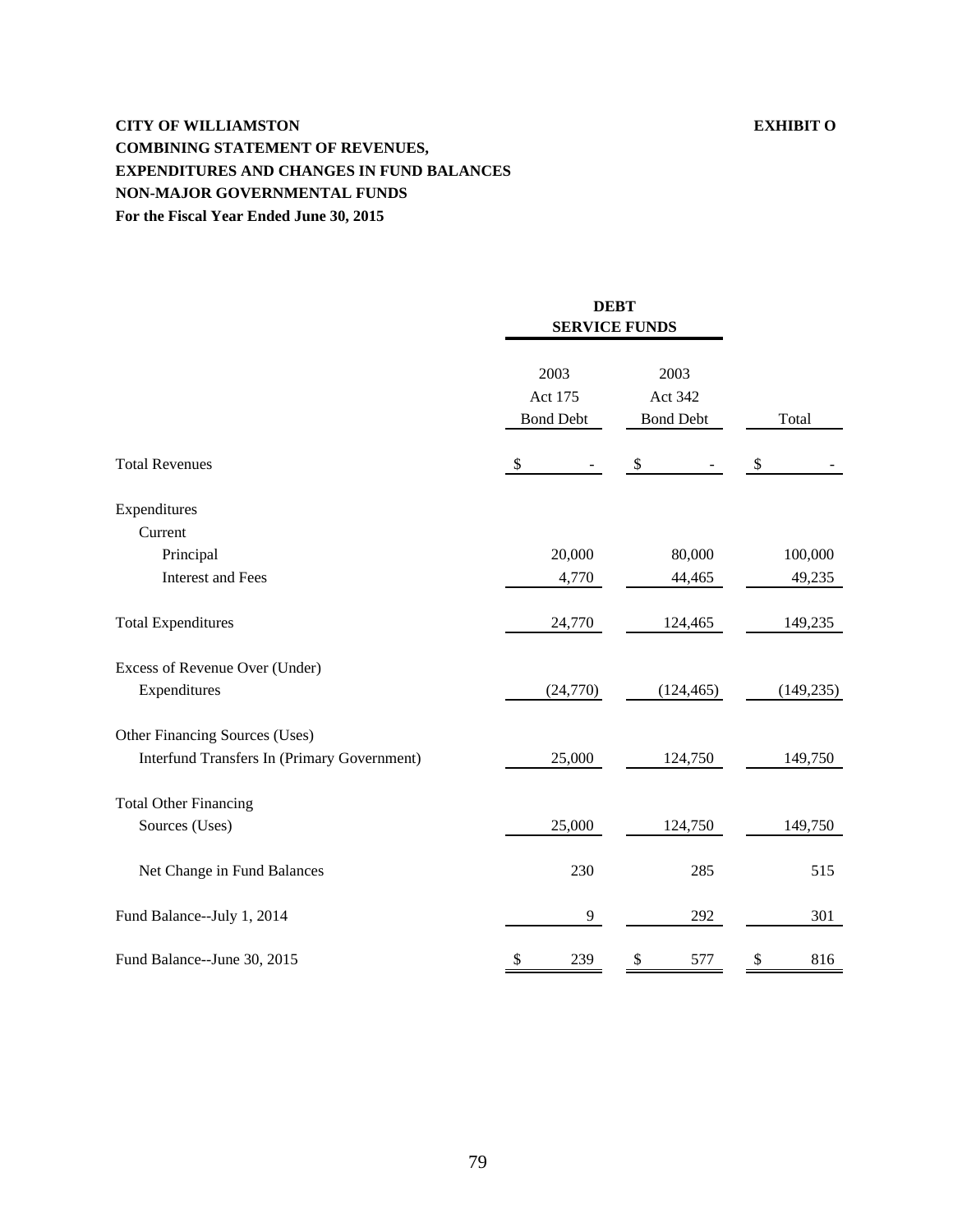## **CITY OF WILLIAMSTON EXHIBIT P SCHEDULE OF REVENUES BUDGET AND ACTUAL--GENERAL FUND For the Fiscal Year Ended June 30, 2015**

|                                                                                                                                                                   | <b>BUDGETED AMOUNTS</b>                         |                                                 |                                           | Variance With<br><b>Amended Budget</b><br>Positive   |  |
|-------------------------------------------------------------------------------------------------------------------------------------------------------------------|-------------------------------------------------|-------------------------------------------------|-------------------------------------------|------------------------------------------------------|--|
|                                                                                                                                                                   | Original                                        | Amended                                         | Actual                                    | (Negative)                                           |  |
| <b>Taxes and Penalties</b><br><b>Current Property Taxes</b><br>Mobile Home Tax<br>Penalties and Interest on Taxes<br>Property Tax Administration Fees             | \$<br>1,330,000<br>500<br>10,000<br>57,500      | \$<br>1,330,000<br>500<br>10,000<br>57,500      | \$<br>1,360,979<br>510<br>8,907<br>62,524 | \$<br>30,979<br>10<br>(1,093)<br>5,024               |  |
| <b>Total Taxes and Penalties</b>                                                                                                                                  | 1,398,000                                       | 1,398,000                                       | 1,432,920                                 | 34,920                                               |  |
| Licenses and Permits<br>Cable Franchise Fee<br><b>Building Permits</b><br><b>Zoning Permits</b><br>Other Licenses and Permits                                     | 23,000<br>25,000<br>500<br>1,000                | 23,000<br>25,000<br>500<br>1,000                | 23,596<br>29,555<br>4,475<br>1,185        | 596<br>4,555<br>3,975<br>185                         |  |
| <b>Total Licenses and Permits</b>                                                                                                                                 | 49,500                                          | 49,500                                          | 58,811                                    | 9,311                                                |  |
| <b>State Grants</b><br><b>Liquor Licenses</b><br>Act 302 Officer Training<br><b>State Shared Revenue</b>                                                          | 3,500<br>1,150<br>335,100                       | 3,500<br>1,150<br>335,100                       | 4,007<br>592<br>330,153                   | 507<br>(558)<br>(4,947)                              |  |
| <b>Total State Grants</b>                                                                                                                                         | 339,750                                         | 339,750                                         | 334,752                                   | (4,998)                                              |  |
| <b>Charges for Services</b><br><b>General Sales</b><br>Garbage Bag Sales<br>Police Reports and Service Fees<br>Miscellaneous<br><b>Total Charges for Services</b> | 500<br>3,500<br>6,500<br>10,500                 | 500<br>3,500<br>6,500<br>10,500                 | 486<br>2,918<br>7,283<br>1,169<br>11,856  | (14)<br>(582)<br>783<br>1,169<br>1,356               |  |
|                                                                                                                                                                   |                                                 |                                                 |                                           |                                                      |  |
| <b>Fines and Forfeitures</b><br>Parking Fines and Civil Infractions<br><b>Total Fines and Forfeitures</b>                                                         | 5,500<br>5,500                                  | 5,500<br>5,500                                  | 5,263<br>5,263                            | (237)<br>(237)                                       |  |
| <b>Interest and Rentals</b><br><b>Interest Earned</b><br><b>Building Rental</b>                                                                                   | 350<br>6,000                                    | 350<br>6,000                                    | 408<br>6,000                              | 58                                                   |  |
| <b>Total Interest and Rentals</b>                                                                                                                                 | 6,350                                           | 6,350                                           | 6,408                                     | 58                                                   |  |
| Other Revenue<br>Sale of Capital Assets<br>Donations<br><b>Administrative Reimbursements</b><br>Refunds and Reimbursements<br><b>Contribution From EDC</b>        | 10,000<br>3,500<br>187,500<br>33,500<br>460,000 | 10,000<br>3,500<br>187,500<br>33,500<br>440,000 | 19,378<br>182,500<br>49,759<br>396,448    | (10,000)<br>15,878<br>(5,000)<br>16,259<br>(43, 552) |  |
| <b>Total Other Revenue</b>                                                                                                                                        | 694,500                                         | 674,500                                         | 648,085                                   | (26, 415)                                            |  |
| <b>Total Revenues</b>                                                                                                                                             | 2,504,100<br>S                                  | 2,484,100<br>\$                                 | \$<br>2,498,095                           | 13,995<br>\$                                         |  |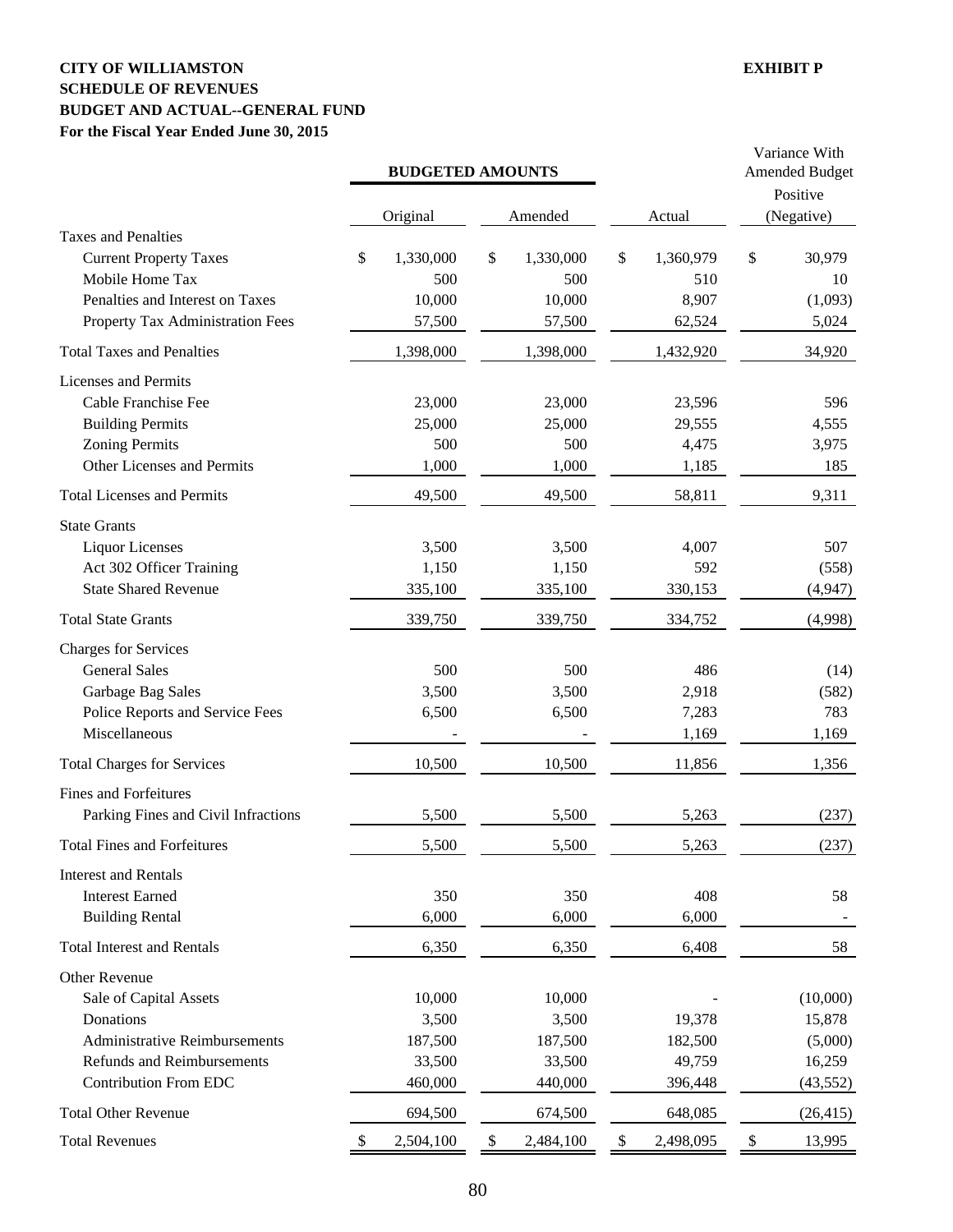## **CITY OF WILLIAMSTON EXHIBIT Q SCHEDULE OF EXPENDITURES AND OTHER USES--BY ACTIVITY BUDGET AND ACTUAL--GENERAL FUND For the Fiscal Year Ended June 30, 2015**

|                                                             | <b>BUDGETED AMOUNTS</b> |                   |                   |                   | Variance With<br><b>Amended Budget</b><br>Positive |              |
|-------------------------------------------------------------|-------------------------|-------------------|-------------------|-------------------|----------------------------------------------------|--------------|
|                                                             |                         | Original          | Amended           | Actual            |                                                    | (Negative)   |
| <b>General Government</b>                                   |                         |                   |                   |                   |                                                    |              |
| City Council                                                | \$                      | 28,675            | \$<br>28,675      | \$<br>22,739      | \$                                                 | 5,936        |
| <b>City Manager</b><br>Clerk                                |                         | 150,350<br>98,825 | 150,350<br>98,825 | 147,885<br>98,470 |                                                    | 2,465<br>355 |
| Treasurer                                                   |                         | 196,880           | 170,880           | 156,930           |                                                    | 13,950       |
| Assessor                                                    |                         | 59,950            | 55,950            | 52,023            |                                                    | 3,927        |
| Elections                                                   |                         | 8,300             | 9,800             | 9,210             |                                                    | 590          |
| <b>Buildings and Grounds</b>                                |                         | 319,000           | 324,000           | 317,312           |                                                    | 6,688        |
| Attorney                                                    |                         | 59,000            | 59,000            | 52,441            |                                                    | 6,559        |
| Cemetery Board                                              |                         | 15,000            | 15,000            | 15,000            |                                                    |              |
| Wheatfield Township 425 Revenue Sharing                     |                         | 18,000            | 18,000            | 17,210            |                                                    | 790          |
| <b>Total General Government</b>                             |                         | 953,980           | 930,480           | 889,220           |                                                    | 41,260       |
| <b>Public Safety</b>                                        |                         |                   |                   |                   |                                                    |              |
| Police                                                      |                         | 603,375           | 603,375           | 587,626           |                                                    | 15,749       |
| <b>Building Department</b>                                  |                         | 58,500            | 58,500            | 52,056            |                                                    | 6,444        |
| <b>Ingham County Hazmat Team</b>                            |                         | 500               | 500               | 500               |                                                    |              |
| <b>Total Public Safety</b>                                  |                         | 662,375           | 662,375           | 640,182           |                                                    | 22,193       |
| Public Works                                                |                         |                   |                   |                   |                                                    |              |
| Department of Public Works                                  |                         | 86,300            | 86,300            | 76,214            |                                                    | 10,086       |
| <b>Equipment Maintenance</b>                                |                         |                   |                   |                   |                                                    |              |
| <b>Street Lighting</b>                                      |                         | 72,000            | 72,000            | 66,310            |                                                    | 5,690        |
| City Tree Service                                           |                         | 68,320            | 70,320            | 60,390            |                                                    | 9,930        |
| <b>Tobias Drain Assessment</b>                              |                         | 76,000            | 76,000            | 73,004            |                                                    | 2,996        |
| <b>Total Public Works</b>                                   |                         | 302,620           | 304,620           | 275,918           |                                                    | 28,702       |
| Community and Economic Development                          |                         |                   |                   |                   |                                                    |              |
| Planning Commission                                         |                         | 36,375            | 36,375            | 31,484            |                                                    | 4,891        |
| Community and Economic Development Administration           |                         | 34,600            | 34,600            | 27,375            |                                                    | 7,225        |
| <b>Total Community and Economic Development</b>             |                         | 70,975            | 70,975            | 58,859            |                                                    | 12,116       |
| Recreation and Culture                                      |                         |                   |                   |                   |                                                    |              |
| Parks and Recreation<br><b>Total Recreation and Culture</b> |                         | 89,850<br>89,850  | 94,850            | 57,404            |                                                    | 37,446       |
|                                                             |                         |                   | 94,850            | 57,404            |                                                    | 37,446       |
| Capital Outlay<br>New Equipment                             |                         | 489,500           | 564,500           | 560,773           |                                                    | 3,727        |
| <b>Total Capital Outlay</b>                                 |                         | 489,500           | 564,500           | 560,773           |                                                    | 3,727        |
| <b>Other Financing Uses</b>                                 |                         |                   |                   |                   |                                                    |              |
| <b>Local Street Fund</b>                                    |                         | 186,500           | 186,500           | 186,500           |                                                    |              |
| <b>Equipment Fund</b>                                       |                         | 20,000            | 20,000            | 20,000            |                                                    |              |
| <b>Total Other Financing Uses</b>                           |                         | 206,500           | 206,500           | 206,500           |                                                    |              |
| <b>Total Expenditures and Other Financing Uses</b>          | \$                      | 2,775,800         | \$<br>2,834,300   | \$<br>2,688,856   | \$                                                 | 145,444      |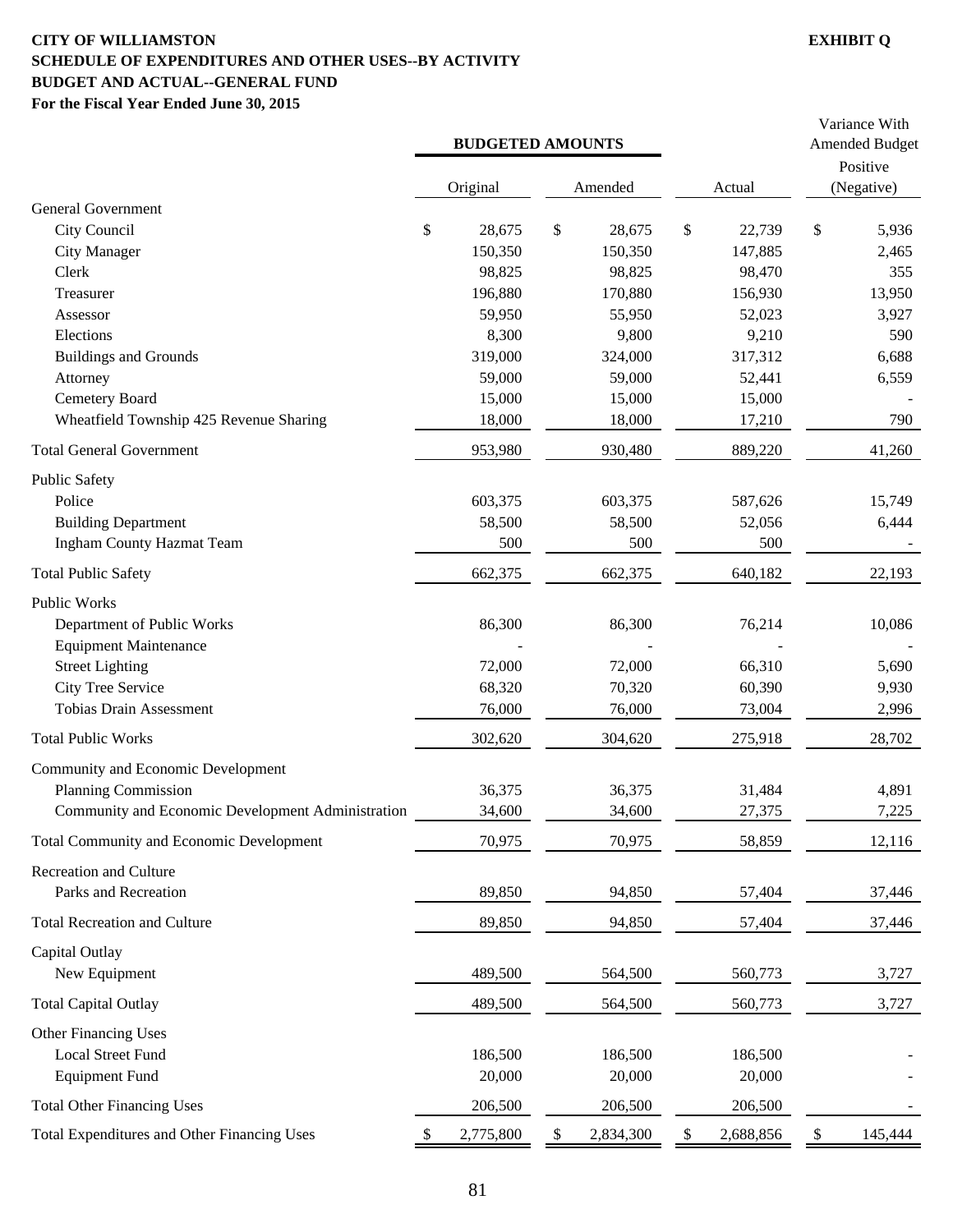## **CITY OF WILLIAMSTON EXHIBIT R GOVERNMENTAL FUND BALANCE SHEET STATEMENT OF NET POSITION ECONOMIC DEVELOPMENT CORPORATION June 30, 2015**

|                                              | Modified<br>Accrual<br><b>Basis</b> | Full<br>Accrual<br>Adjustments | Statement<br>of Net<br>Position |
|----------------------------------------------|-------------------------------------|--------------------------------|---------------------------------|
| <b>ASSETS</b>                                |                                     |                                |                                 |
| <b>Current Assets</b>                        |                                     |                                |                                 |
| Cash<br>Investments                          | \$<br>83,713<br>10,073              | \$<br>$\overline{\phantom{a}}$ | \$<br>83,713<br>10,073          |
| <b>Total Assets</b>                          | 93,786                              |                                | 93,786                          |
| <b>LIABILITIES</b>                           |                                     |                                |                                 |
| <b>Current Liabilities</b>                   |                                     |                                |                                 |
| Due to Other Funds--Primary Government       | \$<br>17,112                        |                                | 17,112                          |
| <b>Total Liabilities</b>                     | 17,112                              |                                | 17,112                          |
| <b>FUND BALANCE/NET POSITION</b>             |                                     |                                |                                 |
| Fund Balance--Restricted                     | 76,674                              | (76, 674)                      |                                 |
| <b>Total Fund Balance</b>                    | 76,674                              | (76, 674)                      |                                 |
| <b>Total Liabilities and Fund Balance</b>    | \$<br>93,786                        |                                |                                 |
| Net Position                                 |                                     |                                |                                 |
| Restricted for Economic Development Programs |                                     | 76,674                         | 76,674                          |
| <b>Total Net Position</b>                    |                                     | \$<br>76,674                   | \$<br>76,674                    |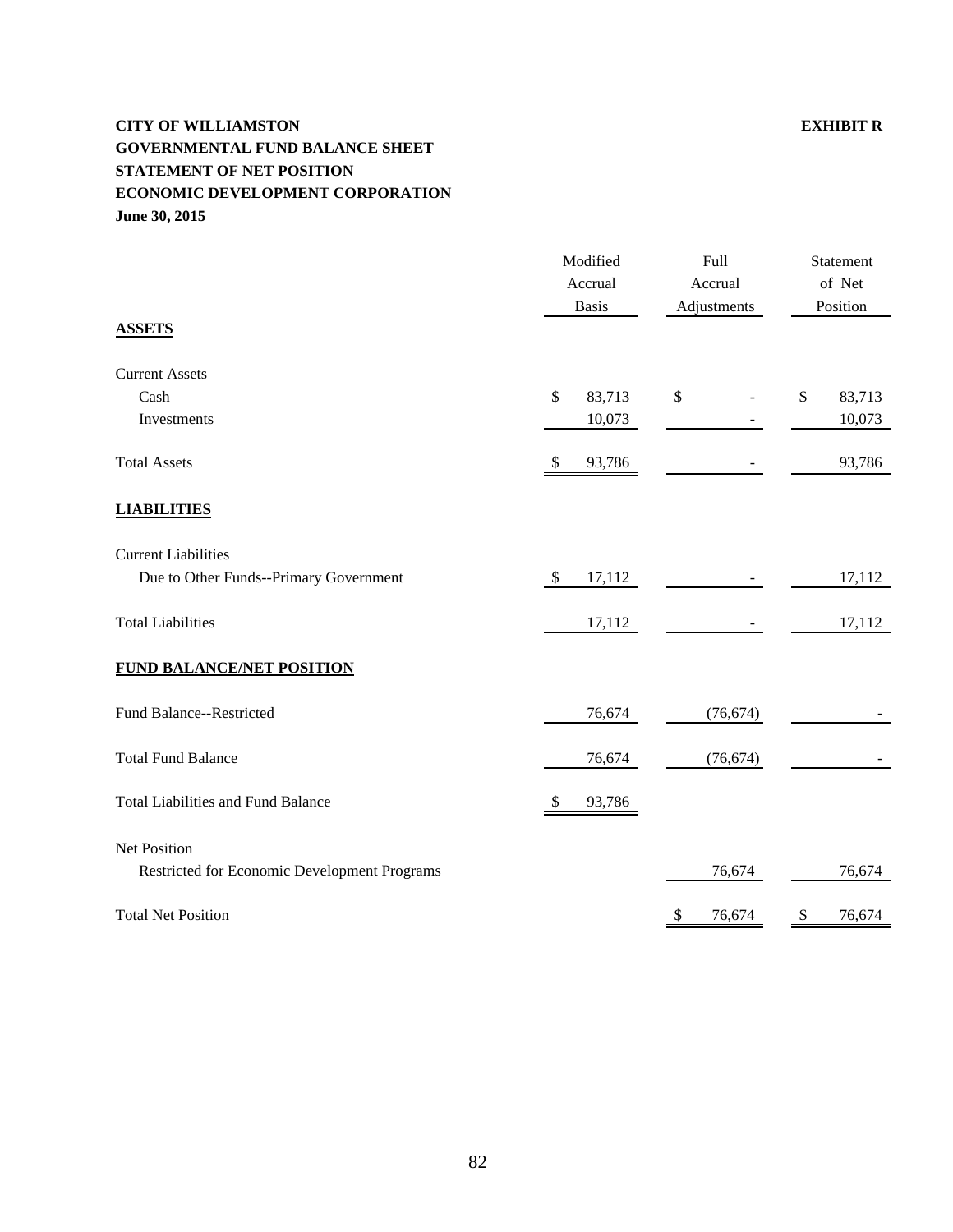## **CITY OF WILLIAMSTON EXHIBIT S STATEMENT OF GOVERNMENTAL FUND REVENUE, EXPENDITURES AND CHANGES IN FUND BALANCE STATEMENT OF ACTIVITIES ECONOMIC DEVELOPMENT CORPORATION For the Fiscal Year Ended June 30, 2015**

|                                                                    | Modified<br>Accrual<br><b>Basis</b> | Full<br>Accrual<br>Adjustments | Statement<br>of<br>Activities |  |
|--------------------------------------------------------------------|-------------------------------------|--------------------------------|-------------------------------|--|
| Revenue                                                            |                                     |                                |                               |  |
| <b>Interest and Rents</b>                                          | 484<br>\$                           | \$                             | \$<br>484                     |  |
| Other Revenue-Gain (Loss) on Sale/Disposal of Capital Asset        | 469,999                             | (534,902)                      | (64, 903)                     |  |
| <b>Total Revenue</b>                                               | 470,483                             | (534,902)                      | (64, 419)                     |  |
| Expenditures                                                       |                                     |                                |                               |  |
| Community and Economic Development                                 | 401,383                             | 2,376                          | 403,759                       |  |
| Debt Service                                                       |                                     |                                |                               |  |
| Principal                                                          | 15,917                              | (15, 917)                      |                               |  |
| Interest                                                           | 79                                  |                                | 79                            |  |
| <b>Total Expenditures</b>                                          | 417,379                             | (13, 541)                      | 403,838                       |  |
| Excess of Revenue Over (Under) Expenditures/Change in Net Position | 53,104                              | (521, 361)                     | (468, 257)                    |  |
| Fund Balance/Net Position--Beginning of Year                       | 23,570                              | 552,696                        | 576,266                       |  |
| <b>Restatement to Net Position</b>                                 |                                     | (31, 335)                      | (31, 335)                     |  |
| Restated Net Position--Beginning of Year                           | 23,570                              | 521,361                        | 544,931                       |  |
| Fund Balance/Net Position--End of Year                             | 76,674                              | S                              | 76,674<br>S                   |  |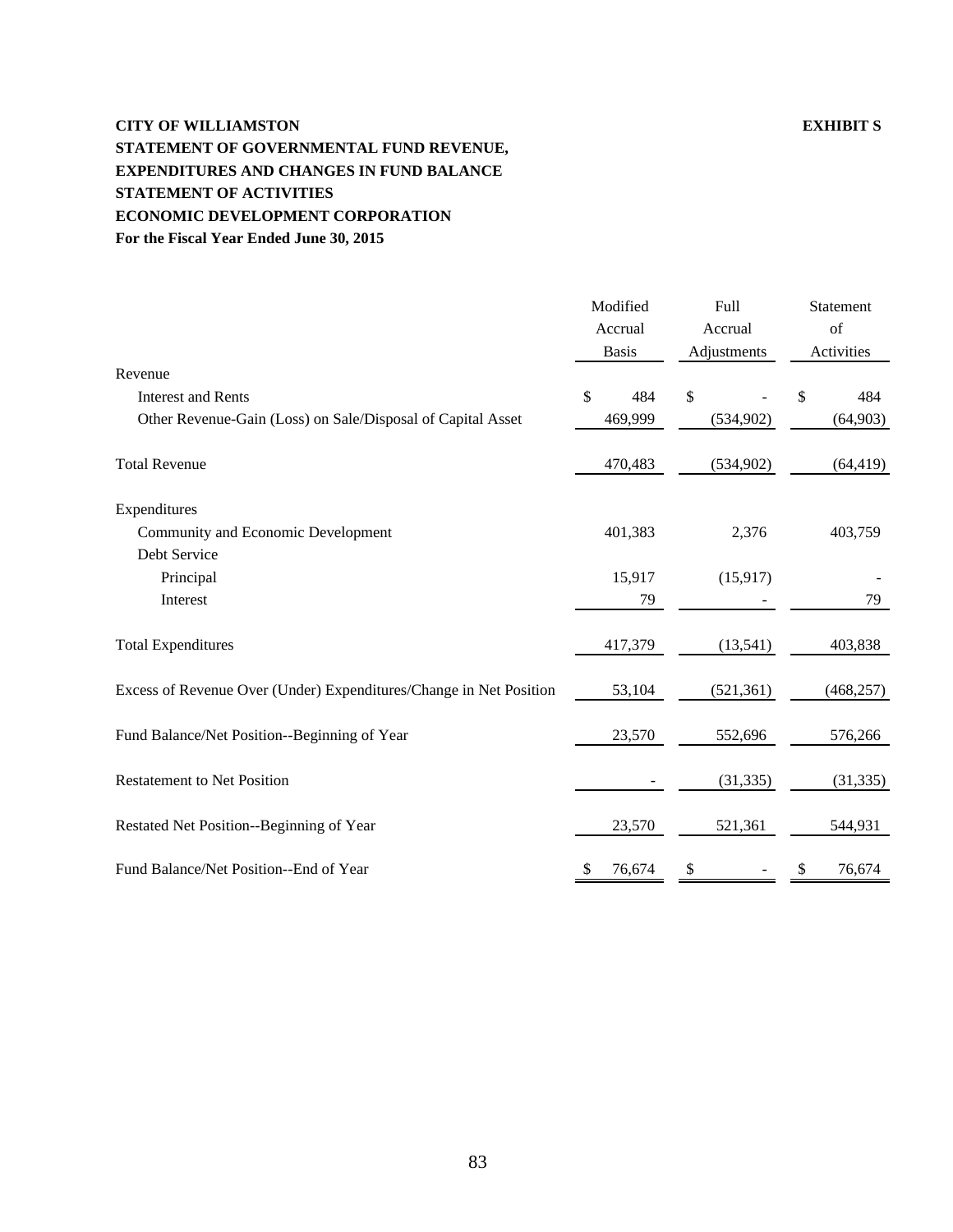## **CITY OF WILLIAMSTON EXHIBIT T GOVERNMENTAL FUND BALANCE SHEET STATEMENT OF NET POSITION TAX INCREMENT FINANCE AUTHORITY 2A June 30, 2015**

|                                            | Modified<br>Accrual<br><b>Basis</b> | Full<br>Accrual<br>Adjustments | Statement<br>of Net<br>Position     |  |
|--------------------------------------------|-------------------------------------|--------------------------------|-------------------------------------|--|
| <b>ASSETS</b>                              |                                     |                                |                                     |  |
| <b>Current Assets</b>                      |                                     |                                |                                     |  |
| Cash                                       | \$<br>36,591                        | \$                             | - \$<br>36,591                      |  |
| <b>Total Current Assets</b>                | 36,591                              |                                | 36,591                              |  |
| Noncurrent Assets                          |                                     |                                |                                     |  |
| Capital Assets--Depreciating               |                                     | 35,389                         | 35,389                              |  |
| <b>Total Noncurrent Assets</b>             |                                     | 35,389                         | 35,389                              |  |
| <b>Total Assets</b>                        | 36,591<br>\$                        | 35,389                         | 71,980                              |  |
| <b>LIABILITIES</b>                         |                                     |                                |                                     |  |
| <b>Current Liabilities</b>                 |                                     |                                |                                     |  |
| Due to Other Funds--Primary Government     | $\mathcal{S}$<br>14,927             |                                | 14,927                              |  |
| <b>Total Liabilities</b>                   | 14,927                              |                                | 14,927                              |  |
| <b>FUND BALANCE/NET POSITION</b>           |                                     |                                |                                     |  |
| Fund Balance--Restricted                   | 21,664                              | (21, 664)                      |                                     |  |
| <b>Total Fund Balance</b>                  | 21,664                              | (21, 664)                      |                                     |  |
| <b>Total Liabilities and Fund Balance</b>  | \$<br>36,591                        |                                |                                     |  |
| Net Position                               |                                     |                                |                                     |  |
| Net Investment in Capital Assets           |                                     | 35,389                         | 35,389                              |  |
| Restricted for Tax Increment Finance Plans |                                     | 21,664                         | 21,664                              |  |
| <b>Total Net Position</b>                  |                                     | 57,053<br>\$                   | $\boldsymbol{\mathsf{S}}$<br>57,053 |  |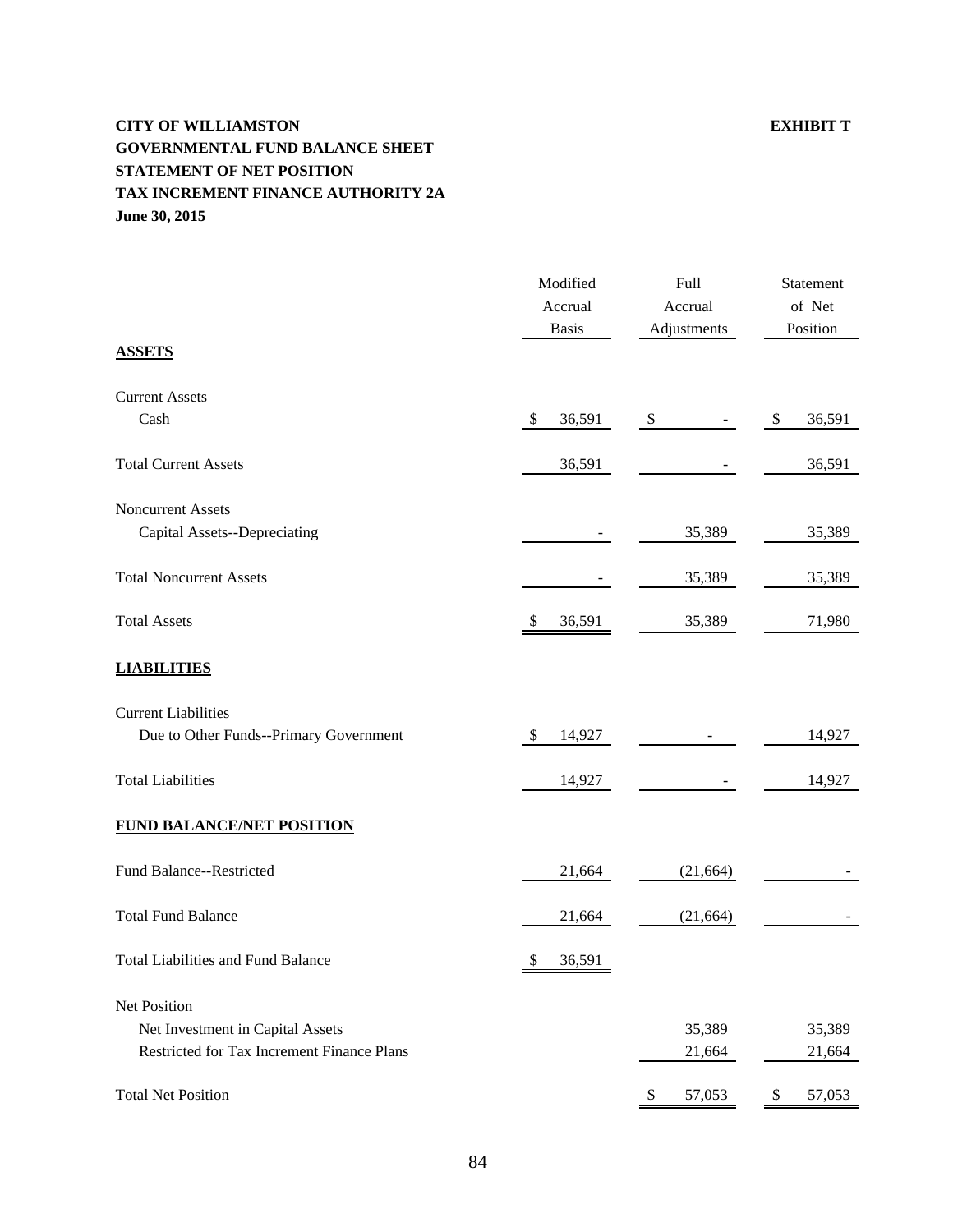## **CITY OF WILLIAMSTON EXHIBIT U STATEMENT OF GOVERNMENTAL FUND REVENUE, EXPENDITURES AND CHANGES IN FUND BALANCE STATEMENT OF ACTIVITIES TAX INCREMENT FINANCE AUTHORITY 2A For the Fiscal Year Ended June 30, 2015**

|                                                                    | Modified<br>Accrual<br><b>Basis</b> | Full<br>Accrual<br>Adjustments | Statement<br>of<br>Activities |
|--------------------------------------------------------------------|-------------------------------------|--------------------------------|-------------------------------|
| Revenue                                                            |                                     |                                |                               |
| <b>Interest and Rents</b>                                          | 53<br>\$                            | \$                             | \$<br>53                      |
| <b>Total Revenue</b>                                               | 53                                  |                                | 53                            |
| Expenditures                                                       |                                     |                                |                               |
| Community and Economic Development                                 | 14,881                              | 1,863                          | 16,744                        |
| <b>Total Expenditures</b>                                          | 14,881                              | 1,863                          | 16,744                        |
| Excess of Revenue Over (Under) Expenditures/Change in Net Position | (14, 828)                           | (1, 863)                       | (16,691)                      |
| Fund Balance/Net Position--Beginning of Year                       | 36,492                              | 100,123                        | 136,615                       |
| <b>Restatement to Net Position</b>                                 |                                     | (62, 871)                      | (62, 871)                     |
| Restated Fund Balance/Net Position--Beginning of Year              | 36,492                              | 37,252                         | 73,744                        |
| Fund Balance/Net Position--End of Year                             | 21,664                              | 35,389                         | 57,053<br>S                   |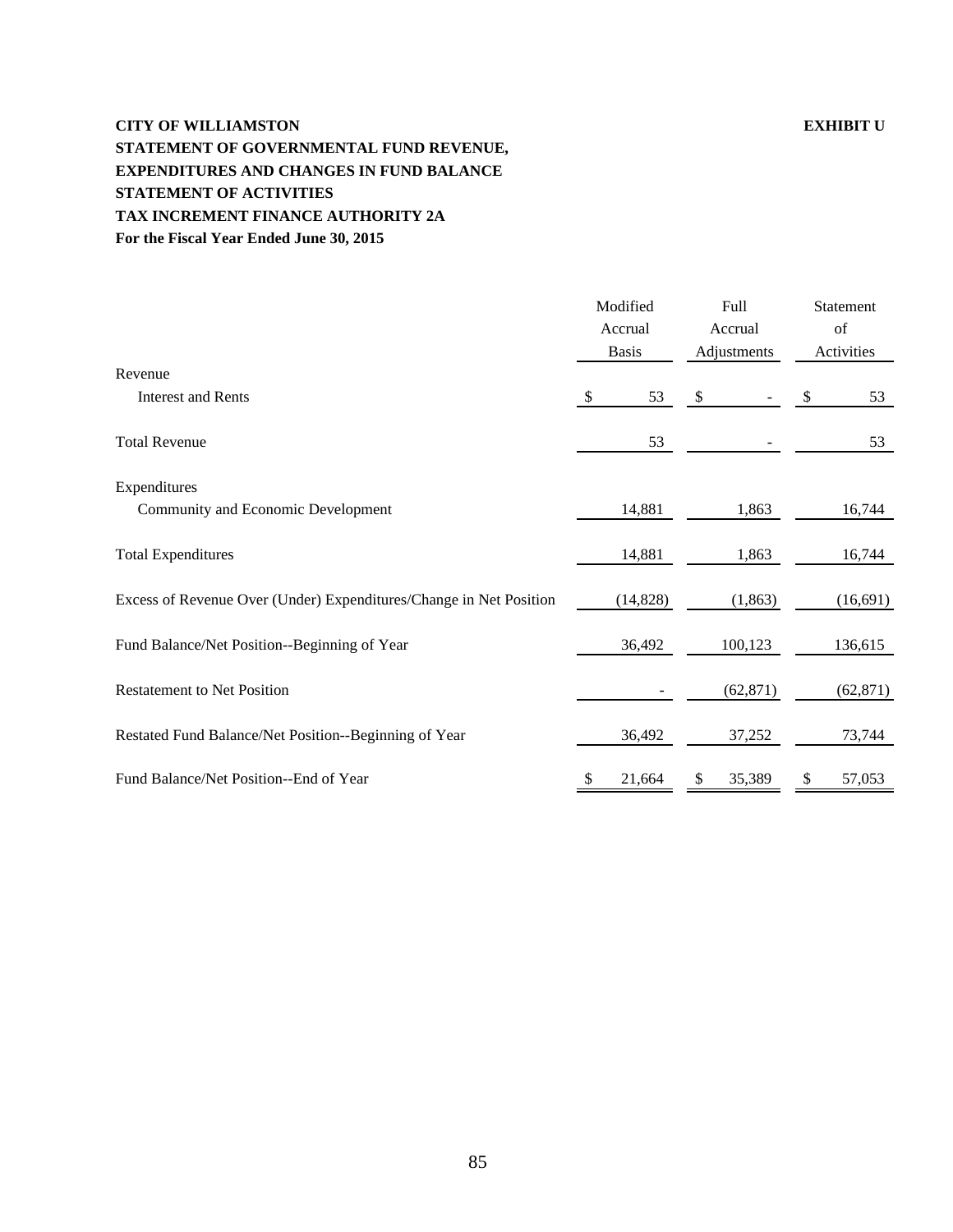## **CITY OF WILLIAMSTON EXHIBIT V GOVERNMENTAL FUND BALANCE SHEET STATEMENT OF NET POSITION TAX INCREMENT FINANCE AUTHORITY 2B June 30, 2015**

| <b>ASSETS</b>                              | Modified<br>Full<br>Accrual<br>Accrual<br><b>Basis</b><br>Adjustments |                  | Statement<br>of Net<br>Position |  |
|--------------------------------------------|-----------------------------------------------------------------------|------------------|---------------------------------|--|
| <b>Current Assets</b>                      |                                                                       |                  |                                 |  |
| Cash                                       | \$<br>612,025                                                         | \$               | \$<br>612,025                   |  |
| Investments                                | 55,285                                                                |                  | 55,285                          |  |
| Due From Other Funds--Primary Government   | 134,516                                                               |                  | 134,516                         |  |
| <b>Total Current Assets</b>                | 801,826                                                               |                  | 801,826                         |  |
| Noncurrent Assets                          |                                                                       |                  |                                 |  |
| Capital Assets--Nondepreciating            |                                                                       | 213,898          | 213,898                         |  |
| <b>Capital Assets--Depreciating</b>        |                                                                       | 517,075          | 517,075                         |  |
| <b>Total Noncurrent Assets</b>             |                                                                       | 730,973          | 730,973                         |  |
| <b>Total Assets</b>                        | 801,826<br>$\sqrt[6]{\frac{1}{2}}$                                    | 730,973          | 1,532,799                       |  |
| <b>LIABILITIES</b>                         |                                                                       |                  |                                 |  |
| <b>Total Liabilities</b>                   | \$                                                                    |                  |                                 |  |
| <b>FUND BALANCE/NET POSITION</b>           |                                                                       |                  |                                 |  |
| Fund Balance--Restricted                   | 801,826                                                               | (801, 826)       |                                 |  |
| <b>Total Fund Balance</b>                  | 801,826                                                               | (801, 826)       |                                 |  |
| <b>Total Liabilities and Fund Balance</b>  | 801,826<br>\$                                                         |                  |                                 |  |
| Net Position                               |                                                                       |                  |                                 |  |
| Net Investment in Capital Assets           |                                                                       | 730,973          | 730,973                         |  |
| Restricted for Tax Increment Finance Plans |                                                                       | 801,826          | 801,826                         |  |
| <b>Total Net Position</b>                  |                                                                       | 1,532,799<br>-\$ | 1,532,799<br>\$                 |  |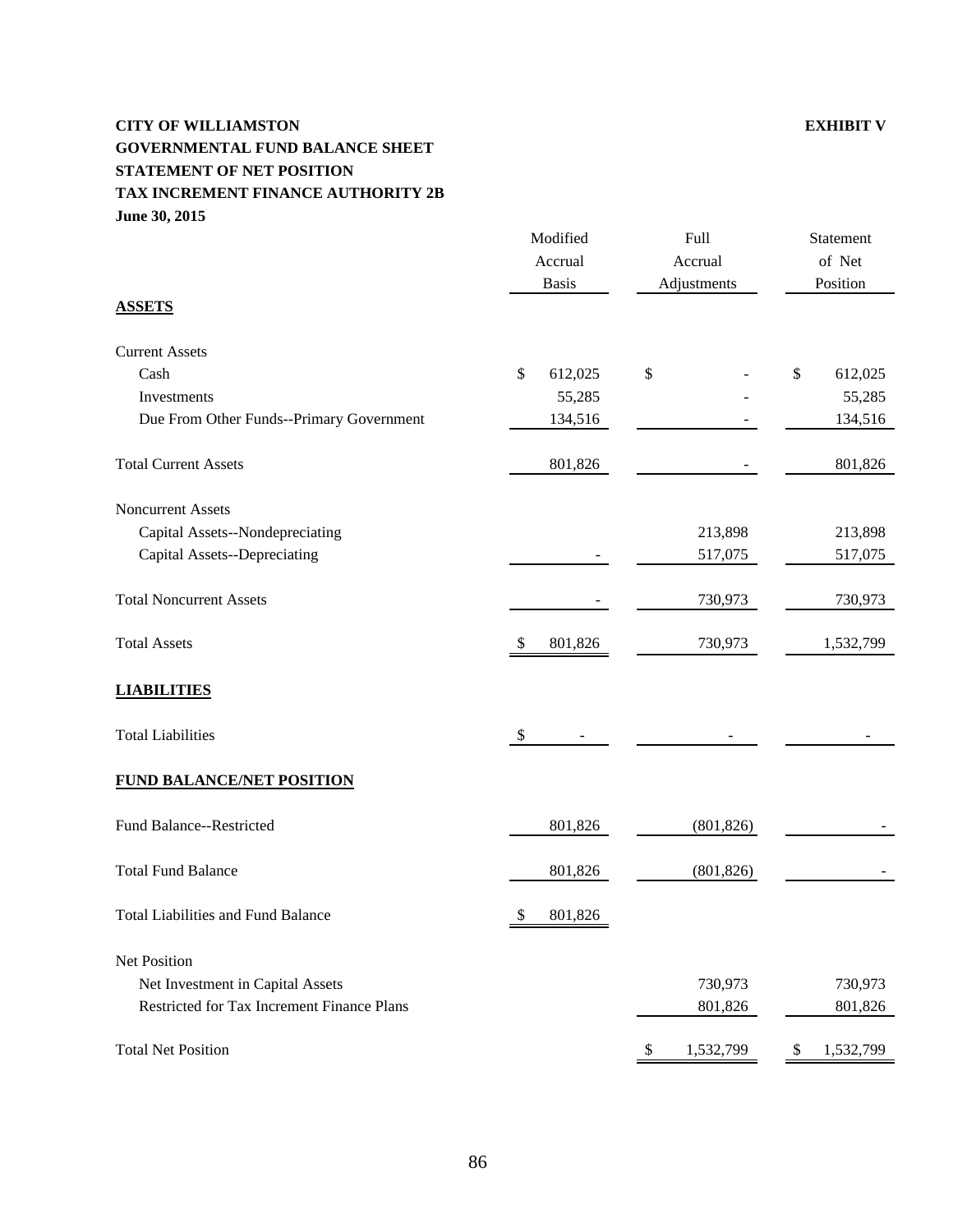## **CITY OF WILLIAMSTON EXHIBIT W STATEMENT OF GOVERNMENTAL FUND REVENUE, EXPENDITURES AND CHANGES IN FUND BALANCE STATEMENT OF ACTIVITIES TAX INCREMENT FINANCE AUTHORITY 2B For the Fiscal Year Ended June 30, 2015**

|                                                                    | Modified      | Full         | Statement       |
|--------------------------------------------------------------------|---------------|--------------|-----------------|
|                                                                    | Accrual       | Accrual      | of              |
|                                                                    | <b>Basis</b>  | Adjustments  | Activities      |
| Revenue                                                            |               |              |                 |
| <b>Property Taxes</b>                                              | 254,597<br>\$ | \$           | \$<br>254,597   |
| <b>Interest and Rents</b>                                          | 1,345         |              | 1,345           |
| Other Revenue-Gain (Loss) on Sale/Disposal of Capital Asset        | 13,000        | (9,689)      | 3,311           |
| <b>Total Revenue</b>                                               | 268,942       | (9,689)      | 259,253         |
| Expenditures                                                       |               |              |                 |
| Community and Economic Development                                 | 98,496        | 37,380       | 135,876         |
| Capital Outlay                                                     | 28,540        | (28, 540)    |                 |
| <b>Total Expenditures</b>                                          | 127,036       | 8,840        | 135,876         |
| Excess of Revenue Over (Under) Expenditures/Change in Net Position | 141,906       | (18, 529)    | 123,377         |
| Change in Net Position                                             |               | (18, 529)    | 123,377         |
| Fund Balance/Net Position--Beginning of Year                       | 659,920       | 749,502      | 1,409,422       |
| Fund Balance/Net Position--End of Year                             | 801,826       | 730,973<br>S | \$<br>1,532,799 |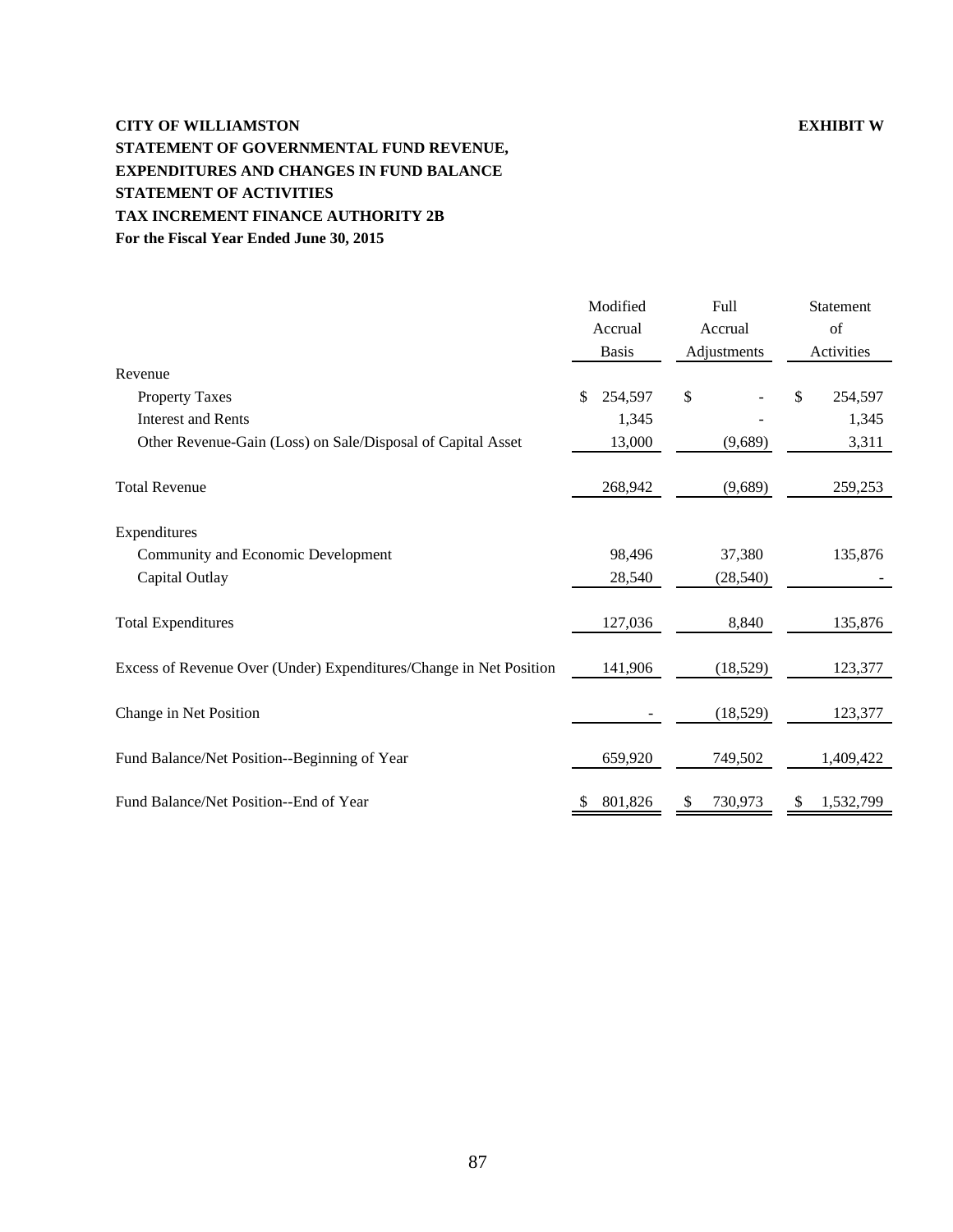## **CITY OF WILLIAMSTON EXHIBIT X GOVERNMENTAL FUND BALANCE SHEET STATEMENT OF NET POSITION DOWNTOWN DEVELOPMENT AUTHORITY June 30, 2015**

|                                                                                                                        | Modified<br>Accrual              | Full<br>Accrual      | Statement<br>of Net              |
|------------------------------------------------------------------------------------------------------------------------|----------------------------------|----------------------|----------------------------------|
| <b>ASSETS</b>                                                                                                          | <b>Basis</b>                     | Adjustments          | Position                         |
| <b>Current Assets</b><br>Cash<br>Investments<br>Due From Other Funds--Primary Government                               | \$<br>42,251<br>47,221<br>18,372 | \$                   | \$<br>42,251<br>47,221<br>18,372 |
| <b>Total Current Assets</b>                                                                                            | 107,844                          |                      | 107,844                          |
| <b>Noncurrent Assets</b><br><b>Restricted Cash</b><br>Capital Assets--Nondepreciating<br>Capital Assets--Depreciating  | 7,039                            | 453,656<br>946,537   | 7,039<br>453,656<br>946,537      |
| <b>Total Noncurrent Assets</b>                                                                                         | 7,039                            | 1,400,193            | 1,407,232                        |
| <b>Total Assets</b>                                                                                                    | 114,883<br>\$                    | 1,400,193            | 1,515,076                        |
| <b>LIABILITIES</b>                                                                                                     |                                  |                      |                                  |
| <b>Current Liabilities</b><br>Accounts Payable<br>Due to Other Funds--Primary Government<br><b>Accrued Liabilities</b> | \$<br>489<br>15,642<br>1,645     |                      | 489<br>15,642<br>1,645           |
| <b>Total Current Liabilities</b>                                                                                       | 17,776                           |                      | 17,776                           |
| Non-Current Liabilities<br>Bonds Payable--Due Within One Year<br>Bonds Payable--Due in More Than One Year              |                                  | 125,000<br>1,160,000 | 125,000<br>1,160,000             |
| <b>Total Noncurrent Liabilities</b>                                                                                    |                                  | 1,285,000            | 1,285,000                        |
| <b>Total Liabilities</b>                                                                                               | 17,776                           | 1,285,000            | 1,302,776                        |
| <b>FUND BALANCE/NET POSITION</b>                                                                                       |                                  |                      |                                  |
| <b>Fund Balance--Restricted</b>                                                                                        | 97,107                           | (97, 107)            |                                  |
| <b>Total Fund Balance</b>                                                                                              | 97,107                           | (97, 107)            |                                  |
| <b>Total Liabilities and Fund Balance</b>                                                                              | 114,883                          |                      |                                  |
| Net Position<br>Net Investment in Capital Assets<br>Restricted for Downtown Development Activities                     |                                  | 115,193<br>97,107    | 115,193<br>97,107                |
| <b>Total Net Position</b>                                                                                              |                                  | 212,300              | 212,300<br>P.                    |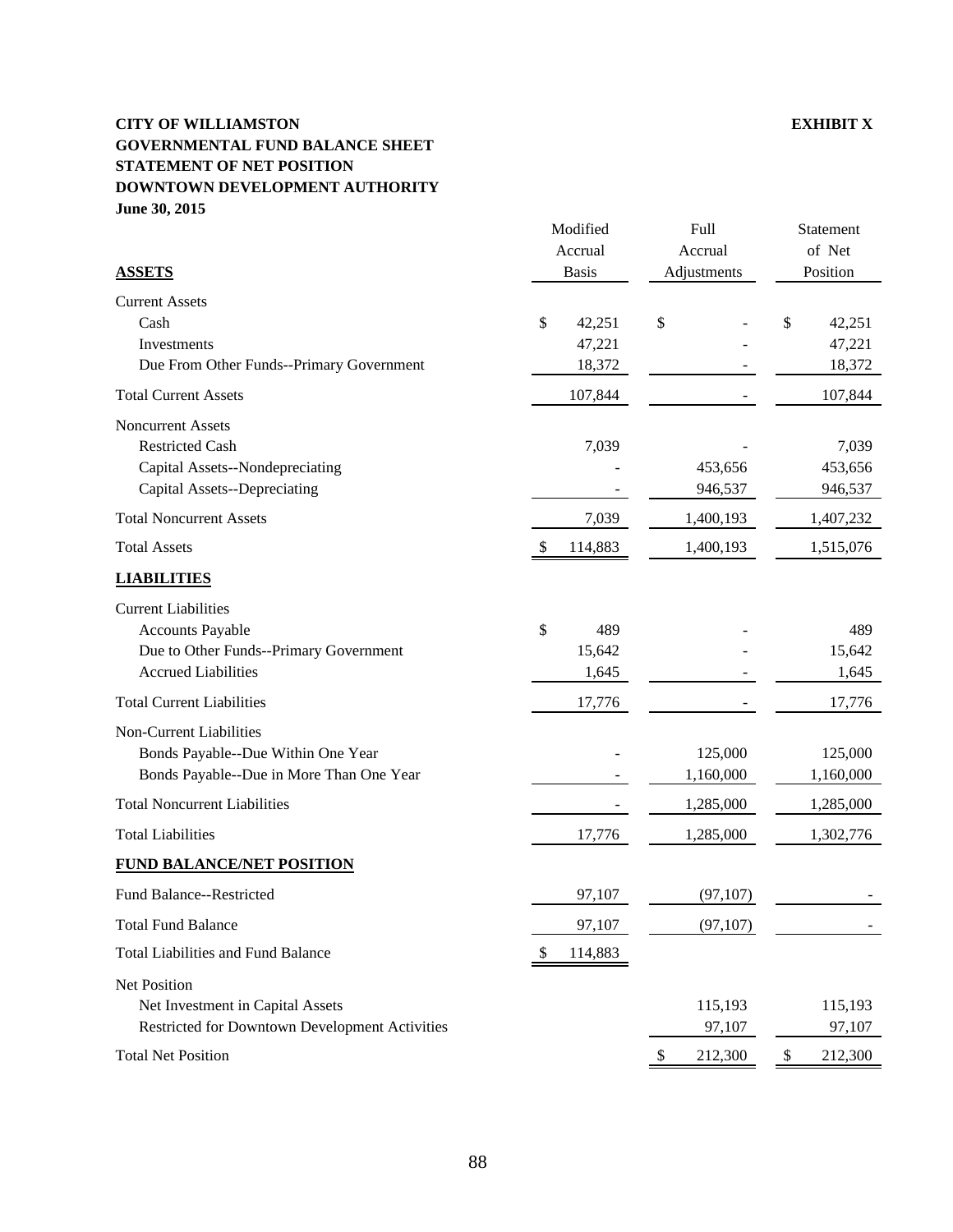# **CITY OF WILLIAMSTON EXHIBIT Y STATEMENT OF GOVERNMENTAL FUND REVENUE, EXPENDITURES AND CHANGES IN FUND BALANCE/STATEMENT OF ACTIVITIES DOWNTOWN DEVELOPMENT AUTHORITY**

**For the Fiscal Year Ended June 30, 2015**

|                                                                    | Modified<br>Accrual<br><b>Basis</b> | Full<br>Accrual<br>Adjustments | Statement<br>of<br>Activities |  |
|--------------------------------------------------------------------|-------------------------------------|--------------------------------|-------------------------------|--|
| Revenue                                                            |                                     |                                |                               |  |
| <b>Property Taxes</b>                                              | 378,446<br>\$                       | \$                             | \$<br>378,446                 |  |
| <b>Charges for Services</b>                                        | 4,286                               |                                | 4,286                         |  |
| <b>Interest and Rents</b>                                          | 97                                  |                                | 97                            |  |
| Other Revenue                                                      | 388                                 |                                | 388                           |  |
| <b>Total Revenue</b>                                               | 383,217                             |                                | 383,217                       |  |
| Expenditures                                                       |                                     |                                |                               |  |
| Community and Economic Development                                 | 160,564                             | 45,675                         | 206,239                       |  |
| Debt Service                                                       |                                     |                                |                               |  |
| Principal                                                          | 120,000                             | (120,000)                      |                               |  |
| Interest                                                           | 41,132                              |                                | 41,132                        |  |
| <b>Total Expenditures</b>                                          | 321,696                             | (74, 325)                      | 247,371                       |  |
| Excess of Revenue Over (Under) Expenditures/Change in Net Position | 61,521                              | 74,325                         | 135,846                       |  |
| Fund Balance/Net Position--Beginning of Year                       | 35,586                              | (61, 454)                      | (25, 868)                     |  |
| <b>Restatement to Net Position</b>                                 |                                     | 102,322                        | 102,322                       |  |
| Restated Fund Balance/Net Position--Beginning of Year              | 35,586                              | 40,868                         | 76,454                        |  |
| Fund Balance/Net Position--End of Year                             | 97,107<br>\$                        | 115,193<br>\$                  | 212,300<br>\$                 |  |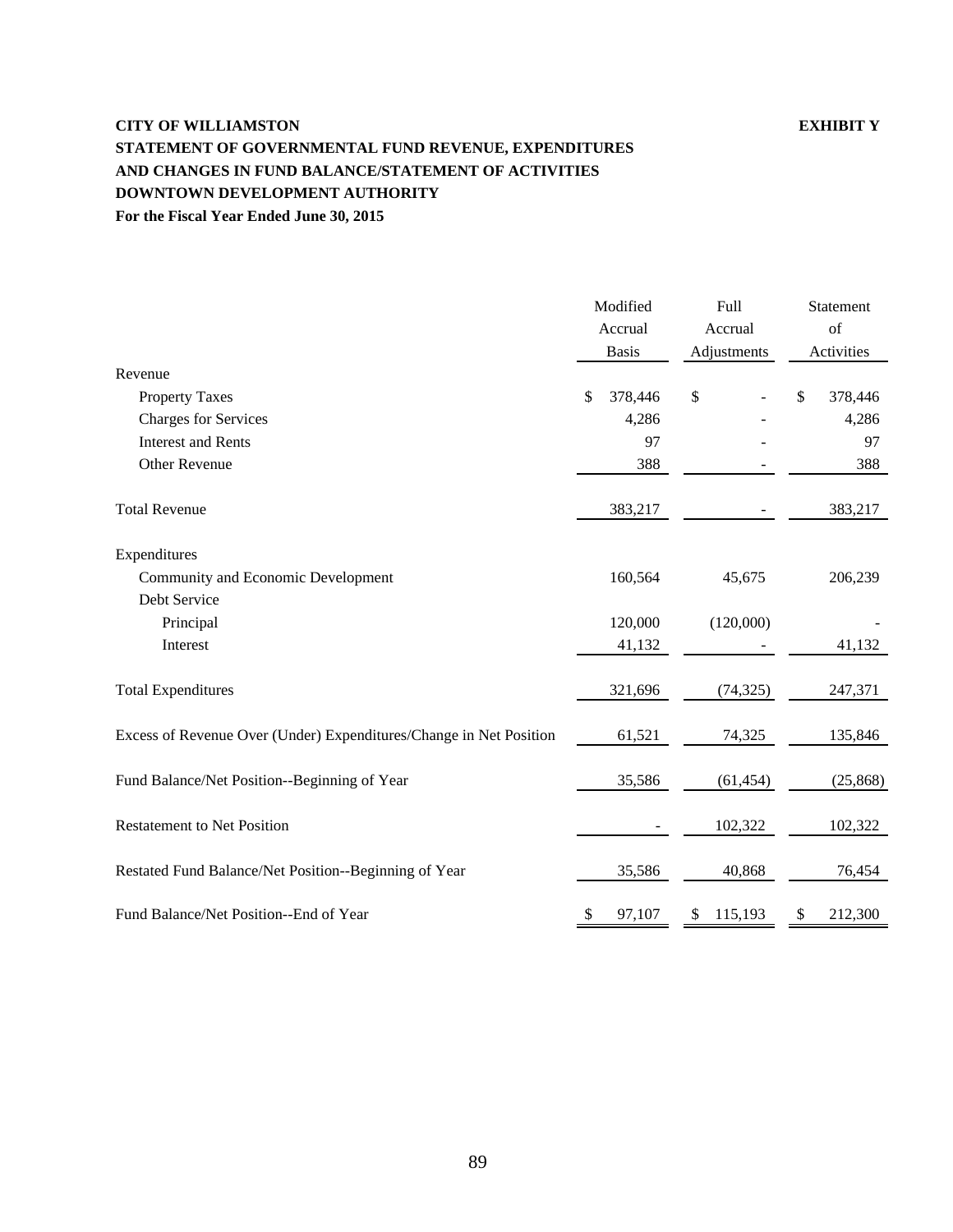RICK SNYDER GOVERNOR



STATE OF MICHIGAN DEPARTMENT OF TREASURY LANSING

NICK A. KHOURI STATE TREASURER

November 17, 2015

Honorable Mayor and City Council City of Williamston 161 East Grand River Avenue Williamston, Michigan 48895

Independent Auditor's Report

## RE: Report on Internal Control over Financial Reporting and on Compliance and Other Matters Based on an Audit of the Financial Statements Performed in Accordance With Government Auditing Standards

Dear Council Members:

We have audited, in accordance with the auditing standards generally accepted in the United States of America and the standards applicable to financial audits contained in *Government Auditing Standards* issued by the Comptroller General of the United States, the financial statements of the governmental activities, the business-type activities, the aggregate discretely presented component units, each major fund, and the aggregate remaining fund information of the City of Williamston, Ingham County, Michigan, as of and for the year ended June 30, 2015, and the related notes to the financial statements, which collectively comprise the City of Williamston's basic financial statements, and have issued our report thereon dated November 17, 2015.

## **Internal Control Over Financial Reporting**

In planning and performing our audit, we considered the City of Williamston's internal control over financial reporting (internal control) to determine the audit procedures that are appropriate in the circumstances for the purpose of expressing our opinions on the financial statements, but not for the purpose of expressing an opinion on the effectiveness of the City of Williamston's internal control. Accordingly, we do not express an opinion on the effectiveness of the City of Williamston's internal control.

A *deficiency in internal control* exists when the design or operation of a control does not allow management or employees, in the normal course of performing their assigned functions, to prevent, or detect and correct, misstatements on a timely basis. A *material weakness* is a deficiency, or a combination of deficiencies, in internal control, such that there is a reasonable possibility that a material misstatement of the entity's financial statements will not be prevented,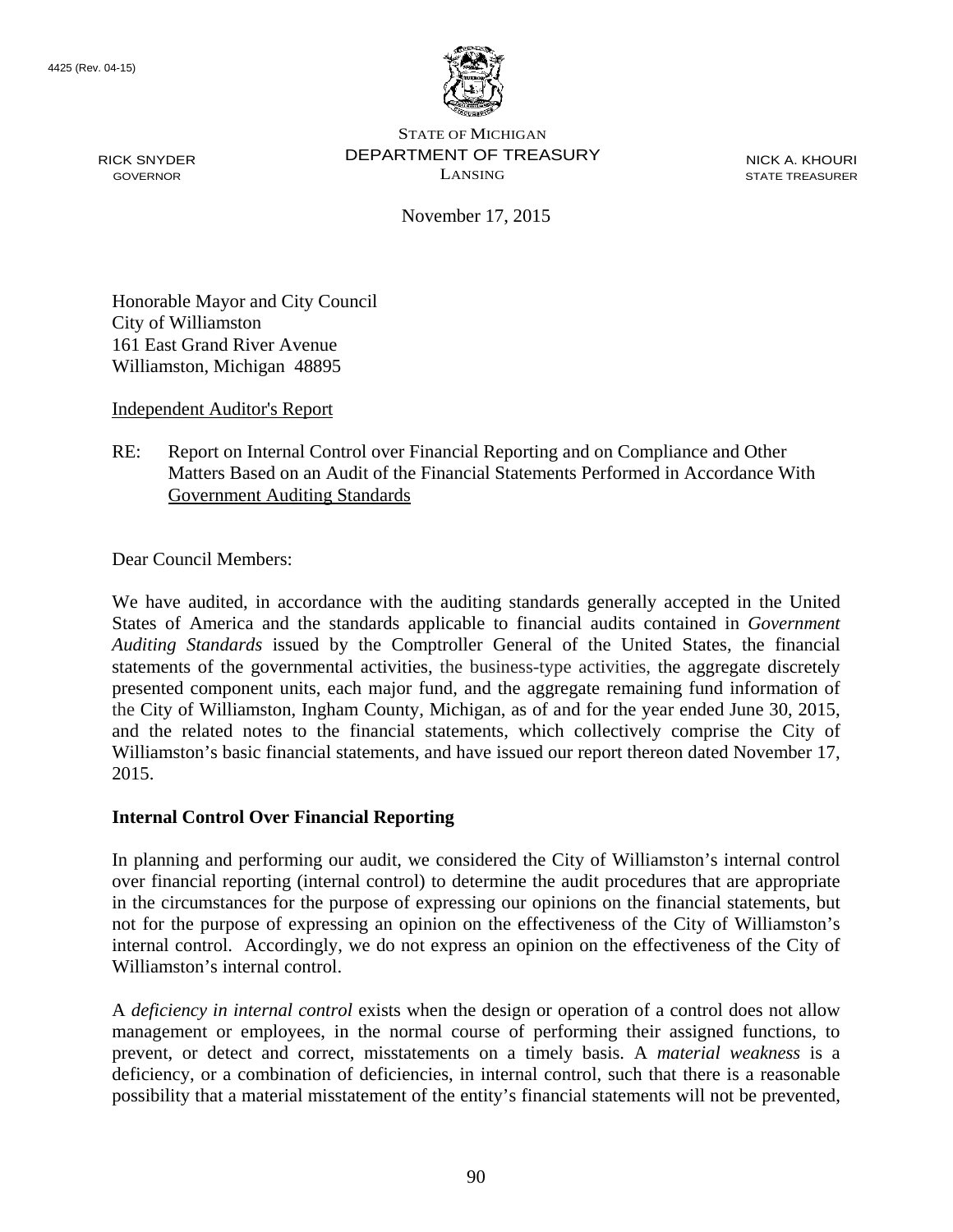City of Williamston Page 2 November 17, 2015

or detected and corrected on a timely basis. A *significant deficiency* is a deficiency, or a combination of deficiencies, in internal control that is less severe than a material weakness, yet important enough to merit attention by those charged with governance.

Our consideration of internal control was for the limited purpose described in the first paragraph of this section and was not designed to identify all deficiencies in internal control that might be material weaknesses or significant deficiencies. However, material weaknesses may exist that have not been identified.

## **Compliance and Other Matters**

As part of obtaining reasonable assurance about whether the City of Williamston's financial statements are free of material misstatement, we performed tests of its compliance with certain provisions of laws, regulations, contracts and grant agreements, noncompliance with which could have a direct and material effect on the determination of financial statement amounts. However, providing an opinion on compliance with those provisions was not an objective of our audit, and accordingly, we do not express such an opinion. The results of our tests disclosed no instances of noncompliance or other matters that are required to be reported under *Government Auditing Standards*.

## **Purpose of this Report**

The purpose of this report is solely to describe the scope of our testing of internal control and compliance and the results of that testing, and not to provide an opinion on the effectiveness of the City of Williamston's internal control or on compliance. This report is an integral part of an audit performed in accordance with *Government Auditing Standards* in considering the City of Williamston's internal control and compliance. Accordingly, this communication is not suitable for any other purpose. However, this report is a matter of public record and its distribution is not limited.

 $\sqrt{\sqrt{6}}$ 

Cary Jay Vaughn, CPA, CGFM Audit Manager Local Government Financial Services Division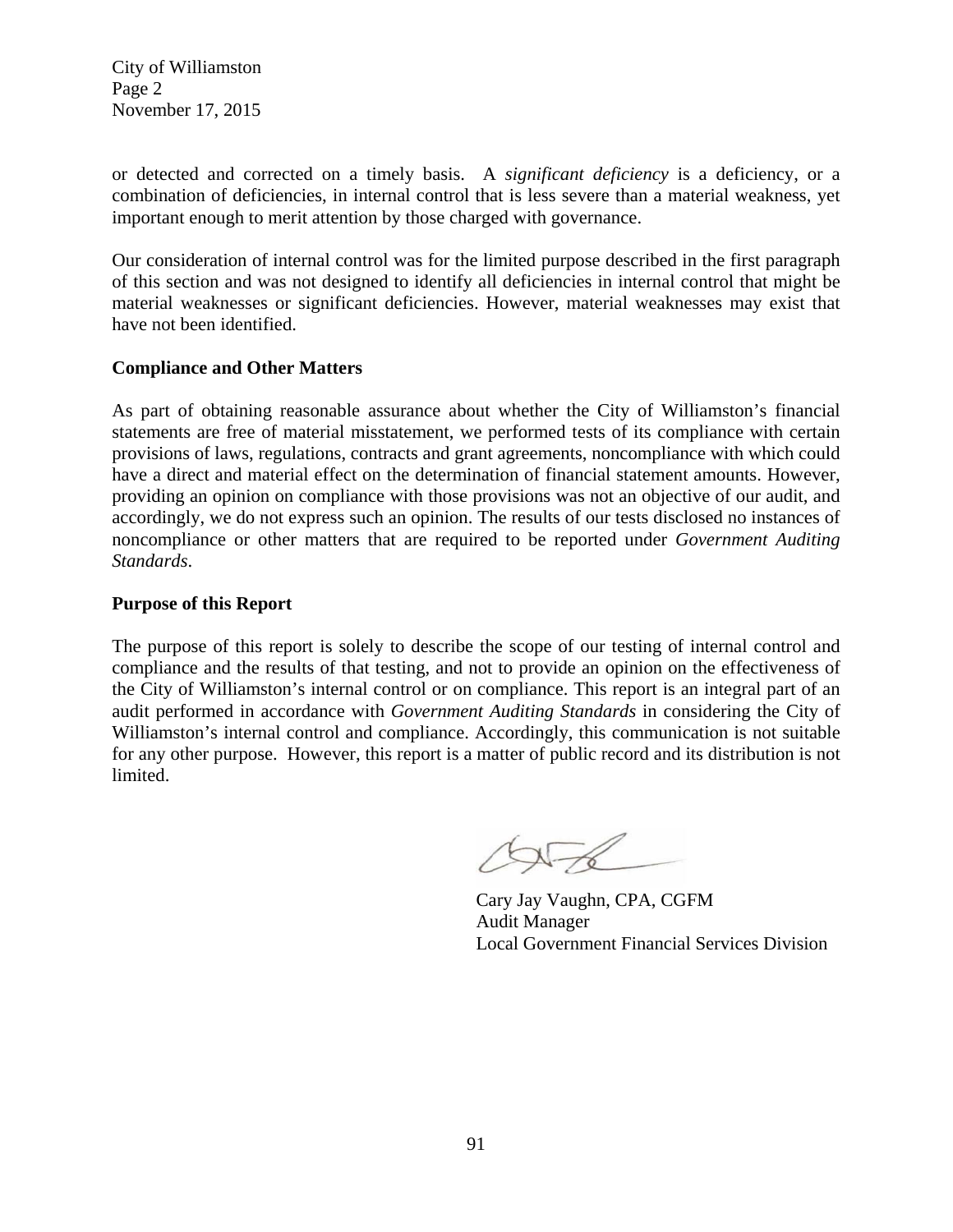

RICK SNYDER GOVERNOR

STATE OF MICHIGAN DEPARTMENT OF TREASURY LANSING

NICK A. KHOURI STATE TREASURER

November 17, 2015

Honorable Mayor and City Council City of Williamston 161 East Grand River Avenue Williamston, Michigan 48895

RE: Report to Those Charged With Governance

Dear Council Members:

We have audited the financial statements of the governmental activities, the business-type activities, the discretely presented component units, each major fund, and the aggregate remaining fund information of the City of Williamston, Ingham County, Michigan, for the fiscal year ended June 30, 2015, and have issued our report thereon dated November 17, 2015. Professional standards require that we provide you with information related to our audit.

## Our Responsibility Under U.S. Generally Accepted Auditing Standards and Government Auditing Standards

As stated in the engagement letter dated January 23, 2014, our responsibility, as described by professional standards, is to express an opinion about whether the financial statements prepared by management with your oversight are fairly presented, in all material respects, in conformity with accounting principles generally accepted in the United States of America. Our audit of the financial statements does not relieve you or management of your responsibilities.

As part of our audit, we considered the internal control of the City of Williamston. Such considerations were solely for the purpose of determining our audit procedures and not to provide any assurance concerning internal control.

As part of obtaining reasonable assurance about whether the financial statements are free of material misstatement, we performed tests of the City of Williamston's compliance with certain provisions of laws, regulations, contracts, and grants. However, the objective of our tests was not to provide an opinion on compliance with such provisions.

## Other information in Documents Containing Audited Financial Statements

Our responsibility for the supplementary information accompanying the financial statements, as described in professional standards, is to evaluate the presentation of supplementary information in relation to the financial statements as a whole and to report on whether the supplementary information is fairly stated, in all material respects, in relation to the financial statements as a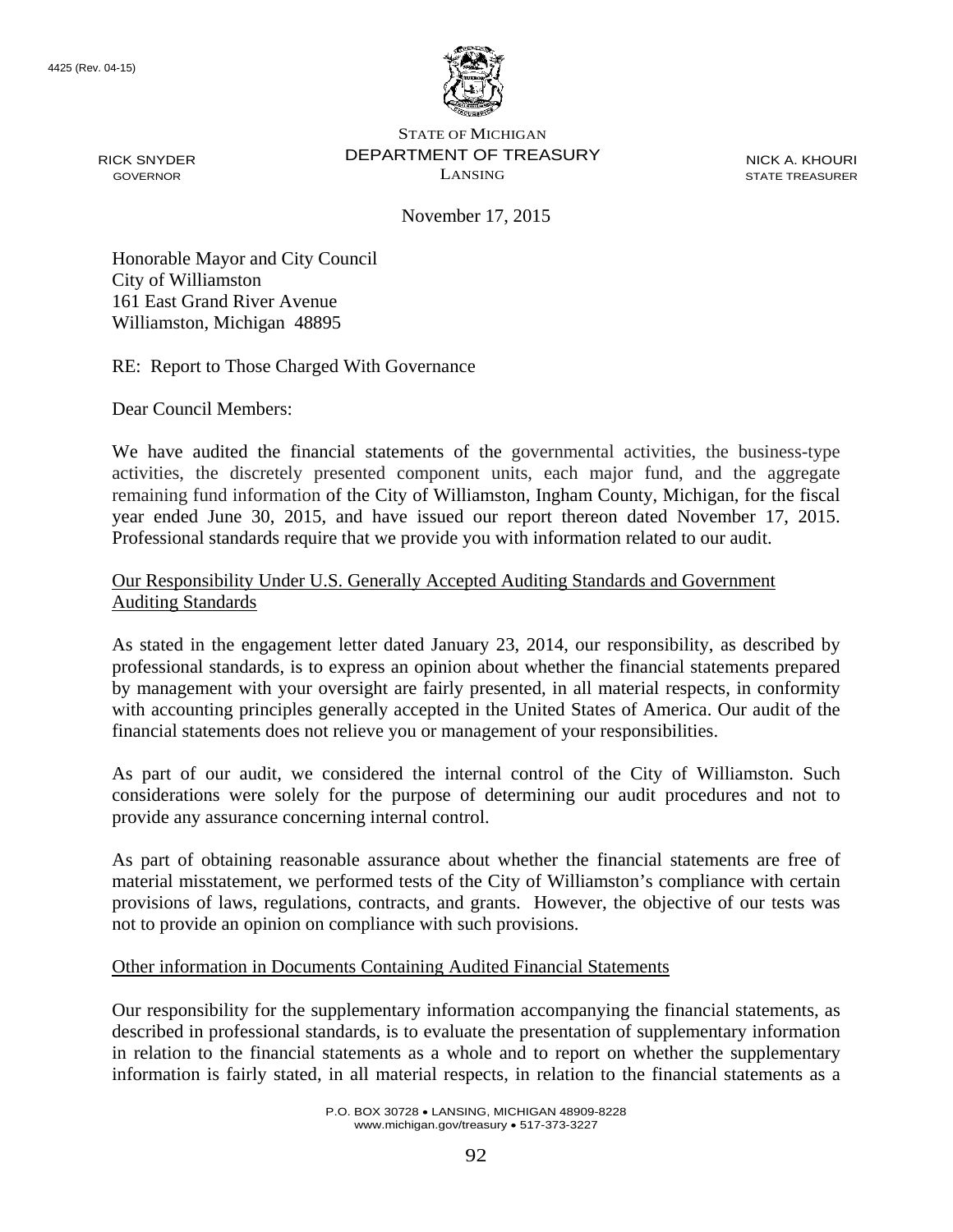City of Williamston Page 2 November 17, 2015

whole. We made certain inquires of management and evaluated the form, content, and methods of preparing the information to determine that the information complies with the accounting principles generally accepted in the United States of America, the method of preparing it has not changed from the prior period, and the information is appropriate and complete in relation to our audit of the financial statements. We compared and reconciled the supplementary information to the underlying accounting records used to prepare the financial statements or the financial statements themselves.

## Planned Scope and Timing of the Audit

We performed the audit according to the planned scope and timing previously communicated to you in our engagement letter and our meeting about planning matters September 28, 2015, with management.

## Significant Results of the Audit

## *Qualitative Aspects of Accounting Practices*

Management is responsible for the selection and use of appropriate accounting policies. The significant accounting policies used by the City of Williamston are described in Note A to the financial statements. As described in Note O, during the fiscal year ended June 30, 2015, the City implemented GASB Statement No. 68*, Accounting and Financial Reporting for Pensions*. The statement of net position now includes a liability for unfunded pension costs on the government-wide statements. We noted no transactions entered into by the City of Williamston during the year for which there is a lack of authoritative guidance or consensus. There are no significant transactions that have been recognized in the financial statements in a different period than when the transaction occurred.

Accounting estimates are an integral part of the financial statements prepared by management and are based on management's knowledge and experience about past and current events and assumptions about future events. Certain accounting estimates are particularly sensitive because of their significance to the financial statements and because of the possibility that future events affecting them may differ significantly from those expected.

The most sensitive estimate affecting the governmental activities in the government-wide statements relates to depreciation, the net pension liability, and the liability related to other postemployment benefits. Management's estimate of the depreciation is based on the straight-line method for all other capital assets. For the pension, estimates and assumptions are determined by MERS and its actuary, based on the City's negotiations with its bargaining units and resolutions of the City Council. For retiree health care, the estimates and assumptions are based on actuarial techniques. We evaluated the key factors and assumptions used to develop the depreciation in determining that it is reasonable in relation to the financial statements, taken as a whole.

## Difficulties Encountered in Performing the Audit

We encountered no difficulties in dealing with management in performing and completing our audit.